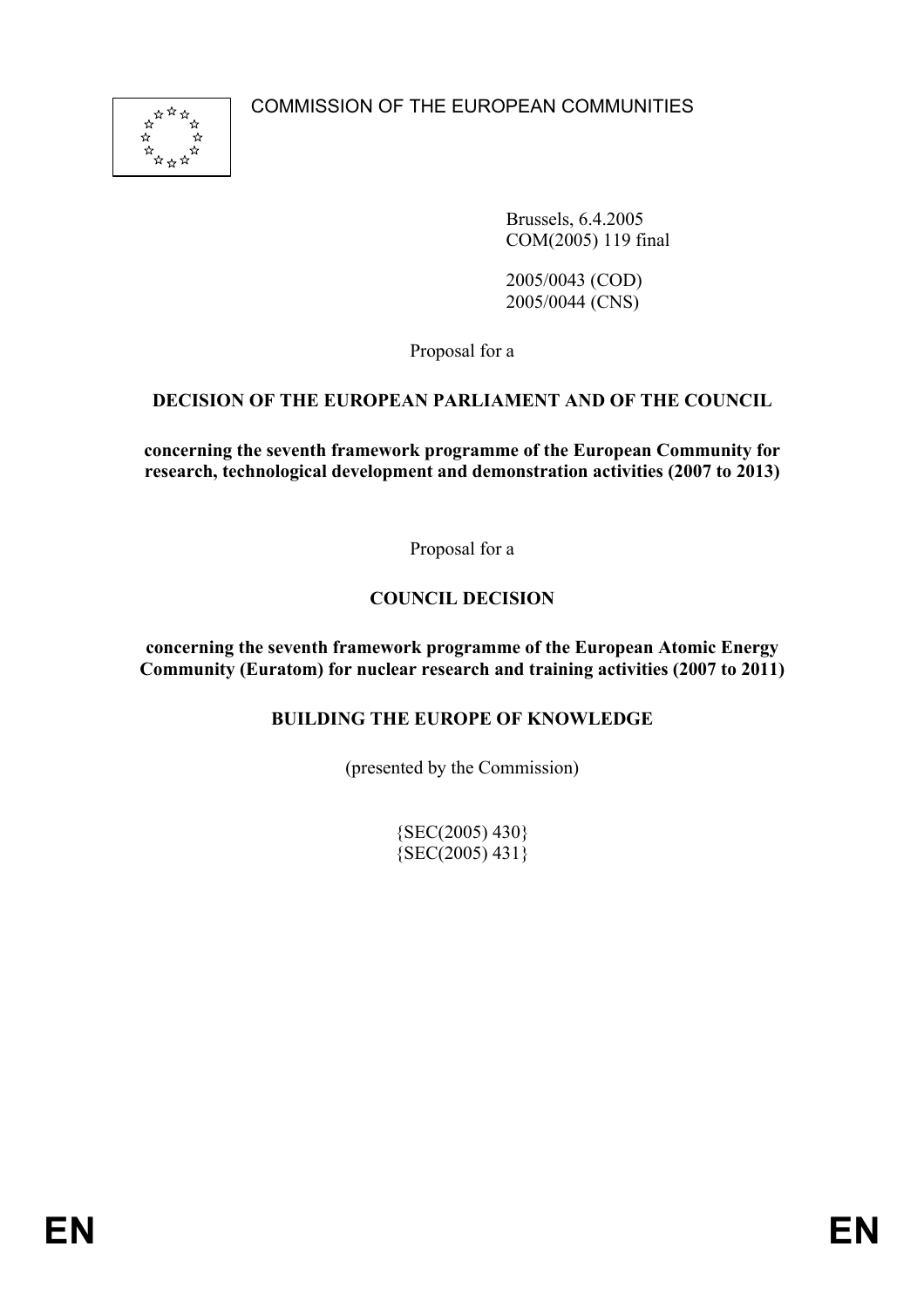# **EXPLANATORY MEMORANDUM**

#### **1. CONTEXT OF THE PROPOSAL**

The political context and objectives for this proposal are set out in the communication "Building the ERA of knowledge for growth"<sup>1</sup> presented at the same time by the Commission.

Knowledge is at the core of the Lisbon agenda, and underpins all its elements. Research and technology are, together with education and innovation, the components of the "Triangle of knowledge".

To become the "most dynamic and competitive knowledge-based economy in the world" while maintaining the "European Model", Europe must increase its research effort to 3% of EU GDP and better exploit its capacities in this field, transforming scientific results into new products, processes and services.

Alongside the Member states and in close cooperation with them, the EU must mobilise its legal and financial tools towards this goal, starting with the research Framework Programme.

#### **2. PRIOR CONSULTATION**

In the preparation of the current proposals, the Commission has taken into account the views expressed by the other EU institutions, in particular the European Parliament and the Member States, as well as by many stakeholders in a broad consultation, including the scientific community and industry.

This proposal also relies on an in-depth impact assessment. This impact assessment was based upon inputs from stakeholders, internal and external evaluations and other studies, and contributions from recognised European evaluation and impact assessment experts. The assessment found that Europe faces many economic, social and environmental challenges that science and technology help address; that the European scientific and technological system has flaws, however; and that the EU successfully supported research through past Framework Programmes.

#### **3. LEGAL ASPECTS**

The proposal for the EC Framework Programme, which covers the period 2007-2013, is based on Chapter XVIII of the Treaty, articles 163 to 171, which provides for an EU research policy and its financial instruments, in particular the multi-annual Research Framework Programme.

In order to strengthen excellence and raise the average level of research in Europe, the basic principle is to stimulate, organise and exploit all forms of cooperation in research, from collaboration in joint projects and networks to the coordination of national research programmes, competition at the European level as well as the joint implementation of large technology initiatives and the common development of infrastructures of European dimension and interest.

COM(2005) 118.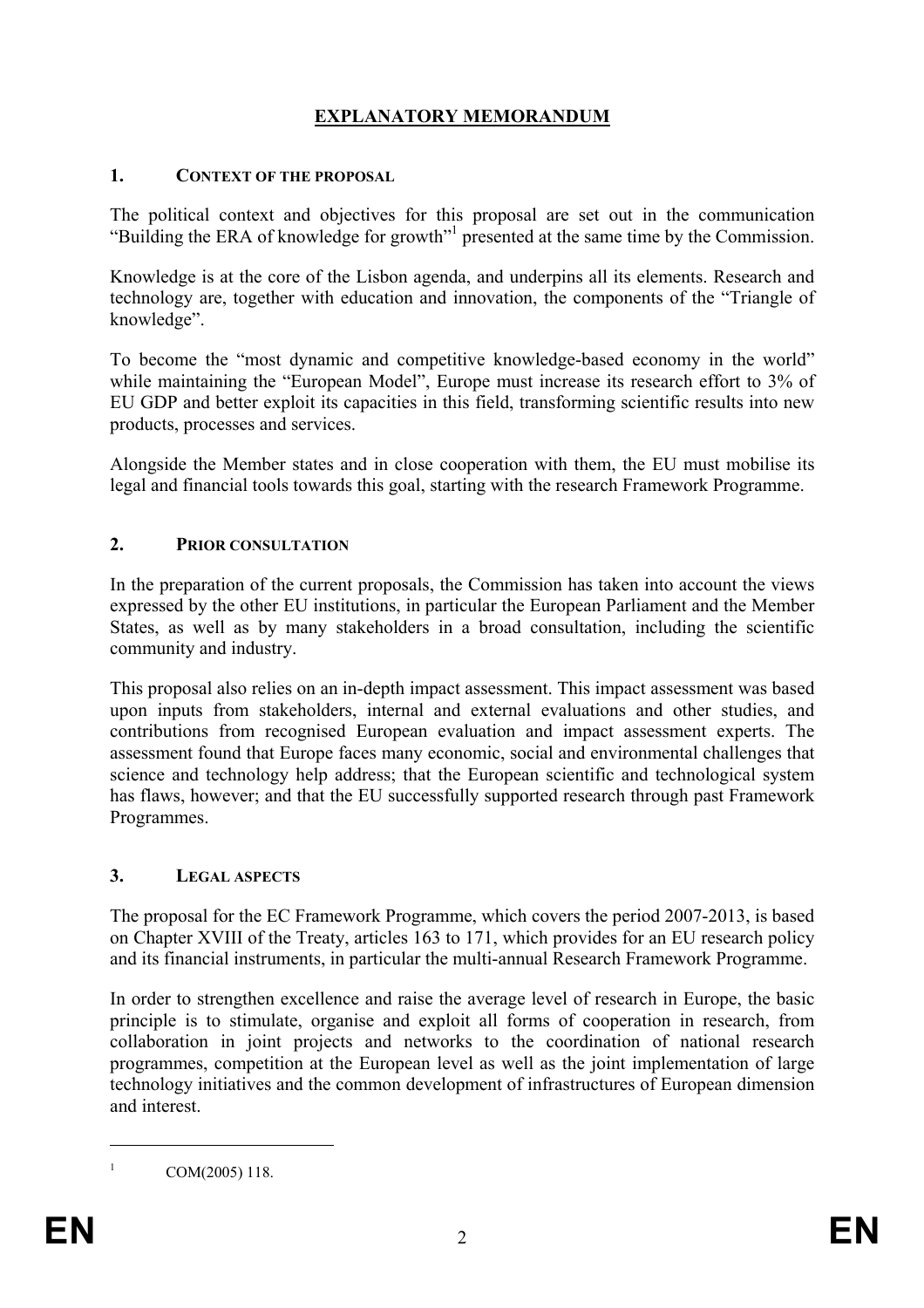The size of the action is proportionate to the volume of needs in the EU-25, due to the rising costs of research, the need to put together critical masses of human and material resources, as well as to answer to emerging needs or needs best covered at the European level.

In order to maximize the impact of EU financial support, the links and complementarities with both national activities and policies and other EU actions and sources of funding will be strengthened under the  $7<sup>th</sup>$  Framework programme.

#### **4. BUDGETARY IMPLICATION**

The "legislative financial statement" attached to this Decision sets out the budgetary implications and the human and administrative resources.

#### **5. SIMPLIFICATION**

A key feature of the  $7<sup>th</sup>$  Framework Programme is a significant simplification of its operation compared with its predecessors. The measures envisaged in this respect are described in the Working Document on implementation accompanying the proposal. They will cover the entire funding cycle, including the simplification of funding schemes, administrative and financial rules and procedures, as well as the readibility and user-friendliness of documents. The Commission intends to externalise, under its responsibility, activities which generate a large number of small operations. An executive agency will manage, in particular the Marie Curie actions, the support to SMEs, as well as administrative tasks related to other research projects, including collaborative research projects. This approach will also be taken for implementing the activities of the European Research Council (ERC).

#### **6. CONTENT**

The  $7<sup>th</sup>$  Framework Programme will be organised in four specific programmes, corresponding to four major objectives of European research policy:

#### – **Cooperation**

Support will be given to the whole range of research activities carried out in transnational cooperation, from collaborative projects and networks to the coordination of research programmes. International cooperation between the EU and third countries is an integral part of this action.

#### – **Ideas**

An autonomous European Research Council will be created to support investigatordriven "frontier research" carried out by individual teams competing at the European level, in all scientific and technological fields, including engineering, socioeconomic sciences and the humanities.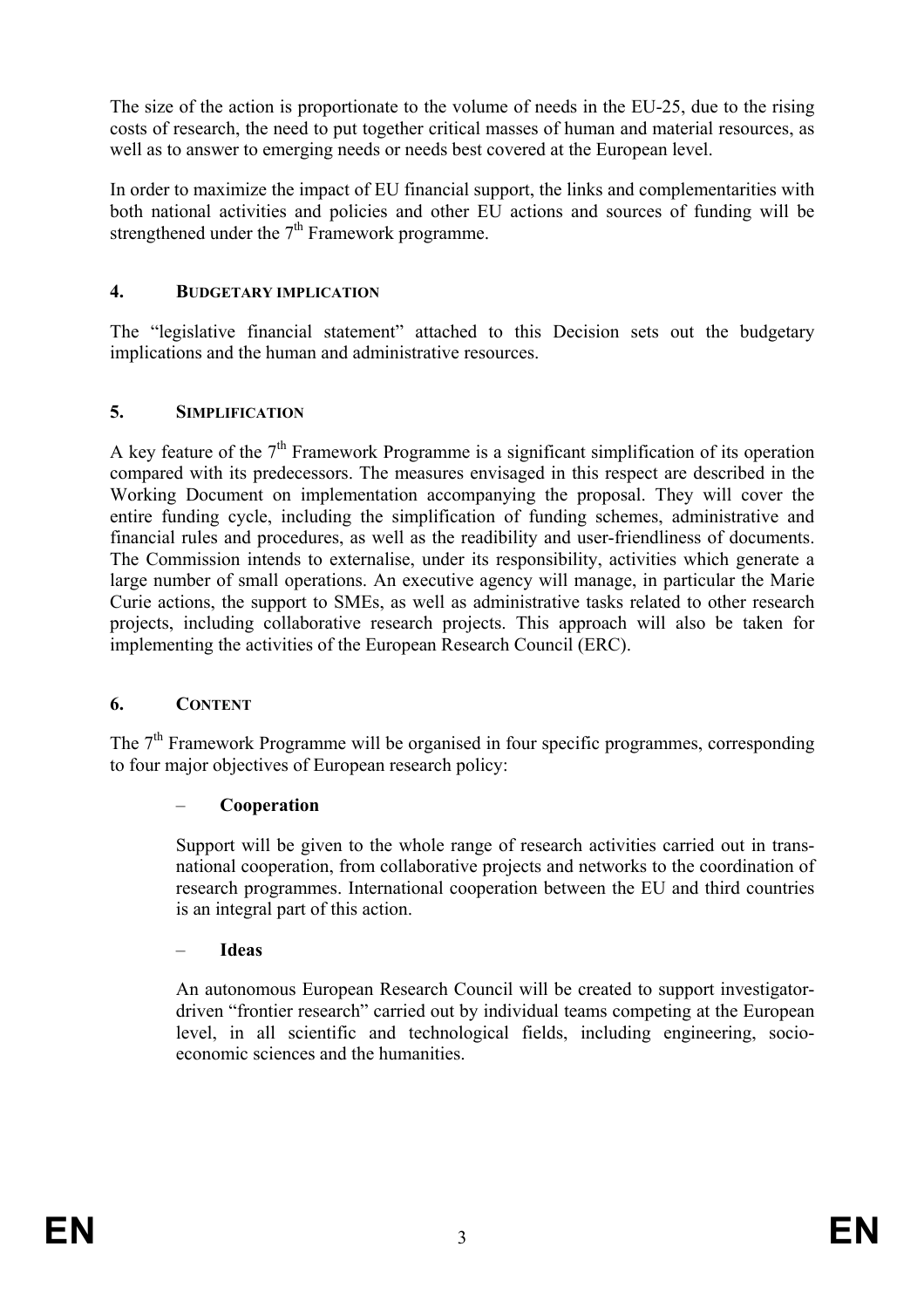#### – **People**

The activities supporting training and career development of researchers, referred to as "Marie Curie" actions, will be reinforced with a better focus on the key aspects of skills and career development and strengthened links with national systems.

#### – **Capacities**

Key aspects of European research and innovation capacities will be supported: research infrastructures; research for the benefit of SMEs; regional research driven clusters; unlocking the full research potential in the EU's "convergence" regions; "Science in Society" issues; horizontal" activities of international co-operation.

Through these four specific programmes, the aim is to allow for the creation of European poles of excellence.

In addition, there will be a specific programme for the non-nuclear actions of the Joint Research Centre.

The programme on Cooperation will be organised into sub-programmes, each of which will be operationally autonomous as far as possible while at the same time demonstrating coherence and consistency and allowing for joint, cross-thematic approaches to research subjects of common interest.

The nine themes identified for the "Cooperation" part are:

- **Health;**
- **Food, Agriculture and Biotechnology;**
- **Information and Communication Technologies;**
- **Nanosciences, Nanotechnologies, Materials and new Production Technologies;**
- Energy;
- **Environment (including Climate Change);**
- **Transport (including Aeronautics);**
- **Socio-economic Sciences and the Humanities;**
- **Security and Space.**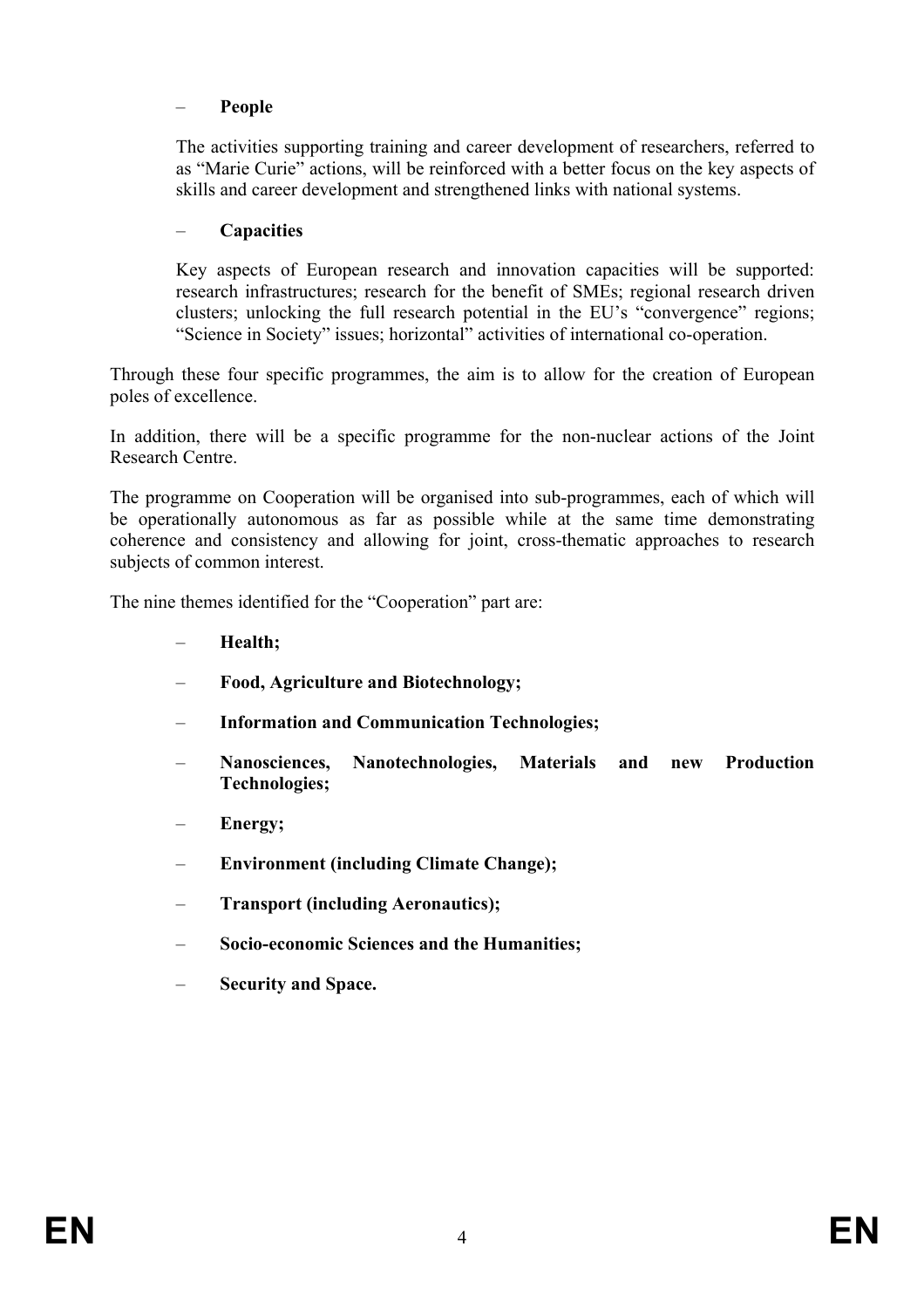2005/0043 (COD)

#### Proposal for a

### **DECISION OF THE EUROPEAN PARLIAMENT AND OF THE COUNCIL**

#### **concerning the seventh framework programme of the European Community for research, technological development and demonstration activities (2007 to 2013)**

#### THE EUROPEAN PARLIAMENT AND THE COUNCIL OF THE EUROPEAN UNION,

Having regard to the Treaty establishing the European Community, and in particular Article 166(1) thereof,

Having regard to the proposal from the Commission<sup>2</sup>,

Having regard to the opinion of the European Economic and Social Committee<sup>3</sup>,

Having regard to the opinion of the Committee of the Regions<sup>4</sup>,

Acting in accordance with the procedure laid down in Article 251 of the Treaty<sup>5</sup>,

Whereas:

- (1) The Community has the objective of strengthening the scientific and technological bases of the Community industry and to assure a high level of competitivity. To this end, the Community shall promote all the research activities deemed necessary, in particular by encouraging undertakings, including small and medium sized enterprises ("SMEs"), research centres and universities in their research and technological development activities.
- (2) The central role of research in ensuring competitivity and economic growth was recognised by the European Council of Lisbon which highlighted knowledge and innovation as the heart of the economic progress, including growth of employment in Europe.
- (3) In line with the Lisbon strategy, the European Council of Barcelona set the target of raising European research efforts to 3% of EU GDP, two thirds of which should come from private investment.

<sup>2</sup> OJ  $C$ , , p. . 3

OJ  $C$ , , p. . 4

OJ C , , p. . 5

OJ  $C$ ,  $p$ .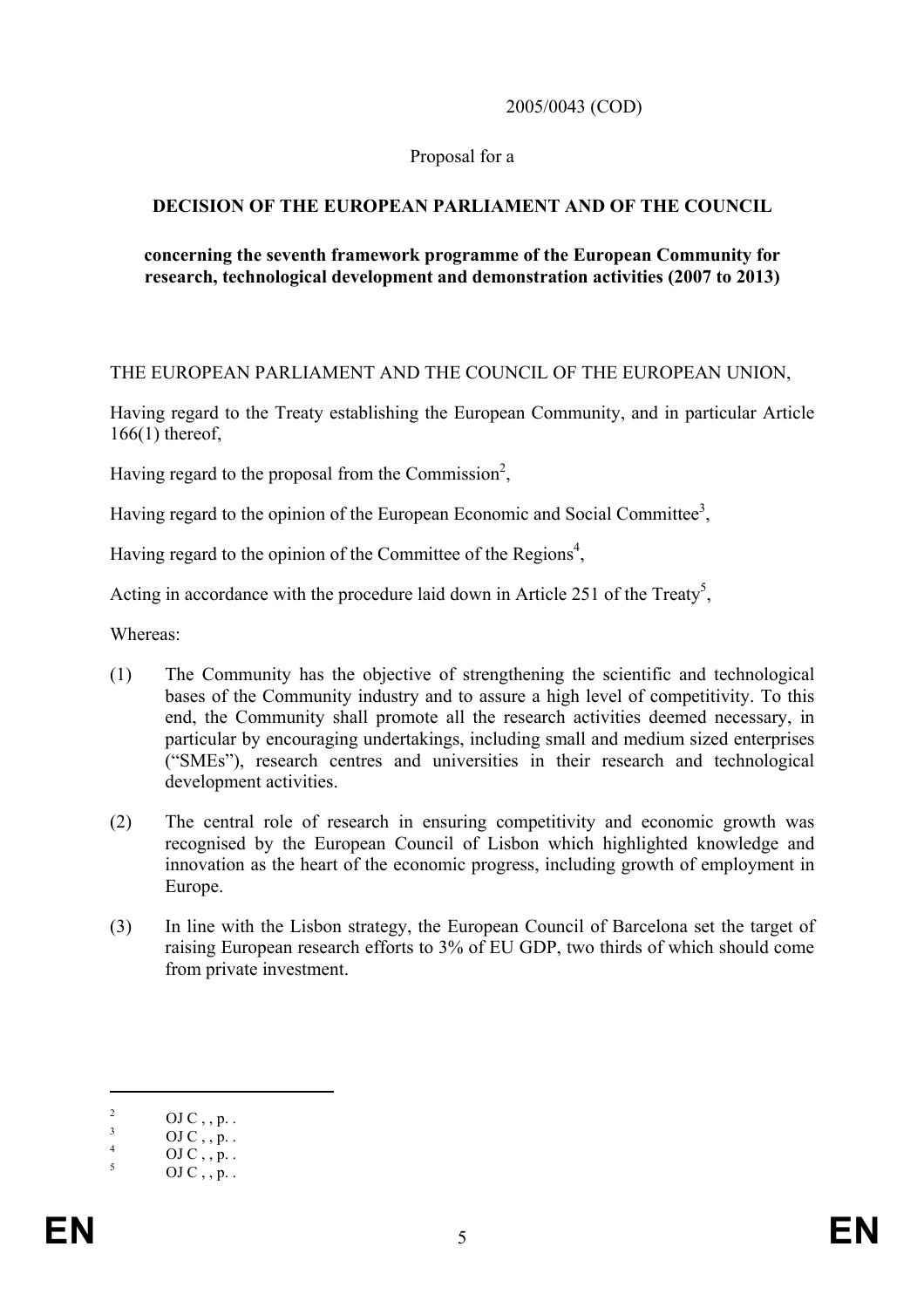- (4) The European Parliament has repeatedly stressed the importance of research, technological development and the increased role of knowledge for economic growth, most recently in its guidelines for future EU policy to support research of March  $2005^6$ .
- (5) Taking into account the research needs of all Community policies and building upon wide-spread support from European industry, the scientific community, universities, and other interested circles, the Community should establish the scientific and technological objectives to be achieved under its seventh Framework Programme in the period 2007 to 2013.
- (6) These objectives should build upon the achievements of the sixth Framework Programme towards the creation of the European Research Area and carry them further towards the development of a knowledge-based economy and society in Europe. Among these objectives the following are particularly important:
- (7) Trans-national cooperation at every scale across the EU should be supported.
- (8) The dynamism, creativity and excellence of European research at the frontier of knowledge should be enhanced.
- (9) The human potential in research and technology in Europe should be strengthened quantitatively and qualitatively.
- (10) The research and innovation capacities throughout Europe should be enhanced and their optimal use should be ensured.
- (11) In order to realise these objectives it is necessary to promote four types of activities: trans-national cooperation on policy-defined themes ("Cooperation"), investigatordriven research based on the initiative of the research community ("Ideas"), support of individual researchers ("People"), and support of research capacities ("Capacities").
- (12) Under "Cooperation", support should be provided to trans-national co-operation at every scale across the European Union and beyond, in a number of thematic areas corresponding to major fields of the progress of knowledge and technology, where research should be supported and strengthened to address European social, economic, environmental and industrial challenges.
- (13) Under "Ideas", activities should be implemented by a European Research Council ("ERC"), which should enjoy a high degree of autonomy.
- (14) Under "People", individuals should be stimulated to enter into the researcher's profession, European researchers should be encouraged to stay in Europe, researchers from the entire world should be attracted to Europe and Europe should be made more attractive to the best researchers.

<sup>1</sup> 6

Not yet published in the OJ.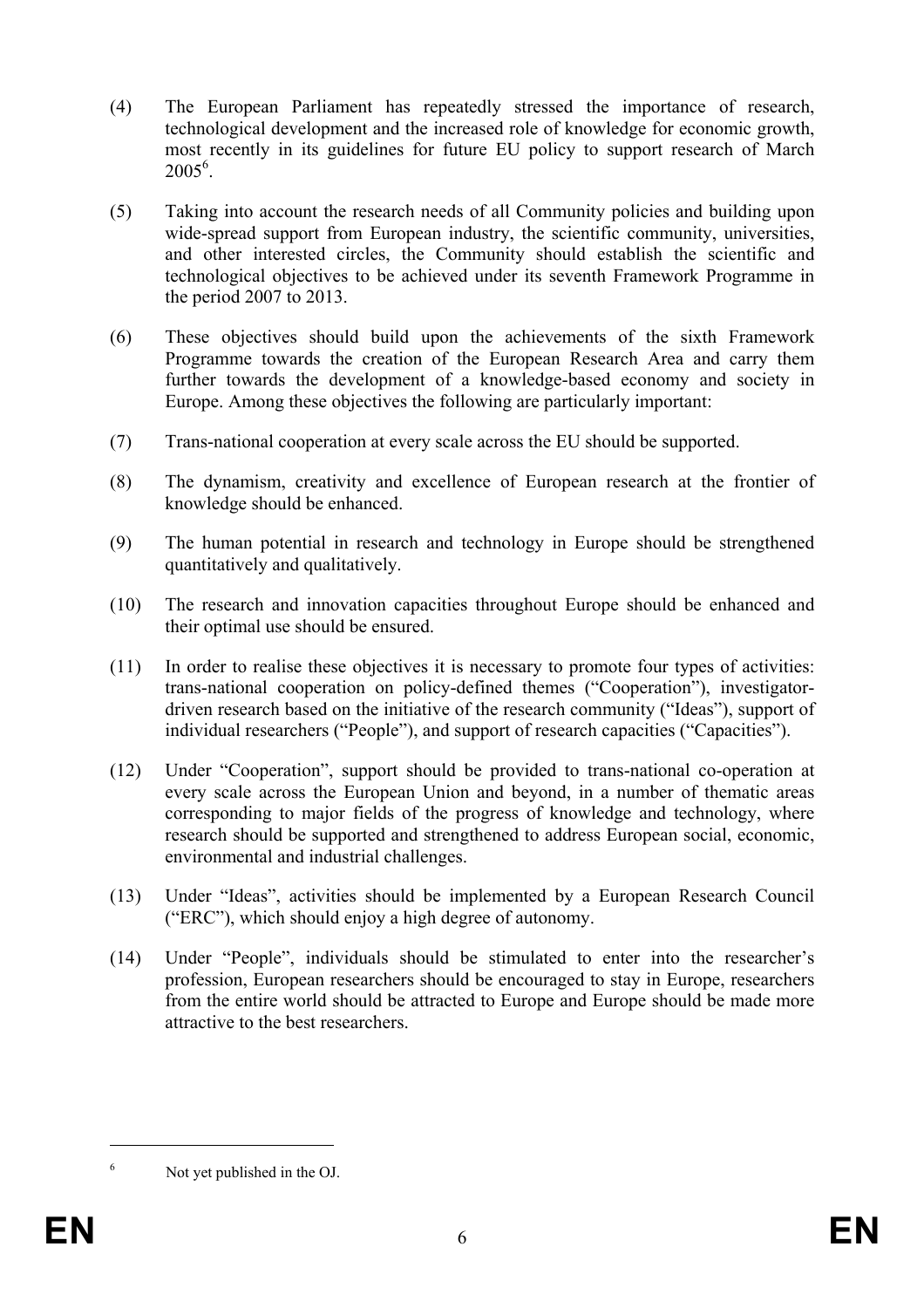- (15) Under "Capacities", the use and development of research infrastructures should be optimised; innovative capacities of SMEs and their ability to benefit from research should be strengthened; the development of regional research-driven clusters should be supported; the research potential in the EU's convergence and outermost regions should be unlocked; science and society should be brought closer together for the harmonious integration of science and technology in European society; and horizontal actions and measures in support of international co-operation should be undertaken.
- (16) The Joint Research Centre should contribute to the attainment of the objectives set out above by carrying out direct actions and by providing customer-driven support for the implementation of EU policies.
- (17) The seventh Framework Programme complements the activities carried out in the Member States as well as other Community actions that are necessary for the overall strategic effort for the implementation of the Lisbon objectives, alongside in particular those on structural funds, agriculture, education, training, competitiveness and innovation, industry, employment and environment.
- (18) Innovation and SME-related activities supported under this Framework Programme should be complementary to those undertaken under the framework programme for Competitiveness and Innovation.
- (19) Given the widely supported enlarged scope of the Framework Programme actions, the leverage effect of funding in national and private investments, the need to enable the Community to meet new science and technology challenges, the vital role the Community intervention plays in making the European research system more efficient and effective, the contribution of a larger seventh Framework Programme to the reinvigoration of the Lisbon strategy, there is a pressing need to double the EU research budget<sup>7</sup>.
- (20) Taking into account the mid-term review of the use of new instruments under the sixth Framework Programme and the Five Year Assessment of the Framework Programme, a new approach has been defined which should allow the political objectives of EU research policy to be reached more easily, more efficiently and in a more flexible way. To this end, a smaller set of simpler "funding schemes" should be used, alone or in combination, with more flexibility and freedom, to support the different actions.
- (21) Since the objective of the actions to be taken in accordance with Article 163 of the Treaty in contributing towards the creation of a knowledge-based society and economy in Europe cannot be sufficiently achieved by the Member States and can therefore be better achieved at Community level, the Community may adopt measures, in accordance with the principle of subsidiarity as set out in Article 5 of the Treaty. In accordance with the principle of proportionality, as set out in that Article, this seventh Framework Programme does not go beyond what is necessary in order to achieve those objectives.

As already presented in the Commission Communications COM(2004) 101, 26.0.2004 and COM(2004) 487, 14.7.2004 on the Financial Perspectives 2007-2013.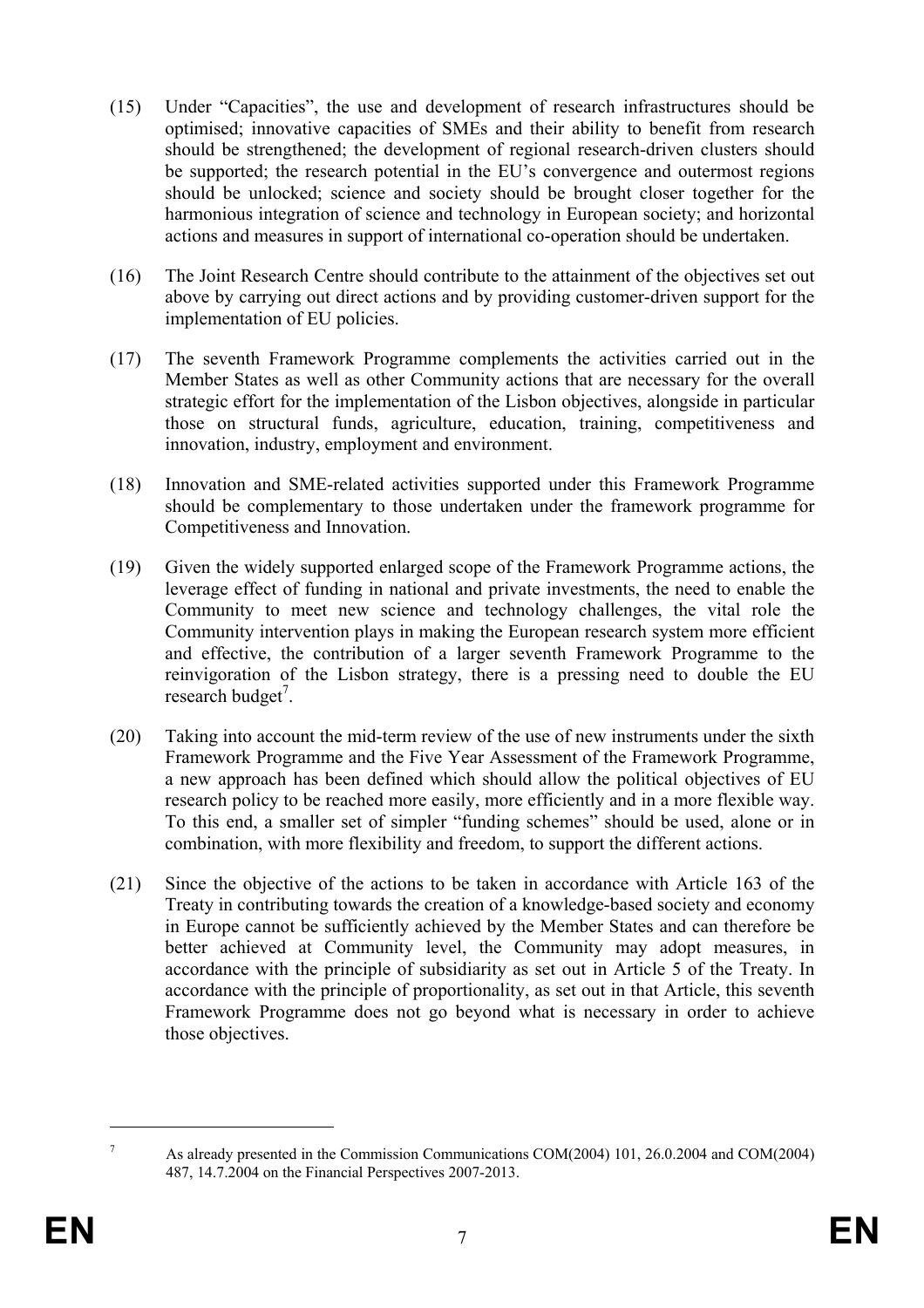- (22) Implementation of the seventh Framework Programme may give rise to supplementary programmes involving the participation of certain Member States only, the participation of the Community in programmes undertaken by several Member States, or the setting up of joint undertakings or other arrangements within the meaning of Articles 168, 169 and 171 of the Treaty.
- (23) The Community has concluded a number of international agreements in the field of research and efforts should be made to strengthen international research cooperation with a view to further integrating the Community into the world-wide research community.
- (24) The seventh Framework Programme should contribute towards promoting sustainable development and environmental protection.
- (25) Research activities supported by this Framework Programme should respect fundamental ethical principles, including those reflected in the Charter of Fundamental Rights of the European Union. The opinions of the European Group on Ethics in Science and New Technologies are and will be taken into account.
- (26) Under the seventh Framework Programme due regard will be paid to the role of women in science and research with a view to further enhancing their active role in research.
- (27) This act establishes a financial framework for the entire duration of the programme which is to be the principal point of reference for the budgetary authority, within the meaning of point […] of the Interinstitutional Agreement of […] between the European Parliament, the Council and the Commission on budgetary discipline and improvement of the budgetary procedure.
- (28) Appropriate measures should also be taken to prevent irregularities and fraud and the necessary steps should be taken to recover funds lost, wrongly paid or incorrectly used in accordance with Council Regulations (EC, Euratom) No 2988/95 of 18 December 1995 on the protection of the European Communities financial interests $8$ , (EC, Euratom) No 2185/96 of 11 November 1996 concerning on-the-spot checks and inspections carried out by the Commission in order to protect the European Communities' financial interests against fraud and other irregularities<sup>9</sup> and Regulation (EC) No 1073/1999 of the European Parliament and of the Council concerning investigations conducted by the European Anti-Fraud Office  $(OLAF)^{10}$ .
- (29) It is important to ensure sound financial management of the seventh framework programme and its implementation in the most effective and user-friendly manner possible, as well as ease of access for all participants. It is necessary to ensure compliance with Council Regulation (EC, EURATOM) No 1605/2002 of 25 June 2002 on the Financial Regulation applicable to the general budget of the European Communities; and with the requirements of simplification and better regulation.

<u>.</u>

<sup>8</sup> OJ L 312, 23.12.1995, p. 1.

<sup>9</sup> <sup>9</sup> OJ L 292, 15.11.1996, p. 2.<br><sup>10</sup> OJ L 126, 21, 5, 1000, p. 1.

OJ L 136, 31.5.1999, p. 1.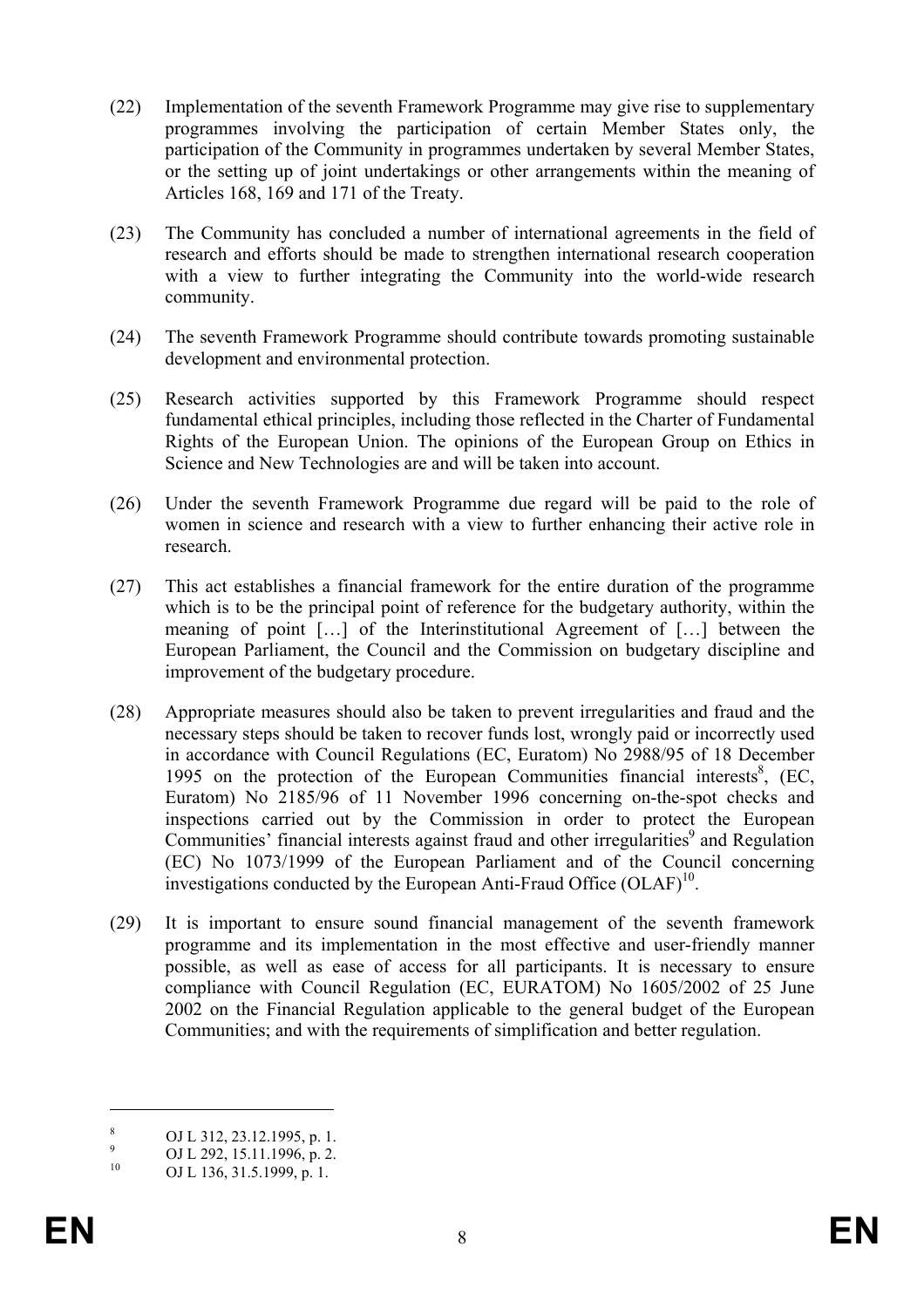#### HAVE DECIDED AS FOLLOWS:

#### *Article 1*

#### **Establishment of the Framework Programme**

The Framework Programme for Community activities in the area of research and technological development, including demonstration activities, hereinafter the "seventh Framework Programme" is hereby established for the period from 1 January 2007 to 31 December 2013.

#### *Article 2*

#### **Objectives and activities**

- (1) The seventh Framework Programme shall support the activities set out in paragraphs 2 to 5. The objectives and the broad lines of those activities are set out in Annex I.
- (2) Cooperation: supporting the whole range of research actions carried out in transnational cooperation in the following thematic areas:
	- (a) Health<sup>-</sup>
	- (b) Food, Agriculture and Biotechnology;
	- (c) Information and Communication Technologies;
	- (d) Nanosciences, Nanotechnologies, Materials and new Production Technologies;
	- (e) Energy;
	- (f) Environment (including Climate Change);
	- (g) Transport (including Aeronautics);
	- (h) Socio-economic Sciences and Humanities;
	- (i) Security and Space.
- (3) Ideas: supporting "investigator-driven" research carried out across all fields by individual teams in competition at the European level.
- (4) People: strengthening, quantitatively and qualitatively, the human potential in research and technology in Europe.
- (5) Capacities: supporting key aspects of European research and innovation capacities such as research infrastructures; regional research driven clusters; the development of a full research potential in the Community's convergence and outermost regions; research for the benefit of small and medium sized enterprises (SMEs); "Science in Society" issues; horizontal activities of international cooperation.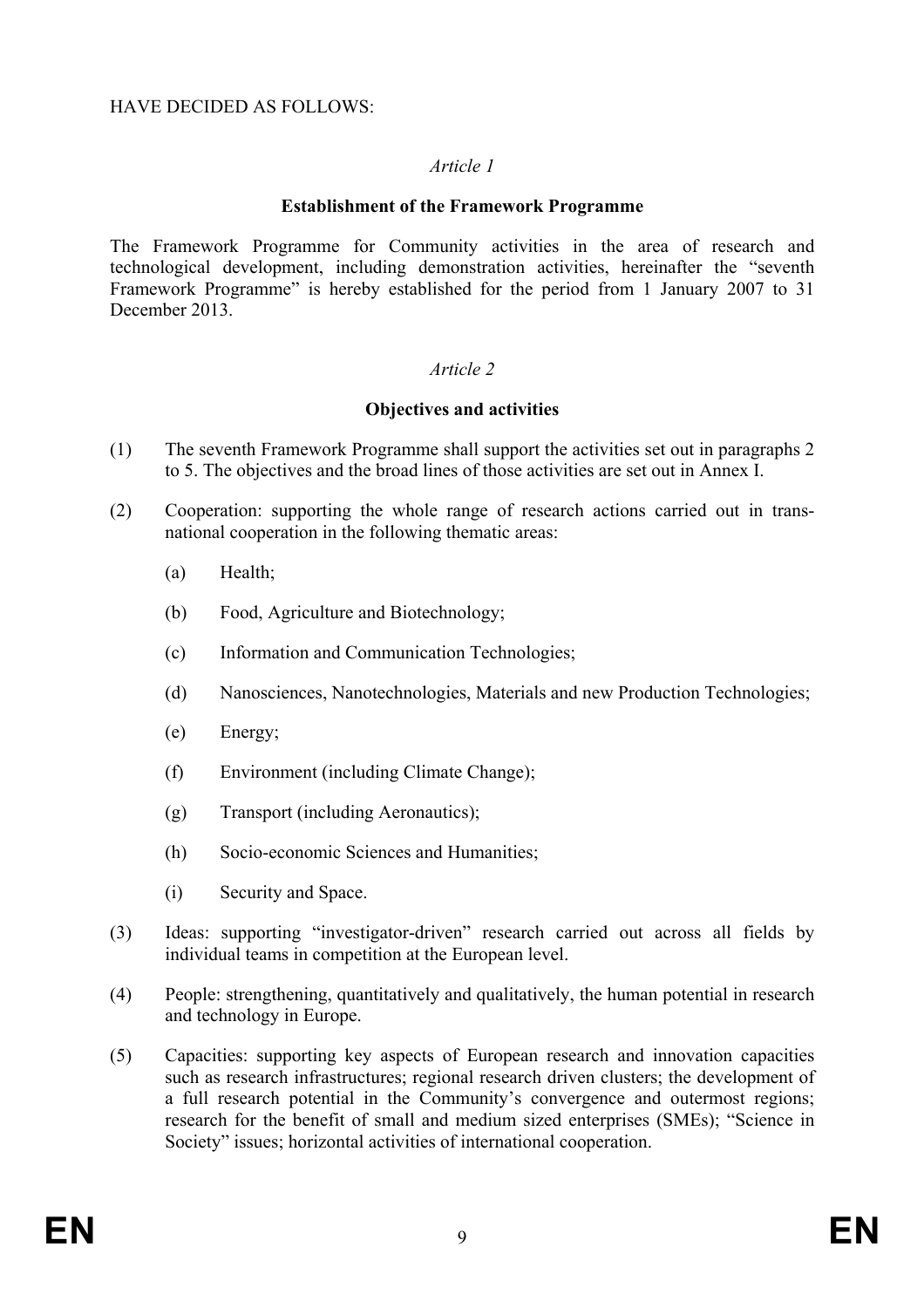(6) The seventh Framework Programme shall also support the non-nuclear direct scientific and technical actions carried out by the Joint Research Centre (JRC) as defined in Annex I.

#### *Article 3*

The seventh Framework Programme shall be implemented through specific programmes. These programmes shall establish precise objectives and the detailed rules for implementation.

#### *Article 4*

#### **Maximum overall amount and shares assigned to each programme**

1. The maximum overall amount for Community financial participation in this seventh Framework Programme shall be EUR 72726 million. That amount shall be distributed among the activities and actions referred to in paragraphs 2 to 6 of Article 2 as follows (in EUR million):

| Cooperation                                         | 44432 |
|-----------------------------------------------------|-------|
| Ideas                                               | 11862 |
| People                                              | 7129  |
| Capacities                                          | 7486  |
| Non-nuclear actions of the Joint Research<br>Centre | 1817  |

- 2. The indicative breakdown among the thematic areas of each activity referred to in paragraph 1 is set out in Annex II.
- 3. The detailed rules for Community financial participation in this Framework Programme are set out in Annex III.

#### *Article 5*

#### **Protection of the Communities' financial interests**

For the Community actions financed under this Decision, Regulation (EC, Euratom) No 2988/95 and Regulation (EC, Euratom) No 2185/96 shall apply to any infringement of a provision of Community law, including infringements of a contractual obligation stipulated on the basis of the programme, resulting from an act or omission by an economic operator, which has, or would have, the effect of prejudicing the general budget of the European Communities or budgets managed by them, by an unjustified item of expenditure.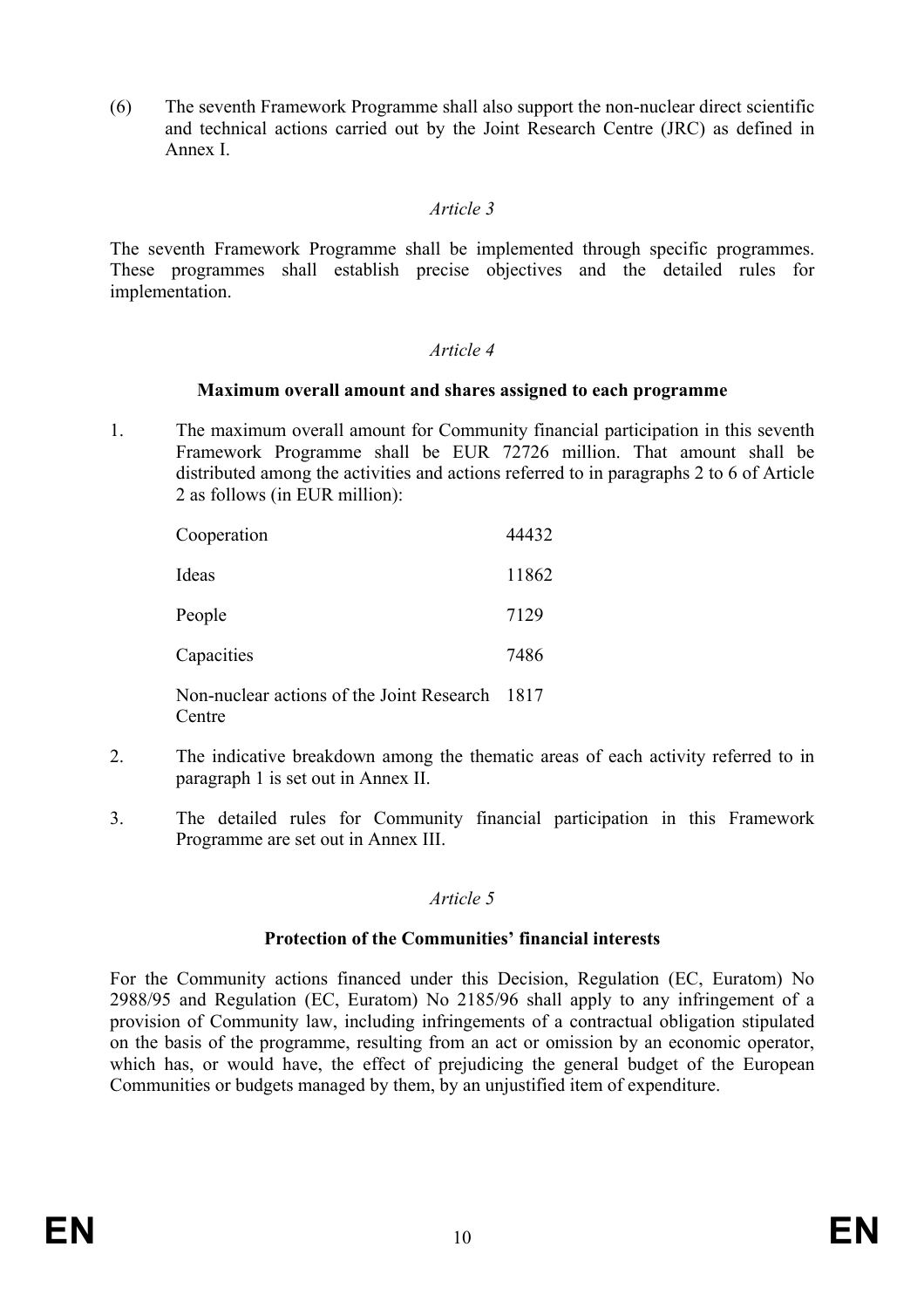#### *Article 6*

All the research activities carried out under the seventh Framework Programme shall be carried out in compliance with fundamental ethical principles.

#### *Article 7*

#### **Monitoring, assessment and review**

- 1. Not later than 2010, the Commission shall carry out, with the assistance of external experts, an interim evaluation of this Framework Programme and its specific programmes on the quality of the research activities under way and progress towards the objectives set.
- 2. Two years following the completion of this Framework Programme, the Commission shall carry out an external evaluation by independent experts of its rationale, implementation and achievements.

The Commission shall communicate the conclusions thereof, accompanied by its observations, to the European Parliament, the Council, the European Economic and Social Committee and the Committee of the Regions.

Done at Brussels,

*For the European Parliament For the Council*<br>*The President The President* 

*The President The President*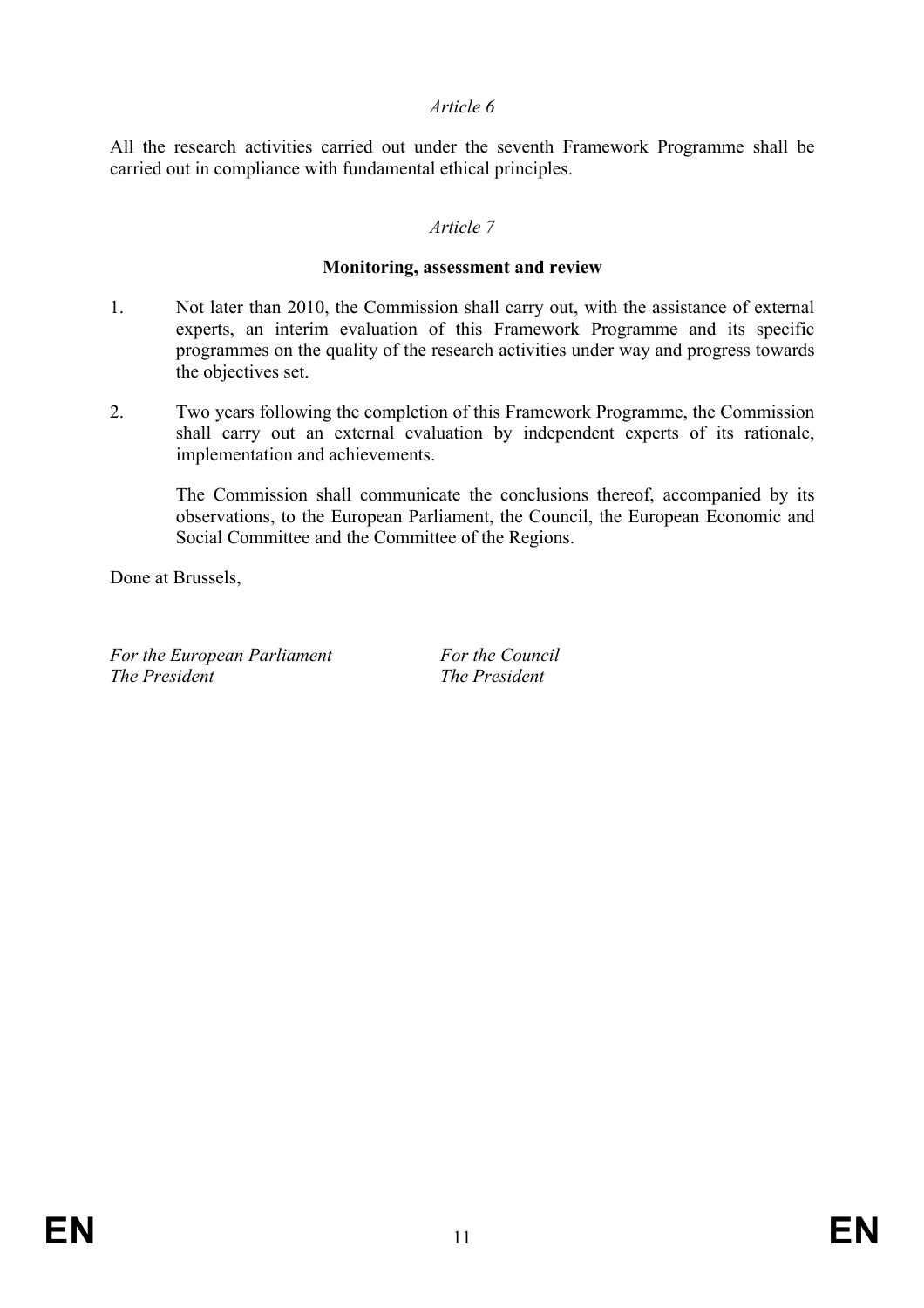# **ANNEX I**

#### **SCIENTIFIC AND TECHNOLOGICAL OBJECTIVES, BROAD LINES OF THE THEMES AND ACTIVITIES**

**The seventh Framework Programme will be carried out to pursue the general objectives described in Article 163 of the Treaty in contributing towards the creation of a knowledge-based society, building on a European Research Area. It shall strengthen excellence in scientific and technological research through the following four programmes: cooperation, ideas, people and capacities.** 

### **I COOPERATION**

In this part of the  $7<sup>th</sup>$  Framework Programme, support will be provided to trans-national cooperation at every scale across the European Union and beyond, in a number of thematic areas corresponding to major fields of the progress of knowledge and technology, where research must be supported and strengthened to address European social, economic, environmental and industrial challenges.

The overarching aim is to contribute to sustainable development.

The nine themes determined for EU action are the following:

- (1) Health;
- (2) Food, Agriculture and Biotechnology;
- (3) Information and Communication Technologies;
- (4) Nanosciences, Nanotechnologies, Materials and new Production Technologies;
- (5) Energy;
- (6) Environment (including Climate Change);
- (7) Transport (including Aeronautics);
- (8) Socio-economic Sciences and the Humanities;
- (9) Security and Space.

These themes are broadly defined at relatively high level, such that they can adapt to evolving needs and opportunities that may arise during the lifetime of the  $7<sup>th</sup>$  Framework Programme. For each of them, a series of activities have been identified which indicate the broad lines envisaged for Community support. These have been identified on the basis of their contribution to EU objectives, including the transition to a knowledge society, the relevant European research potential and the added value of EU level intervention for these subjects.

Special attention will be paid to priority scientific areas which cut across themes, such as marine sciences and technologies.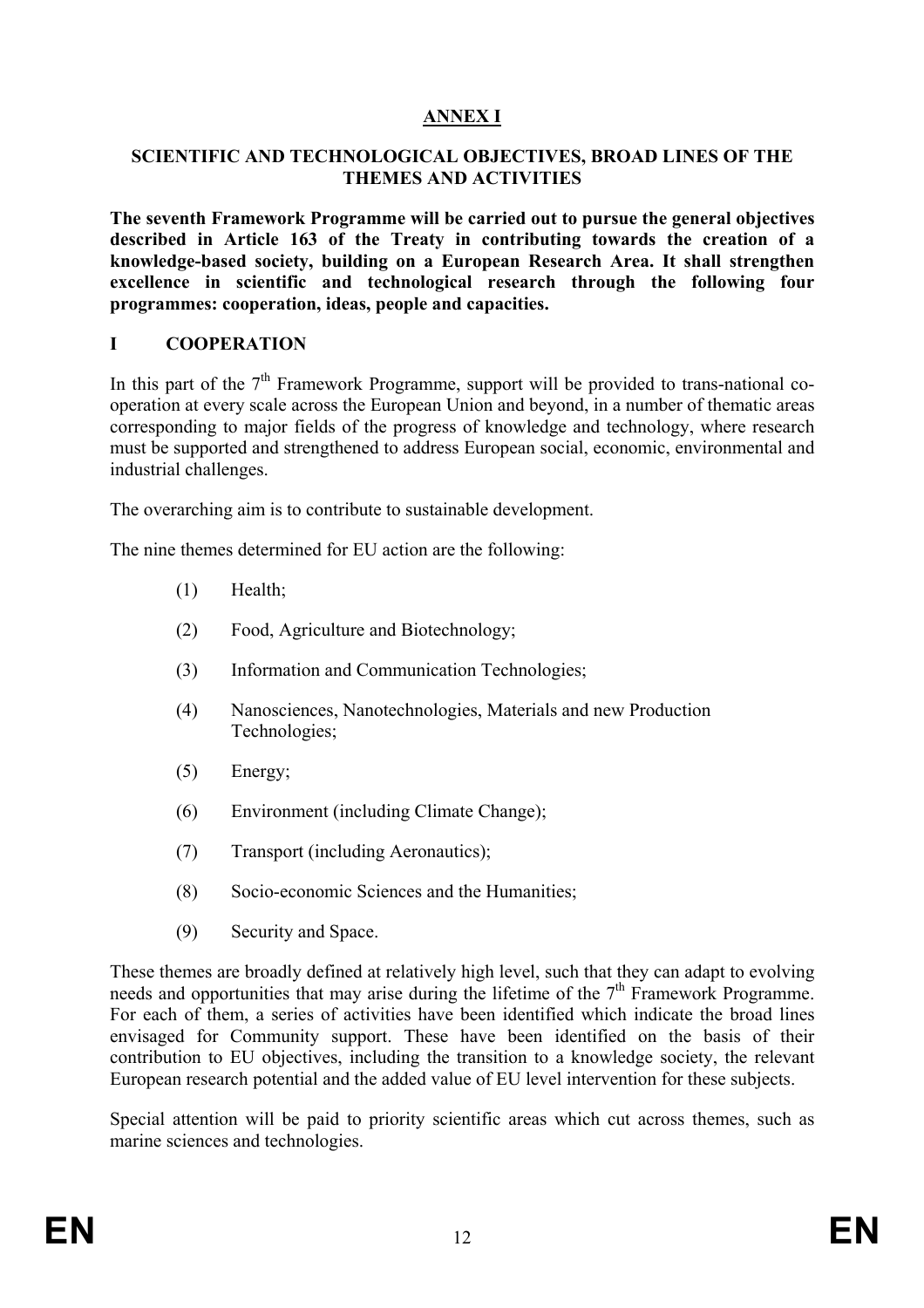Pluridisciplinarity will be encouraged by joint cross-thematic approaches to research and technology subjects relevant to more than one theme.

In the case of subjects of industrial relevance in particular, the topics have been identified relying, among other sources, on the work of different "European Technology Platforms" set up in fields where Europe's competitiveness, economic growth and welfare depend on important research and technological progress in the medium to long term. European Technology Platforms bring together stakeholders, under industrial leadership, to define and implement a Strategic Research Agenda. This Framework Programme will contribute to the realisation of these Strategic Research Agendas where these present true European added value.

The nine themes also include research needed to underpin the formulation, implementation and assessment of EU policies, such as in the areas of health, safety, consumer protection, energy, the environment, development aid, fisheries, maritime affairs, agriculture, animal welfare, transport, education and training, employment, social affairs, cohesion, and justice and home affairs, along with pre-normative and co-normative research relevant to improving the quality of standards and their implementation.

Under each theme, beside these activities, the possibility will be ensured to address two types of opportunities and needs in an open and flexible way:

- **Emerging needs:** through specific support for spontaneous research proposals aiming at identifying or further exploring, in a given field and/or at the intersection of several disciplines, new scientific and technological opportunities, in particular linked with a potential for significant breakthroughs;
- **Unforeseen policy needs:** to respond in a flexible way to new policy needs that arise during the course of the Framework Programme, such as unforeseen developments or events requiring a quick reaction like, the new epidemics, emerging concerns in food safety or natural disaster response.

In order to strengthen the diffusion and use of the output of EU research, the dissemination of knowledge and transfer of results, including to policy makers, will be supported in all thematic areas, including through the funding of networking initiatives, seminars and events, assistance by external experts and information and electronic services in particular CORDIS. Actions to support innovation will be taken under the Competitiveness and Innovation Programme. Support will also be provided to initiatives aiming at engaging the dialogue on scientific issues and research results with a broad public beyond the research community, and in the field of scientific communication and education. Ethical principles and gender aspects will be taken into account.

Across all these themes, support to trans-national cooperation will be implemented through:

- Collaborative research;
- Joint Technology Initiatives;
- Co-ordination of research programmes:
- International Co-operation.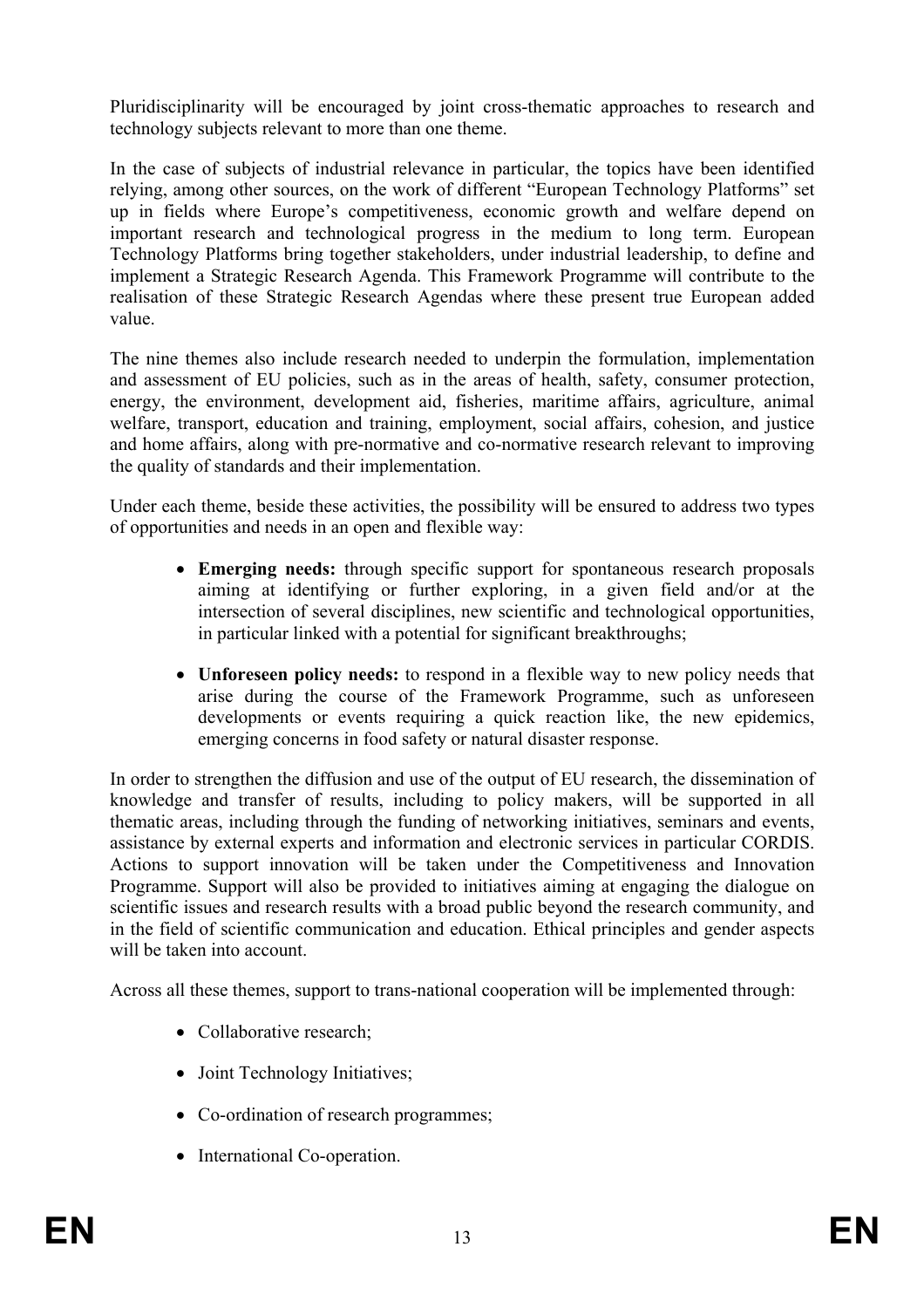### **Collaborative research**

Collaborative research will constitute the bulk and the core of EU research funding. The objective is to establish, in the major fields of advancement of knowledge, excellent research projects and networks able to attract researchers and investments from Europe and the entire world.

This will be achieved by supporting collaborative research through a range of funding schemes: Collaborative projects, Networks of Excellence, Co-ordination/support actions (see Annex III).

### **Joint Technology Initiatives**

In a limited number of cases, the scope of a RTD objective and the scale of the resources involved justify setting up long term public private partnerships in the form of Joint Technology Initiatives. These initiatives, mainly resulting from the work of European Technology Platforms and covering one or a small number of selected aspects of research in their field, will combine private sector investment and national and European public funding, including grant funding from the Research Framework Programme and loan finance from the European Investment Bank. Joint Technology Initiatives may be decided on the basis of Article 171 of the Treaty (this may include the creation of a joint undertaking) or on the basis of the Specific Programme Decisions in accordance with Article 166 of the Treaty.

Potential Joint Technology Initiatives will be identified on the basis of a series of criteria including:

- Added value of European-level intervention.
- The degree and clarity of definition of the objective to be pursued.
- Strength of the financial and resource commitment from industry.
- Scale of the impact on industrial competitiveness and growth.
- Importance of the contribution to broader policy objectives.
- Capacity to attract additional national support and leverage current or future industry funding.
- Inability of existing instruments to achieve the objective.

Particular attention will be paid to the overall coherence and coordination between Joint Technology Initiatives and national programmes and projects in the same fields.

#### **Co-ordination of non-Community research programmes**

The action undertaken in this field will make use of two main tools: the ERA-NET scheme and the participation of the Community in jointly implemented national research programmes (Treaty Article 169). The action may cover subjects not directly linked to the nine themes in as far as they have a sufficient EU added value. The action will also be used to enhance the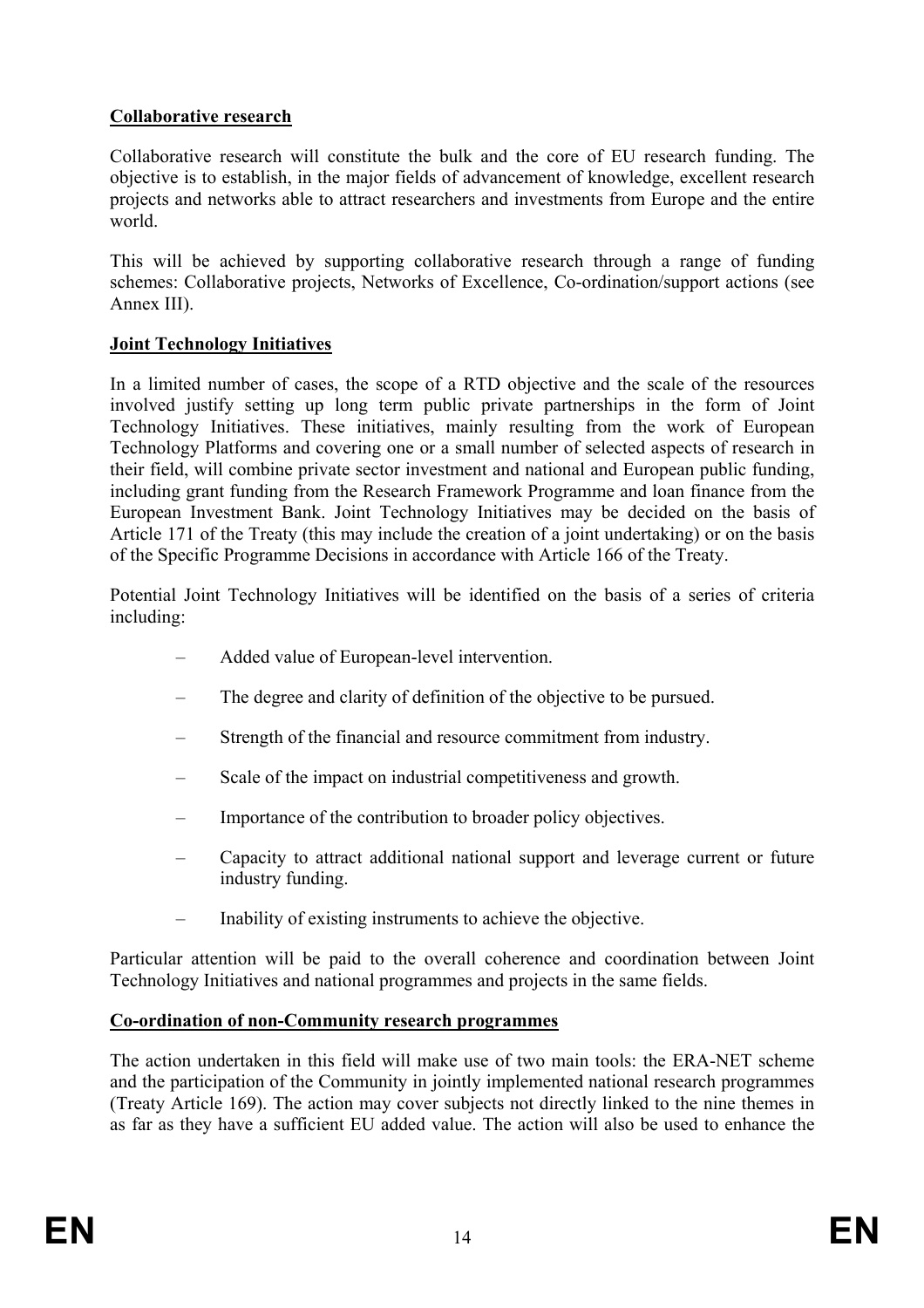complementary and synergy between the Framework Programme and activities carried out in the framework of intergovernmental structures such as EUREKA and  $COST<sup>11</sup>$ .

The ERA-NET scheme will develop and strengthen the coordination of national and regional research activities by:

- Providing a framework for actors implementing public research programmes to step up the coordination of their activities. This will include support for new ERA-NETs as well as for the broadening and deepening of the scope of existing ERA-NETs, e.g. by extending their partnership, as well as opening mutually their programmes;
- Providing additional EU financial support to those participants that create a common fund for the purpose of joint calls for proposals between their respective national and regional programmes ("ERA-NET PLUS").

The participation of the Community in national research programmes jointly implemented on the basis of Article 169 is especially relevant to European co-operation on a large scale in "variable geometry" between Member States sharing common needs and/or interests. Such Article 169 initiatives will be launched in areas to be identified in close association with the Member States, including the possible cooperation with intergovernmental programmes, on the basis of a series of criteria:

- Relevance to EU objectives.
- The clear definition of the objective to be pursued and its relevance to the objectives of this Framework Programme.
- Presence of a pre-existing basis (national research programmes existing or envisaged).
- European added value.
- Critical mass, with regard to the size and the number of programmes involved, the similarity of activities they cover.
- Efficiency of Article 169 as the most appropriate means for achieving the objectives.

#### **International co-operation**

International cooperation actions under this part of the Framework Programme will be:

- The opening of all activities carried out in the thematic areas to researchers and research institutions from all third countries, with a strong effort to encourage them to seize this opportunity.
- Specific co-operation actions in each thematic area dedicated to third countries in the case of mutual interest in co-operating on particular topics. Closely associated

<sup>&</sup>lt;sup>11</sup> This will include financial support for the administration and coordination activities of COST.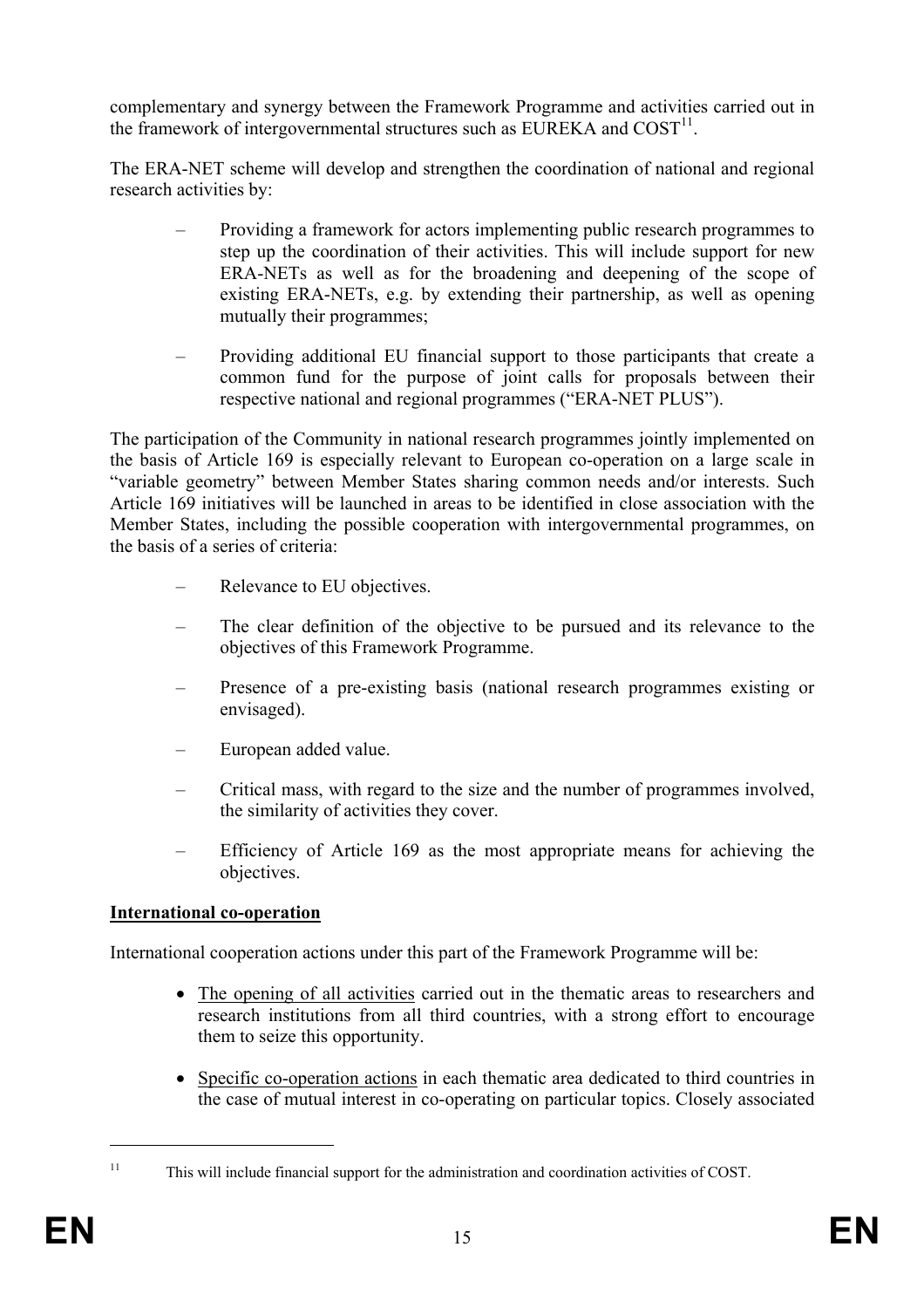with the bilateral co-operation agreements or multilateral dialogues between the EU and these countries or groups of countries, these actions will serve as privileged tools for implementing the co-operation between the EU and these countries. Such actions are, in particular: actions aiming at reinforcing the research capacities of candidate countries as well as neighbourhood countries; cooperative activities targeted at developing and emerging countries, focusing on their particular needs in fields such as health, agriculture, fisheries and environment, and implemented in financial conditions adapted to their capacities.

This part of the Framework Programme covers the international co-operation actions in each thematic area and across themes. They will be implemented in coordination with those under the "People" and the "Capacities" part of the Framework Programme.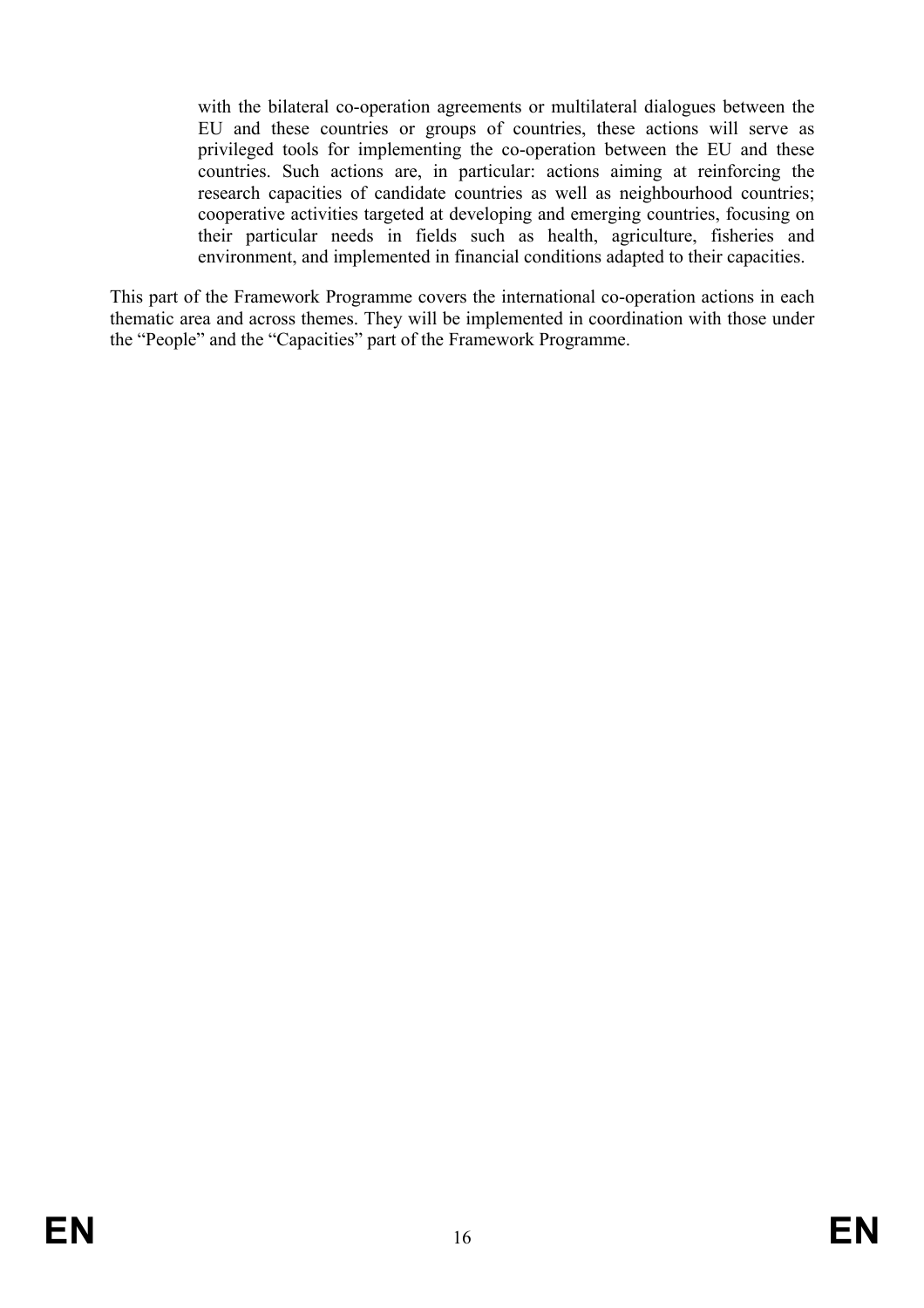### **THEMES**

#### **1. Health**

### **Objective**

**Improving the health of European citizens and increasing the competitiveness of European health-related industries and businesses, while addressing global health issues including emerging epidemics. Emphasis will be put on translational research (translation of basic discoveries in clinical applications), the development and validation of new therapies, methods for health promotion and prevention, diagnostic tools and technologies, as well as sustainable and efficient healthcare systems.** 

#### **Rationale**

The sequencing of the human genome and the recent advances in post-genomics have revolutionised research into human health and diseases. Integrating the vast amounts of data and understanding underlying biological processes requires bringing together critical masses of various expertises and resources that are not available at a national level. Significant advances in translational health research, which is essential to ensure that biomedical research provides practical benefits, also requires multidisciplinary and pan-European approaches involving different stakeholders. Such approaches allow Europe to contribute more effectively to international efforts to combat diseases of global importance.

Clinical research on many diseases (e.g. cancer, cardiovascular diseases, mental and neurological diseases, in particular those linked with ageing, such as Alzheimer and Parkinson diseases) relies on international multi-centre trials to achieve the required number of patients in a short time-frame. Epidemiological research requires a large diversity of populations and international networks to achieve significant conclusions. Developing new diagnostics and treatments for rare disorders also require multi-country approaches to increase the number of patients for each study. And performing health policy-driven research at the European level enables comparisons of the models, systems, data, and patient material held in national databases and biobanks.

A strong EU-based biomedical research will help strengthen the competitiveness of the European healthcare biotechnology, medical technology and pharmaceutical industries. The EU also has to play an active role in creating an environment conducive to innovation in the pharmaceutical sector, in particular to maximise the success of clinical research. Researchbased SMEs are the main economic drivers of the healthcare biotechnology and medical technology industries. Although Europe now has more Biotechnology companies than US, most of them are small and less mature than their competitors. Public-private research efforts at the EU level will facilitate their development. EU research will also contribute to the development of new norms and standards to set up an appropriate legislative framework for new medical technologies (e.g. regenerative medicine).

The activities that will be addressed, which include research essential to policy requirements, are set out below. Two strategic issues, child health and the health of the ageing population will be addressed across activities. Research agendas established by European Technology Platforms, such as the one on innovative medicines, will be supported where relevant. To complement these and respond to new policy needs, additional actions may be supported for example in the areas of health policy issues and occupational health and safety.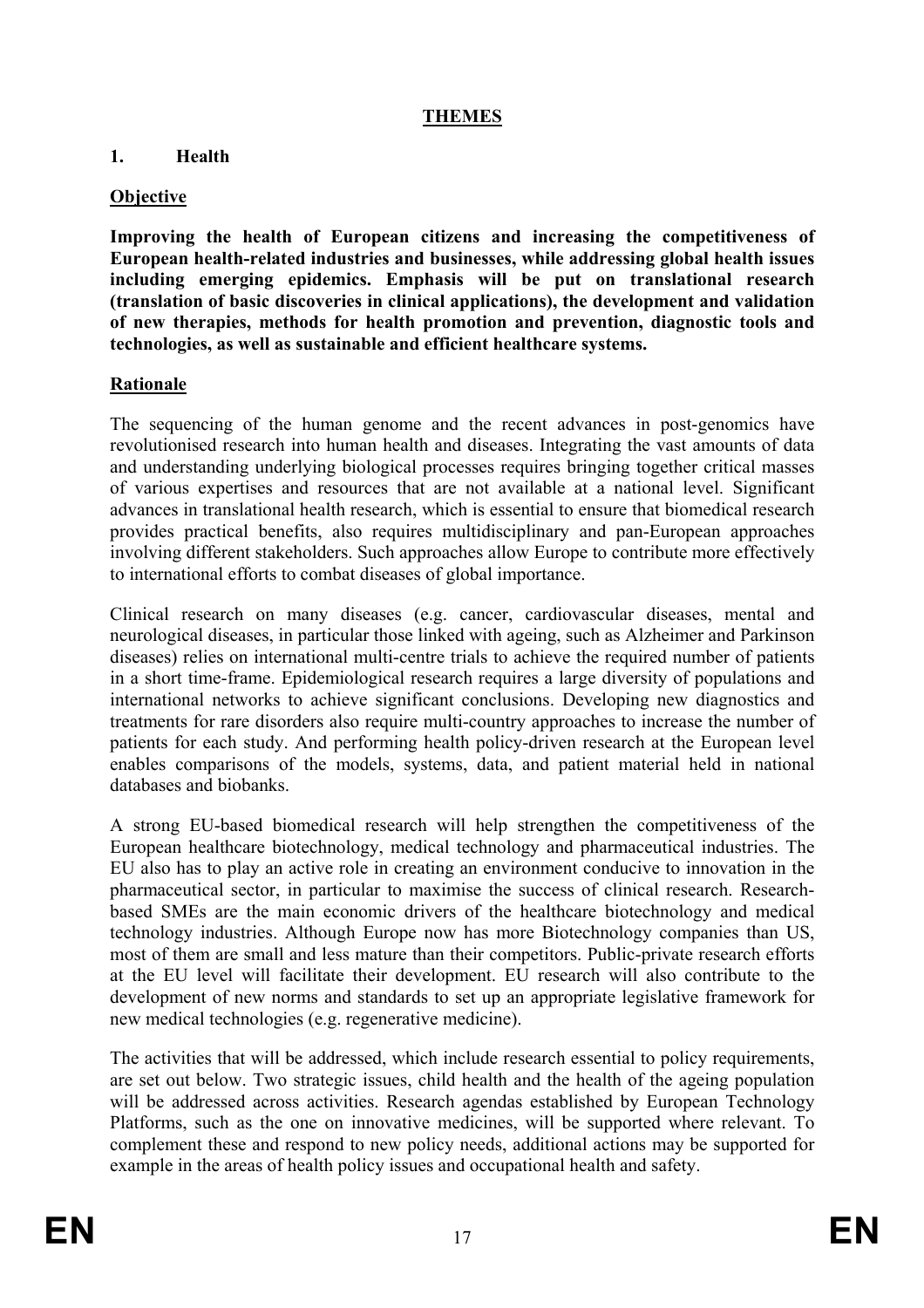### **Activities**

- **Biotechnology, generic tools and technologies for human health.**
- *High-throughput research*. To catalyse experimental progress in biomedical research by enhancing data generation, standardisation, acquisition and analysis.
- *Detection, diagnosis and monitoring.* With emphasis on non-invasive or minimally invasive approaches.
- *Predicting suitability, safety and efficacy of therapies.* To develop and validate biological markers, in vivo and in vitro methods and models, including simulation, pharmacogenomics, targeting approaches and alternatives to animal testing.
- *Innovative therapeutic approaches and intervention*. To consolidate and ensure further developments in advanced therapies and technologies with potential application in many diseases and disorders.
- **Translating research for human health**
- *Integrating biological data and processes: large-scale data gathering, systems biology.* To generate and analyse the vast amount of data needed to understand better the complex regulatory networks of thousands of genes and gene-products controlling important biological processes.
- *Research on the brain and related diseases, human development and ageing.* To explore the process of healthy ageing and the way genes and environment interact with brain activity, under normal conditions as well as in brain diseases.
- *Translational research in infectious diseases.* To address anti-microbial drug resistance, the global threats of HIV/AIDS, malaria and tuberculosis as well as emerging epidemics (e.g. SARS and highly pathogenic influenza).
- *Translational research in major diseases: cancer, cardiovascular disease, diabetes/obesity; rare diseases; and other chronic diseases (e.g. osteoarthritis)*. To develop patient-oriented strategies from prevention to diagnosis and treatment including clinical research.
- **Optimising the delivery of health care to European citizens**
- *Translating clinical outcome into clinical practice.* To understand clinical decision-making and how to translate outcomes of clinical research into clinical practice and especially addressing the specificities of children, women and elderly population.
- *Quality, efficiency and solidarity of health systems including transitional health systems.*  To translate effective interventions into management decisions, to ensure an adequate supply of human resources, to analyse factors influencing equity of access to high quality health care, including analyses of changes in population (e.g. ageing, mobility and migration, and the changing workplace).
- *Enhanced disease prevention and better use of medicines.* To develop efficient public health interventions addressing wider determinants of health (such as stress, diet or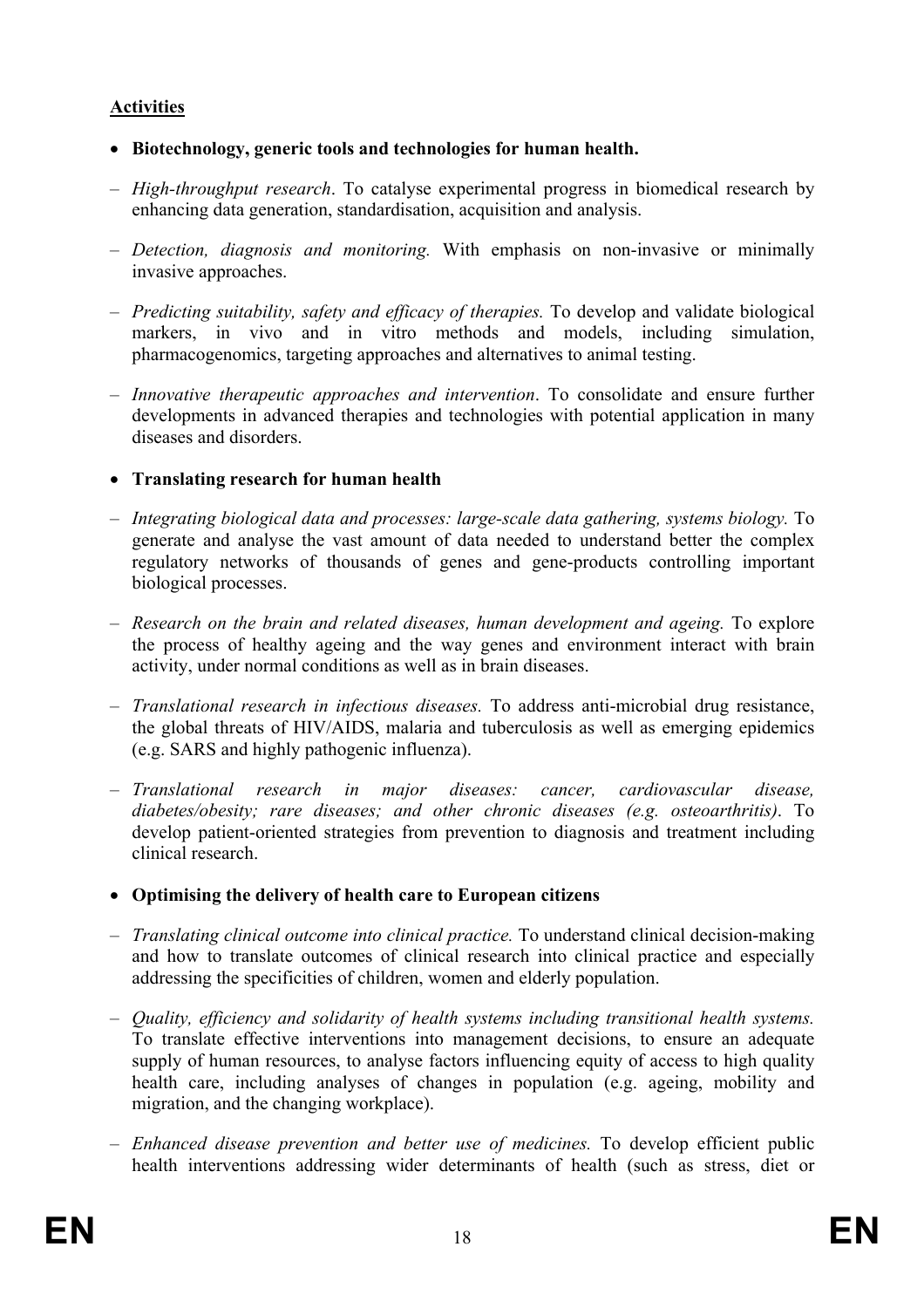environmental factors). To identify successful interventions in different health care settings for improving the prescription of medicines and improving their use by patients (including pharmacovigilence aspects).

– *Appropriate use of new health therapies and technologies.* Long term safety aspects and monitoring of large scale use of new medical technologies (including devices) and advanced therapies ensuring a high level of protection for public health.

### **2. Food, Agriculture and Biotechnology**

### **Objective**

**Building a European** *Knowledge Based Bio-Economy12* **by bringing together science, industry and other stakeholders, to exploit new and emerging research opportunities that address social and economic challenges: the growing demand for safer, healthier and higher quality food and for sustainable use and production of renewable bioresources; the increasing risk of epizootic and zoonotic diseases and food related disorders; threats to the sustainability and security of agricultural and fisheries production resulting in particular from climate change; and the increasing demand for high quality food, taking into account animal welfare and rural contexts.** 

### **Rationale**

Innovations and advancement of knowledge in the sustainable management, production and use of biological resources (micro-organism, plants, animals), will provide the basis for new, sustainable, eco-efficient and competitive products for agriculture, fisheries, food, health, forest based and related industries**.** In line with the European strategy on life sciences and biotechnology<sup>13</sup>, this will help increase the competitiveness of European biotechnology and food companies, in particular high tech SMEs, while improving social welfare and well-being. Research into the safety of food and feed chains, diet related diseases, food choices and the impact of food and nutrition on health will help to fight food related disorders (e.g. obesity, allergies) and infectious diseases (e.g. transmissible spongiform encephalopathies, avian-flu), while making important contributions to the implementation of existing and the formulation of future policies and regulations in the area of public, animal and plant health and consumer protection.

The diversity of the European industries in these areas, while being one of its strengths and an opportunity, leads to fragmented approaches to similar problems. These are better addressed by increased collaboration and sharing of expertise, for example on new methodologies, processes and standards that result from changing EU legislation.

Several European Technology Platforms contribute in setting common research priorities, in fields such as plant genomics and biotechnology, forestry and forest based industries, global animal health, farm animal breeding, food and industrial biotechnology. The research will

<sup>&</sup>lt;sup>12</sup> The term "bio-economy" includes all industries and economic sectors that produce, manage and otherwise exploit biological resources and related services, supply or consumer industries, such as agriculture, food, fisheries, forestry, etc.<br>
<sup>13</sup> "Life Sciences and biotechnology – A strategy for Europe" - COM(2002) 27.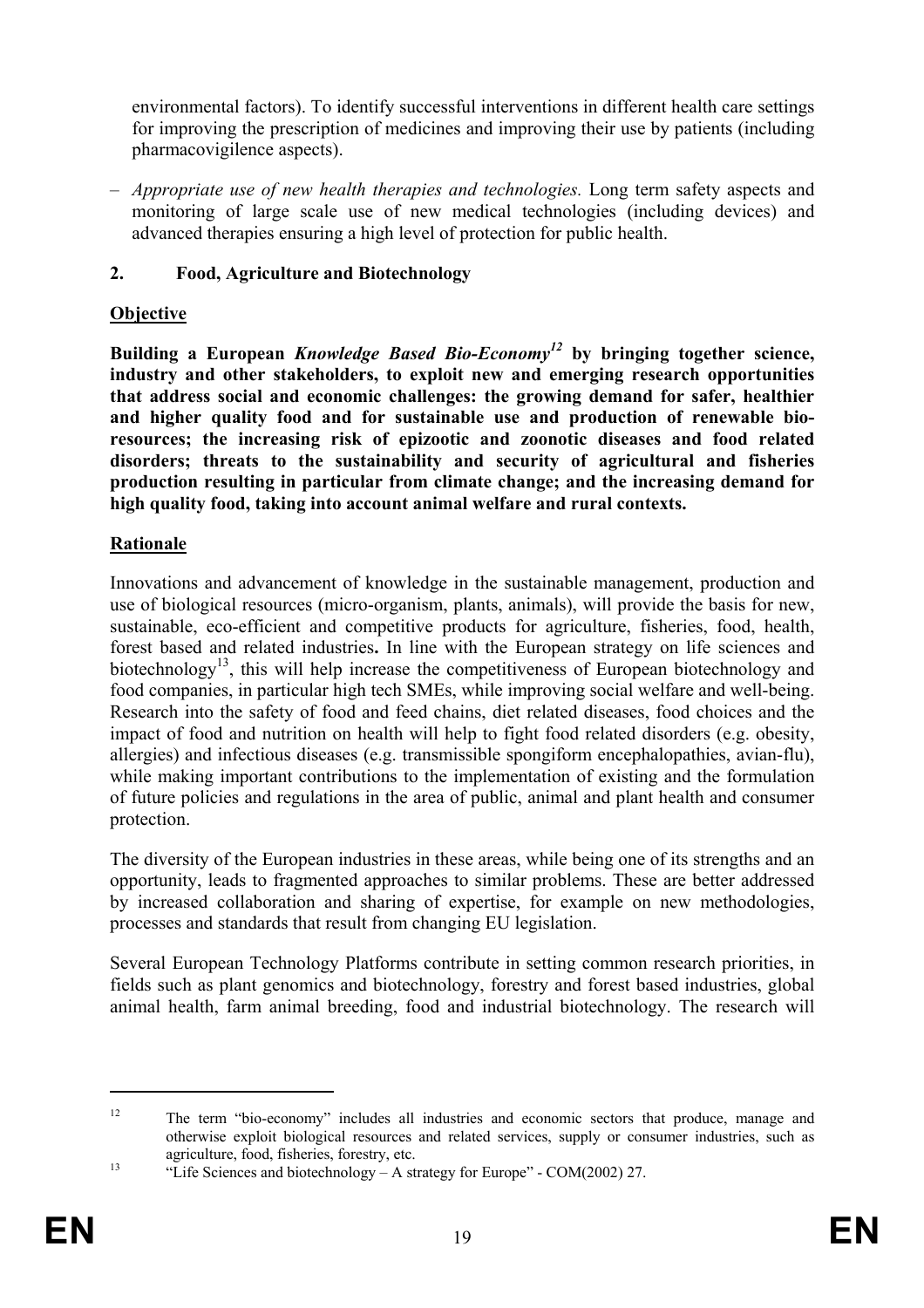also provide the knowledge base needed to support<sup>14</sup>: the Common Agricultural Policy; agriculture and trade issues; food safety regulations; Community animal health, disease control and welfare standards; and the Common Fisheries Policy reform aiming to provide sustainable development of fishing and aquaculture. A flexible response to new policy needs is also foreseen, in particular with respect to new social or economic trends.

# **Activities**

- **Sustainable production and management of biological resources from land, forest, and aquatic environments**: Enabling research, including 'omics' technologies, such as genomics, proteomics, metabolomics, systems biology and converging technologies for micro-organisms, plants and animals, including exploitation of their biodiversity; improved crops and production systems, including organic farming, quality production schemes and GMO impacts; sustainable, competitive and multifunctional agriculture, and forestry; rural development; animal welfare, breeding and production; plant health; sustainable and competitive fisheries and aquaculture; infectious diseases in animals, including zoonoses; safe disposal of animal waste; conservation, management and exploitation of living aquatic resources, developing the tools needed by policy makers and other actors in agriculture and rural development (landscape, land management practices etc.).
- **"Fork to farm": Food, health and well being**: Consumer, societal, industrial and health aspects of food and feed, including behavioural and cognitive sciences; nutrition, diet related diseases and disorders, including obesity; innovative food and feed processing technologies (including packaging); improved quality and safety, both chemical and microbiological, of food, beverage and feed; integrity (and control) of the food chain; environmental impacts on and of food/feed chains; total food chain concept (including seafood); traceability.
- **Life sciences and biotechnology for sustainable non-food products and processes**: Improved crops, feed-stocks, marine products and biomass (including marine resources) for energy, environment, and high added value products such as materials and chemicals, including novel farming systems, bio-processes and bio-refinery concepts; bio-catalysis; forestry and forest based products and processes; environmental remediation and cleaner processing.

# **3. Information and Communication Technologies**

# **Objective**

**To enable Europe to master and shape the future developments of Information and Communication Technologies (ICT) so that the demands of its society and economy are met. Activities will strengthen Europe's scientific and technology base in ICT, help drive and stimulate innovation through ICT use and ensure that ICT progress is rapidly transformed into benefits for Europe's citizens, businesses, industry and governments.** 

<sup>&</sup>lt;sup>14</sup> Complementary research relating to the sustainable management and conservation of natural resources is addressed under the "Environment (including Climate Change)" theme.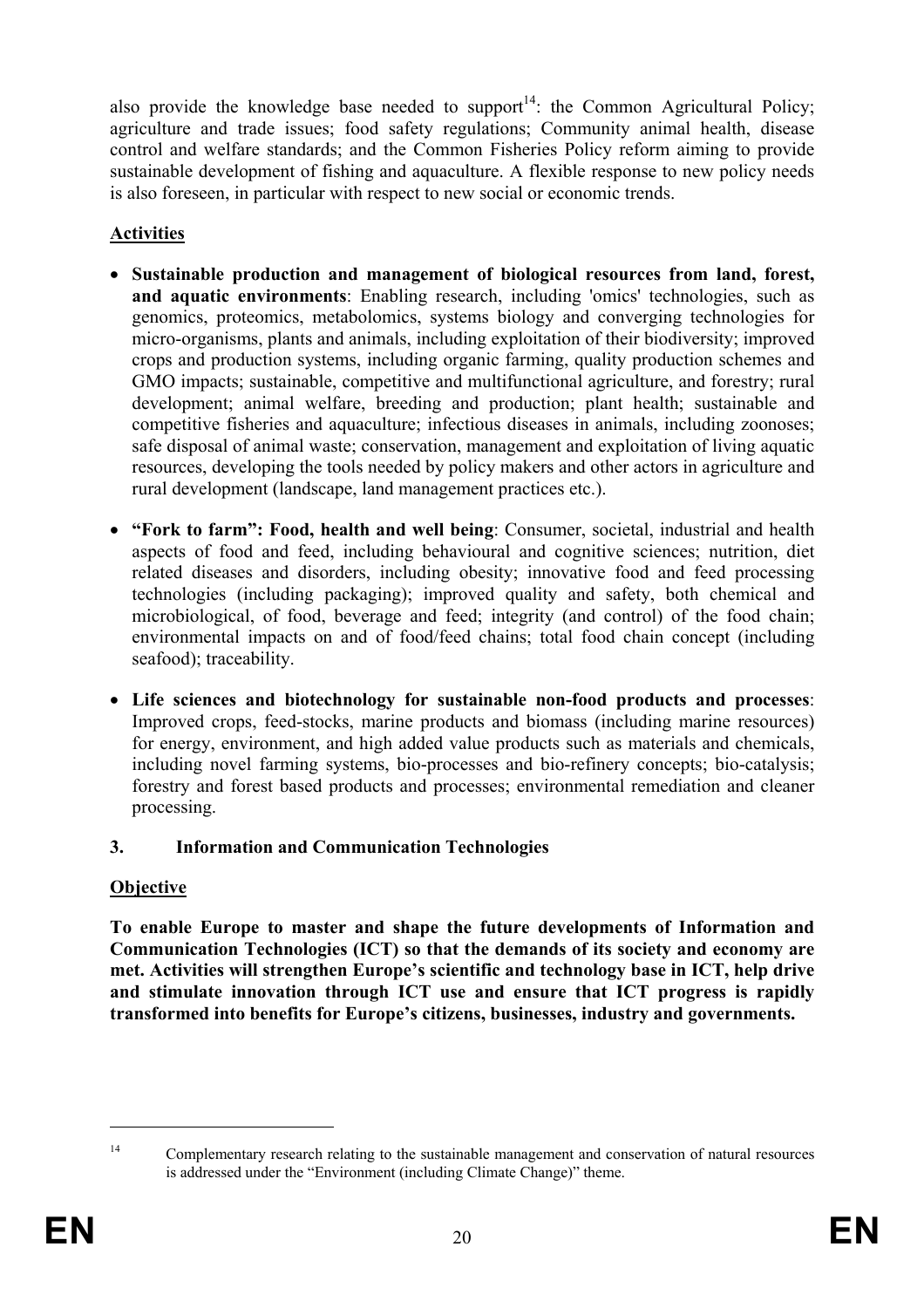### **Rationale**

Information and Communication Technologies are critical to Europe's future and underpin the realisation of the Lisbon agenda. Half of the productivity gains in our economies are explained by the impact of ICT on products, services and business processes. ICT is the leading factor in boosting innovation and creativity and in mastering change in value chains across industry and service sectors. ICT is essential to meet the rise in demand for health and social care and to modernise services in domains of public interest such as education, learning, security, energy, transport and the environment. And ICT is catalytic in the advance of other fields of science and technology as it transforms the way researchers conduct their research, co-operate and innovate.

The escalating economic and societal demands, together with the continued mainstreaming of ICT and the need to push further the technology limits set a growing agenda for research. To bring technology closer to people and organisational needs means: hiding technology complexity and revealing functionality on demand; making technology very simple to use, available and affordable; providing new ICT-based applications, solutions and services that are trusted, reliable, and adaptable to the users' context and preferences. Driven by the demand of more-for-less, ICT researchers are involved in a global race to achieve further miniaturisation, to master the convergence of computing, communications and media technologies, and the convergence with other relevant sciences and disciplines, and to build systems that are able to learn and evolve. From these diverse efforts a new wave of technologies is emerging. ICT research activities will also draw on a broader range of scientific and technological disciplines including bio- and life sciences, psychology, pedagogy, cognitive and social sciences.

ICT is one the most research intensive sectors. The ICT research effort, public and private, represents a third of the total research effort in all major economies. Although Europe already enjoys industrial and technological leadership in key ICT fields it lags in investing in ICT research behind its major competitors. Only through a renewed and more intensive pooling of the effort at European level will we be able to make the most of the opportunities that progress in ICT can offer.

The ICT research activities will be closely articulated with policy actions for ICT deployment and with regulatory measures within a comprehensive and holistic strategy. Priorities have been set following extensive consultations including input from a series of European Technology Platforms and industrial initiatives in areas such as nano-electronics, embedded systems, mobile communications, electronic media, robotics and software, services and Grids.

#### **Activities**

# • **ICT Technology Pillars**:

– *Nano-electronics, photonics and integrated micro/nano-systems*. pushing the limits of miniaturisation, integration, variety and density; increasing performance and manufacturability at lower cost; facilitating incorporation of ICT in range of applications; interfaces; upstream research requiring exploration of new concepts.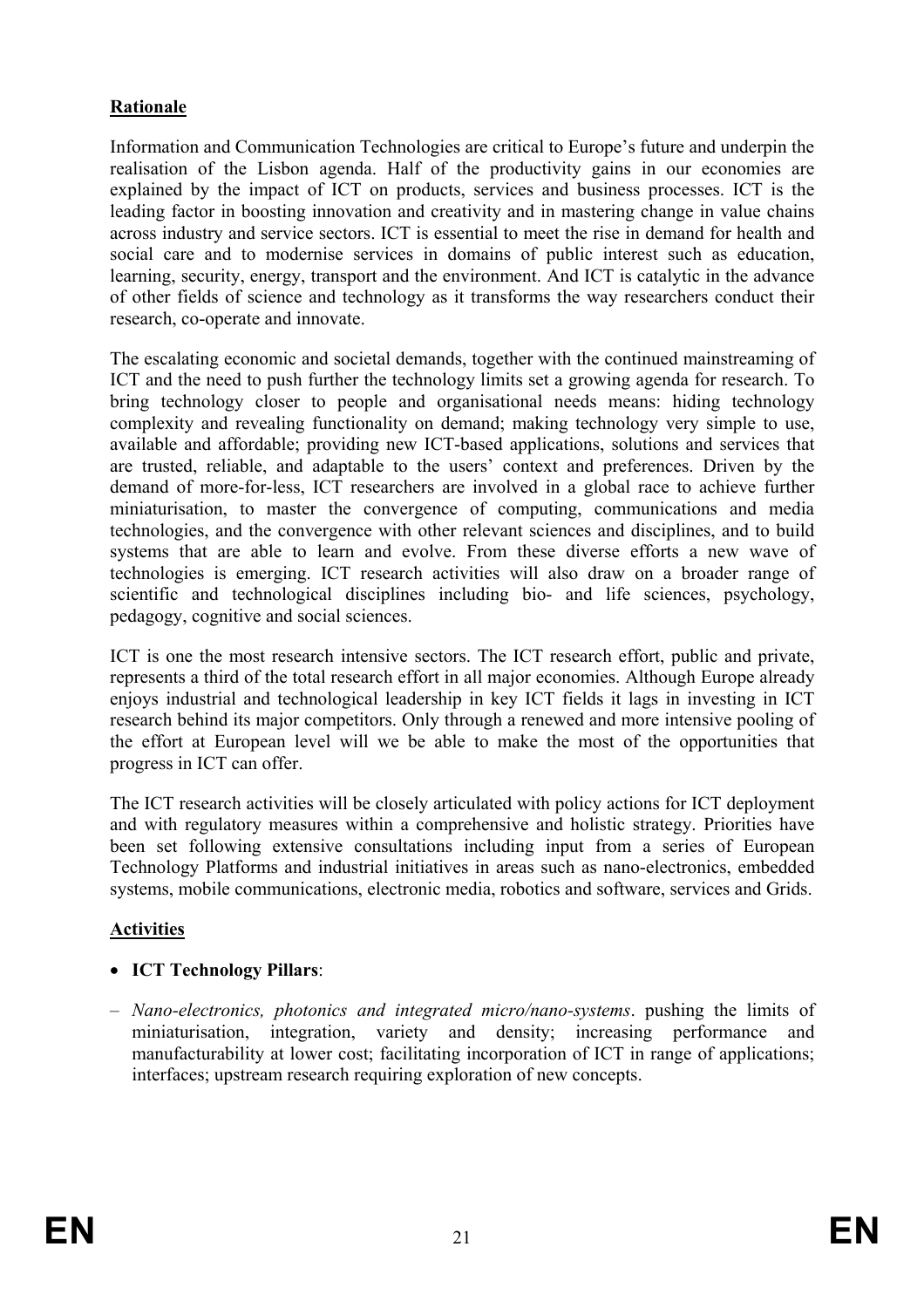- *Ubiquitous and unlimited capacity communication networks*: ubiquitous access over heterogeneous networks - fixed, mobile, wireless and broadcasting networks spanning from the personal area to the regional and global area - allowing the seamless delivery of ever higher volumes of data and services anywhere, anytime.
- *Embedded systems, computing and control*: powerful, secure and distributed computing and communication systems that are embedded in objects and physical infrastructures and that can control and adapt to their environment.
- *Software, Grids, security and dependability*: dynamic, adaptive, dependable and trusted software and services, and new processing architectures, including their provision as a utility.
- *Knowledge, cognitive and learning systems*: capturing and exploiting knowledge embedded in web and multimedia content; bio-inspired artificial systems that perceive, understand, learn and evolve, and act autonomously; learning by machines and humans based on a better understanding of human cognition.
- *Simulation, visualisation, interaction and mixed realities*: tools for innovative design and creativity in products, services and digital media, and for natural, language-enabled and context-rich interaction and communication.

*New perspectives in ICT drawing on other science and technology disciplines,* including insights from physics, biotechnologies, materials- and life-sciences, for miniaturisation of ICT devices to sizes compatible and interacting with living organisms, to increase performance of systems engineering and information processing, and for modelling and simulation of the living world.

#### • **Integration of Technologies**:

- *Personal environments*: personal communication and computing devices, accessories, wearables, implants; their interfaces and interconnections to services and resources.
- *Home environments*: communication, monitoring, control, assistance; seamless interoperability and use of all devices; interactive digital content and services.
- *Robotic systems*: advanced autonomous systems; cognition, control, action skills, natural interaction; miniaturisation.
- *Intelligent infrastructures*: tools making infrastructures that are critical to everyday life more efficient, easier to adapt and maintain, more robust to usage and resistant to failures.
- **Applications Research:**
- *ICT meeting societal challenges*: New systems and services in areas of public interest improving quality, efficiency, access and inclusiveness; user friendly applications, integration of new technologies and initiatives such as ambient assisted living.
	- for *health*, improving disease prevention, early diagnosis and personalisation; autonomy, safety and mobility of patients; health information space for knowledge discovery.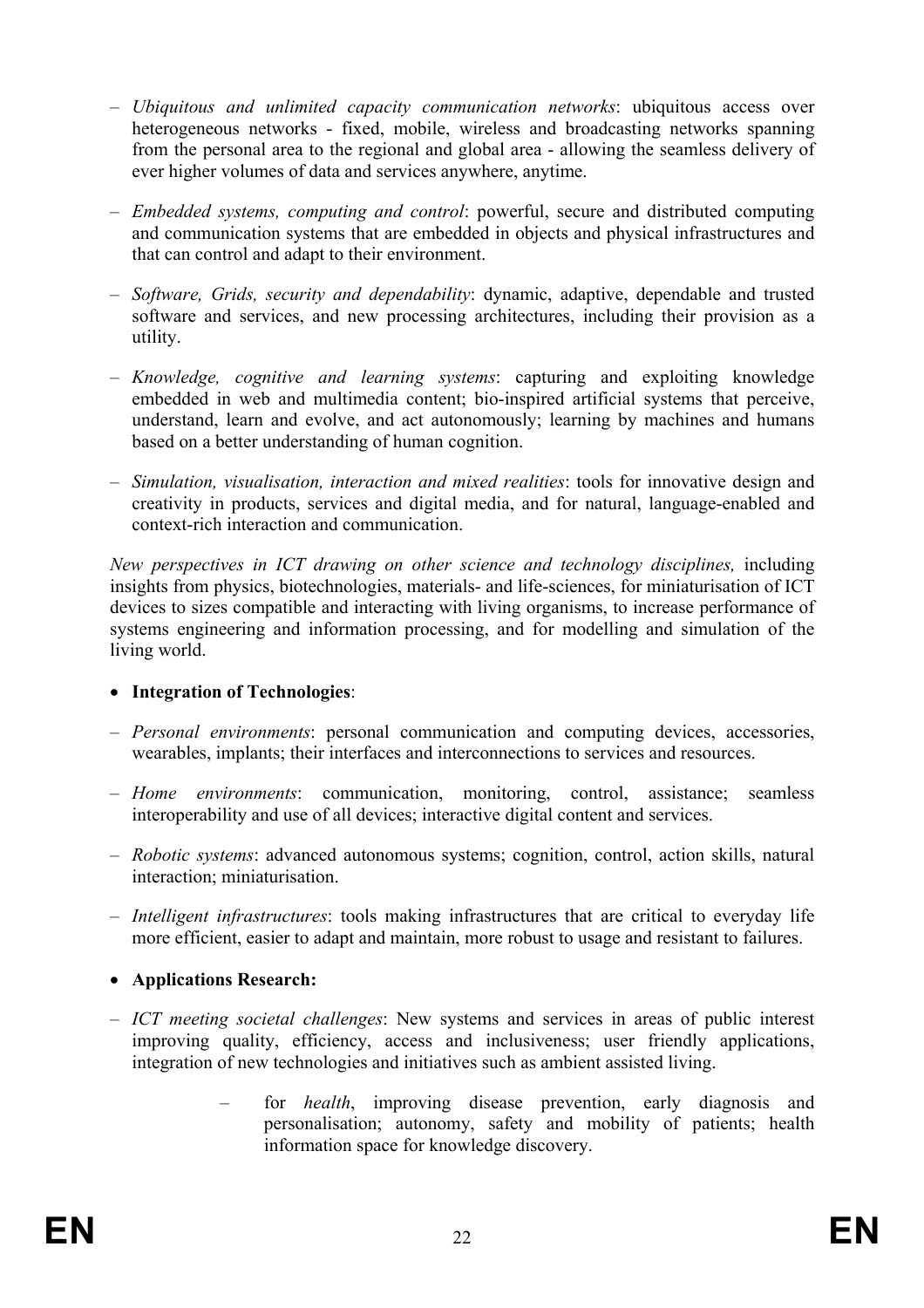- to improve *inclusion* and equal participation and prevent digital divides; assistive technology; design-for-all.
- for *mobility*; intelligent ICT-based transportation systems and vehicles enabling people and goods to move safely, comfortably and efficiently.
- in support of *the environment* and sustainable development, to reduce vulnerability and to mitigate the consequences of natural disasters and industrial accidents.
- for *governments*; efficiency, openness and accountability, for a worldclass public administration and links to citizens and businesses, supporting democracy.
- *ICT for content, creativity and personal development:* 
	- new *media* paradigms and new forms of content; creation of interactive digital content; enriched user experiences; cost-effective content delivery.
	- technology-enhanced *learning*; adaptive and contextualised learning solutions; active learning.
	- ICT-based systems to support accessibility and use over time of digital *cultural* resources and assets, in a multilingual environment
- *ICT supporting businesses and industry:*
	- new forms of dynamic networked co-operative *business* processes, digital eco-systems; optimised *work* organisation and collaborative work environments.
	- *Manufacturing:* rapid and adaptive design, production and delivery of highly customised goods; digital and virtual production; modelling, simulation and presentation tools; miniature and integrated ICT products;
- *ICT for trust and confidence*: identity management; authentication and authorization; privacy enhancing technologies; rights and asset management; protection against cyber threats.
- **Future and Emerging Technologies:** to support research at the frontier of knowledge in core ICTs and in their combination with other relevant areas and disciplines; to nurture novel ideas and radically new uses and to explore new options in ICT research roadmaps.

# **4. Nanosciences, Nanotechnologies, Materials and new Production Technologies**

# **Objective**

**Improve the competitiveness of European industry and ensure its transformation from a resource-intensive to a knowledge-intensive industry, by generating breakthrough knowledge for new applications at the crossroads between different technologies and disciplines.**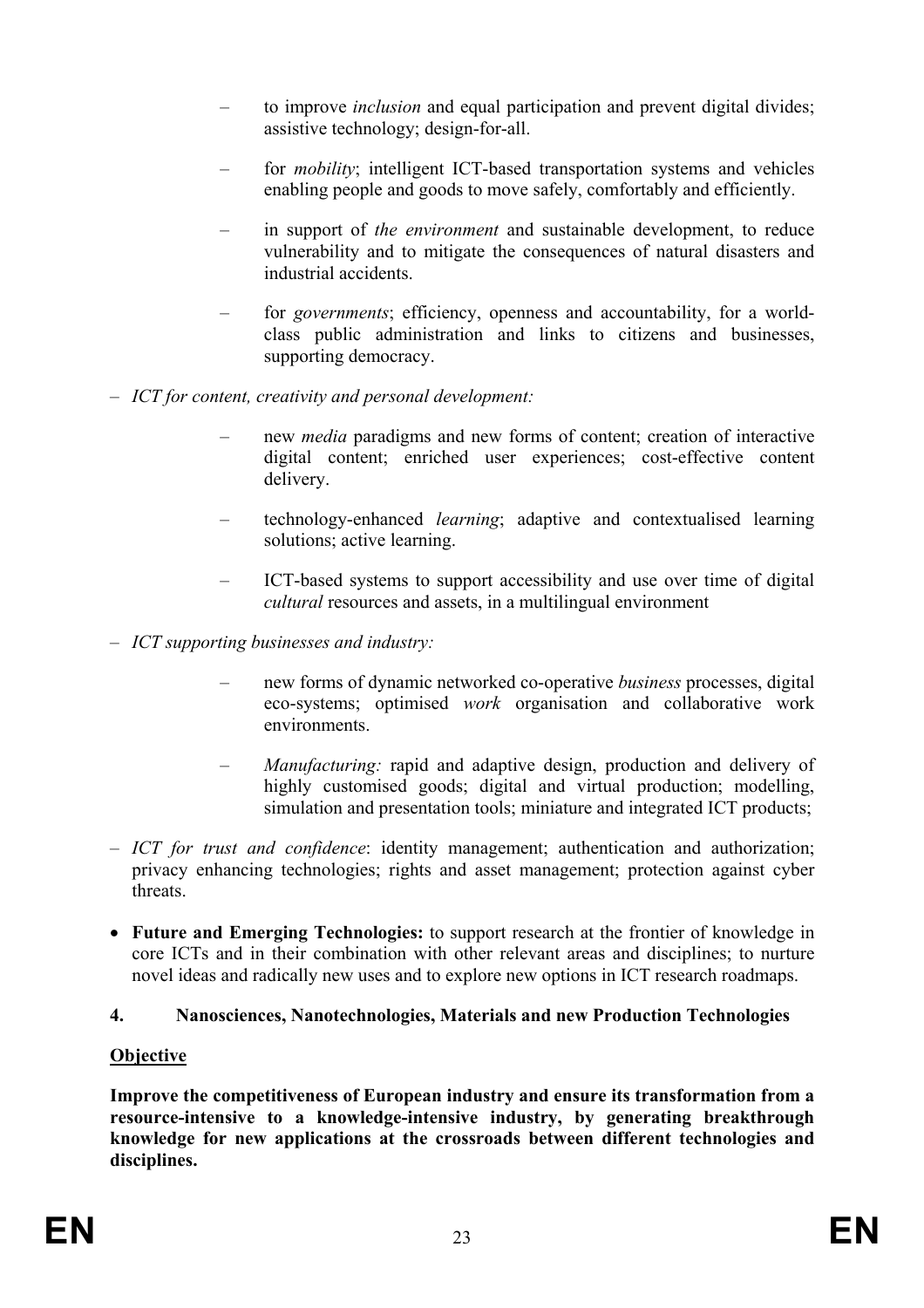# **Rationale**

The decline in industrial activities appears no longer to be limited to traditional sectors with a high labour intensity, but is beginning to be observed in intermediate sectors – which constitute the established strengths of European industry – and even in some high-technology sectors. This trend can and must be reversed by building, in Europe, a strong knowledgebased, knowledge intensive industry. This will include the modernisation of the existing SME base and the creation of new knowledge-driven SMEs, from the dissemination of knowledge and expertise through collaborative programmes.

The EU has recognised leadership in fields such as in nanotechnologies, materials and production technologies which must be strengthened in order to secure and increase the EU position in a highly competitive global context.

European Technology Platforms in fields such as nanoelectronics, manufacturing, steel, chemistry, the transport industry, construction, industrial safety, textiles, pulp and paper help establish common research priorities and targets. In addition to industry relevant priorities and their integration for sectoral applications,, the relevant policy, regulatory and standardisation, and impact issues will be addressed, including by responding flexibly to new policy needs that arise.

### **Activities**

### • **Nanosciences, Nanotechnologies**

– Generating new knowledge on interface and size dependent phenomena; nano-scale control of material properties for new applications; integration of technologies at the nano-scale; self-assembling properties; nano-motors; nano-machines and nano-systems; methods and tools for characterisation and manipulation at nano dimensions; nano and high-precision technologies in chemistry; impact on human safety, health and the environment; metrology, nomenclature and standards; exploration of new concepts and approaches for sectoral applications, including the integration and convergence of emerging technologies.

# • **Materials**

– Generating new knowledge on high-performance materials for new products and processes; knowledge-based materials with tailored properties; more reliable design and simulation; higher complexity; environmental compatibility; integration of nanomolecular-macro levels in the chemical technology and materials processing industries; new nano-materials, bio-materials and hybrid materials, including design and control of their processing.

# • **New Production**

– Creating conditions and assets for knowledge-intensive production, including construction, development and validation of new paradigms responding to emerging industrial needs; development of generic production assets for adaptive, networked and knowledge-based production; development of new engineering concepts exploiting the convergence of technologies (eg, nano, bio, info, cognitive and their engineering requirements) for the next generation of high value-added products and services, and adaptation to the changing needs.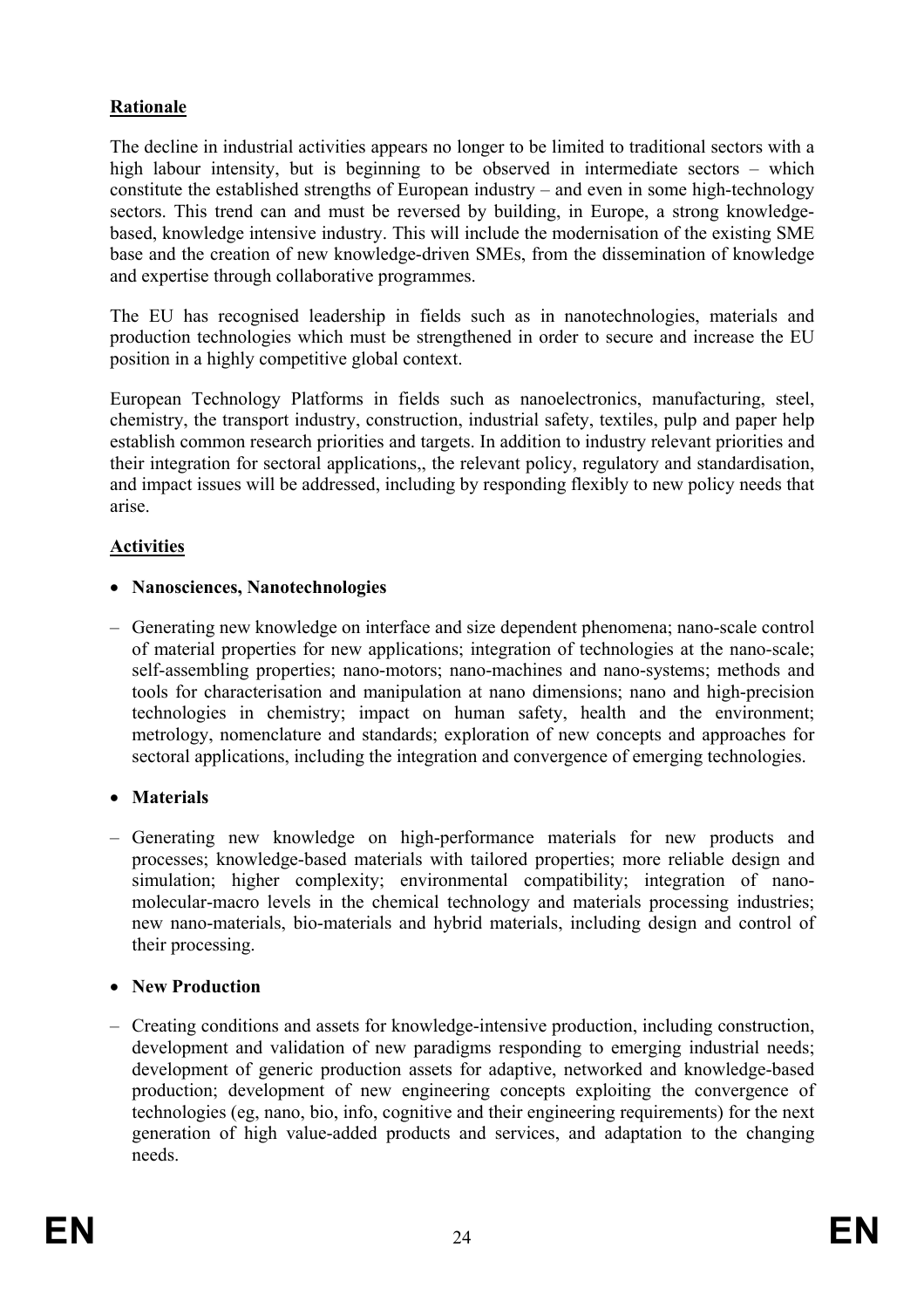### • **Integration of technologies for industrial applications**

– Integrating new knowledge and technologies on nano, materials and production in sectoral and cross sectoral applications such as: health, construction, transport, energy, chemistry, environment, textiles and clothing, pulp and paper, mechanical engineering.

# **5. Energy**

# **Objective**

**Transforming the current fossil-fuel based energy system into a more sustainable one based on a diverse portfolio of energy sources and carriers combined with enhanced energy efficiency, to address the pressing challenges of security of supply and climate change, whilst increasing the competitiveness of Europe's energy industries.** 

### **Rationale**

Energy systems are confronted with major challenges. The urgency to develop adequate and timely solutions is justified by the alarming trends in global energy demand (predicted to rise by 60% in the next 30 years), the need to curb dramatically emissions of greenhouse gases to mitigate the devastating consequences of climate change, the damaging volatility of oil prices (in particular for the transport sector which is heavily oil dependent) and geopolitical instability in supplier regions. Research and demonstration are needed to provide the most environmentally and cost-effective technologies and measures enabling the EU to meet its targets under the Kyoto Protocol and beyond and to implement its energy policy commitments, as described in the 2000 Green Paper on the security of energy supply<sup>15</sup>.

Europe has developed world leadership in a number of energy technologies. It is the pioneer in modern renewable energy technologies, such as bio-energy and wind energy. The EU is also a global competitor in power generation and distribution technologies and has a strong research capability in the area of carbon capture and sequestration. These positions, however, are under severe threat from competition (in particular from the US and Japan).

Radically transforming the energy system requires new technologies with risks that are too high and the benefits too uncertain for private firms to provide all the investment needed for research, development, demonstration and deployment. Public support should therefore play a key role in mobilising private investment and European efforts and resources should be combined in a coherent and more effective manner, to compete with economies that are investing heavily and consistently in similar technologies. European technology platforms play a vital role in this regard, by mobilising the necessary research effort in a coordinated manner. The activities to meet the objective are set out below. A specific activity on knowledge for energy policy making is included which may also provide support to new policy needs that emerge, for example relating to the role of European energy policy in the developments of international climate change actions, and instabilities or disruptions in energy supply and price.

15 COM(2000) 769.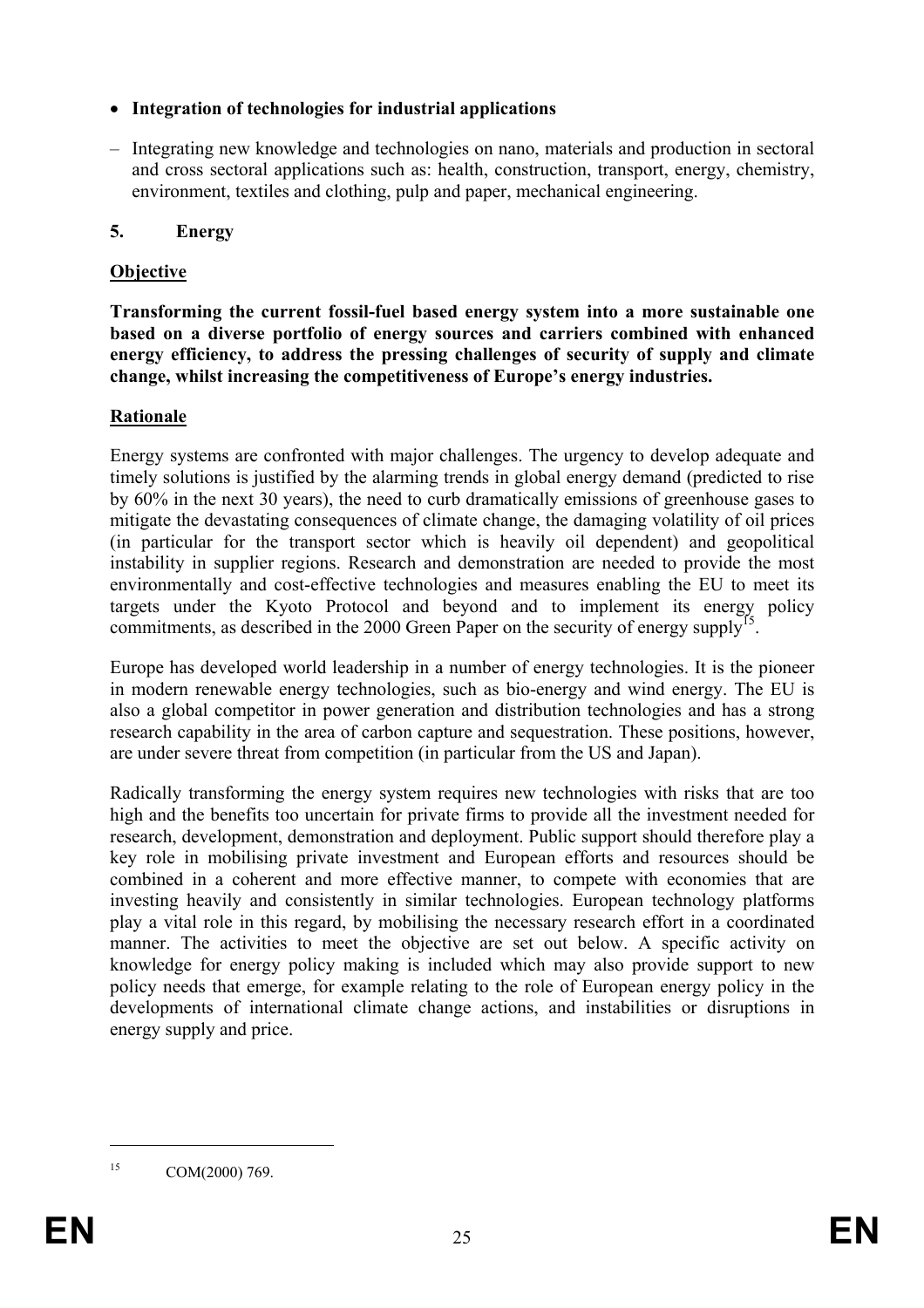### **Activities**

### • **Hydrogen and fuel cells**

Integrated action to provide a strong technological foundation for competitive EU fuel cell and hydrogen industries, for stationary, portable and transport applications. The Hydrogen and Fuel Cells European Technology Platform helps this activity by proposing an integrated research and deployment strategy.

### • **Renewable electricity generation**

Technologies to increase overall conversion efficiency, driving down the cost of electricity production from indigenous renewable energy sources, and the development and the demonstration of technologies suited to different regional conditions.

### • **Renewable fuel production**

Integrated conversion technologies: to develop and drive down the unit cost of solid, liquid and gaseous (including hydrogen) fuels produced from renewable energy sources, aiming at the cost-effective production and use of carbon-neutral fuels, in particular liquid biofuels for transport.

### • **Renewables for heating and cooling**

Technologies to increase efficiencies and drive down the costs of heating and cooling from renewable energy sources, ensuring their use in different regional conditions.

#### • **CO2 capture and storage technologies for zero emission power generation**

To drastically reduce the environmental impact of fossil fuel use aiming at highly efficient power generation plants with near zero emissions, based on CO2 capture and storage technologies.

#### • **Clean coal technologies**

To substantially improve plant efficiency, reliability and cost through development and demonstration of clean coal conversion technologies.

#### • **Smart energy networks**

To increase the efficiency, safety and reliability of the European electricity and gas systems and networks e.g. by transforming the current electricity grids into an interactive (customers/operators) service network and to remove obstacles to the large-scale deployment and effective integration of distributed and renewable energy sources.

# • **Energy efficiency and savings**

New concepts and technologies to improve energy efficiency and savings for buildings, services and industry. This includes the integration of strategies and technologies for energy efficiency, the use of new and renewable energy technologies and energy demand management.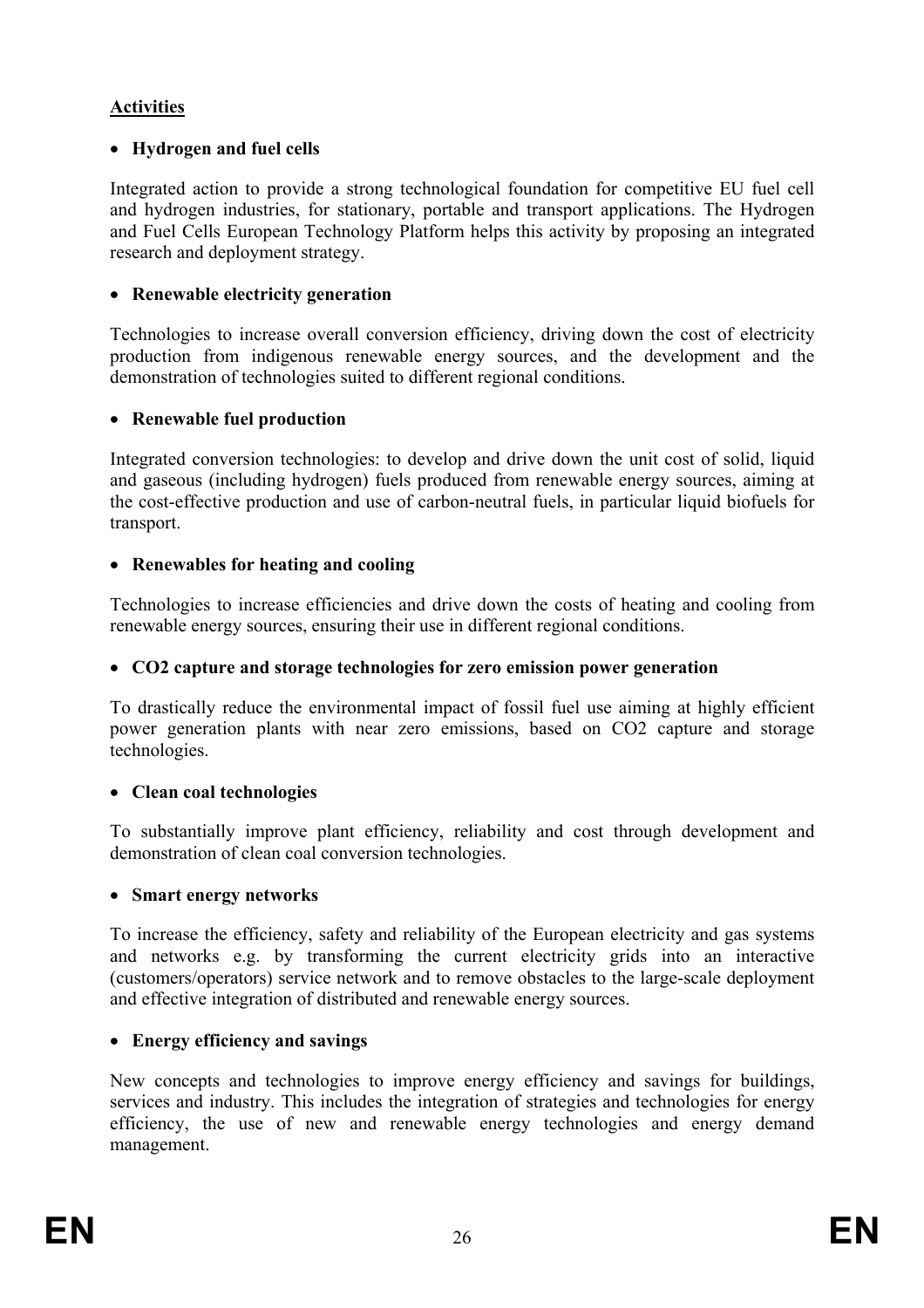# • **Knowledge for energy policy making**

Development of tools, methods and models to assess the main economic and social issues related to energy technologies and to provide quantifiable targets and scenarios for medium and long term horizons.

### **6. Environment (including Climate Change)**

### **Objective**

**Sustainable management of the environment and its resources through advancing our knowledge on the interactions between the biosphere, ecosystems and human activities, and developing new technologies, tools and services, in order to address in an integrated way global environmental issues . Emphasis will be put on prediction of climate, ecological, earth and ocean systems changes; on tools and technologies for monitoring, prevention and mitigation of environmental pressures and risks including on health, as well as for the conservation of the natural and man-made environment.** 

### **Rationale**

Environmental problems go beyond national frontiers and require a coordinated approach at a pan-European and often global level. Earth's natural resources and the man-made environment are under intense pressures from growing population, urbanisation, continuous expansion of the agriculture, transport and energy sectors, as well as climate variability and warming at local, regional and global scales. Europe needs to engage in a new sustainable relationship with the environment while improving competitiveness and strengthening European industry. EU-wide cooperation is needed to attain critical mass given the scale, scope and high level of complexity of environmental research. It facilitates common planning, the use of connected and inter-operable databases, and the development of coherent and large scale observation and forecasting systems.

Research is needed at EU level for the implementation of international commitments such as the Kyoto protocol, the UN Convention on Biological Diversity, the objectives of the World Summit on Sustainable Development 2002, including the EU Water Initiative, and contributions to the Intergovernmental Panel on Climate Change and the Earth Observation initiative. In addition there are significant research needs arising from existing and emerging EU level policies, the implementation of the  $6<sup>th</sup>$  Environmental Action Plan and associated thematic strategies, the action plans on Environmental Technologies and Environment and Health, and Directives such as the Water Framework.

The EU needs to strengthen its position in world markets for environmental technologies. Such technologies help deliver sustainable growth providing eco-efficient solutions to environmental problems at different scales and protecting our cultural heritage. Environmental requirements act as a stimulus for innovation and can provide business opportunities. European Technology Platforms on water supply and sanitation and on sustainable chemistry confirm the need for EU level action and their research agendas are taken into consideration in the activities below. Other Platforms (e.g. on Construction and on Forestry) partially deal with environmental technology issues and are taken into consideration as well.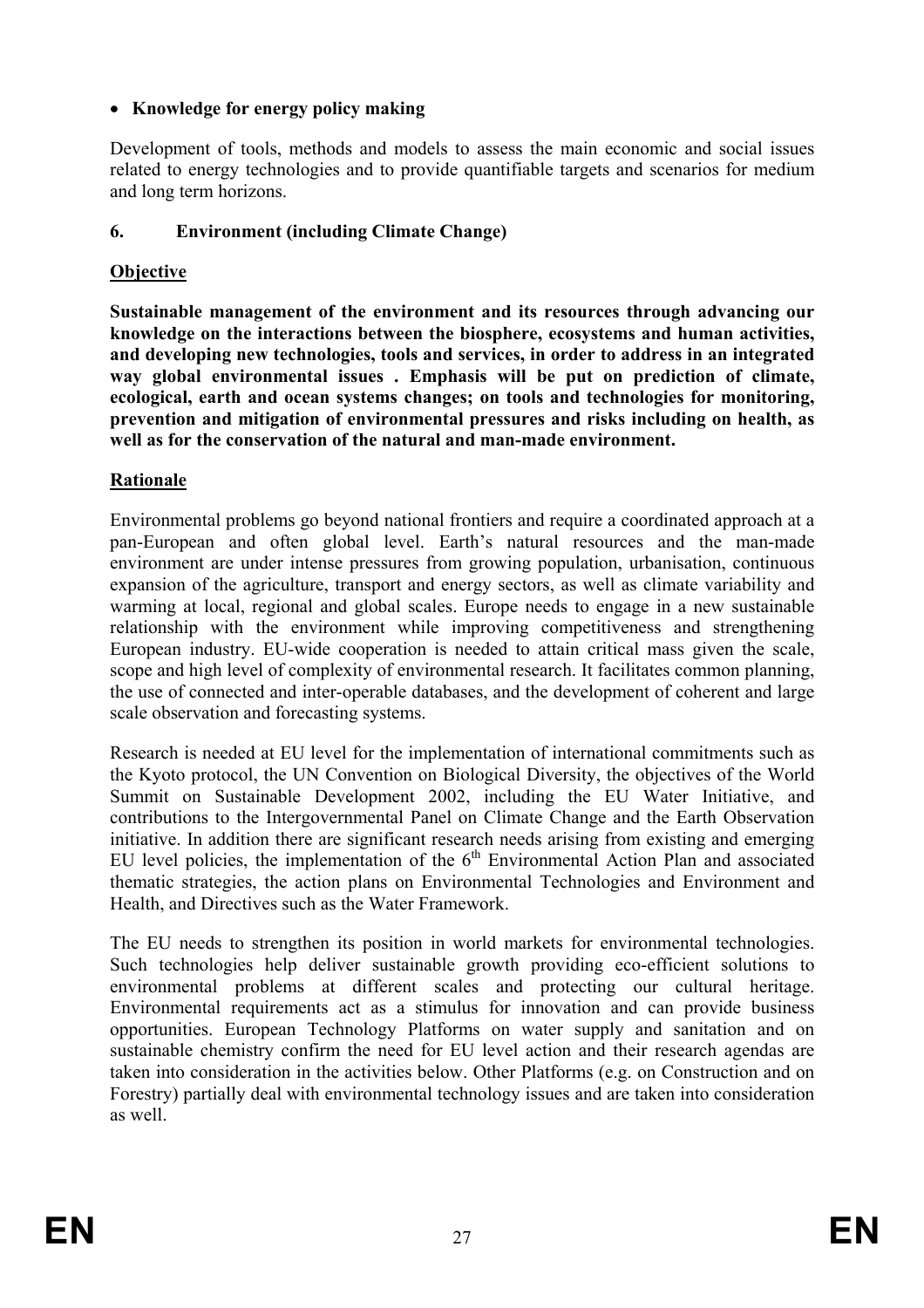A series of activities are listed below<sup>16</sup> many of which are directly relevant to policy needs. However, additional support may be provided to new policy needs that emerge, for example relating to sustainability impact assessments of EU policies; the follow up of the post-Kyoto action on Climate Change; and new environmental policies such as in maritime policy, standards and regulations.

# **Activities**

- **Climate change, pollution and risks**
- *Pressures on environment and climate:* Functioning of climate and the earth system; adaptation and mitigation measures; pollution in air, soil and water; changes in atmospheric composition and water cycle; interactions between climate, land surface and the ocean; and impacts on biodiversity and ecosystems.
- *Environment and health:* Interaction of environmental stressors with human health including identification of sources, links to indoor environment, and impact and emerging risk factors; integrated risk assessment methods for toxic substances including alternatives to animal testing; quantification and cost-benefit analysis of environmental health risks and indicators for prevention strategies.
- *Natural hazards:* Improve prediction and integrated hazards- vulnerability and risks assessments for disasters related to geological hazards (such as earthquakes, volcanoes, tsunamis) and climate (such as storms and floods); develop early warning systems and improve prevention and mitigation strategies.
- **Sustainable Management of Resources**
- *Conservation and sustainable management of natural and man-made resources*: ecosystems; water resources management; waste management and prevention; protection and management of biodiversity, soil protection, seabed and coastal areas protection, approaches against desertification and land degradation; forest management; sustainable management and planning of urban environment, data management and information services; assessment and foresight relating to natural processes.
- *Evolution of marine environments*: Impacts of human activities on the marine environment and its resources; pollution and eutrophication in regional seas and coastal areas; deep sea ecosystems; assessment of marine biodiversity trends, of ecosystem processes and of ocean circulation; seabed geology.

# • **Environmental Technologies**

– *Environmental technologies for observation, prevention, mitigation, adaptation, remediation and restoration of the natural and man-made environment*: related to water, climate, air, marine, urban and rural environment, soil, waste treatment, recycling, clean production processes, chemicals safety, protection of cultural heritage and of the built environment.

<sup>&</sup>lt;sup>16</sup> Complementary research relating to the production and use of biological resources is addressed under the "Food, Agriculture and Biotechnology" theme.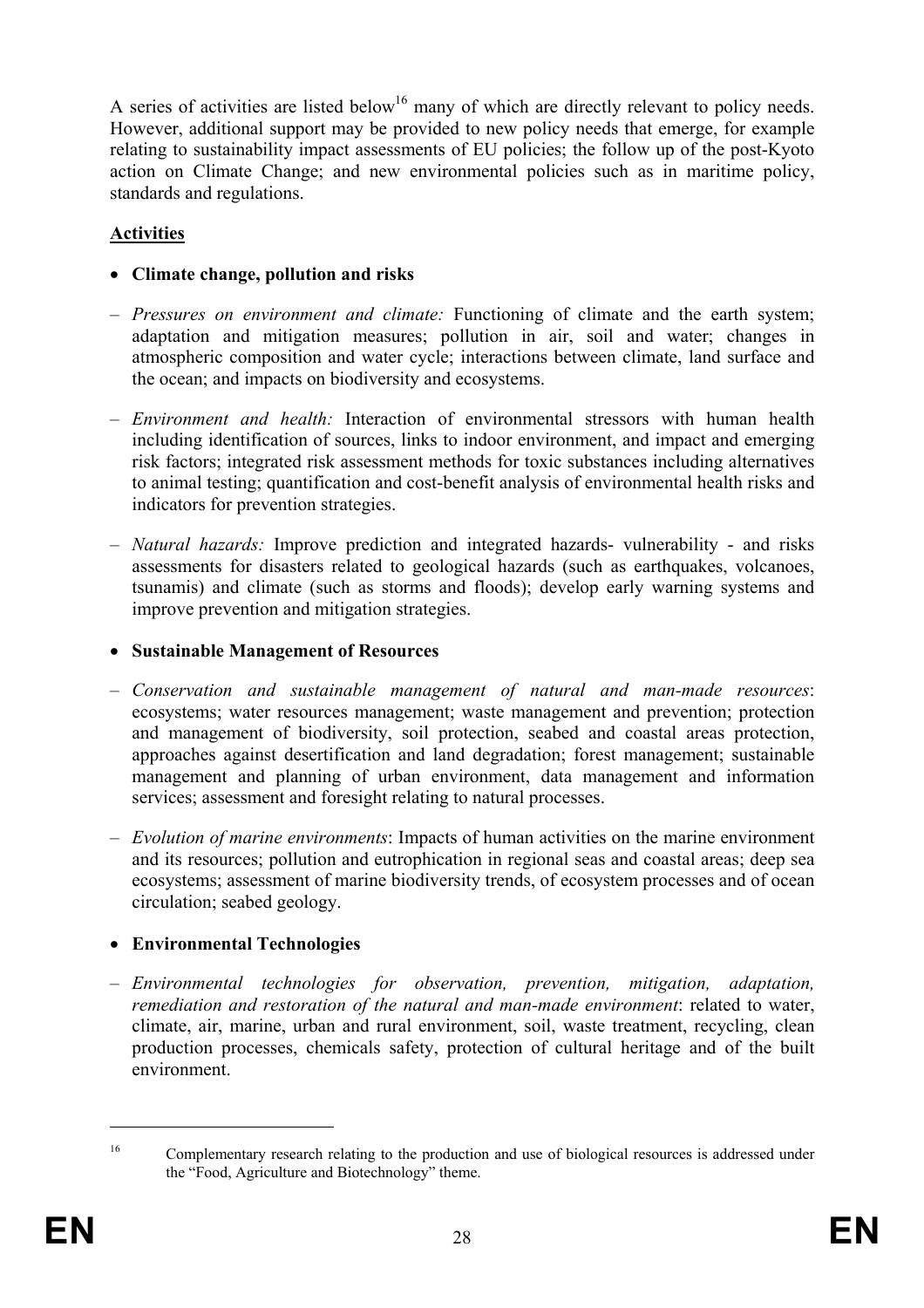– *Technology assessment, verification and testing*: Methods and tools for environmental risk and lifecycle assessment of processes, technologies and products; support for sustainable chemistry, water supply and sanitation Platforms<sup>17</sup>; scientific and technological aspects of a future European environmental technologies verification and testing programme.

#### • **Earth observation and assessment tools**

- *Earth observation:* Contribute to the development and integration of observation systems for environmental and sustainability issues in the framework of GEOSS; interoperability between systems and optimisation of information for understanding, modelling and predicating environmental phenomena.
- *Forecasting methods and assessment tools:* modelling links between economy/environment/society including market based instruments, externalities, thresholds and developing the knowledge base and methodologies for sustainability impact assessment on key issues such as land use and marine issues; social and economic tensions related to climate change.

#### **7. Transport (including Aeronautics)**

#### **Objective**

**Based on technological advances, develop integrated, "greener" and "smarter" pan-European transport systems for the benefit of the citizen and society, respecting the environment and natural resources; and securing and further developing the leading role attained by the European industries in the global market.** 

#### **Rationale**

Transport is one of Europe's strengths - the air transport sector contributes to 2.6% of the EU GDP (with 3.1 million jobs) and the surface transport field generates 11% of the EU GDP (employing some 16 million persons). However, transport is responsible for 25% of all the EU emissions of  $CO<sub>2</sub>$  hence the absolute need for a "greening" of the system to ensure more sustainable transport patterns and compatibility with growth rates, as developed in the White Paper on "European Transport Policy for 2010: time to decide".<sup>18</sup>

The enlargement (increasing land surface by 25% and population by 20%) and economic development of the EU present new challenges for transporting people and goods efficiently, cost-effectively and in a sustainable manner. Transport also has direct relevance on other major policies such as trade, competition, employment, cohesion, energy, security and the internal market. Investment in RTD in EU transport industries is a prerequisite to ensure technological competitive advantage in global markets.19 Activities at European level will also stimulate the restructuring of the industry, including the integration of the supply chain and in particular SMEs.

<u>.</u>

<sup>&</sup>lt;sup>17</sup> The research agendas of these European Technology Platforms will be taken into account in the different activities.<br>  $COM(2001)$  370.

<sup>19</sup> The European aeronautics industry invests 14% of its turnover in research, the European car industry almost 5% of its turnover; and the EU shipbuilding industry competitive advantage relies exclusively on RTD.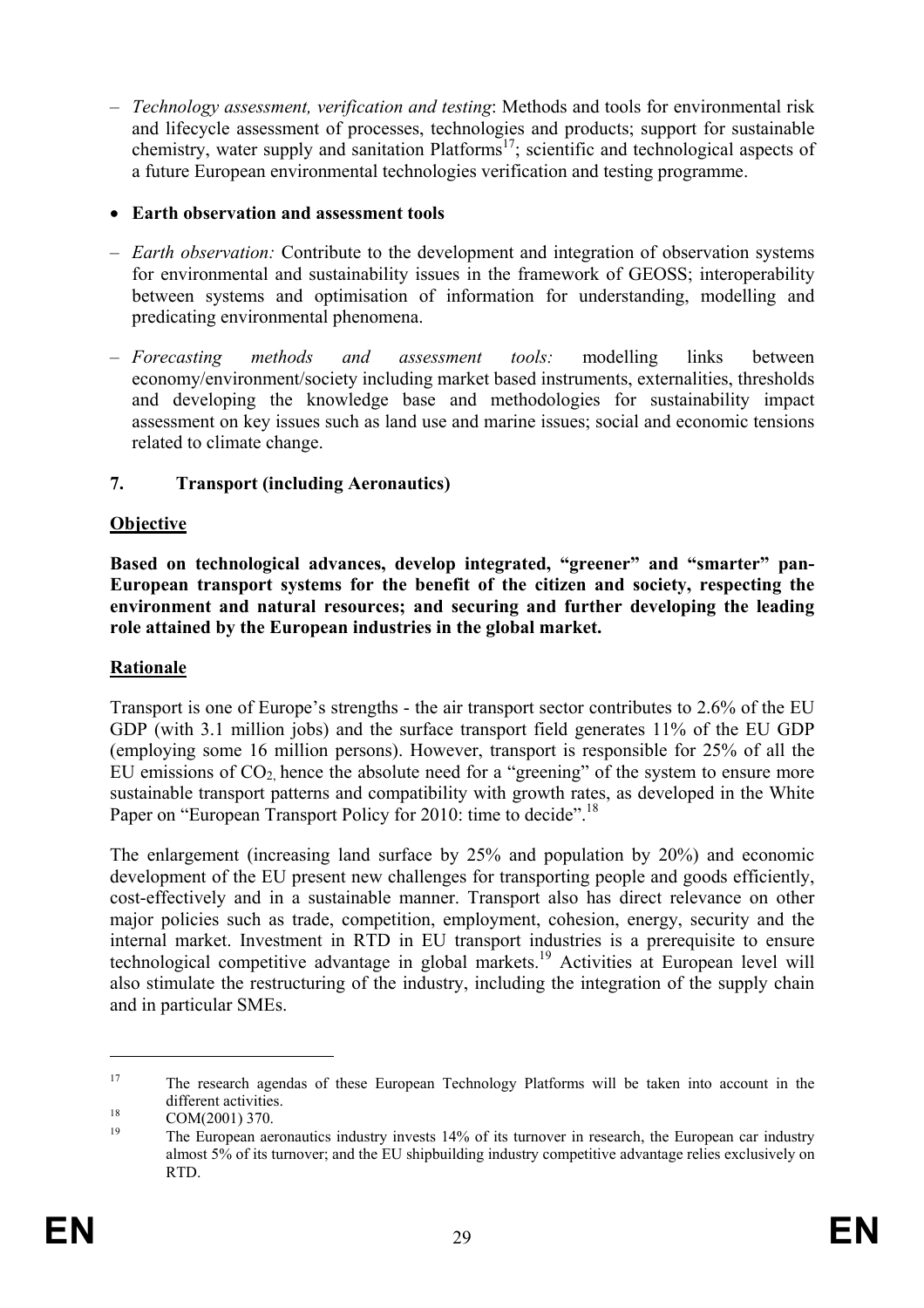The research agendas developed by European Technology platforms<sup>20</sup> support the need to take a new "transport systems" perspective that considers the interactions of vehicles, transport networks and the use of transport services, which can only be developed at European level. RTD costs in all these fields are rising substantially, and collaborative activity at EUlevel is essential to enable a "critical mass" of diverse RTD providers to address the scale and multi-disciplinary challenges in a cost-effective way, as well as meeting the political, technological and socio-economic challenges on issues such as the "clean and safe vehicle" of the future, interoperability and intermodality with particular reference to rail transport, affordability, safety, capacity, security and environmental impacts in an enlarged Union. Also, developing technologies in support of the Galileo system and its applications will be essential in implementing European policies.

As well as the strong industry relevance of the themes and activities set out below, the needs of policy makers will be addressed in an integrated way covering economic, social and environmental aspects of transport policy. In addition, support will be provided to respond to existing as well as new policy needs, for example relating to developments in maritime policy.

# **Activities**

#### • **Aeronautics and air transport**

- *The greening of air transport:* reduction of emissions and noise disturbance, incorporating work on engines and alternative fuels, structures and new aircraft designs, airport operations and traffic management.
- *Increasing time efficiency:* improvement of the efficiency of operating schedules focusing on innovative air traffic management systems in line with the effective implementation of Single Sky policy which integrate air, ground and space components, including traffic flow and more aircraft autonomy.
- *Ensuring customer satisfaction and safety:* improvement of passenger comfort, innovative in-flight services and more efficient passenger handling; improvement of all safety aspects of air transport; wider choice of aircraft ranging from wide body to small size vehicles.
- *Improving cost efficiency:* reduction of costs associated with product development, manufacturing and operating costs focusing on zero maintenance aircraft, increased use of automation and simulation.
- *Protection of aircraft and passengers:* enhancement of protection measures for the traveller, crew, aircraft and air transport system such as improved data and identification methods, protecting the aircraft against attack, auto recovery and improved security design of aircraft.

<sup>&</sup>lt;sup>20</sup> ACARE: Advisory Council for Aeronautics Research in Europe. Launched in 2001, it is the first operational example of a Technology Platform; ERRAC: European Rail Research Advisory Council; ERTRAC: European Road Transport Research Advisory Council; WATERBORNE Technology Platform.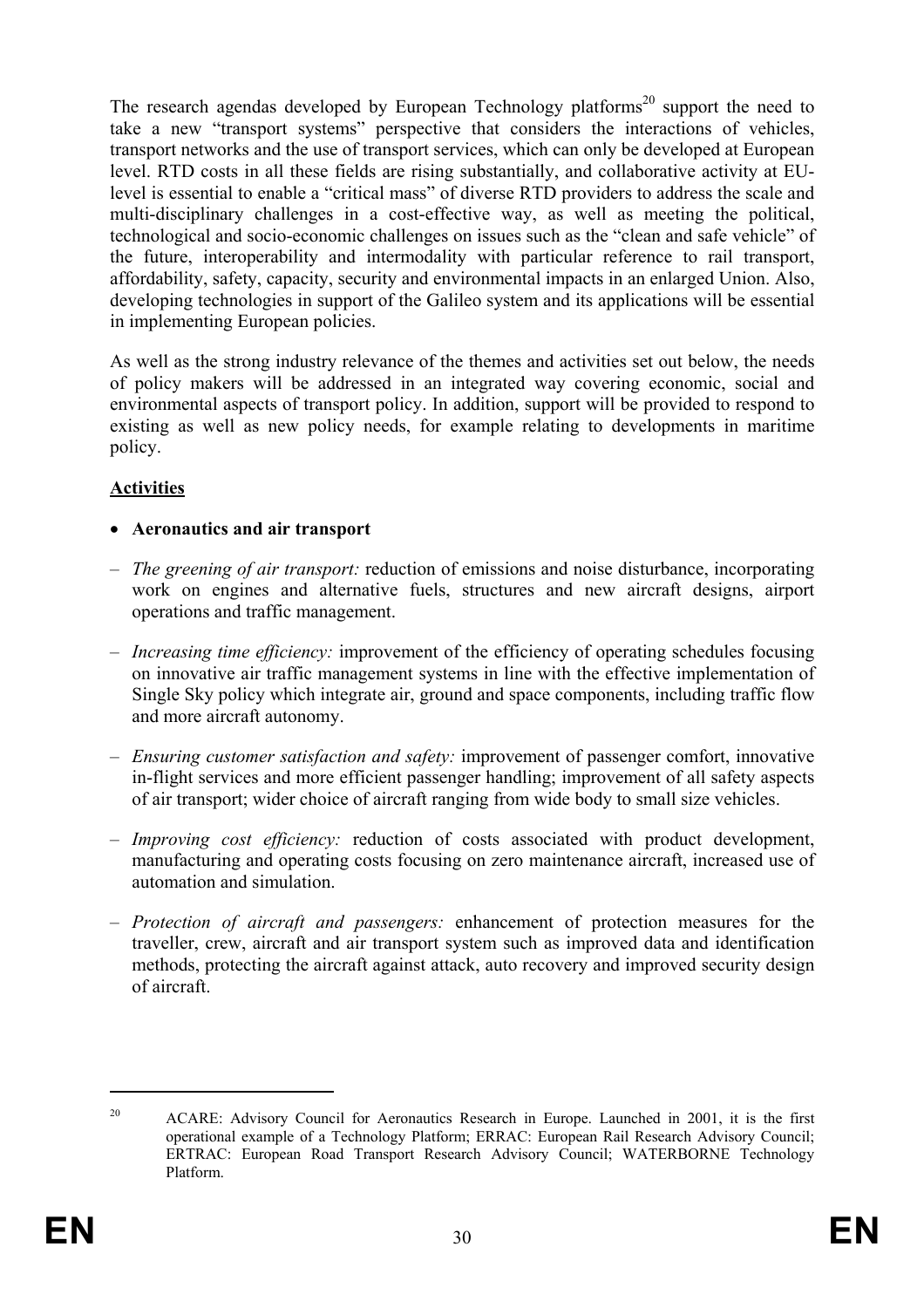- *Pioneering the air transport of the future:* addressing the longer term challenges of aviation with more radical, environmentally efficient and innovative combinations of technologies which would lead to significant steps forward in air transport.
- **Surface transport (rail, road and waterborne**)
- *The greening of surface transport*: reduction of environmental and noise pollution*;*; development of clean and efficient engines, including hybrid technology and the use of alternative fuels for transport applications; end of life strategies for vehicles and vessels.
- *Encouraging modal shift and decongesting transport corridors:* development of innovative, intermodal and interoperable regional and national transport networks, infrastructures and systems in Europe; cost internalisation; information exchange between vehicle/vessel and transport infrastructure; optimisation of infrastructure capacity.
- *Ensuring sustainable urban mobility:* innovative organisation schemes, including clean and safe vehicles and non-polluting means of transport, new public transportation modes and rationalisation of private transport, communication infrastructure, integrated town planning and transport.
- *Improving safety and security*: as inherent to the transport system, in transport operations for drivers, passengers, crew, cyclists and pedestrians, in the design of vehicles, vessels, and within the total transport system.
- *Strengthening competitiveness*: improvement of design processes; development of advanced power-train and vehicle technologies; innovative and cost-effective production systems and infrastructure construction; integrative architectures.
- **Support to the European global satellite navigation system (Galileo):** precise navigation and timing services for use in a range of sectors; efficient use of satellite navigation and support to the definition of second generation technologies.

# **8. Socio-Economic Sciences and the Humanities**

#### **Objective**

**Generating an in-depth, shared understanding of complex and interrelated socioeconomic challenges Europe is confronted with, such as growth, employment and competitiveness, social cohesion and sustainability, quality of life and global interdependence, in particular with the view of providing an improved knowledge base for policies in the fields concerned.**

# **Rationale**

Europe has a strong and high quality research base in socio-economic sciences and the humanities fields. The diversity of approaches within the EU in the economic, social, political and cultural domains provides a highly fertile ground for research in these fields at EU-level. There is a high European added value in collaborative research addressing European socioeconomic issues in the areas mentioned. First, the issues and challenges concerned are of high priority at the EU level and are addressed by EU policies. Second, comparative research across several or all EU countries offers a particularly effective tool as well as important learning opportunities across countries and regions.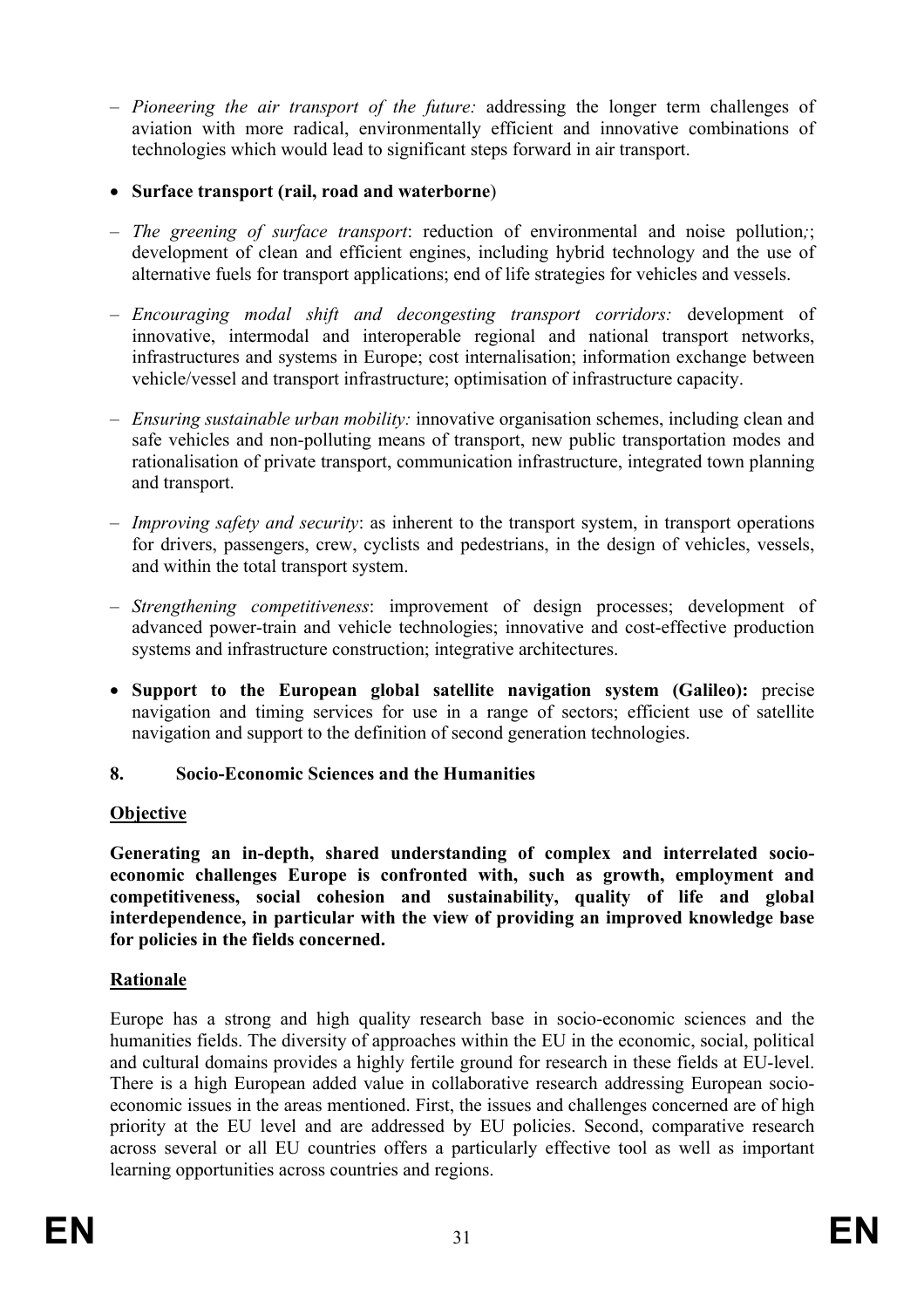Third, EU-level research has particular advantages in being able to develop Europe-wide data collection and to employ the multiple perspectives needed to understand complex issues. Finally, the development of a genuinely European socio-economic knowledge base on these key challenges will make an essential contribution to promoting their shared understanding across the European Union and, most significantly, on the part of the European citizens.

The activities to be supported are listed below and are expected to contribute significantly to improve the formulation, implementation, impacts and assessments of policy in a wide range of areas such as economic, social, education and training, enterprise, international trade, consumer, external relations, justice and home affairs and official statistics policies. In addition, opportunities will be provided to address emerging socio-economic challenges as well as to undertake research on new or unforeseen policy needs.

### **Activities**

- **Growth, employment and competitiveness in a knowledge society:** developing and integrating research on the issues affecting growth, employment and competitiveness, ranging from innovation, education including life-long learning and the role of scientific and other knowledge, to national institutional contexts.
- **Combining economic, social and environmental objectives in a European perspective:**  by addressing the two key and highly interrelated issues of continuing evolution of European socio-economic models and economic and social cohesion in an enlarged EU, taking into account the protection of the environment.
- **Major trends in society and their implications:** such as demographic change including ageing and migration; lifestyles, work, families, gender issues, health and quality of life; criminality; the role of business in society and population diversity, cultural interactions and issues related to protection of fundamental rights and the fight against racism and intolerance.
- **Europe in the world: understanding changing** interactions and interdependencies between world regions and their implications for the regions concerned, especially Europe; and addressing emerging threats and risks without undermining human rights, freedom and well-being.
- **The citizen in the European Union:** in the context of the future development of the EU, addressing the issues of achieving a sense of democratic "ownership" and active participation by the peoples of Europe; effective and democratic governance including economic governance; and building a shared understanding and respect for Europe's diversities and commonalities in terms of culture, institutions, history, languages and values.
- **Socio-economic and scientific indicators:** their use in policy and its implementation and monitoring, the improvement of existing indicators and the development of new ones for this purpose and for the evaluation of research programmes, including indicators based on official statistics.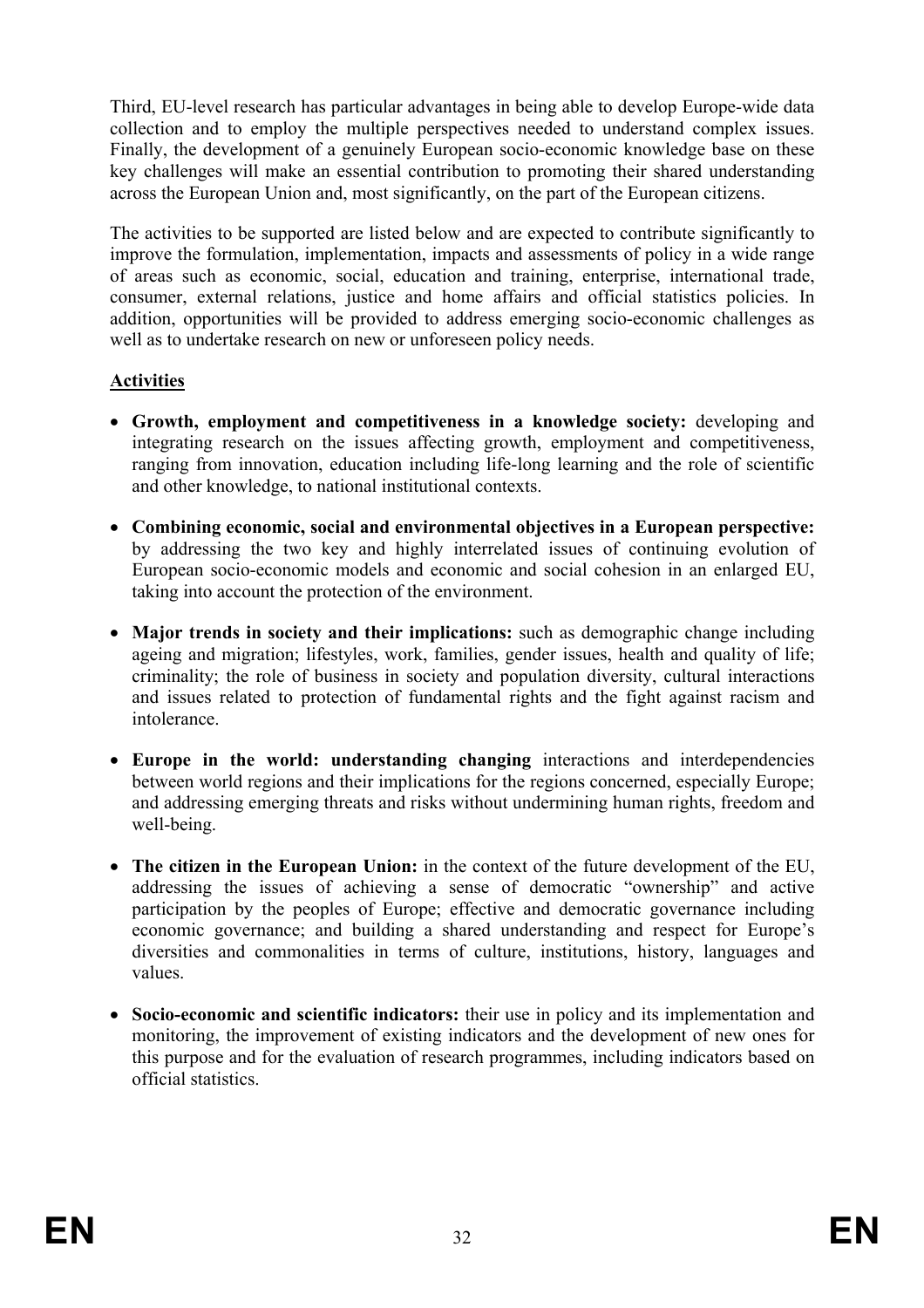• **Foresight activities** on major science, technology and related socio-economic issues such as the future demographic trends and the globalization of knowledge and evolution of research systems, as well as of the future developments in and across major research domains and scientific disciplines.

### **9. Security and Space**

# **Objective**

**To develop the technologies and knowledge for building capabilities needed to ensure the security of citizens from threats such as terrorism, and crime, while respecting fundamental human rights; to ensure optimal and concerted use of available technologies to the benefit of European security, and to stimulate the co-operation of providers and users for security solutions.** 

**Supporting a European Space Programme focusing on applications such as GMES with benefits for citizens and for the competitiveness of the European space industry. This will contribute to the development of a European Space Policy, complementing efforts by Member States and by other key players, including the European Space Agency.** 

# **9.1 Security**

# **Rationale**

Security in Europe is a precondition of prosperity and freedom. The EU Security Strategy: 'A Secure Europe in better World', adopted by the European Council, addresses the need for a comprehensive security strategy encompassing both civil and defence-related security measures.

Security related research is an important building block in supporting the Common Foreign and Security Policy as well as for realising a high level of security within an EU-wide area of justice, freedom and security<sup>21</sup> as underpinned by the Hague programme. It will also contribute to developing technologies and capabilities in support of other EU policies in areas such as transport, civil protection, energy and environment.

Existing security related research activities in Europe suffer from the fragmentation of efforts, the lack of critical mass of scale and scope and the lack of connections and interoperability. Europe needs to improve the coherence of its efforts by developing efficient institutional arrangements and by instigating the various national and international actors to co-operate and co-ordinate in order to avoid duplication and to explore synergies wherever possible. Security research at Community level will focus on activities of clear added value to the national level. As a consequence, security research at Community level will reinforce the competitiveness of the European security industry.

The activities set out below will complement and integrate the technology- and systemsoriented research relevant to security which is carried out in other themes. They will be mission-oriented, developing the technologies and capabilities as required by the specific security missions. They are by design flexible so as to accommodate as yet unknown future

<sup>&</sup>lt;sup>21</sup> Prevention, Preparedness, and response to terrorist attacks - COM(2004) 698, 700, 701, 702; Solidarity/ CBRN programme.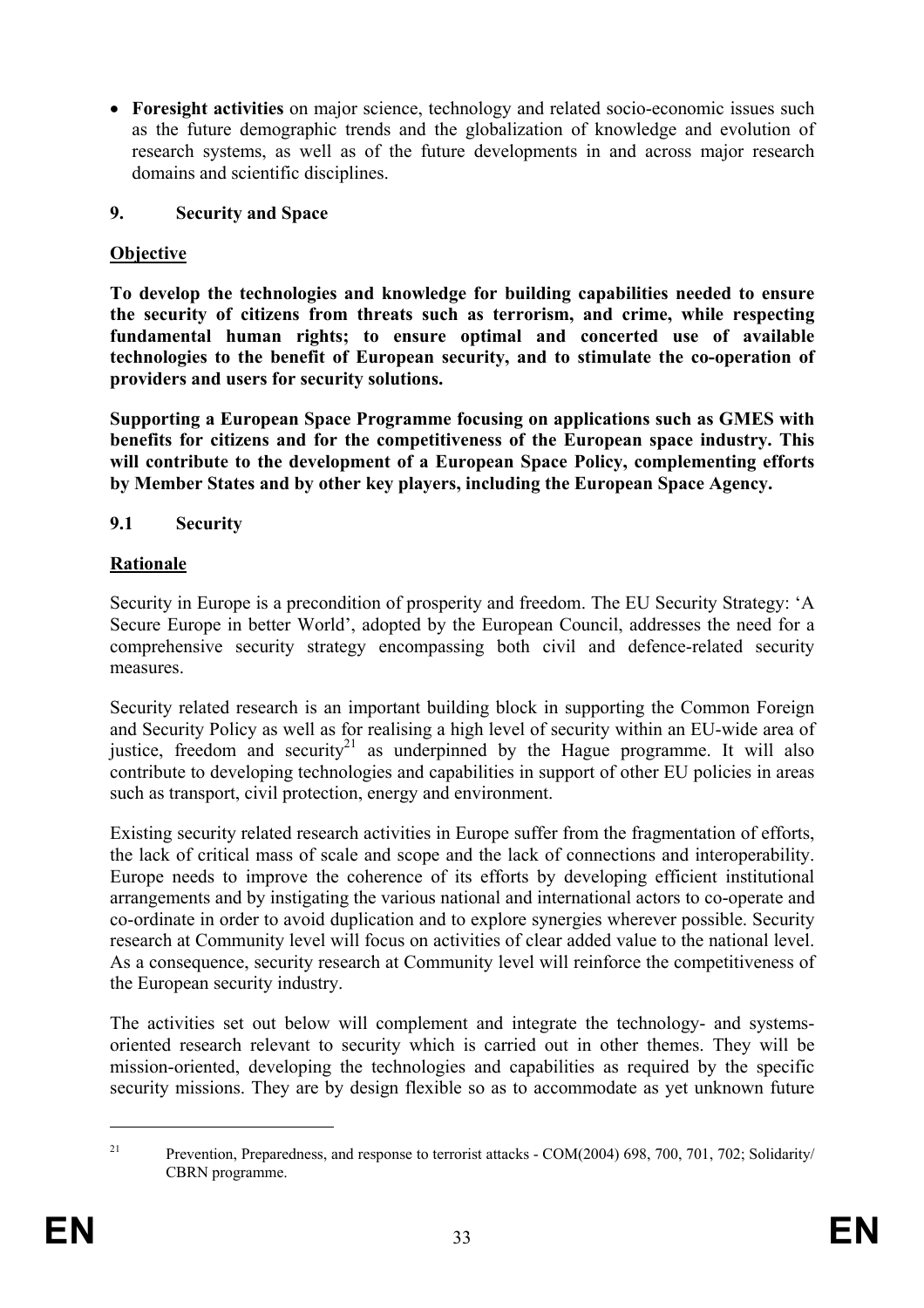security threats and related policy needs that may arise, stimulating cross-fertilisation and the take-up of existing technologies for the civil security sector, European security research will also encourage the development of multi-purpose technologies in order to maximise the scope for their application.

### **Activities**

- **Protection against terrorism and crime:** delivering technology solutions for threat (e.g. CBRN) awareness, detection, prevention, identification, protection, neutralisation and containment of effects of terrorist attacks and crime.
- **Security of infrastructures and utilities:** analysing and securing existing and future public and private critical/networked infrastructure (e.g. in transport, energy, ICT), systems and services (including financial and administrative services).
- **Border security:** focusing on technologies and capabilities to enhance the effectiveness and efficiency of all systems, equipment, tools and processes required for improving the security of Europe's land and coastal borders, including border control and surveillance issues.
- **Restoring security in case of crisis:** focusing on technologies in support of diverse emergency management operations (such as civil protection, humanitarian and rescue tasks, support to CFSP), and on issues such as inter-organisational co-ordination and communication, distributed architectures and human factors.

The above four areas will be supported by the following themes of a more cross-cutting nature:

- **Security Systems Integration and interoperability:** focusing on technologies to enhance the interoperability of systems, equipment, services and processes, including law enforcement information infrastructures, as well as on the reliability, organisational aspects, protection of confidentiality and integrity of information and traceability of all transactions and processing.
- **Security and society:** mission orientated research which will focus onsocio-economic analyses, scenario building and activities related to: crime, the citizen's perception of security, ethics, protection of privacy and societal foresight. Research will also address technologies that better safeguard privacy and liberties, and will address vulnerabilities and new threats, as well as the management and impact assessment of possible consequences.
- **Security Research Co-ordination and structuring:** co-ordination of European and international security research efforts and development of synergies between civil, security and defence research, improvement of legal conditions, and encouragement to the optimal use of existing infrastructures.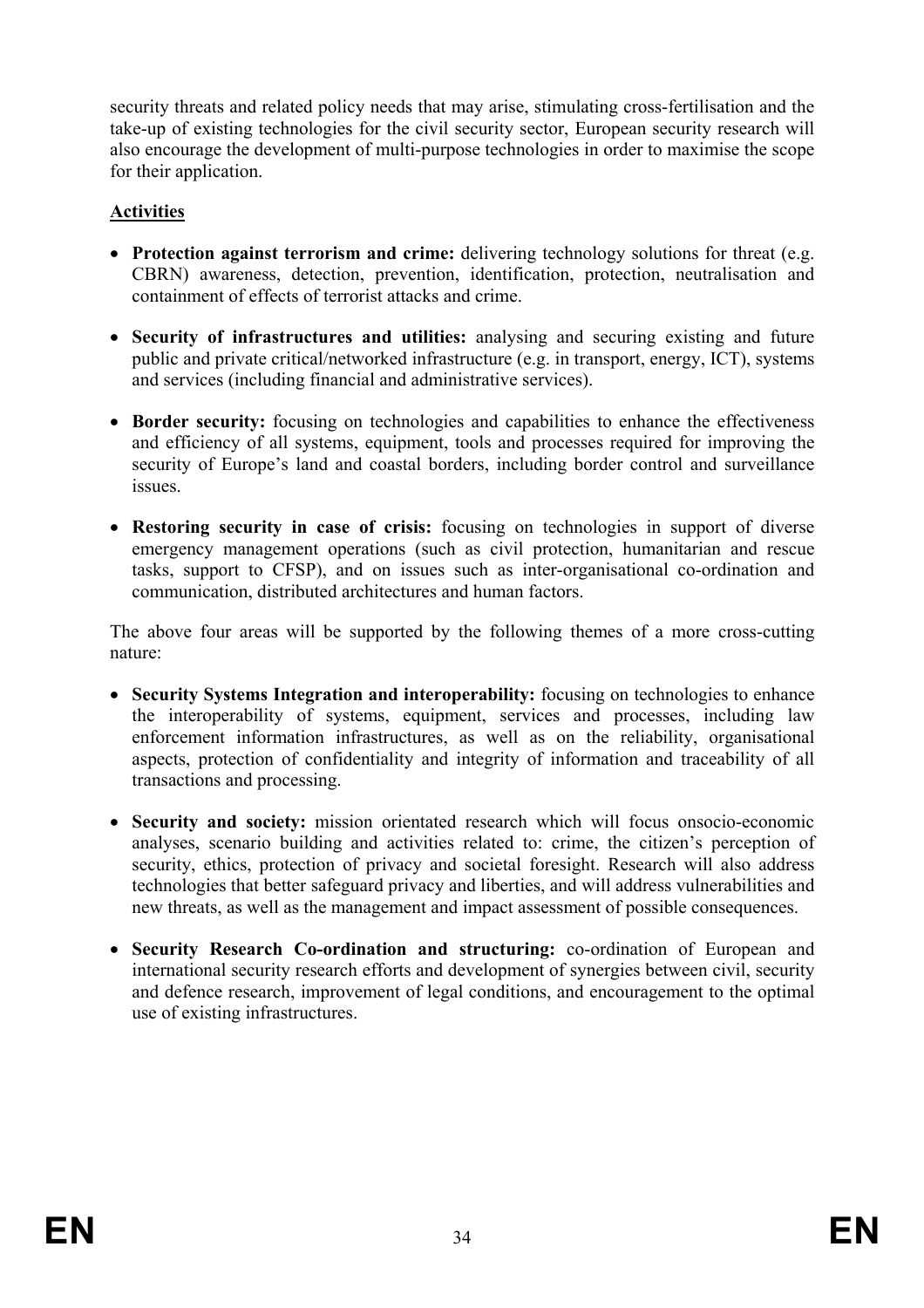#### **9.2 Space**

# **Rationale**

The EU can contribute in this field to the better definition of common objectives based on user requirements and policy objectives; to the coordination of activities, to avoid duplications and maximise interoperability; and to the definition of standards. Public authorities and decision-makers represent important potential users and the European industry will also benefit from a well defined European Space policy implemented through a European Space Programme, supported in part by the proposed research and technological development actions. European level actions are also needed to support EU policy objectives, for example in the fields of agriculture, fisheries, environment, telecommunications, security, transport as well as ensuring that Europe is a respected partner in regional and international cooperation.

In the last 40 years, Europe has built up excellent technological competence. Sustaining a competitive industry (including manufacturers, service providers and operators) requires new research and technologies. Space applications bring important benefits to the citizens.

The activities set out below aim at: the exploitation of space assets for the implementation of applications, namely GMES (Global Monitoring for Environment and Security) and their contribution to law enforcement in EU policies; as well as space exploration, allowing international cooperation opportunities and dramatic technological breakthroughs;. exploitation and exploration of space supported through enabling activities guaranteeing the strategic role of the European Union. These activities will be complemented by other actions included in the Competitiveness and Innovation Framework Programme and in the Education and Training Programme. The public policy benefits of the below activities will also be maximised, included additional support for new policy needs that may arise, for example: space based solutions in support of developing countries; and use of space-observation tools and methods to support developments in Community policies.

#### **Activities**

- **Space-based applications at the service of the European Society**
- GMES: development of satellite-based monitoring systems and techniques relating to the management of the environment and security and their integration with ground-based, ship-borne and airborne components; support to the use and delivery of GMES data and services.
- Innovative satellite communication services, seamlessly integrated in the global electronic communication networks, for citizens and enterprises in application sectors encompassing civil protection, e-government, telemedicine, tele-education and generic users.
- Development of technologies for reducing the vulnerability of space-based services and for contributing to the surveillance of space.
- **Exploration of space**
- Contribution to international space exploration initiatives.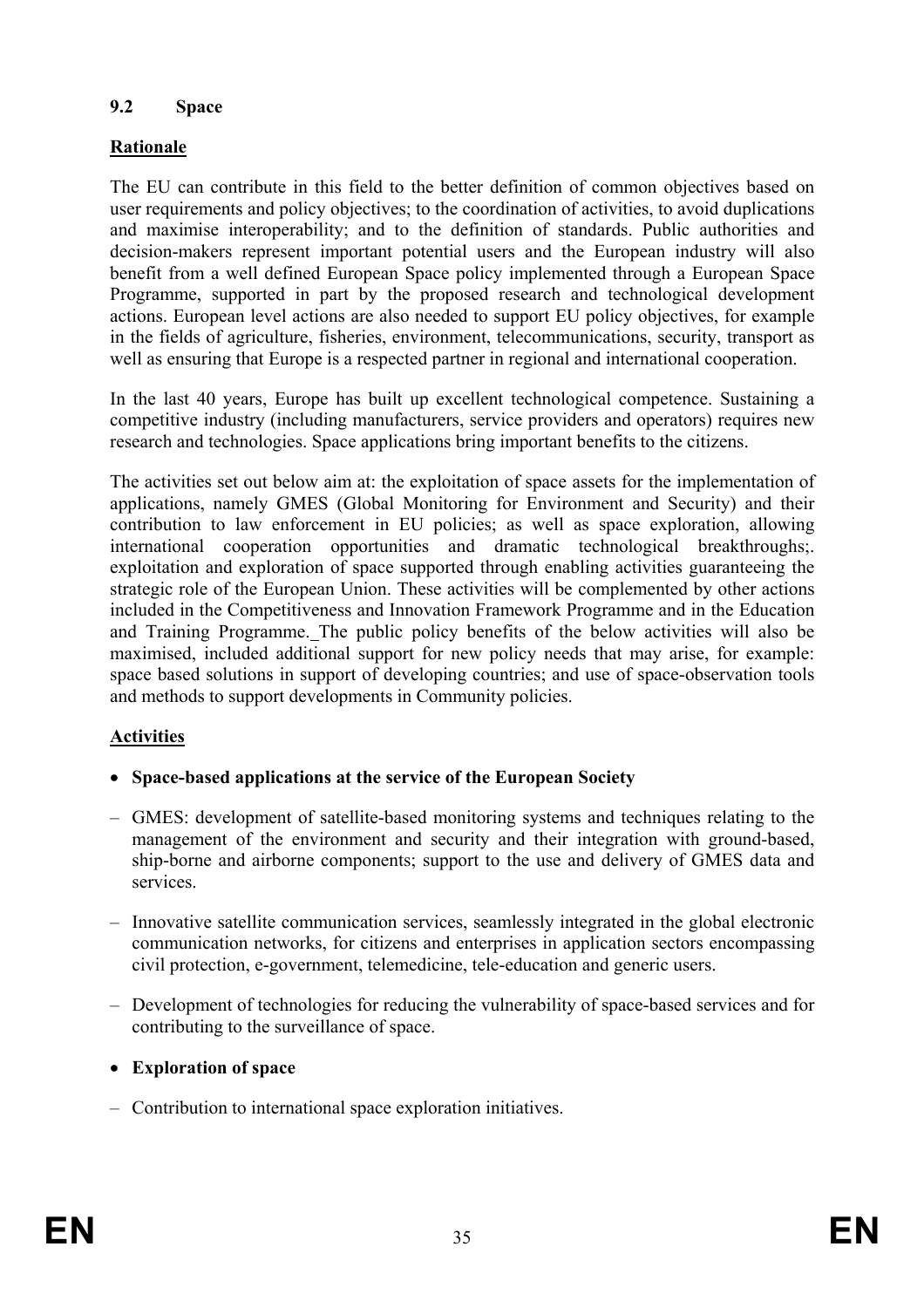### • **RTD for strengthening space foundations**

- Space transportation technology: research to increase the competitiveness of the European space transportation sector.
- Space sciences including life in space.

### **II IDEAS**

### **Objective**

**This programme will enhance the dynamism, creativity and excellence of European research at the frontier of knowledge. This will be done by supporting "investigatordriven" research projects carried out across all fields by individual teams in competition at the European level. Projects will be funded on the basis of proposals presented by researchers on subjects of their choice and evaluated on the sole criterion of excellence as judged by peer review.** 

### **Rationale**

Investigator-driven "frontier" research is a key driver of wealth and social progress, as it opens new opportunities for scientific and technological advance, and is instrumental in producing new knowledge leading to future applications and markets.

Despite many achievements and a high level of performance in a large number of fields, Europe is not making the most of its research potential and resources, and urgently needs a greater capacity to generate knowledge.

A Europe-wide competitive funding mechanism for frontier research executed by individual teams is a key component of the European Research Area, complementing other EU and national activities. It will help reinforce the dynamism and attractiveness of Europe for the best researchers from both European and third countries, and for industrial investment.

#### **Activities**

This action will respond to the most promising and productive areas of research and the best opportunities for scientific and technological progress, within and across disciplines, including engineering and social sciences and the humanities. It will be implemented independently of the thematic orientations of the other parts of the Framework Programme, and will pay attention to young researchers and new groups as well as established teams.

The EU activities in frontier research will be implemented by a European Research Council (ERC), consisting of a scientific council, supported by a dedicated implementation structure.

The scientific council will consist of representatives of the European scientific community at the highest level, acting in their personal capacity, independently of political or other interests. Its members will be appointed by the Commission following an independent procedure for their identification. The scientific council will, inter alia, oversee decisions on the type of research to be funded and act as guarantor of the quality of the activity from the scientific perspective. Its tasks will cover, in particular, the development of the annual work programme, the establishment of the peer review process, as well as the monitoring and quality control of the programme's implementation from the scientific perspective.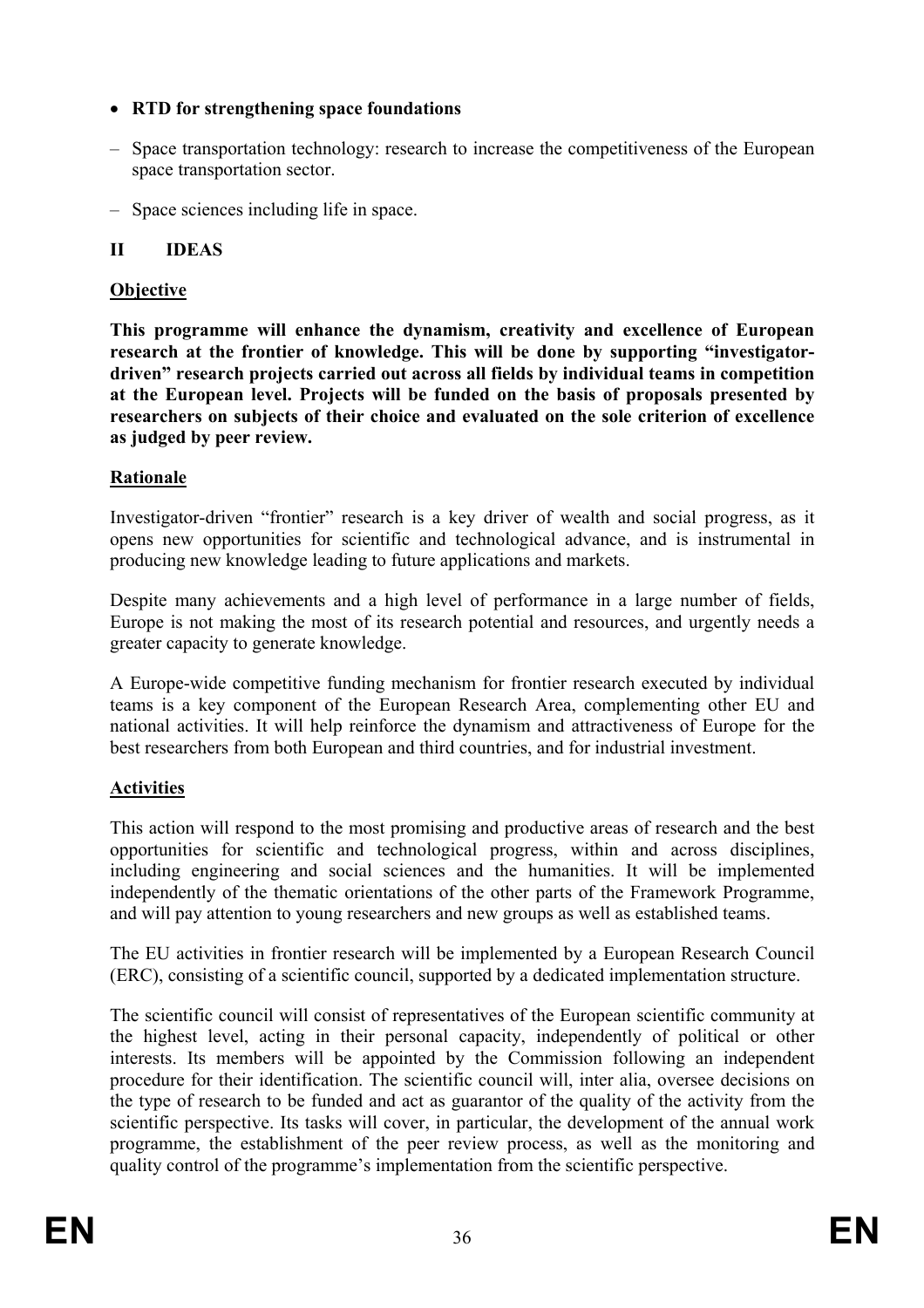The dedicated implementation structure will be responsible for all aspects of implementation and programme execution, as provided for in the annual work programme. It will, in particular, implement the peer review and selection process according to the principles established by the scientific council and will ensure the financial and scientific management of the grants.

The implementation and management of the activity will be reviewed and evaluated at appropriate intervals to assess its achievements and to adjust and improve procedures on the basis of experience.

The European Commission will act as the guarantor of the ERC's full autonomy and integrity.

## **III PEOPLE**

#### **Objective**

**Strengthening, quantitatively and qualitatively, the human potential in research and technology in Europe, by stimulating people to enter into the researcher's profession, encouraging European researchers to stay in Europe, and attracting to Europe researchers from the entire world, making Europe more attractive to the best researchers. This will be done by putting into place a coherent set of "Marie Curie" actions, addressing researchers at all stages of their careers, from initial research training to life long learning and career development.** 

#### **Rationale**

Abundant and highly trained qualified researchers are a necessary condition to advance science and to underpin innovation, but also an important factor to attract and sustain investments in research by public and private entities. Against the background of growing competition at world level, the development of an open European labour market for researchers and the diversification of skills and career paths of researchers are crucial to support a beneficial circulation of researchers and their knowledge, both within Europe and in a global setting.

Mobility, both trans-national and intersectoral, including stimulating industrial participation and the opening of research careers and academic positions at European scale, is a key component of the European Research Area and indispensable to increase European capacities and performances in research.

## **Activities**

• **Initial training of researchers** to improve their career perspectives, in both public and private sectors, including through the broadening of their scientific and generic skills, and attracting more young researchers to scientific careers

This will be implemented through Marie Curie Networks with the main objective to overcome fragmentation of and to strengthen at European level the initial training and career development of researchers. Members of the trans-national networks shall exploit their complementary competencies through integrated training programmes. Support will comprise recruitment of early stage researchers, organisation of training events also open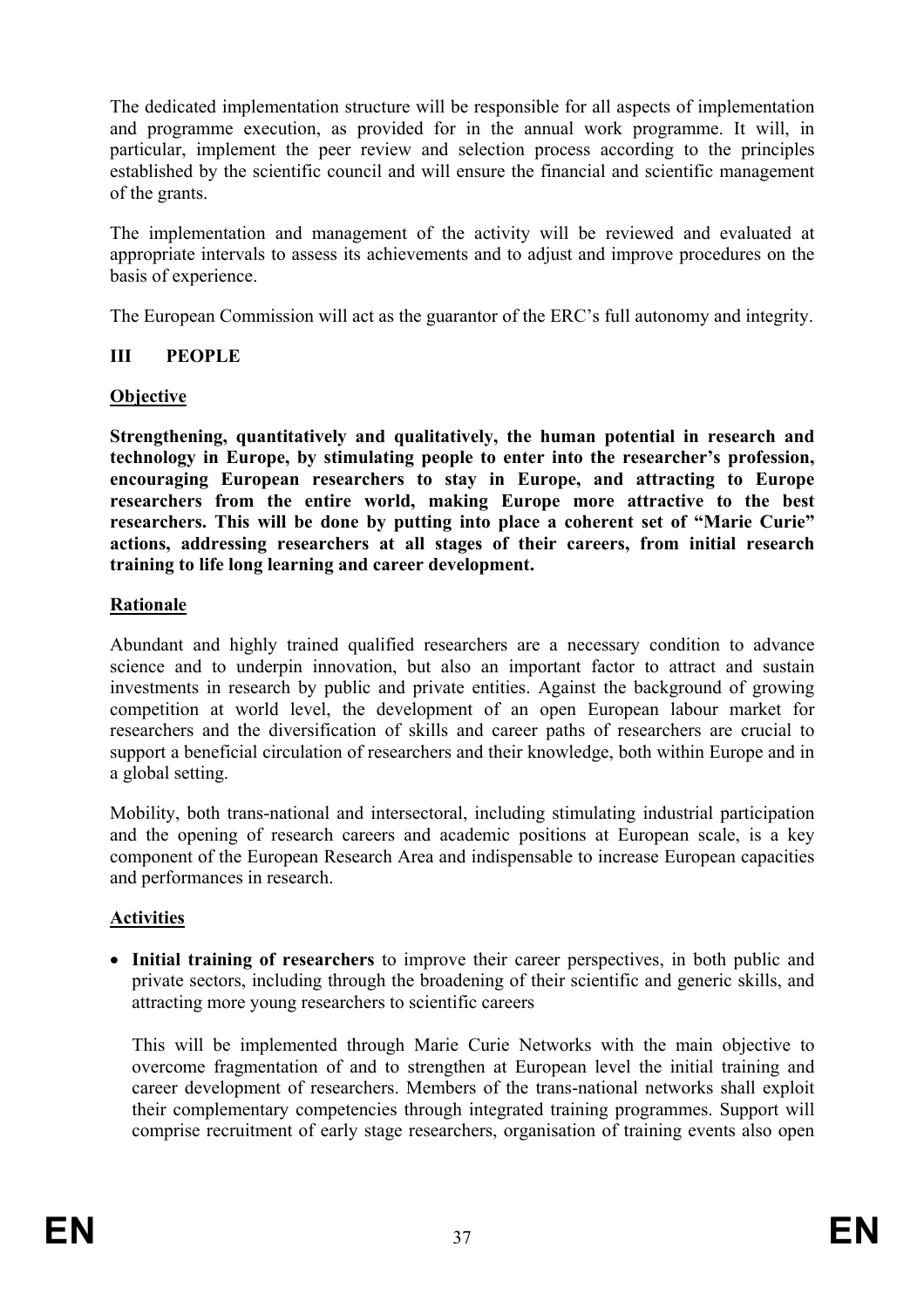to researchers outside the network and senior chairs and/or industry positions for knowledge transfer and supervision.

- **Life-long training and career development** to support the career development of experienced researchers. With a view to complementing or acquiring new skills and competencies or to enhance inter/multidisciplinarity and/or inter-sectoral mobility, support is foreseen for researchers with particular needs for additional/complementary competences and skills, for researchers to resume a research career after a break and for (re)integrating researchers into a longer term research position in Europe, including in their country of origin, after a trans-national/international mobility experience. This action line will be implemented through both individual fellowships awarded directly at Community level and through the co-financing of regional, national or international programmes.
- **Industry-academia pathways and partnerships:** Support to longer term co-operation programmes between organisations from academia and industry, in particular SMEs, aims at increasing knowledge sharing through joint research partnerships, supported by the recruitment of experienced researchers to the partnership, by staff secondments between both sectors, and by the organisation of events.
- The international dimension, to increase the quality of European research by attracting research talent from outside Europe and fostering mutually beneficial research collaboration with researchers from outside Europe. This will be addressed through international outgoing fellowships (with an in-built mandatory return phase); international incoming fellowships; partnerships to support the exchange of researchers. Common initiatives between European organisations and organisations from countries neighbouring the EU and countries with which the EU has a Science and Technology agreement will also be supported. The activity will include measures to counter the risk of "brain drain" from developing countries and emerging economies and measures to create networks of European researchers working abroad. These actions will be implemented in line with the international activities under the "Co-operation" and "Capacities" Programmes.
- **Specific actions** to support the creation of a genuine European labour market for researchers, by removing obstacles to mobility and enhancing the career perspectives of researchers in Europe. Furthermore, awards to improve the public awareness of Marie Curie actions and their objectives will be provided.

# **IV CAPACITIES**

This part of the Framework Programme will enhance research and innovation capacities throughout Europe and ensure their optimal use. This aim will be achieved through:

- Optimising the use and development of research infrastructures.
- Strengthening innovative capacities of SMEs and their ability to benefit from research.
- Supporting the development of regional research-driven clusters.
- Unlocking the research potential in the EU's convergence and outermost regions.
- Bringing science and society closer together for the harmonious integration of science and technology in European society.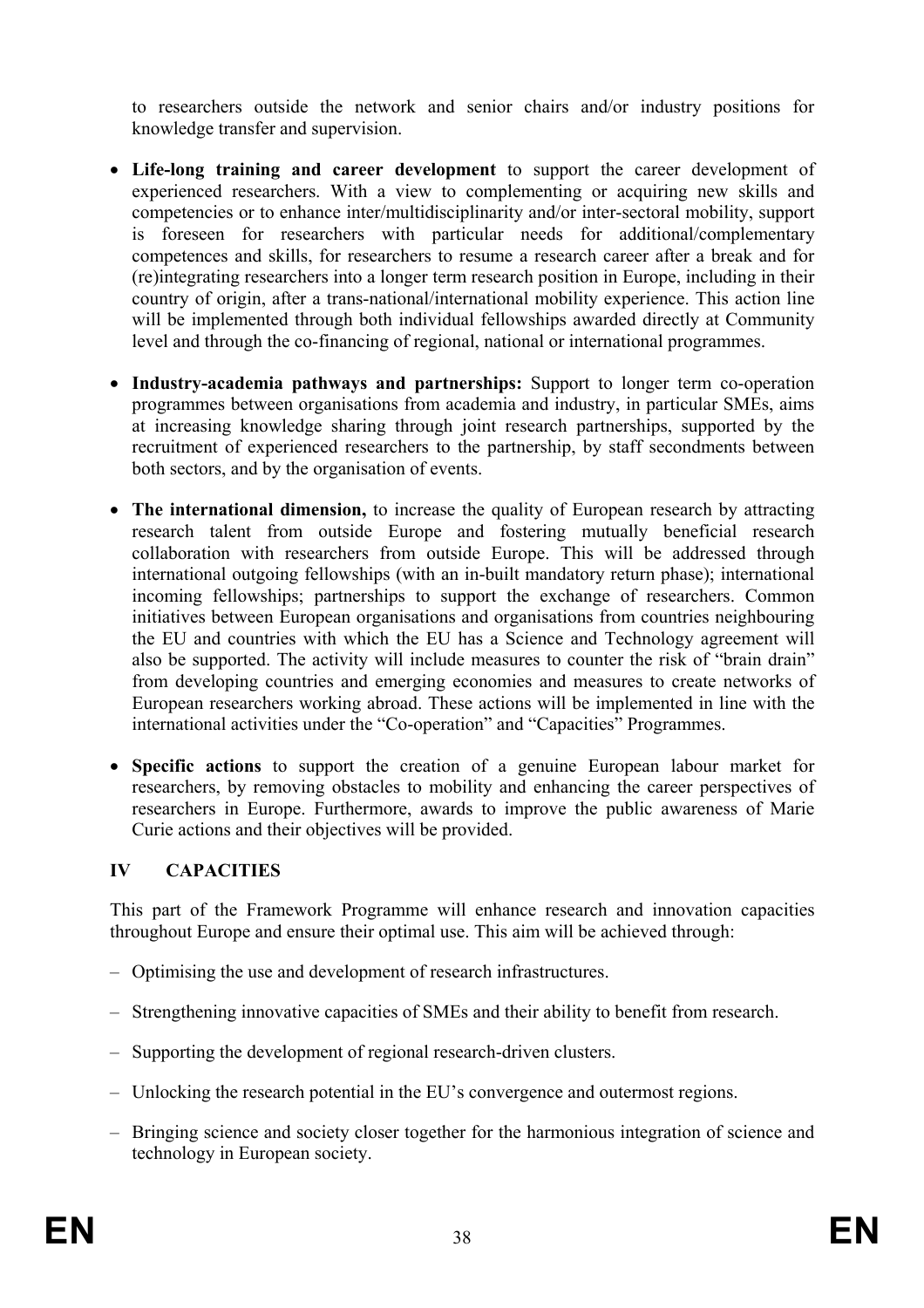– Horizontal actions and measures in support of international co-operation.

The activities undertaken in this part of the Framework Programme will also support the coherent development of policies, complementing the coordination activities under the Cooperation programme, and contributing to Community policies and initiatives that aim to improve the coherence and impact of Member States policies. This will include:

- Strengthening and improving the European science system, such as questions of scientific advice and expertise and contributing to "better regulation".
- Monitoring and analysis of research related public policies and industrial strategies.
- Coordination of research policies, including trans-national cooperation initiatives undertaken at national or regional level on issues of common interest.

## **RESEARCH INFRASTRUCTURES**

## **Objective**

**Optimising the use and development of the best research infrastructures existing in Europe, and helping to create in all fields of science and technology new research infrastructures of pan-European interest needed by the European scientific community to remain at the forefront of the advancement of research, and able to help industry to strengthen its base of knowledge and its technological know how.** 

## **Rationale**

Research infrastructures play an increasing role in the advancement of knowledge and its exploitation. For example, radiation sources, data banks in genomics and data banks in social science, observatories for environmental and space sciences, systems of imaging or clean rooms for the study and development of new materials or nano-electronics, are at the core of research. They are expensive, need a broad range of expertise to be developed, and should be used and exploited by a large community of scientist and customer industries on a European scale.

The development of a European approach with regard to research infrastructures, including computing and communication based *e*-infrastructures, and the carrying out of activities in this area at Union level, can make a significant contribution to boosting European research potential and its exploitation.

The EU can and should play a catalysing and leveraging role by helping to ensure wider and more efficient access to, and use of, the infrastructures existing in the different Member States, by stimulating the development of these infrastructures in a coordinated way and by fostering the emergence of new research infrastructures of pan-European interest in the medium to long term.

# **Activities**

Activities carried out in this field will be executed in the whole field of science and technology. They will be implemented in close cooperation with the activities taking place in the thematic areas to ensure that all the actions undertaken at European level in the EU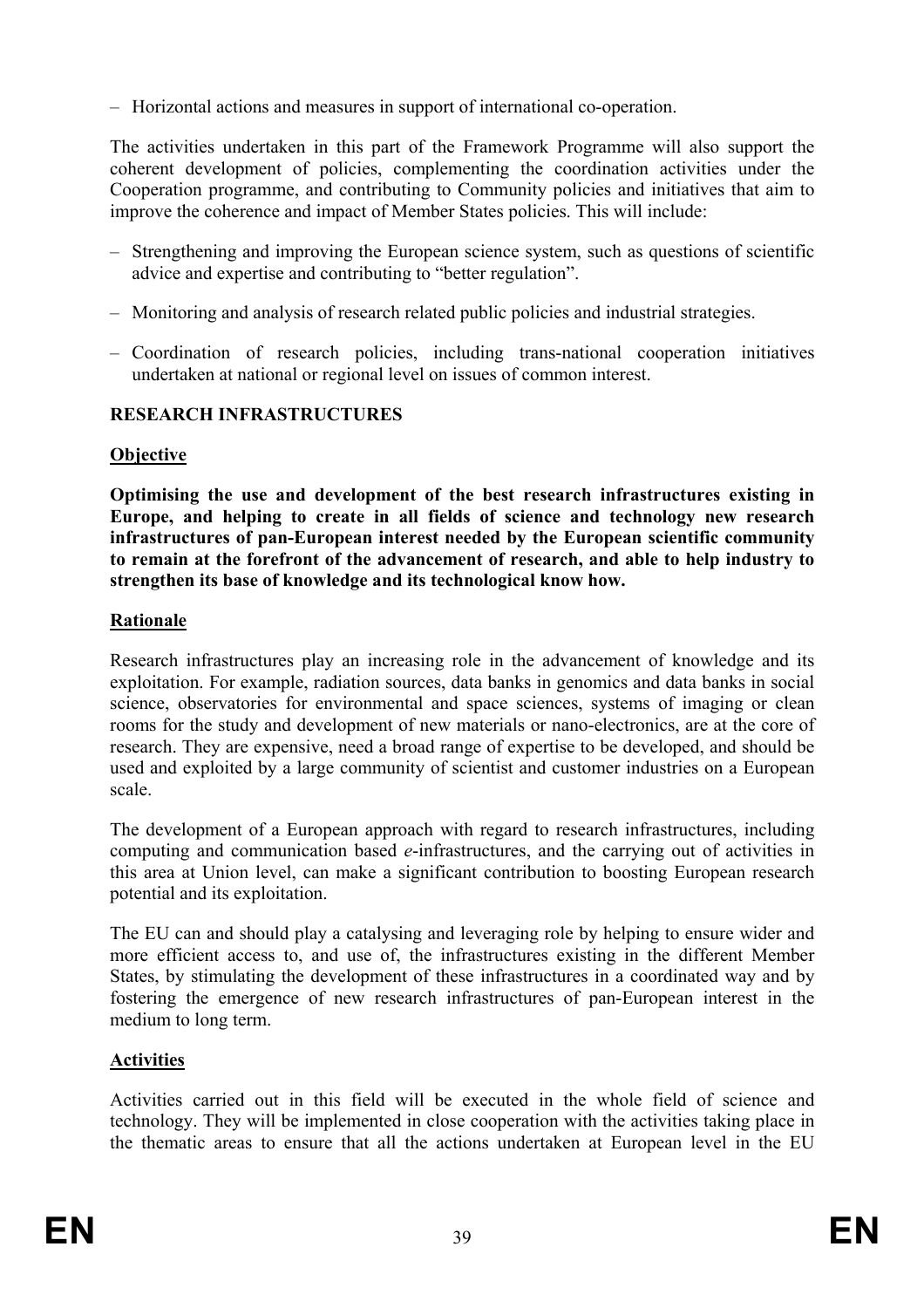framework respond to the needs for research infrastructures in their respective area including international cooperation.

The activities will be the following:

# • **Support to existing research infrastructures**

- *trans-national access* to ensure that European researchers may have access to the best research infrastructures to conduct their research, irrespective of the location of the infrastructure
- *integrating activities* to structure better, on a European scale, the way research infrastructures operate in a given field and promote their coherent use and development
- *research e-infrastructure* by fostering the further development and evolution of highcapacity and high-performance communication and grid infrastructures and reinforcing European high-end computing capabilities, as well as fostering the adoption by user communities, enhancing their global relevance and increasing the level of trust and confidence, building on the achievements of GEANT and Grid infrastructures.

# • **Support to new research infrastructures**

- *construction of new infrastructures and major updates of existing ones* to promote the creation of new research infrastructures, based on the work conducted by  $ESFRI<sup>22</sup>$  notably, and which may be decided on the basis of Article 171 of the Treaty or on the basis of Specific Programme Decisions in accordance with Article 166 of the Treaty.
- *design studies*, through a bottom-up approach of calls for proposals, to promote the creation of new research infrastructures by funding exploratory awards and feasibility studies for new infrastructures.

Infrastructures projects proposed for funding in this respect will be identified on the basis of a series of criteria including in particular:

- Added value of EU financial support
- Capacity to offer a service to users from the scientific (academic and industrial) community at European level
- Relevance at international level
- Technological feasibility
- Possibilities for European partnership and commitment of major stakeholders
- Construction and operating costs evaluated.

1

<sup>&</sup>lt;sup>22</sup> The European Strategy Forum on Research Infrastructures (ESFRI) was launched in April 2002. ESFRI brings together representatives of the 25 EU Member States, appointed by Ministers in charge of Research, and a representative of the European Commission. The countries associated with the Framework Programme for Research were invited to join in 2004.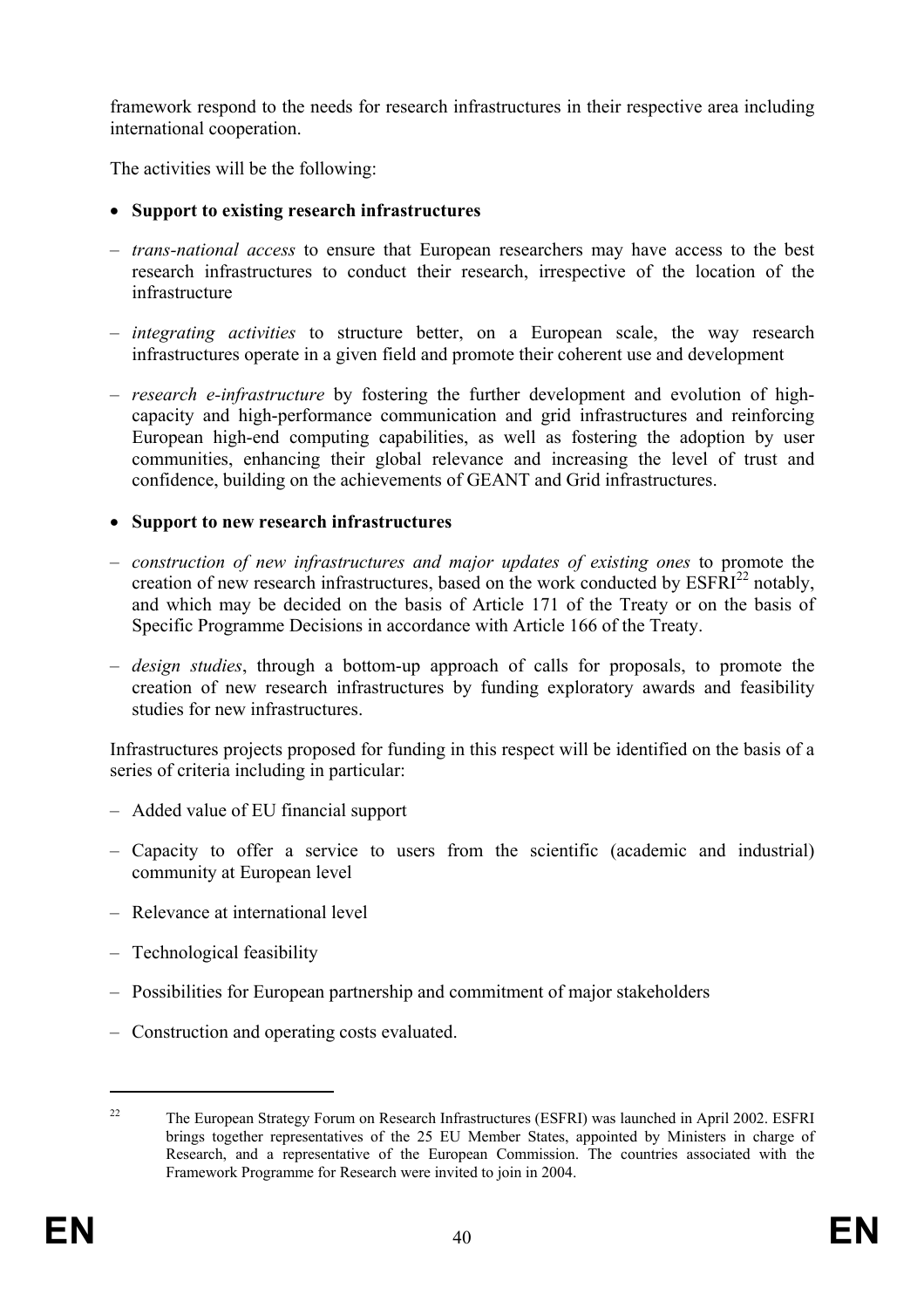As far as the construction of new infrastructures is concerned, an efficient coordination of the Community financial instruments, Framework Programme and Structural Funds in particular, will be ensured.

## **RESEARCH FOR THE BENEFIT OF SMEs**

## **Objectives**

**Strengthening the innovation capacity of European SMEs and their contribution to the development of new technology based products and markets by helping them outsource research, increase their research efforts, extend their networks, better exploit research results and acquire technological know how.** 

## **Rationale**

SMEs are at the core of European industry. They should be a key component of the innovation system and in the chain of transformation of knowledge into new products, processes and services. Faced with an increasing competition in the internal market and globally, European SMEs need to increase their knowledge and research intensity, expand their business activities on larger markets and internationalize their knowledge networks. Most Member states actions relevant to SMEs do not encourage and support trans-national research cooperation and technology transfer. Actions at EU level are necessary to complement and enhance the impact of actions undertaken at national and regional level. In addition to the actions listed below, the participation of SMEs will be encouraged and facilitated, and their needs taken into account, across the Framework Programme.

## **Activities**

Specific actions in support to SMEs are conceived to support SMEs or SME associations in need of outsourcing research to universities and research centres: mainly low to medium tech SMEs with little or no research capability. Research intensive SMEs who need to outsource research to complement their core research capability may also participate. Actions will be carried out in the entire field of science and technology. Financial means will be allocated through two schemes:

- *Research for SMEs:* To support small groups of innovative SMEs to solve common or complementary technological problems
- *Research for SME associations:* To support SME associations and SME groupings to develop technical solutions to problems common to large numbers of SMEs in specific industrial sectors or segments of the value chain.

The Competitiveness and Innovation Programme will provide support to networks of intermediaries and national schemes for actions to encourage and facilitate the participation of SMEs in the Framework Programme.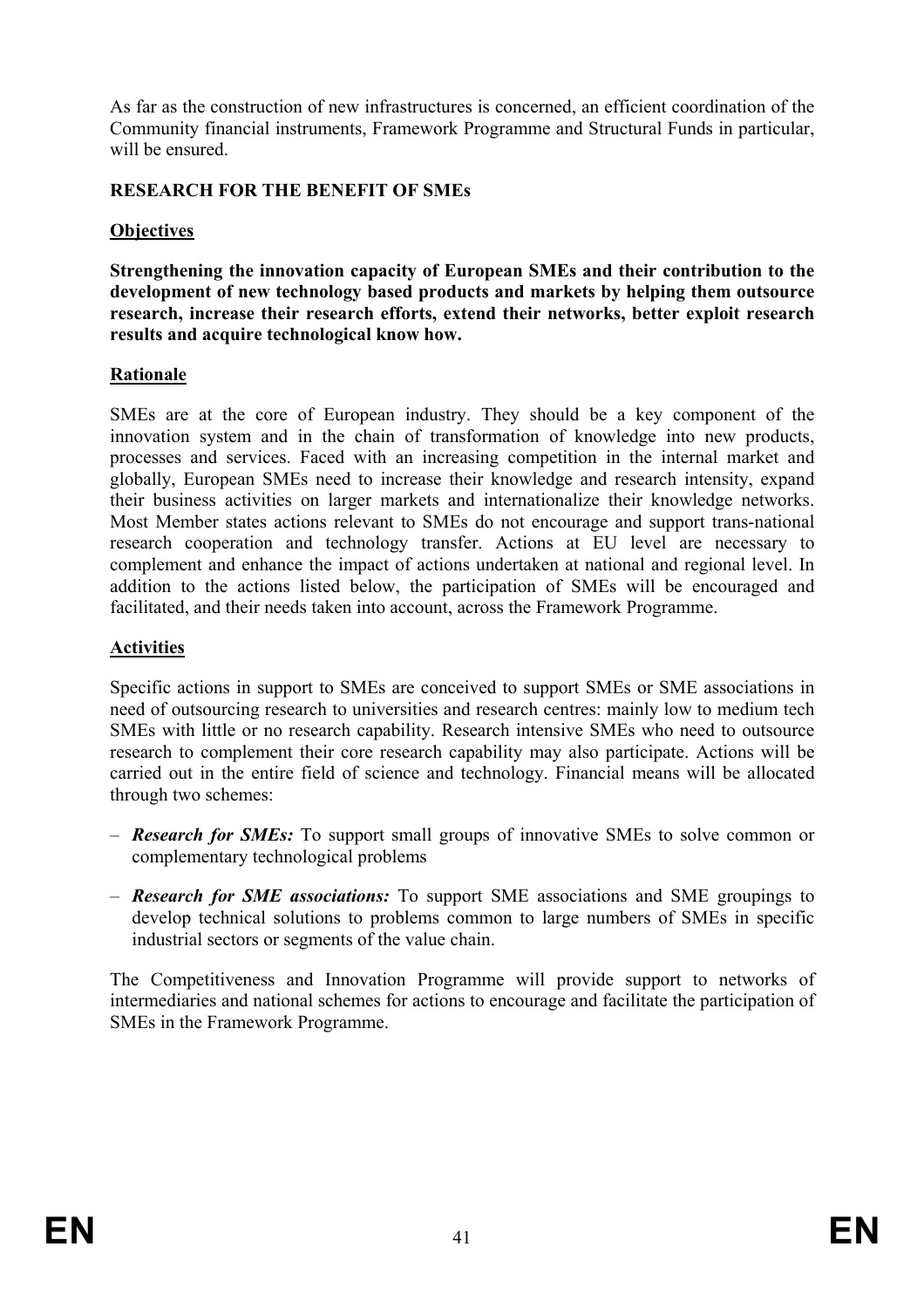#### **REGIONS OF KNOWLEDGE**

#### **Objectives**

**Strengthening the research potential of European regions, in particular by encouraging and supporting the development, across Europe, of regional "research-driven clusters" associating universities, research centres, enterprises and regional authorities.** 

#### **Rationale**

Regions are increasingly recognised as important players in the EU's research and development landscape. Research policy and activities at regional level often rely on the development of "clusters" associating public and private actors. The *Pilot Action* on "*Regions of Knowledge*" demonstrated the dynamic of this evolution and the necessity to support and encourage the development of such structures.

The actions undertaken in this area will enable European regions to strengthen their capacity for investing in RDT and carry out research activities, while maximising their potential for a successful involvement of their operators in European research projects.

#### **Activities**

The new *Regions of Knowledge* initiative will involve and bring together regional actors involved in research: universities, research centres, industry, public authorities (regional councils or regional development agencies). Projects will cover joint analysis of research agendas of regional clusters (in coordination with other activities on the broader issue of regional innovation clusters) and the elaboration of a set of instruments to address them in specific research activities, including through "mentoring" of regions with a less developed research profiles by highly developed ones. This will comprise measures aiming at improving research networking and access to sources of research funding as well as better integration of research actors and institutions in regional economies. These activities will be implemented in close relationship with EU regional policy and the Competitiveness and Innovation Programme and the Education and Training Programmes.

In the context of the specific activity of "Regions of Knowledge" synergies will be sought with the EU's regional policy, in particular with regard to convergence and outermost regions.

#### **RESEARCH POTENTIAL**

#### **Objective**

**Stimulating the realisation of the full research potential of the enlarged Union by unlocking and developing the research potential in the EU's convergence regions and outermost regions23, and helping to strengthen the capacities of their researchers to successfully participate in research activities at EU level.** 

1

<sup>23</sup> Convergence regions are those set out in Article 5 of the proposal for a Council Regulation laying down general provisions on the European Regional Development Fund, the European Social Fund and the Cohesion Fund - COM(2004) 492. This includes "convergence" objective regions, regions eligible for funding from the Cohesion fund, and outermost regions.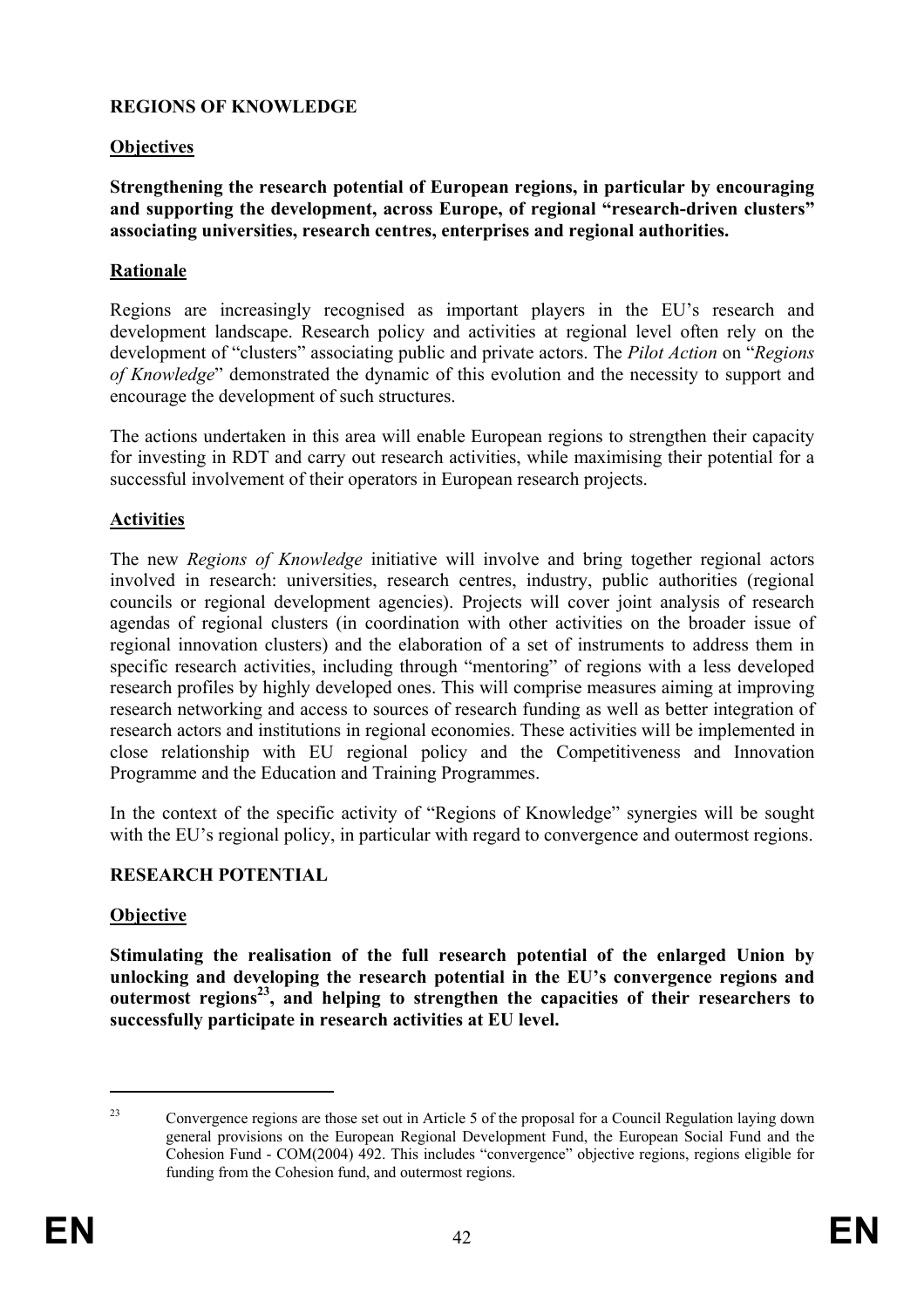## **Rationale**

Europe does not fully exploit its research potential, in particular in less advanced regions remote from the European core of research and industrial development. In order to help researchers and institutions of these regions to contribute to the overall European research effort, while taking advantage of the knowledge and experience existing in other regions of Europe, this action aims at establishing the conditions that will allow them to exploit their potential and will help to fully realise the European Research Area in the enlarged Union.

## **Activities**

The action in this domain will comprise support to:

- Trans-national two-way secondments of research staff between selected organisations in the convergence regions, and one or more partner organisations; the recruitment by selected centres of incoming experienced researchers from other EU countries;
- The acquisition and development of research equipment and the development of a material environment enabling a full exploitation of the intellectual potential present in the selected centres in the convergence regions;
- The organisation of workshops and conferences to facilitate knowledge transfer; promotion activities as well as initiatives aiming at disseminating and transferring research results in other countries and on international markets.
- "Evaluation facilities" through which any research centre in the convergence regions can obtain an international independent expert evaluation of the level of their overall research quality and infrastructures.

Strong synergies will be sought with the EU's regional policy. Actions supported under this heading will identify needs and opportunities for reinforcing the research capacities of emerging and existing centres of excellence in convergence regions which may be met by Structural and Cohesion funds.

## **SCIENCE IN SOCIETY**

## **Objective**

**With a view to building an effective and democratic European Knowledge society, the aim is to stimulate the harmonious integration of scientific and technological endeavour, and associated research policies in the European social web, by encouraging at European scale reflection and debate on science and technology, and their relation with society and culture.** 

## **Rationale**

The influence of science and technology on our daily lives becomes increasingly profound. Products of the social activity and shaped by social and cultural factors, science and technology nevertheless remain a remote domain far from the daily concerns of a large part of the public and of policy decision makers, and continues to be the subject of misunderstandings and unfounded hopes and fears. Contentious issues relating to emerging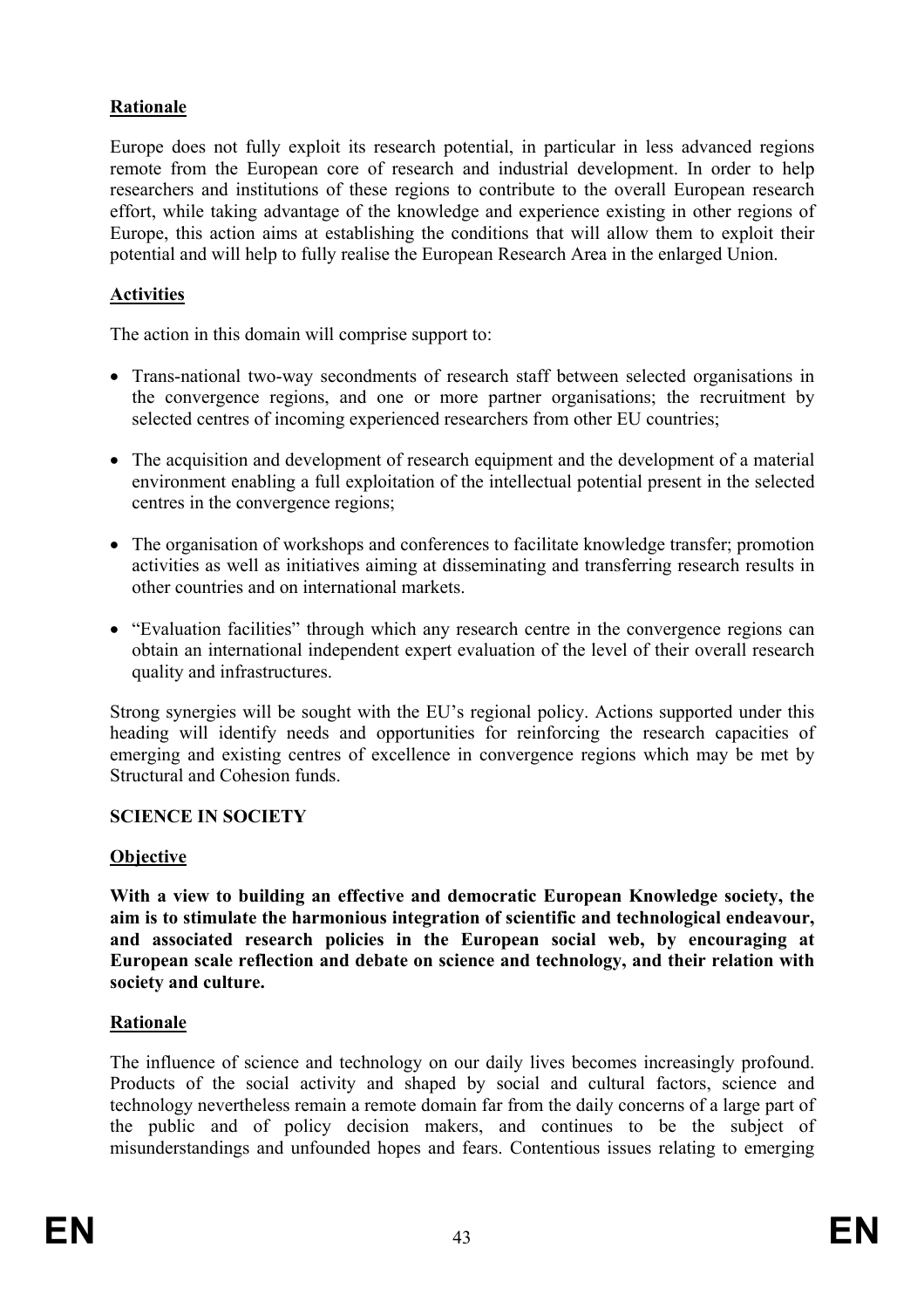technologies should be addressed by society on the basis of well informed debate leading to sound choices and decisions.

# **Activities**

The substantial and integrated initiative undertaken in this field will comprise support to:

- Strengthening and improvement of the European science system, including: questions of scientific advice and expertise; the future of scientific publications; safeguards for scientific domains open to misuse; and frauds, trust and "self regulation".
- Broader engagement of researchers and the public at large, including organised civil society, on science-related questions, to anticipate and clarify political and societal issues, including ethical issues.
- Reflection and debate on science and technology and their place in society, drawing on history, sociology and philosophy of science and technology.
- Gender research, including the integration of the gender dimension in all areas of research and the role of women in research.
- Creation of an environment which triggers curiosity for science in young people, by reinforcing science education at all levels including schools and promoting interest and participation in science among young people.
- Development of a policy on the role of universities and the engagement of universities in the necessary reforms to face the challenges of globalisation.
- Improved communication between the scientific world and the wider audience of policymakers, the media and the general public, by helping scientists better communicate their work and by supporting scientific information and media.

These activities will take the form of, in particular, research projects, studies, networking and exchanges, public events and initiatives, prizes, surveys and data collection. In many cases they will imply international partnerships with organisations from third countries.

# **ACTIVITIES OF INTERNATIONAL CO-OPERATION**

To become competitive and play a leading role at world level, the European Community needs a strong and coherent international science and technology policy.

This international policy has two interdependent objectives:

- To support European competitiveness through strategic partnerships with third countries in selected fields of science and by engaging the best third country scientists to work in and with Europe;
- To address specific problems that third countries face or that have a global character, on the basis of mutual interest and mutual benefit.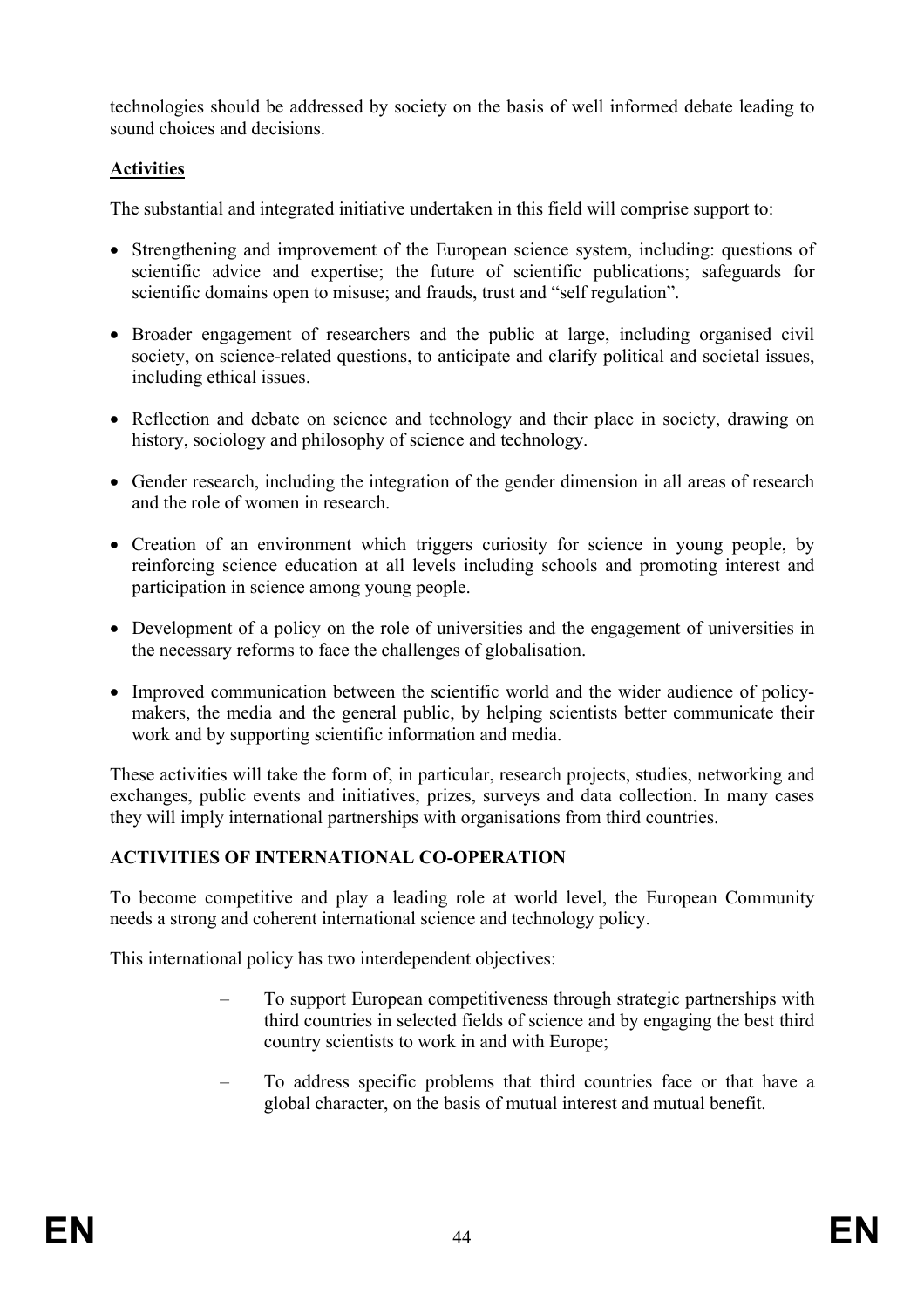Cooperation with third countries in the Framework Programme will be targeted in particular at the following groups of countries:

- Candidate countries;
- Countries neighbouring the EU, Mediterranean partner countries, Western Balkans and the Newly Independent States;
- Developing countries, focusing on their particular needs;
- Emerging economies.

The theme-oriented international cooperation actions are carried out under the "Cooperation" programme. The international actions in the area of human potential are carried under the "People" programme.

Under the "Capacities" programme, horizontal support actions and measures with a focus other than a specific thematic or interdisciplinary area will be implemented. Efforts will be undertaken to improve the coherence of national activities by supporting the co-ordination of national programmes on international scientific co-operation. The overall coordination of the international cooperation actions under the different programmes of the Framework Programme will be ensured.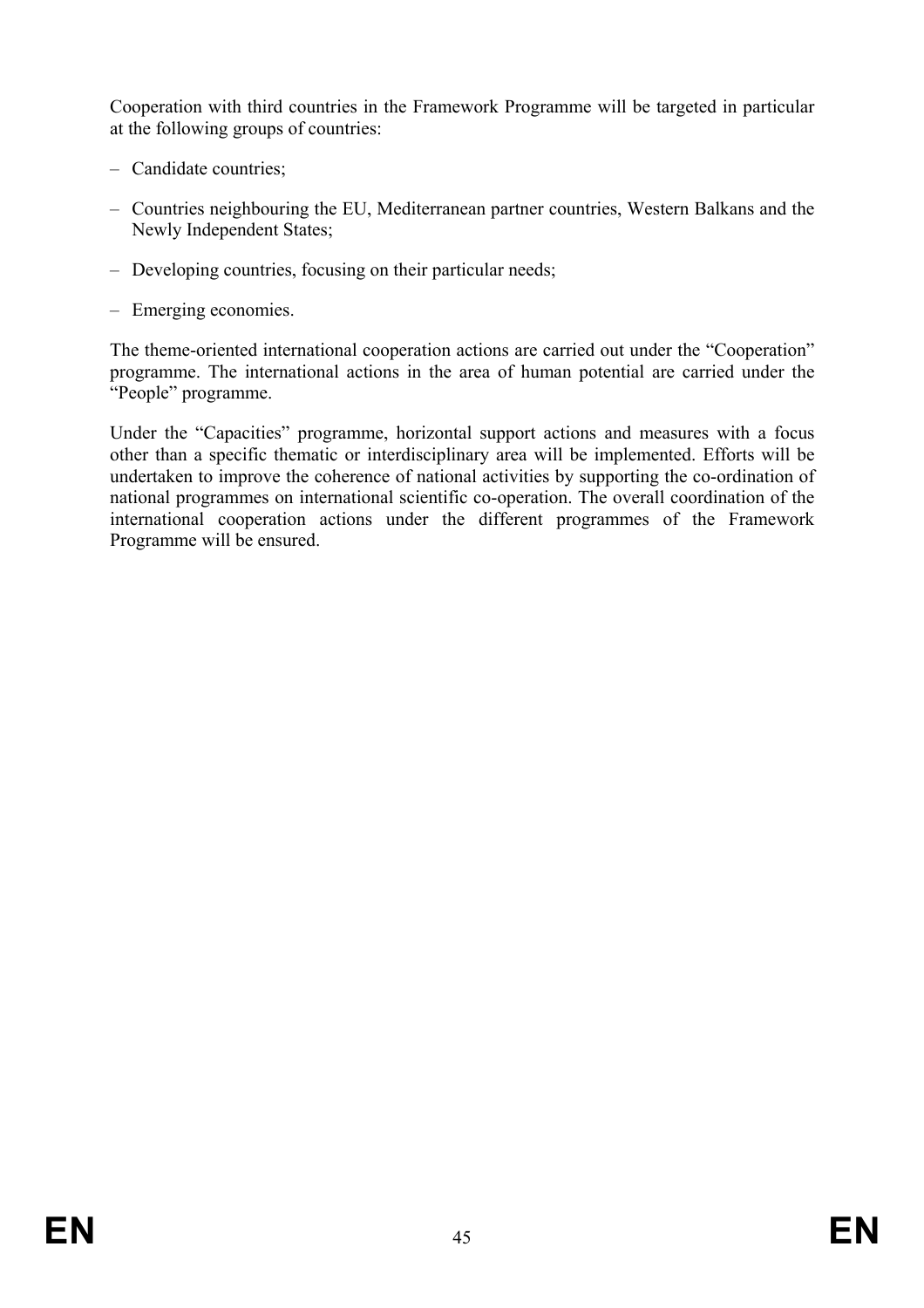## **NON NUCLEAR ACTIONS OF THE JOINT RESEARCH CENTRE**

## **Objective**

**To provide customer driven scientific and technical support to the EU policy making process, ensuring support to the implementation and monitoring of existing policies and responding to new policy demands.** 

## **Rationale**

The JRC's independence of special interests, whether private or national, combined with its technical expertise enable it to facilitate communication and consensus building between stakeholders (industry associations, environmental action groups, Member States' competent authorities, other research centres etc.) and policy makers, especially at the EU level. Through scientific and technological support the JRC helps to make the EU policy process more effective, transparent and based on sound science.

The usefulness and credibility of the JRC's support to EU policies is closely linked to the quality of its scientific expertise and its integration in the international scientific community. The JRC will therefore continue investing in research and networking with other centres of excellence in relevant fields. It will participate in indirect actions in all its aspects with emphasis on common scientific reference systems, networking, training and mobility, research infrastructure and participation in Technology Platforms and coordination instruments where it has the relevant expertise to produce added value.

The JRC will actively pursue promoting the integration of New Member States and Candidate Countries in its activities to the level currently enjoyed by the EU15.

## **Activities**

The JRC's priorities will be in fields which are strategically important for the Union and where its input provides high added value. Scientific and technical support to EU policies will continue to be delivered in core areas such as sustainable development, climate change, food, energy, transport, chemicals, alternative methods to animal testing, research policy, information technologies, reference methods and materials, biotechnology, risks, hazards and socio-economic impacts. Growth will be in areas of key concern for the Union:

- **Prosperity in a knowledge-intensive society**
- To carry out and develop advanced econometric modelling and analysis techniques in the context of policy definition and monitoring such as the follow-up of the Lisbon agenda, the Internal Market and the Research and Education Policies.
- To develop models to support a new balance between sustainability objectives and competitiveness in a responsible way.
- **Solidarity and responsible management of resources**
- To become a recognised S&T reference centre on sustainable agriculture focusing on food quality, traceability and safety (including GM food and feed), spatial management and cross-compliance and to support the implementation of the CAP.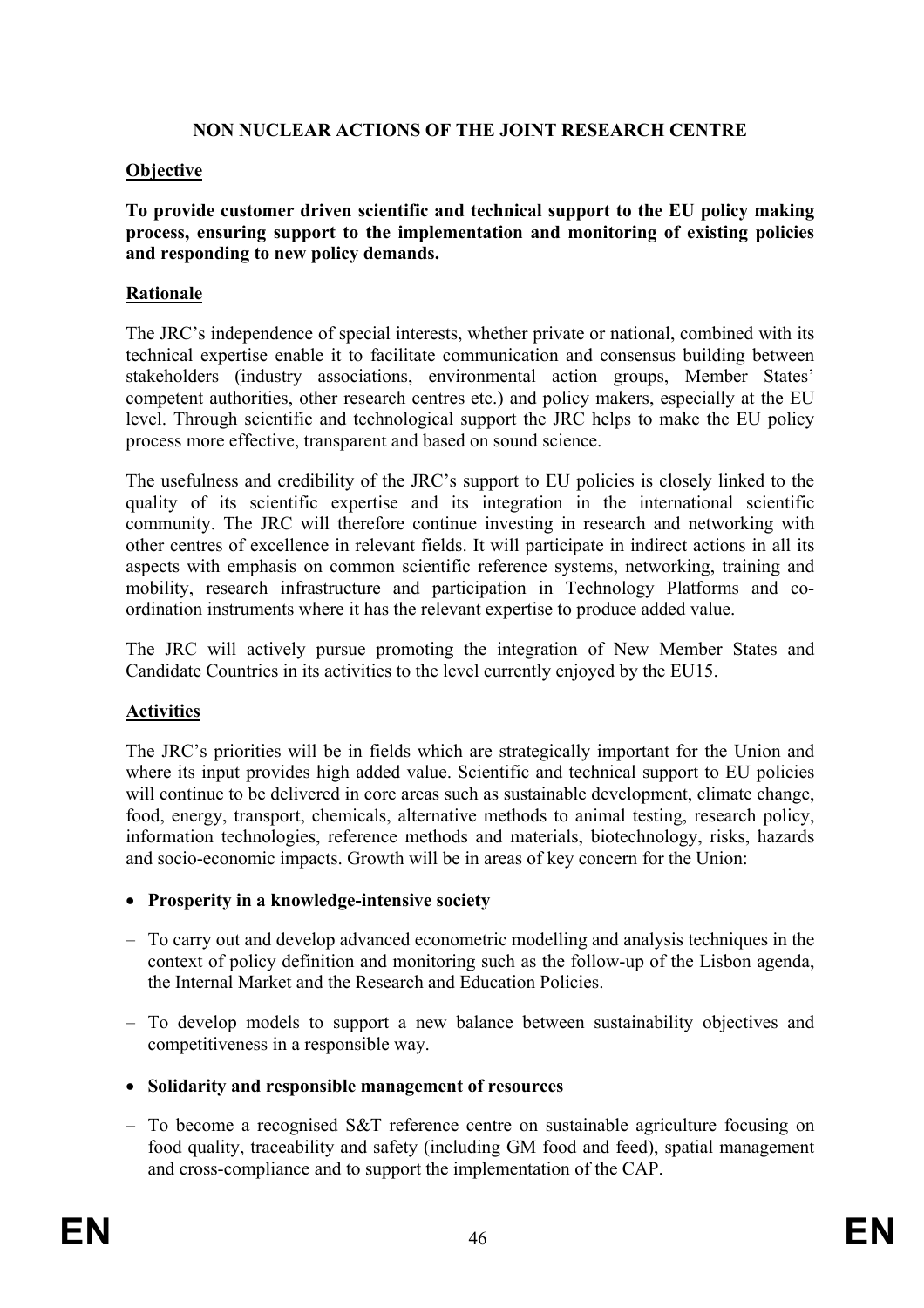- To provide S&T support to the Common Fisheries Policy.
- To enhance the provision of harmonised European geo-referenced data and spatial information systems (support to INSPIRE) and to continue developing new approaches to global environmental and resources monitoring (support to GMES).
- To support the implementation of the EU Action Plan on Environment and Health including providing support to on-going activities to establish a community integrated Environment and Health information system.

## • **Security and freedom**

- To develop activities contributing to the establishment of freedom, justice and security especially in areas related to fighting terrorism, organised crime and fraud, border security and prevention of major risks, in relation with law enforcement agencies and relevant EU services.
- To support the Community response to natural and technological disasters.

## • **Europe as world partner**

– To strengthen support to EU external policies in specific areas such as external aspects of internal security, development cooperation and humanitarian aid.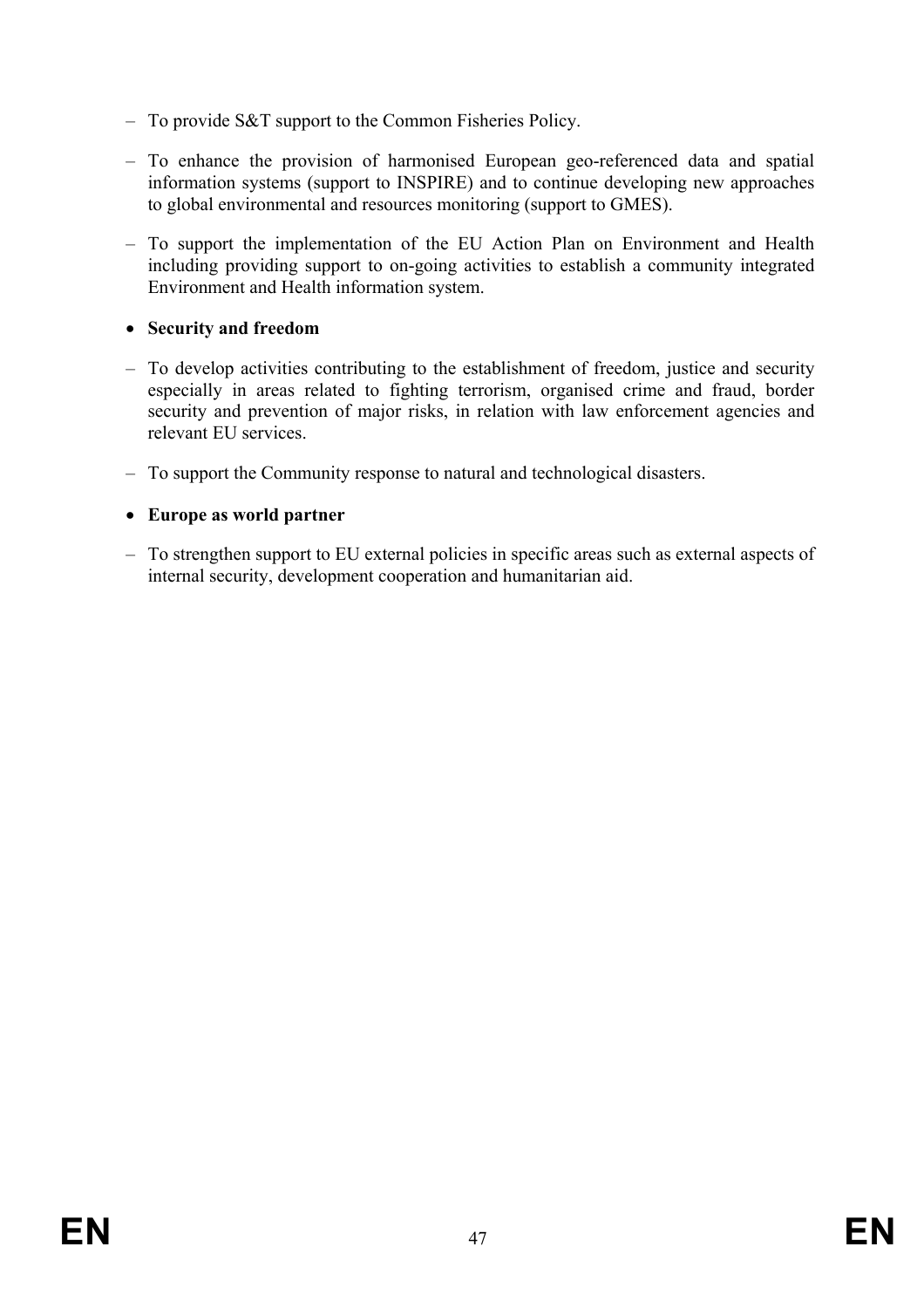#### **ANNEX II: INDICATIVE BREAKDOWN AMONG PROGRAMMES**

#### **The indicative breakdown among programmes is as follows (in EUR million):**

| Cooperation <sup>*,24</sup>                                               | 44432         |
|---------------------------------------------------------------------------|---------------|
| Health                                                                    | 8317          |
| Food, Agriculture and Biotechnology                                       | 2455          |
| Information and Communication Technologies                                | 12670         |
| Nanosciences, Nanotechnologies, Materials and new Production Technologies | 4832          |
| Energy                                                                    | 2931          |
| Environment (including Climate Change)                                    | 2535          |
| <b>Transport (including Aeronautics)</b>                                  | 5940          |
| Socio-economic Sciences and the Humanities                                | 792           |
| Security and Space                                                        | 3960          |
| <b>Ideas</b><br>People                                                    | 11862<br>7129 |
| Capacities                                                                | 7486          |
| Research Infrastructures *                                                | 3961          |
| Research for the benefit of SMEs                                          | 1901          |
| Regions of Knowledge                                                      | 158           |
| <b>Research Potential</b>                                                 | 554           |
| Science in Society                                                        | 554           |
| Activities of International Co-operation                                  | 358           |

<sup>&</sup>lt;sup>24</sup> Including Joint Technology Initiatives (including financial plan, etc) and the part of the coordination and international cooperation activities to be funded within the themes.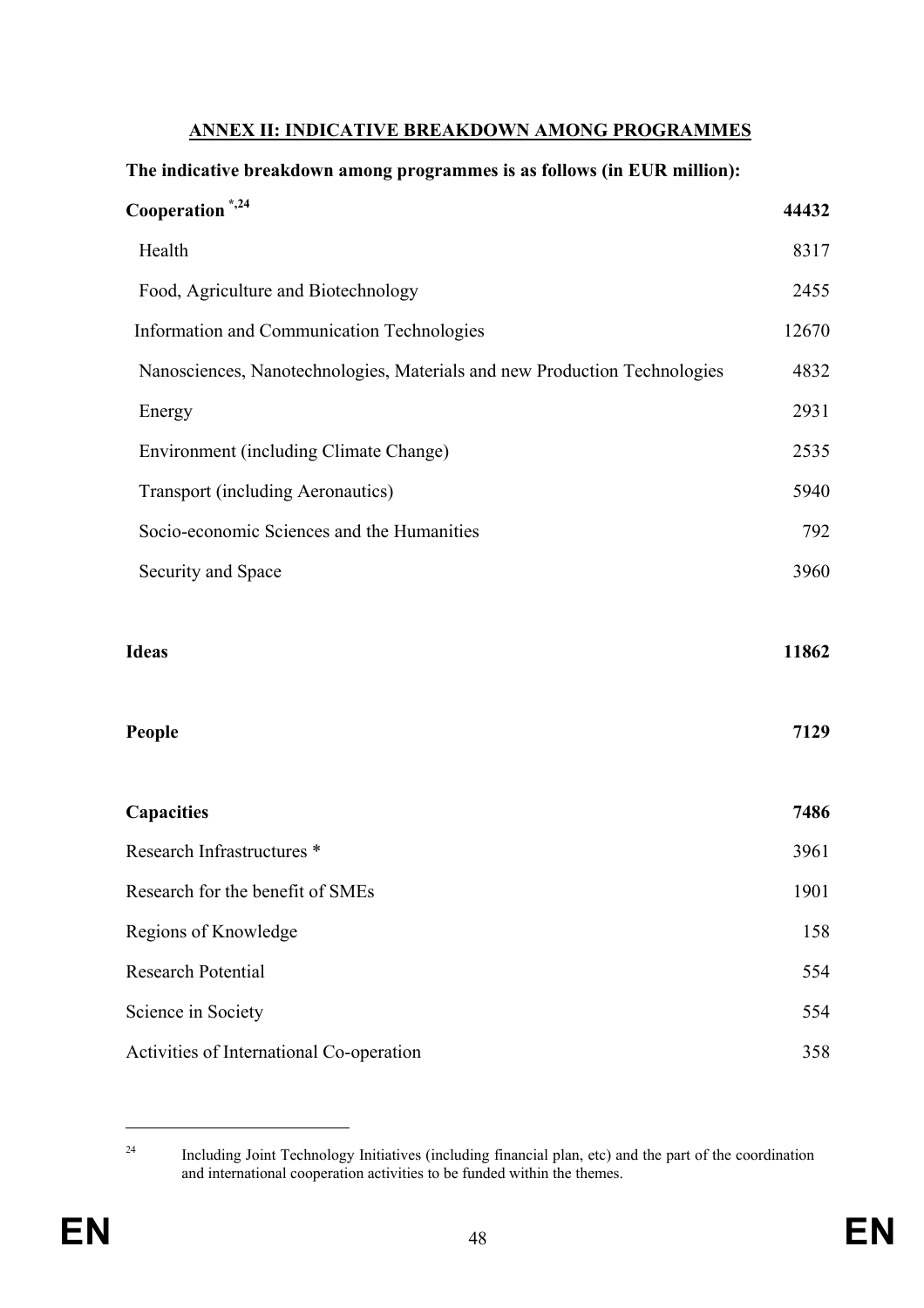#### **Non-nuclear actions of the Joint Research Centre 1817**

#### **TOTAL 72726**

\* Including a grant to the European Investment Bank for the constitution of the "Risk-Sharing Finance Facility" referred to in Annex III. The Council decisions adopting the contributing specific programmes shall establish (a) their maximum contribution to the grant, and (b) the modalities under which the Commission shall decide on the reallocation of incomes generated by the grant and of any of its leftovers during the lifetime of the seventh framework programme.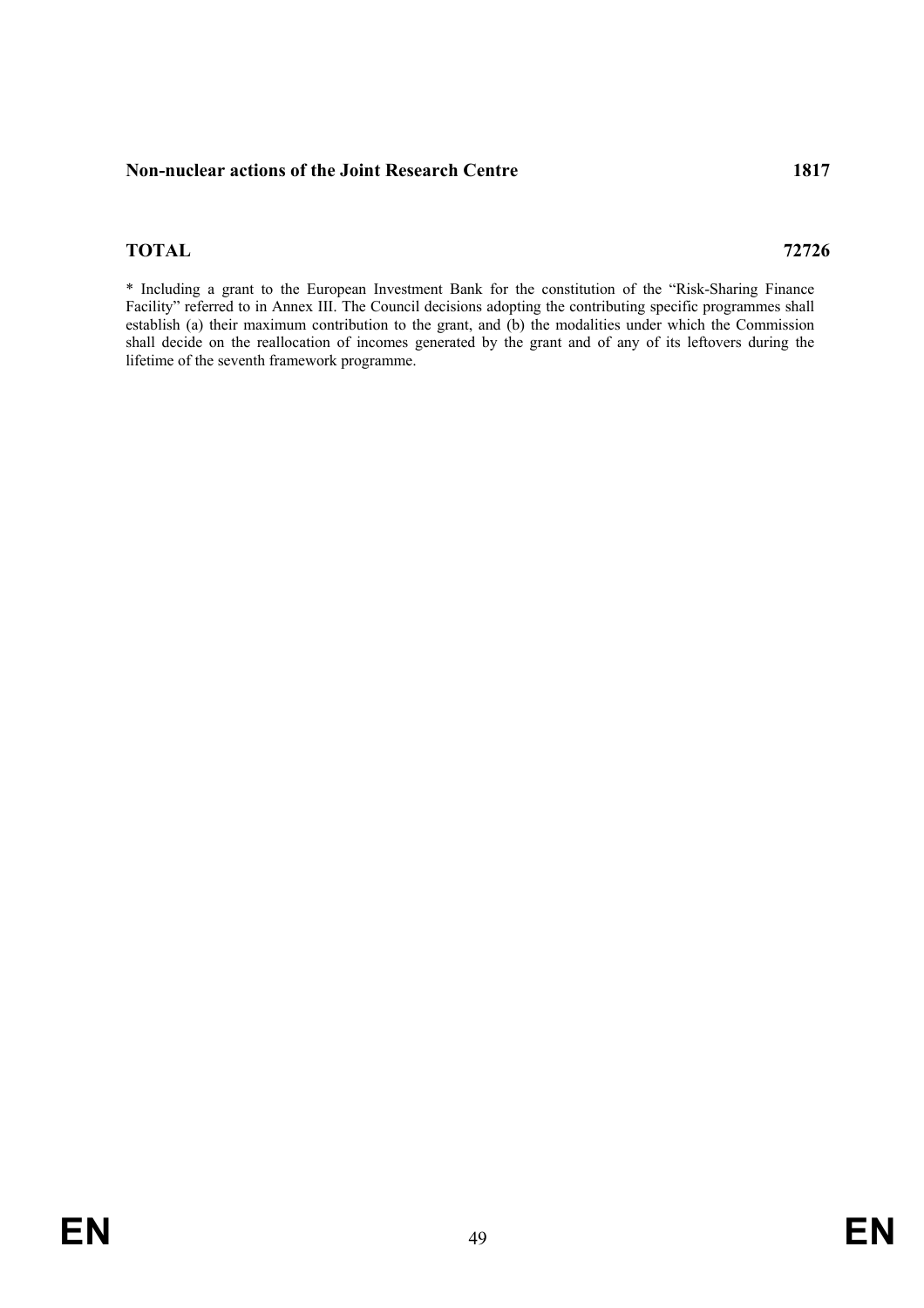# **ANNEX III**

#### **FUNDING SCHEMES**

Indirect Actions

The activities supported by the  $7<sup>th</sup>$  Framework Programme will be funded through a range of "Funding schemes". These schemes will be used, either alone or in combination, to fund different categories of actions implemented throughout the Framework Programme.

The decisions for specific programmes, work programmes and calls for proposals will mention, as and when appropriate:

- The type(s) of scheme(s) used to fund different categories of actions;
- The categories of participants (such as research organisations, universities, industry, public authorities) which can benefit from it;
- The types of activities (research, development, demonstration, training, dissemination, transfer of knowledge and other related activities) which can be funded through each of them.

Where different funding schemes can be used, the work programmes may specify the funding scheme to be used for the topic on which proposals are invited.

The funding schemes are the following:

a) To support actions which are primarily implemented on the basis of calls for proposals:

## **1. Collaborative projects**

Support to research projects carried out by consortia with participants from different countries, aiming at developing new knowledge, new technology, products or common resources for research. The size, scope and internal organisation of projects can vary from field to field and from topic to topic. Projects can range from small or medium-scale focused research actions to larger integrating projects which mobilise a significant volume of resources for achieving a defined objective.

## **2. Networks of Excellence**

Support to joint research programmes implemented by a number of research organisations integrating their activities in a given field, carried out by research teams in the framework of longer term co-operation. The implementation of these joint programmes will require a formal commitment from the organisations integrating part of their resources and their activities.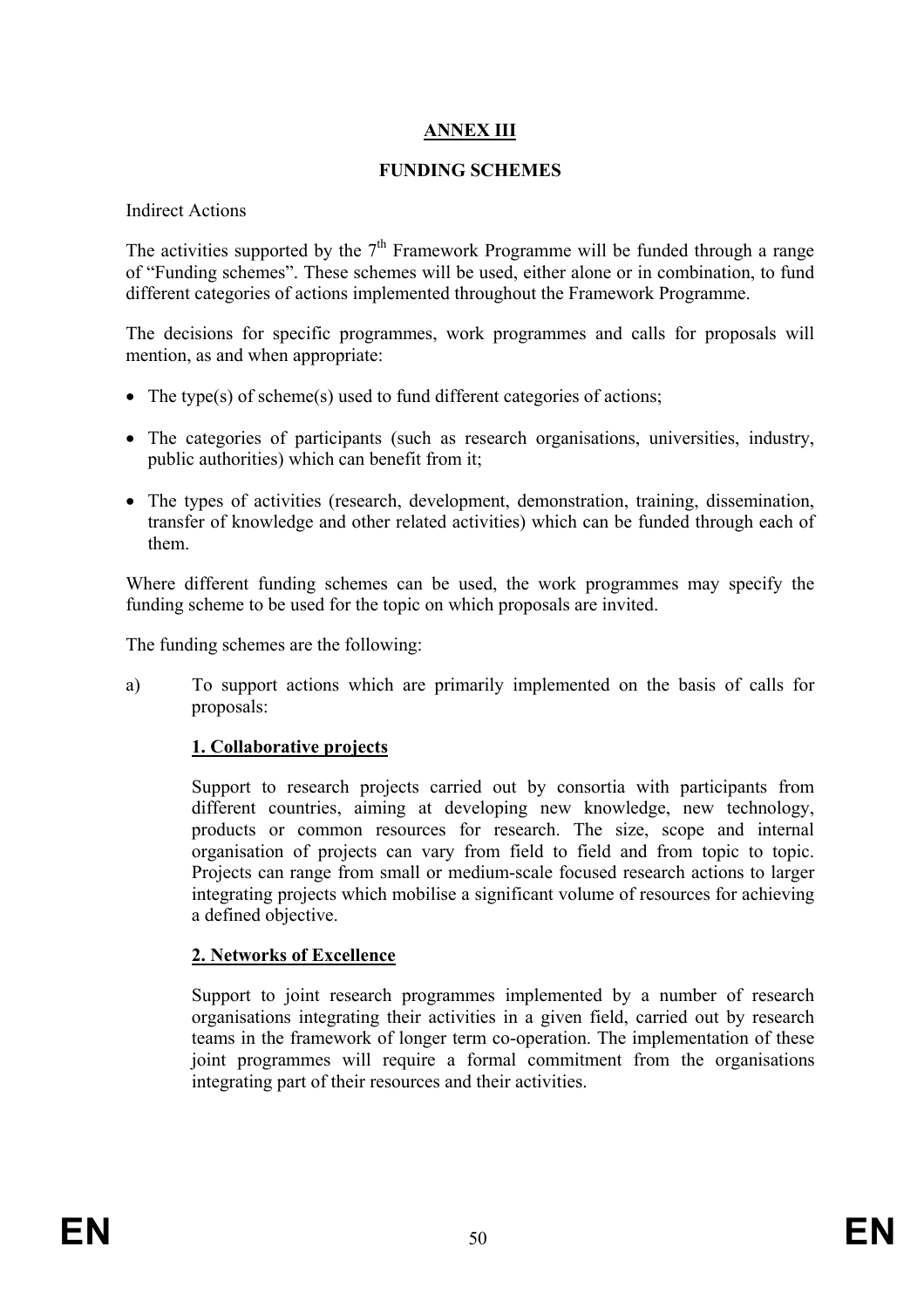# **3. Coordination and support actions**

Support to activities aimed at coordinating or supporting research activities and policies (networking, exchanges, trans-national access to research infrastructures, studies, conferences, etc). These actions may also be implemented by means other than calls for proposals.

## **4. Individual projects**

Support to projects carried out by individual research teams. This scheme will mainly be used to support investigator-driven "frontier" research projects funded in the framework of the European Research Council.

#### **5. Support for training and career development of researchers**

Support for training and career development of researchers, mainly used for the implementation of the Marie Curie actions.

## **6. Research for the benefit of specific groups (in particular SMEs)**

Support to research projects where the bulk of the research is carried out by universities, research centres or other legal entities, for the benefit of specific groups, in particular SMEs or associations of SMEs.

- b) To support actions implemented on the basis of decisions by the Council and the European Parliament<sup>25</sup>, based on a proposal from the Commission, the Community will provide financial support to multi-financed large-scale initiatives.
	- A financial contribution from the Community to the joint implementation of well identified national research programmes, on the basis of Article 169 of the Treaty. This joint implementation will require the establishment or existence of a dedicated implementation structure. Community financial support will be provided subject to the definition of a financing plan based on formal commitments from competent national authorities.
	- A financial contribution from the Community to the implementation of Joint Technology Initiatives to realise objectives that cannot be achieved through the funding schemes identified in point 1 above. Joint Technology Initiatives will mobilise a combination of funding of different nature and from different sources, private and public, European and national. This funding can take different forms and can be allocated or mobilised though a range of mechanisms: support from the Framework Programme, loans from the European Investment Bank, support to risk capital. Joint Technology Initiatives may be decided and implemented on the basis of Article 171 of the Treaty (this may include the creation of joint undertakings) or through the Specific Programme Decisions. Community support will be provided subject to the definition of an overall blueprint of financial engineering, based on formal commitments from all parties concerned.

 $\overline{a}$ 

 $25$  Or by the Council in consultation with the European Parliament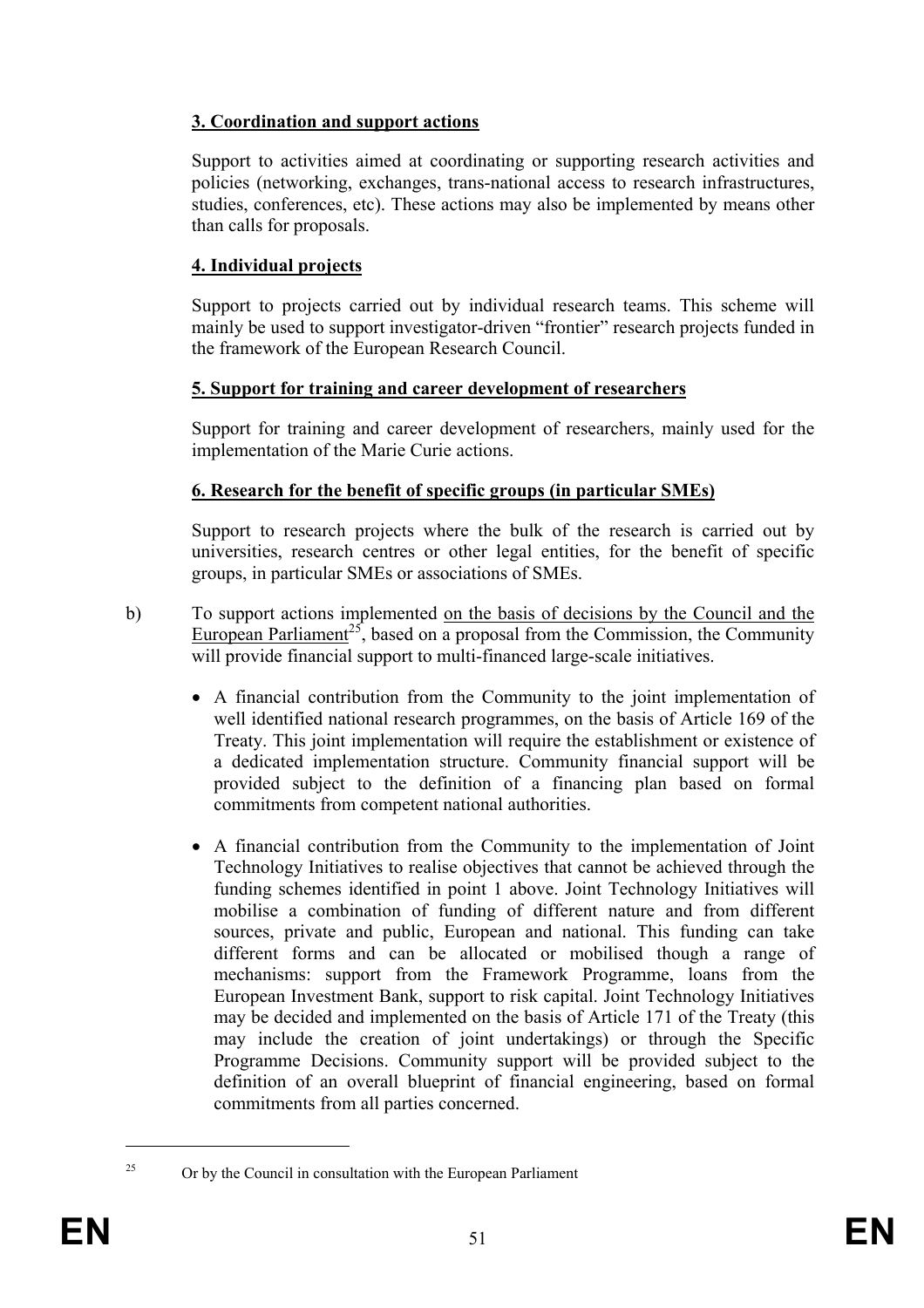• A financial contribution from the Community to the development of new infrastructures of European interest. This contribution may be decided on the basis of Article 171 of the Treaty or through the Specific Programme Decisions. The development of new infrastructures will mobilise a combination of funding of different nature and origin: national funding, Framework Programme, Structural funds, loans from the European Investment Bank and others. Community support will be provided subject to the definition of an overall financial plan based on a formal commitment from all parties concerned.

The Community will implement the funding schemes in compliance with the provisions of the regulation adopted pursuant to Article 167 of the Treaty, the relevant State Aid instruments, in particular the Community framework for state aid to research and development, as well as international rules in this area. In compliance with this international framework, it will be necessary to be able to adjust the scale and form of financial participation on a case-by-case basis, in particular if funding from other public sector sources is available, including other sources of Community financing such as the European Investment Bank (EIB).

In addition to direct financial support to participants, the Community will improve their access to EIB loans through the "Risk-Sharing Finance Facility" by providing a grant to the Bank. The Community grant shall be used by the Bank, in addition to its own funds, to cover the provisioning and capital allocation for its loan financing. Subject to and in accordance with modalities to be established by the regulation adopted pursuant article 167 of the Treaty and the Council decisions adopting the specific programmes, this mechanism will enable broader EIB lending to European RTD actions (such as joint technology initiatives, large projects-including Eureka projects, and new research infrastructures).

In the case of participants to an indirect action established in a region lagging in development (convergence regions and outermost regions<sup>26</sup>), complementary funding from the Structural Funds will be mobilised wherever possible and appropriate. In the case of participation of entities from the candidate countries, an additional contribution from the pre-accession financial instruments could be granted under similar conditions. As regards actions in the "research infrastructures" part of the "capacities" programme of the  $7<sup>th</sup>$ Framework Programme, the detailed funding arrangements for these will be defined with a view to ensuring that there is effective complementarity between community research funding and other EU and national instruments, notably the Structural Funds.

Direct actions

The Community will undertake activities implemented by the Joint Research Centre, which are referred to as direct actions.

<sup>&</sup>lt;sup>26</sup> Convergence regions are those set out in Article 5 of the proposal for a Council Regulation laying down general provisions on the European Regional Development Fund, the European Social Fund and the Cohesion Fund - COM(2004) 492. This includes "convergence" objective regions, regions eligible for funding from the Cohesion fund, and outermost regions.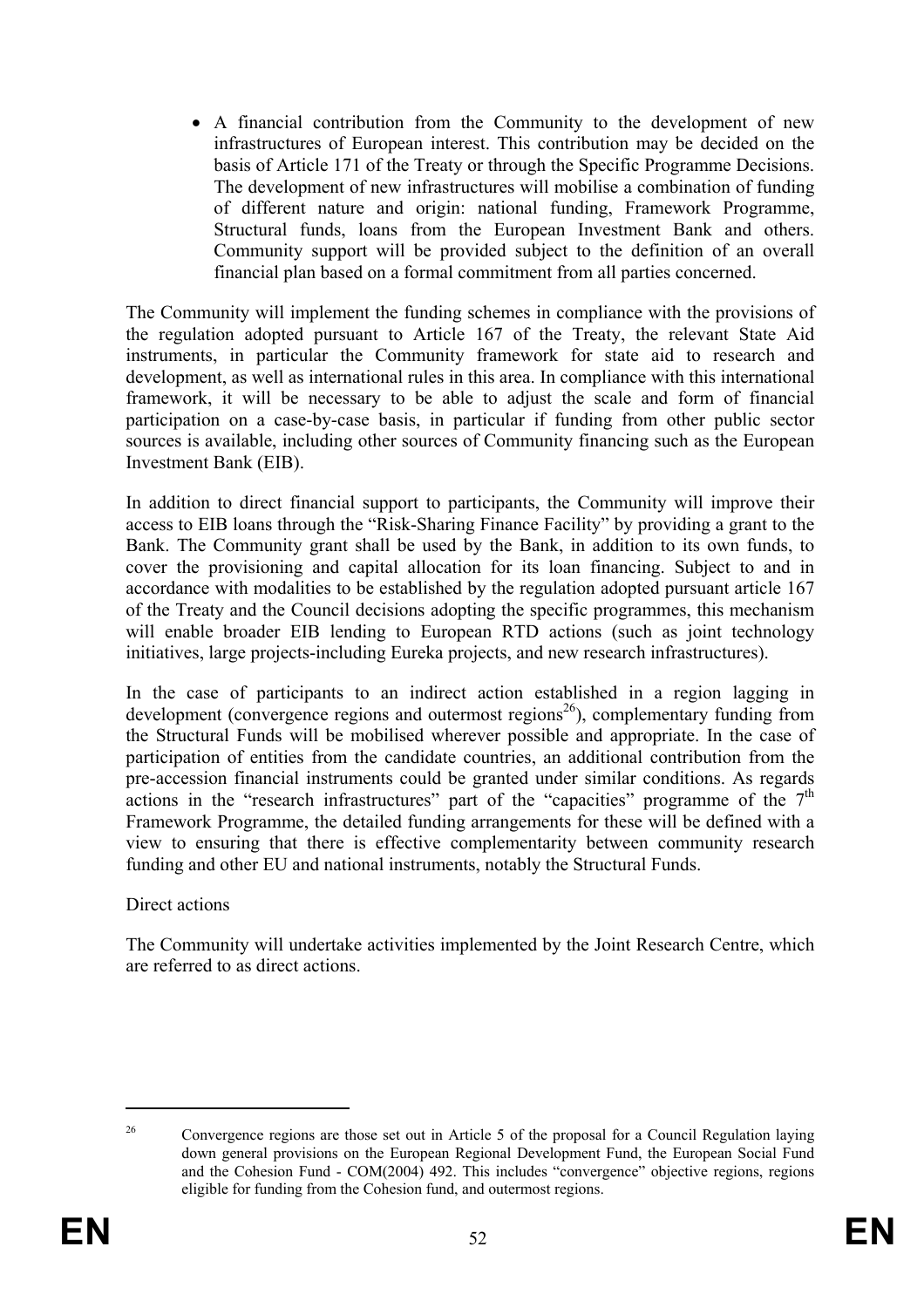# **LEGISLATIVE FINANCIAL STATEMENT**

#### **1. NAME OF THE PROPOSAL :**

Proposal for a Decision of the European Parliament and of the Council concerning the seventh framework programme of the European Community for research, technological development and demonstration activities (2007 to 2013) – Building the Europe of Knowledge

## **2. ABM / ABB FRAMEWORK**

RESEARCH, ENTREPRISE, ENERGY AND TRANSPORT. INFORMATION SOCIETY. DIRECT RESEARCH and FISHERIES

## **3. BUDGET LINES**

#### **3.1. Budget lines (operational lines and related technical and administrative assistance lines) including headings :**

*Titles: 02, 06, 08, 09, 10 and 11*

## **3.2. Duration of the action and of the financial impact:**

2007-2013 subject to the approval of new financial perspectives framework

| <b>Budget</b><br>line                       | Type of expenditure |                      | <b>New</b>     | <b>EFTA</b><br>contribution | <b>Contributions</b><br>from applicant<br>countries | <b>Heading</b> in<br>financial<br>perspective |
|---------------------------------------------|---------------------|----------------------|----------------|-----------------------------|-----------------------------------------------------|-----------------------------------------------|
| 06,<br>02,<br>08,<br>09,<br>10<br>and<br>11 | Non-<br>comp        | Diff <sup>27</sup> / | NO             | <b>YES</b>                  | <b>YES</b>                                          | $\text{No} \left[ \text{1a} \right]$          |
| XX.01                                       | Comp/               | Non-<br>$diff^{28}$  | N <sub>O</sub> | N <sub>O</sub>              | N <sub>O</sub>                                      | $\mathbf{No} \mid 1a$                         |
| XX.01.05                                    | Non-<br>comp        | Non-<br>diff         | N <sub>O</sub> | <b>YES</b>                  | <b>YES</b>                                          | $\mathbf{No}$ [ $1a$ ]                        |

## **3.3. Budgetary characteristics (***add rows if necessary***):**

 $27 \over 28$  Differentiated appropriations.

Non-differentiated appropriations here after referred to as NDA.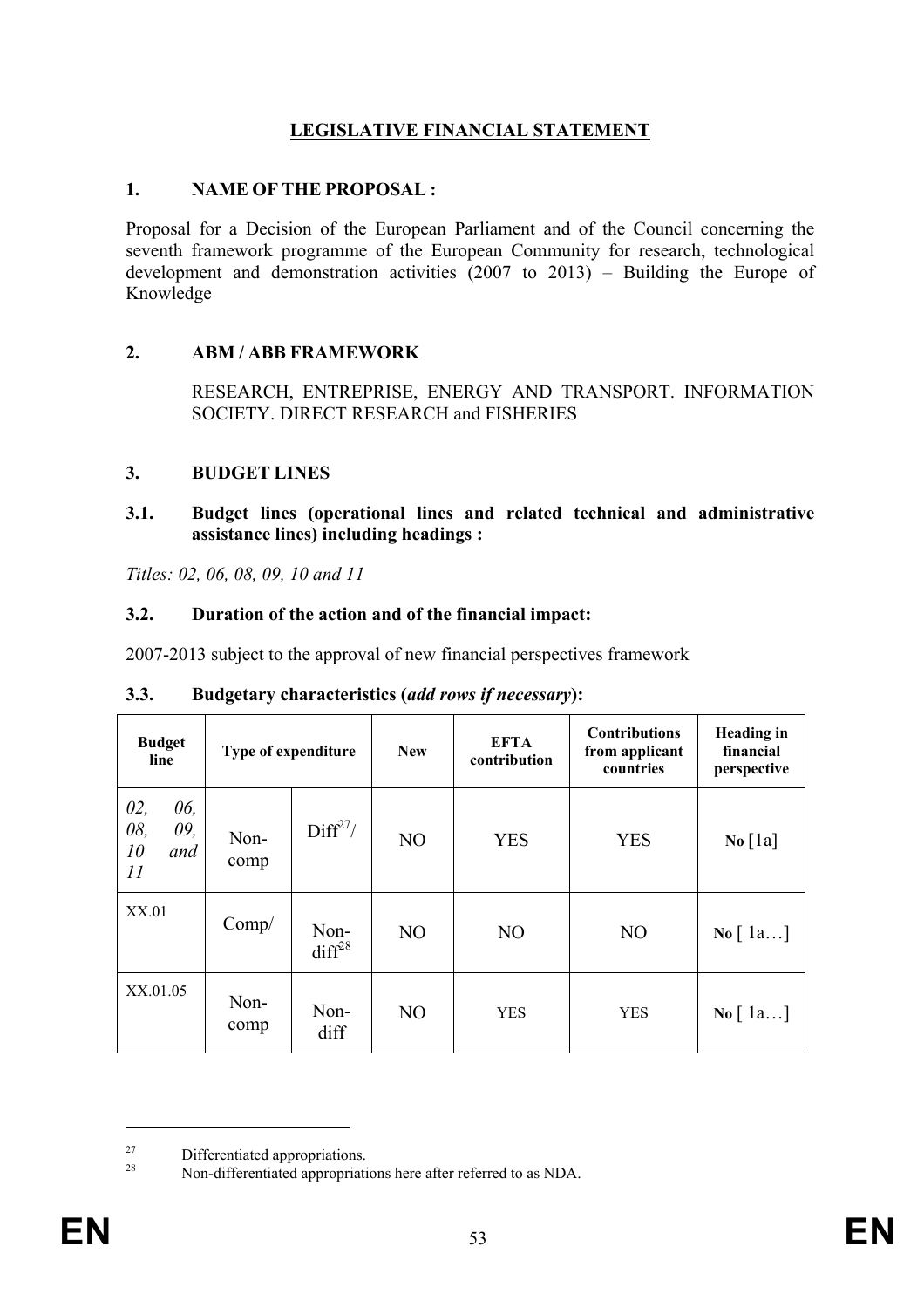## **4. SUMMARY OF RESOURCES**

## **4.1. Financial Resources**

#### *4.1.1. Summary of commitment appropriations (CA) and payment appropriations (PA)*

| <b>Expenditure type</b>                                                                                                               | Section<br>no. |             | 2007      | 2008      | 2009      | 2010           | 2011       |       | 2012       |       | 2013       | <b>Total</b> |
|---------------------------------------------------------------------------------------------------------------------------------------|----------------|-------------|-----------|-----------|-----------|----------------|------------|-------|------------|-------|------------|--------------|
| Operational expenditure <sup>29</sup>                                                                                                 |                |             |           |           |           |                |            |       |            |       |            |              |
| Commitment<br>Appropriations (CA)                                                                                                     | 8.1            | $\rm{a}$    | 4.955,289 | 6.450,321 | 7.929,201 | 9.553,215      | 11.203,503 |       | 12.811,940 |       | 14.568,946 | 67.472,416   |
| Payment<br>Appropriations (PA)                                                                                                        |                | b           |           |           |           |                |            |       |            |       |            |              |
| Administrative expenditure within reference amount $^{30}$                                                                            |                |             |           |           |           |                |            |       |            |       |            |              |
| $\&$<br>Technical<br>administrative<br>assistance (NDA)                                                                               | 8.2.4          | $\mathbf c$ | 706,648   | 720,781   | 735,196   | 749,900        | 764,898    |       | 780,196    |       | 795,800    | 5.253,418    |
| <b>TOTAL REFERENCE AMOUNT</b>                                                                                                         |                |             |           |           |           |                |            |       |            |       |            |              |
| <b>Commitment</b><br><b>Appropriations</b>                                                                                            | $a+c$          |             | 5.661,937 | 7.171,102 | 8.664,398 | 10.303,11<br>5 | 11.968,401 |       | 13.592,136 |       | 15.364,746 | 72.725,834   |
| Payment<br><b>Appropriations</b>                                                                                                      | $b+c$          |             |           |           |           |                |            |       |            |       |            |              |
| Administrative expenditure not included in reference amount <sup>31</sup>                                                             |                |             |           |           |           |                |            |       |            |       |            |              |
| Human resources and<br>associated<br>expenditure (NDA)                                                                                | 8.2.5 d        |             | 11,633    | 11,866    | 12,103    | 12,345         | 12,592     |       | 12,844     |       | 13,101     | 86,483       |
| Administrative costs,<br>than<br>human<br>other<br>and<br>resources<br>associated costs, not<br>included in reference<br>amount (NDA) | 8.2.6 e        |             | 0,807     | 0,824     | 0,840     | 0,857          | 0,874      | 0,891 |            | 0.909 |            | 6,002        |

*EUR million (to 3 decimal places) CASH PRICES* 

<sup>&</sup>lt;sup>29</sup><br>Expenditure that does not fall under Chapter xx 01 of the Title xx concerned.<br>Expenditure within article xx 01 of Title xx.<br>Expenditure within about xx 01 other than articles xx 01 05

Expenditure within chapter xx 01 other than articles xx 01 05.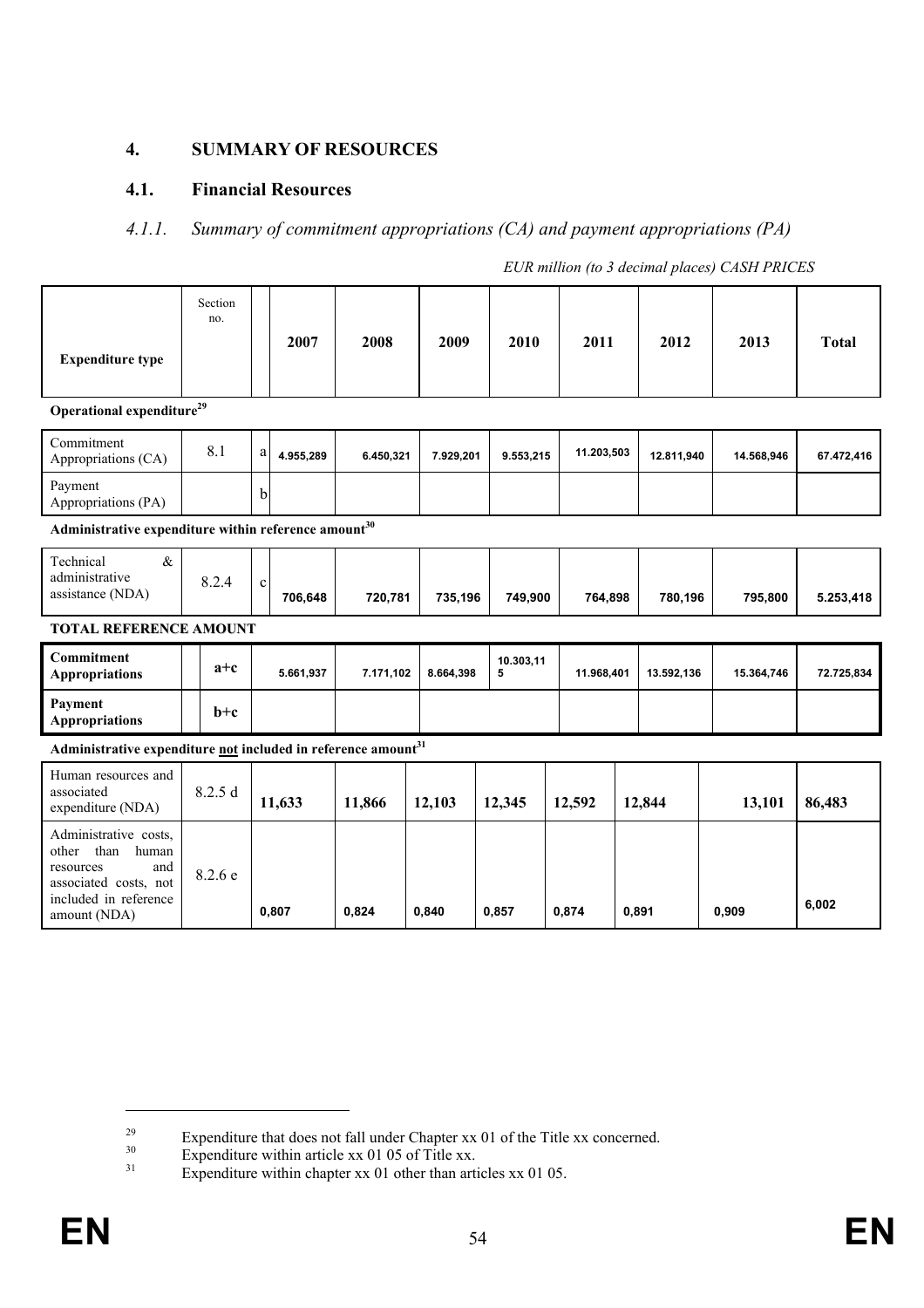| <b>TOTAL CA including</b><br>of<br>Human<br>cost<br><b>Resources</b> | $a+c$<br>$+d$<br>$+e$ | 5.674,377 | 7.183,791 | 8.677,340 | 10.316,31<br>-6 | 11.981,867 | 13.605,87 | 15.378,756 | 72.818,319 |
|----------------------------------------------------------------------|-----------------------|-----------|-----------|-----------|-----------------|------------|-----------|------------|------------|
| <b>TOTAL PA</b> including<br>of<br>Human<br>cost<br><b>Resources</b> | $b+c$<br>$+d$<br>$+e$ |           |           |           |                 |            |           |            |            |

## **Total indicative financial cost of intervention**

#### **Co-financing details**

If the proposal involves co-financing by Member States, or other bodies (please specify which), an estimate of the level of this co-financing should be indicated in the table below (additional lines may be added if different bodies are foreseen for the provision of the cofinancing):

*EUR million (to 3 decimal places)* 

| Co-financing body                   |                         | Year<br>n | $n+1$ $n+2$ $n+3$ | $n + 4$ | $n + 5$<br>and<br>later | Total |
|-------------------------------------|-------------------------|-----------|-------------------|---------|-------------------------|-------|
|                                     |                         |           |                   |         |                         |       |
| TOTAL CA including co-<br>financing | $a+c$<br>$+d+$<br>$e+f$ |           |                   |         |                         |       |

## *4.1.2. Compatibility with Financial Programming*

 $\boxtimes$  Proposal is compatible with next financial programming (Commission's February 2004 Communication on the financial perspectives 2007-2013 COM (2004) 101).

 $\Box$  Proposal will entail reprogramming of the relevant heading in the financial perspective.

 $\Box$  Proposal may require application of the provisions of the Interinstitutional Agreement<sup>32</sup> (i.e. flexibility instrument or revision of the financial perspective).

# *4.1.3. Financial impact on Revenue*

- $\square$  Proposal has no financial implications on revenue
- $\boxtimes$  Proposal has financial impact the effect on revenue is as follows:

Certain Associated States may contribute to the funding of the framework programmes.

<sup>32</sup> See points 19 and 24 of the Interinstitutional agreement.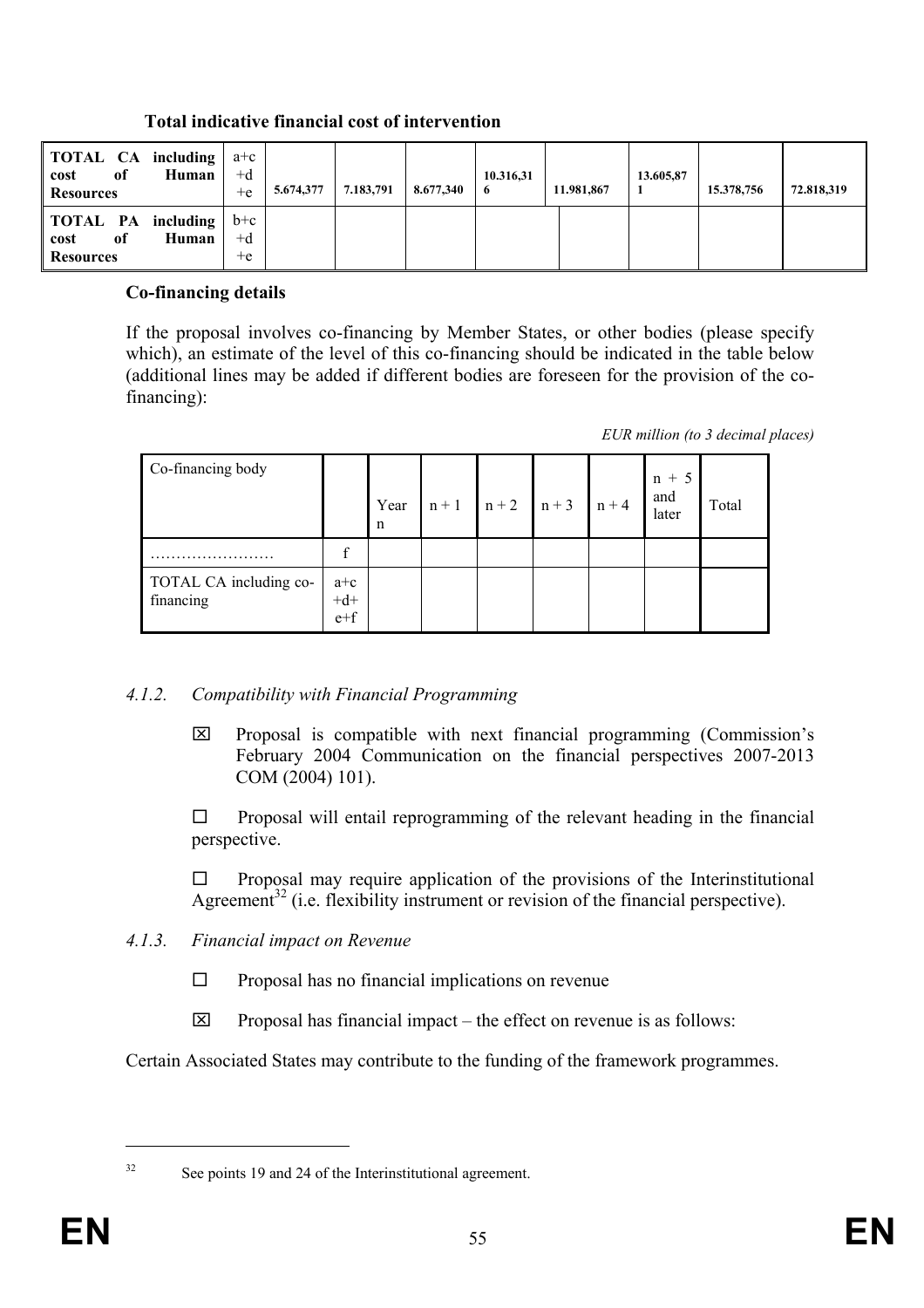In accordance with Article 161 of the Financial Regulation, the Joint Research Centre may benefit from revenue from various types of competitive activities and from other services provided for outside bodies.

> In accordance with Article 18 of the Financial Regulation, certain revenue may be used to finance specific items.

*NB: All details and observations relating to the method of calculating the effect on revenue should be shown in a separate annex.* 

EUR million (to one decimal place)

|             |                              | Prior to<br>action |                                                                                                                                                                                          | Situation following action |  |  |
|-------------|------------------------------|--------------------|------------------------------------------------------------------------------------------------------------------------------------------------------------------------------------------|----------------------------|--|--|
| Budget line | Revenue                      | [Year<br>$n-1$ ]   | $\begin{bmatrix} \text{Yea} \\ \text{r n} \end{bmatrix}$ [n+1] $\begin{bmatrix} \text{n+1} \\ \text{1} \end{bmatrix}$ [n+3] $\begin{bmatrix} \text{n+4} \\ \text{1} \end{bmatrix}$ [n+5] |                            |  |  |
|             | a) Revenue in absolute terms |                    |                                                                                                                                                                                          |                            |  |  |
|             | b) Change in revenue         |                    |                                                                                                                                                                                          |                            |  |  |

*(Please specify each revenue budget line involved, adding the appropriate number of rows to the table if there is an effect on more than one budget line.)* 

## **4.2. Human Resources FTE (including officials, temporary and external staff) – see detail under point 8.2.1.**

| <b>Annual requirements</b>              | $\vert$ Year n $\vert$ n + 1 $\vert$ n + 2 $\vert$ n + 3 $\vert$ n + 4 $\vert$ |  |  | $n + 5$<br>and<br>later |
|-----------------------------------------|--------------------------------------------------------------------------------|--|--|-------------------------|
| Total number<br>of 1<br>human resources |                                                                                |  |  |                         |

# **5. CHARACTERISTICS AND OBJECTIVES**

**Details of the context of the proposal are required in the Explanatory Memorandum. This section of the Legislative Financial Statement should include the following specific complementary information:** 

## **5.1. Need to be met in the short or long term**

The 7<sup>th</sup> Framework Programme will be an integral part of the EU efforts towards the knowledge economy and society in Europe, together with other specific endeavours on

<sup>&</sup>lt;sup>33</sup> Additional columns should be added if necessary i.e. if the duration of the action exceeds 6 years.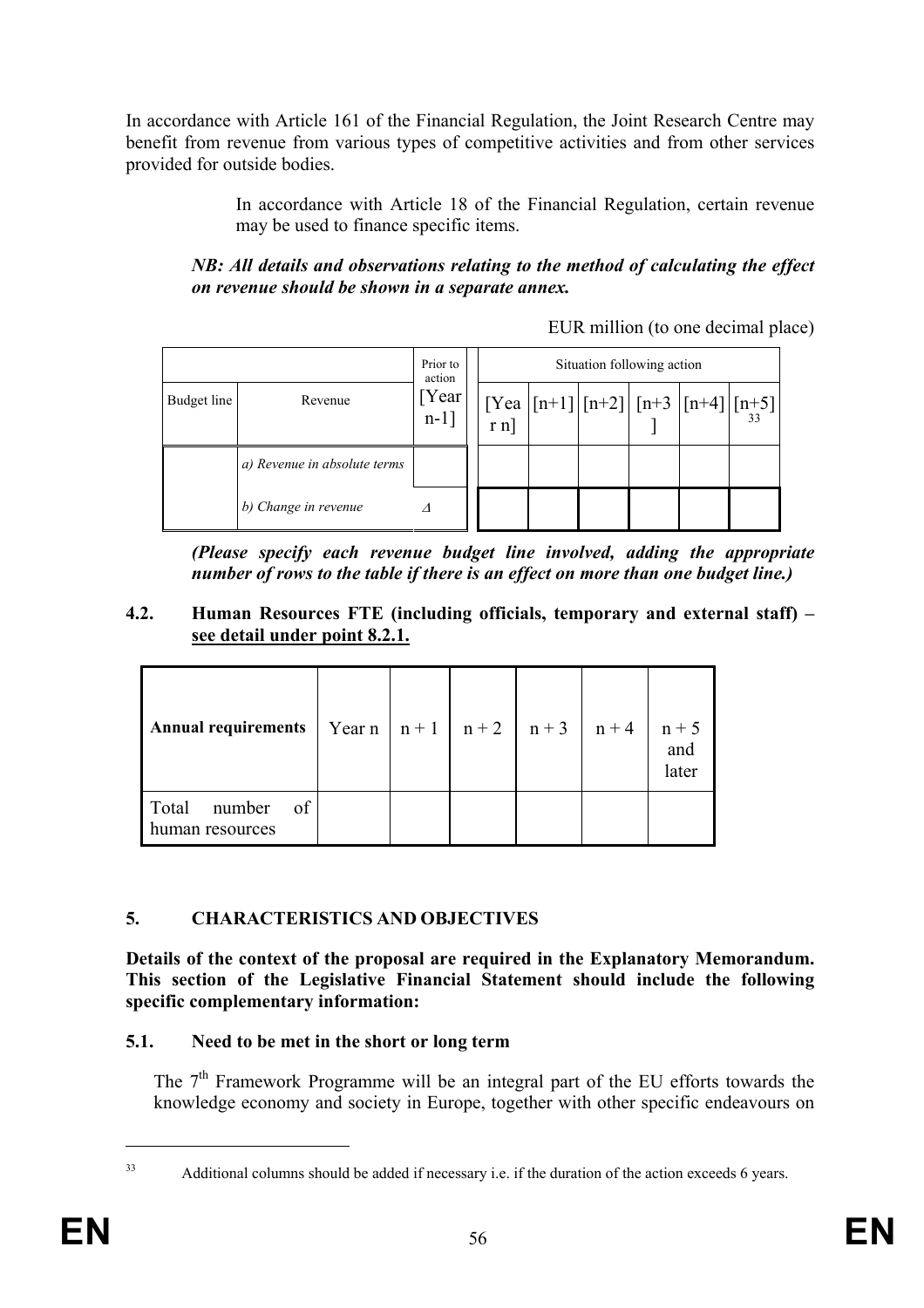education, training and innovation. The elaboration of the objectives, as illustrated in the Communication COM (2004) 353 of 16.6.2004 on the future European research policy and very favourably viewed by the stakeholders and the other European institutions, is at the basis of the Commission proposal for the  $7<sup>th</sup>$  Framework Programme.

The  $7<sup>th</sup>$  Framework Programme is characterised both by continuity with the current FP6 (e.g. in the context of the collaborative research) and the introduction of novel elements at the level of content and instruments to address the arising needs at EU level (e.g. support to new infrastructures, co-ordination of national research programmes on a large scale, Joint Technology Initiatives, European Research Council).

The 7<sup>th</sup> Framework Programme addresses the main components of European research, namely cooperative research, basic research, human resources and research capacities (including infrastructures, specific SME measures, Science in Society aspects, support to regions etc). The main instruments to be used will be the known ones, with important efforts already undertaken and more envisaged to simplify all procedures of the Framework Programme and make them friendlier for the proposers.

These elements are lucidly presented in the Explanatory Memorandum and in the Communication "Building the ERA of Knowledge for Growth" that is put forward at the same moment as the Commission proposals for the  $7<sup>th</sup>$  Framework Programme.

#### **5.2. Value-added of Community involvement and coherence of the proposal with other financial instruments and possible synergy**

Intervention at EU level is justified in the field of R&D policy. There are a number of cases where it can be more effective to provide support for research at EU level than at national level. Some research activities are of such a scale that no single Member State can provide the necessary resources and expertise. In these cases, EU projects can allow research to achieve the required "critical mass", while lowering commercial risk and producing a leverage effect on private investment. EU-scale actions also play an important role in transferring skills and knowledge across frontiers. This helps to foster excellence in research and development through enhancing capability, quality and EU-wide competition, as well as improving human capacity in S&T through training, mobility and European career development. EU support can also contribute to a better integration of European R&D, by encouraging the coordination of national policies, by the EU-wide dissemination of results, and by funding research for pan-European policy challenges.

An in-depth analysis is provided in the "Impact Assessment and Ex Ante Evaluation Report for the Commission proposals for the Council and European Parliament decisions on the  $7<sup>th</sup>$ Framework Programme (EC and Euratom)". This document represents a technical annex to the legislative proposal in the form of a staff working document. A whole chapter is dedicated to this question (see its Annex 1, chapter 3). The report also addresses alternative options for Community intervention and the impacts likely to result from each policy option.

The  $7<sup>th</sup>$  Framework Programme will involve new modes of support for research activities. These will be complementary to the support to be provided by the European Investment Bank, the Structural Funds, national and regional schemes. More information is included in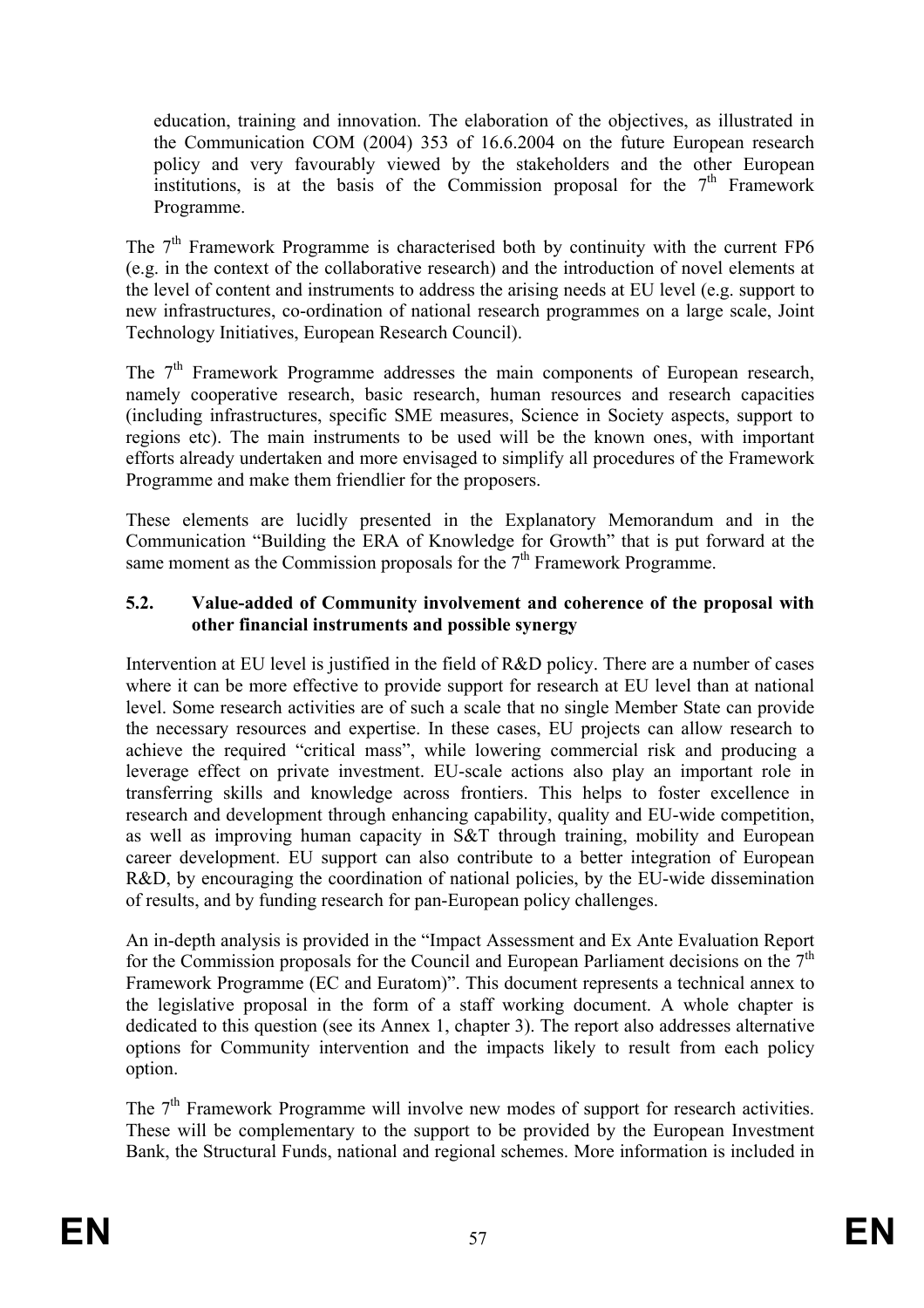the Communication "Building the ERA of Knowledge for Growth" (see above) and in the Explanatory Memorandum.

#### **5.3. Objectives, expected results and related indicators of the proposal in the context of the ABM framework**

"Reinvigorating" the Lisbon agenda is a key goal of the EU and the European Commission for the coming years. This implies, as a first priority, the full realisation of the knowledge society. In the same direction, the strategic objectives of the College, COM (2005) 12 final, have highlighted the importance of research and development as one of the key drivers of prosperity and growth. In particular this will mean the Union committing to invest 3% of GDP in research, with one third coming from the public sector. This message is reinforced by the Communication on 'A new start for the Lisbon Strategy' COM (2005)24.

The objectives set out here are therefore aimed precisely at supporting the aims of the Lisbon agenda through Community funded research activities. It has been demonstrated that such research plays a critically important role in promoting growth and prosperity, building the European knowledge base including research capacities and developing an integrated and strengthened European Research Area.

**Objectives** are in the following areas:

## **I. Cooperation**

**Support will be given to the whole range of research activities carried out in transnational cooperation, from collaborative projects and networks to the coordination of research programmes. International cooperation between the EU and third countries is an integral part of this action.** 

**1. Health:** Improving the health of European citizens and increasing the competitiveness of European health-related industries and businesses, while addressing global health issues including emerging epidemics. Emphasis will be put on translational research (translation of basic discoveries in clinical applications), the development and validation of new therapies, methods for health promotion and prevention, diagnostic tools and technologies, as well as sustainable and efficient healthcare systems.

**2. Food, agriculture and biotechnology:** Building a European Knowledge Based Bio-Economy (includes all industries and economic sectors that produce, manage and otherwise exploit biological resources and related services, supply or consumer industries, such as agriculture, food, fisheries, forestry, etc.) by bringing together science, industry and other stakeholders, to exploit new and emerging research opportunities that address social and economic challenges: the growing demand for safer healthier and higher quality food and for sustainable use and production of renewable bio-resources; the increasing risk of epizootic and zoonotic diseases and food related disorders; threats to the sustainability and security of agricultural production resulting in particular from climate change; and the increasing demand for high quality food, taking into account animal welfare and rural contexts.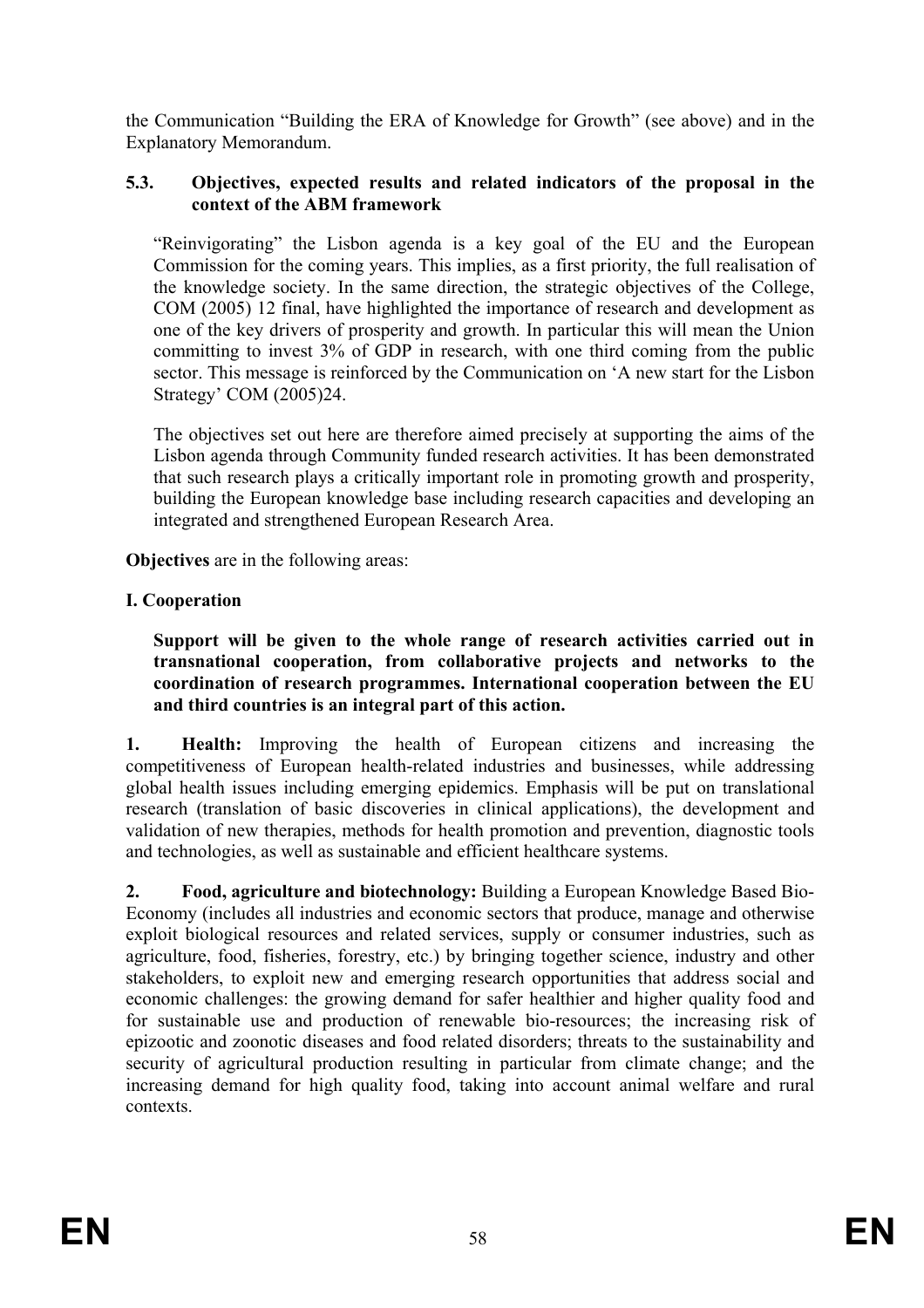**3. Information and communication technologies:** To enable Europe to master and shape the future developments of Information and Communication Technologies (ICT) so that the demands of its society and economy are met. Activities will strengthen Europe's scientific and technology base in ICT, help drive and stimulate innovation through ICT use and ensure that ICT progress is rapidly transformed into benefits for Europe's citizens, businesses, industry and governments.

**4. Nanosciences, Nanotechnologies, Materials and new Production Technologies:**  Improve the competitiveness of European industry and ensure its transformation from a resource-intensive to a knowledge-intensive industry, by generating breakthrough knowledge for new applications at the crossroads between different technologies and disciplines.

**5.** Energy: Transforming the current fossil-fuel based energy system into a more sustainable one based on a diverse portfolio of energy sources and carriers combined with enhanced energy efficiency, to address the pressing challenges of security of supply and climate change, whilst increasing the competitiveness of Europe's energy industries.

**6. Environment (including Climate Change)**: Sustainable management of the environment and its resources through advancing our knowledge on the interactions between the biosphere, ecosystems and human activities, and developing new technologies, tools and services, in order to address in an integrated way global environmental issues . Emphasis will be put on prediction of climate, ecological, earth and ocean systems changes; on tools and technologies for monitoring, prevention and mitigation of environmental pressures and risks including on health, as well as for the conservation of the natural and man-made environment.

**7. Transport (including Aeronautics):** Based on technological advances, develop integrated, "greener" and "smarter" pan-European transport systems for the benefit of the citizen and society, respecting the environment and natural resources; and securing and further developing the leading role attained by the European industries in the global market.

**8. Socio-Economic Sciences and the Humanities:** Generating an in-depth, shared understanding of complex and interrelated socio-economic challenges Europe is confronted with, such as growth, employment and competitiveness, social cohesion and sustainability, quality of life and global interdependence, in particular with the view of providing an improved knowledge base for policies in the fields concerned.

# **9. Security and Space :**

To develop the technologies and knowledge for building capabilities needed to ensure the security of citizens from threats such as terrorism, and crime, while respecting fundamental human rights; to ensure optimal and concerted use of available technologies to the benefit of European security; and to stimulate the co-operation of providers and users for security solutions.

Supporting a European Space Programme focusing on applications such as GMES with benefits for citizens and for the competitiveness of the European space industry. This will contribute to the development of a European Space Policy, complementing efforts by Member States and by other key players, including the European Space Agency.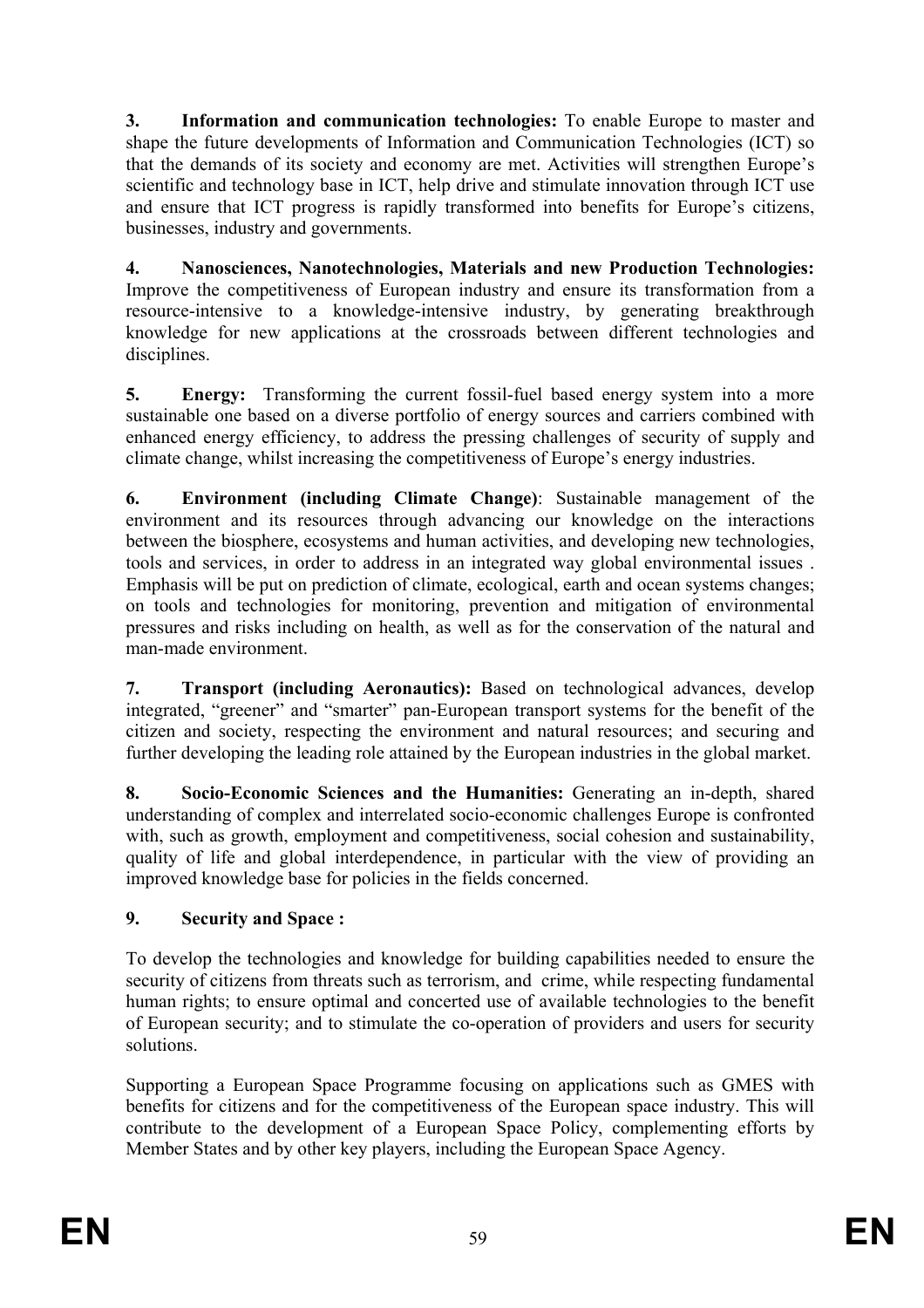# **II. Ideas**

This programme will enhance the dynamism, creativity and excellence of European research at the frontier of knowledge. This will be done by supporting "investigator-driven" research projects carried out across all fields by individual teams in competition at the European level. Projects will be funded on the basis of proposals presented by researchers on subjects of their choice and evaluated on the sole criterion of excellence as judged by peer review.

## **III. People**

Strengthening, quantitatively and qualitatively, the human potential in research and technology in Europe, by stimulating people to enter into the researcher's profession, encouraging European researchers to stay in Europe, and attracting to Europe researchers from the entire world, making Europe more attractive to the best researchers. This will be done by putting into place a coherent set of "Marie Curie" actions, addressing researchers at all stages of their careers, from initial research training to life long learning and career development.

## **IV. Capacities**

Research Infrastructures: Optimising the use and development of the best research infrastructures existing in Europe, and helping to create in all fields of science and technology new research infrastructures of pan-European interest needed by the European scientific community to remain at the forefront of the advancement of research, and able to help industry to strengthen its base of knowledge and its technological know how.

Research For the Benefit of SMEs: Strengthening the innovation capacity of European SMEs and their contribution to the development of new technology based products and markets by helping them outsource research, increase their research efforts, extend their networks, better exploit research results and acquire technological know how.

Regions of Knowledge: Strengthening the research potential of European regions, in particular by encouraging and supporting the development, across Europe, of regional "research-driven clusters" associating universities, research centres, enterprises and regional authorities.

Research Potential: Stimulating the realisation of the full research potential of the enlarged Union by unlocking and developing the research potential in the EU's convergence regions, and helping to strengthen the capacities of their researchers to successfully participate in research activities at EU level.

Science In Society: With a view to building an effective and democratic European Knowledge society, the aim is to stimulate the harmonious integration of scientific and technological endeavour, and associated research policies in the European social web, by encouraging at European scale reflection and debate on science and technology, and their relation with society and culture.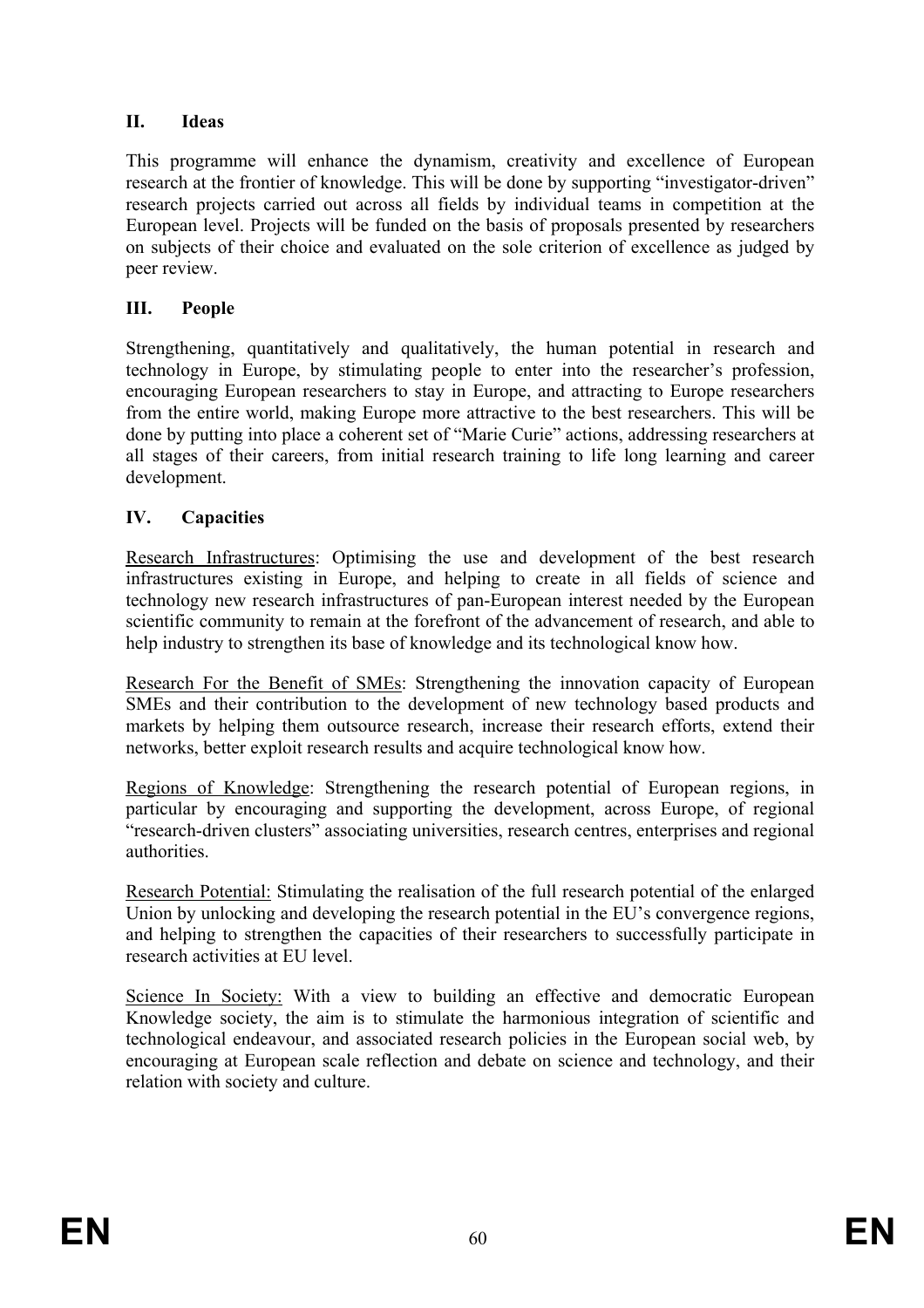Activities of international co-operation: Support European competitiveness through strategic partnerships with third countries in selected fields of science and by engaging the best third country scientists to work in and with Europe as well as to address specific prolems that third countries face or that have a global character, on the basis of mutual interest and mutual benefit.

## **V. Non Nuclear Actions of the Joint Research Centre:**

To provide customer driven scientific and technical support to the EU policy making process, ensuring support to the implementation and monitoring of existing policies and responding to new policy demands.

**Performance indicators**: will be developed at three levels. Quantitative and qualitative indicators will be developed to show the path or direction of scientific and technical progress, such as new standards and tools, scientific techniques, patent applications and licence agreements new products, process and services.

Management indicators will be developed to monitor performance internally and support senior management decision making. These could include level of budget execution, time to contract and time to payment.

Outcome (impact) indicators will be used to assess the overall effectiveness of the research against high-level objectives. These could include assessment at the aggregate Framework Programme Level (e.g. impact on the achievement of the Lisbon, Goeteborg, Barcelona and other objectives) and assessment at the SP level (e.g. contribution made to EU S&T and economic performance).

More information on this point is included in the Annex of the "Impact Assessment and Ex Ante Evaluation Report for the Commission proposals for the Council and European Parliament decisions on the  $7<sup>th</sup>$  Framework Programme (EC and Euratom)", Chapter 6: Towards an effective, user-friendly management and outcome-oriented new the  $7<sup>th</sup>$ Framework Programme, Section 3: New programme evaluation and monitoring system.

## **5.4. Method of Implementation (indicative)**

Show below the method(s)<sup>34</sup> chosen for the implementation of the action.

## ⌧ *Centralised Management*

- $\boxtimes$  Directly by the Commission
- $\boxtimes$  Indirectly by delegation to:
	- ⌧ Executive Agencies
	- $\boxtimes$  Bodies set up by the Communities as referred to in art. 185 of the Financial Regulation

<sup>&</sup>lt;sup>34</sup> If more than one method is indicated please provide additional details in the "Relevant comments" section of this point.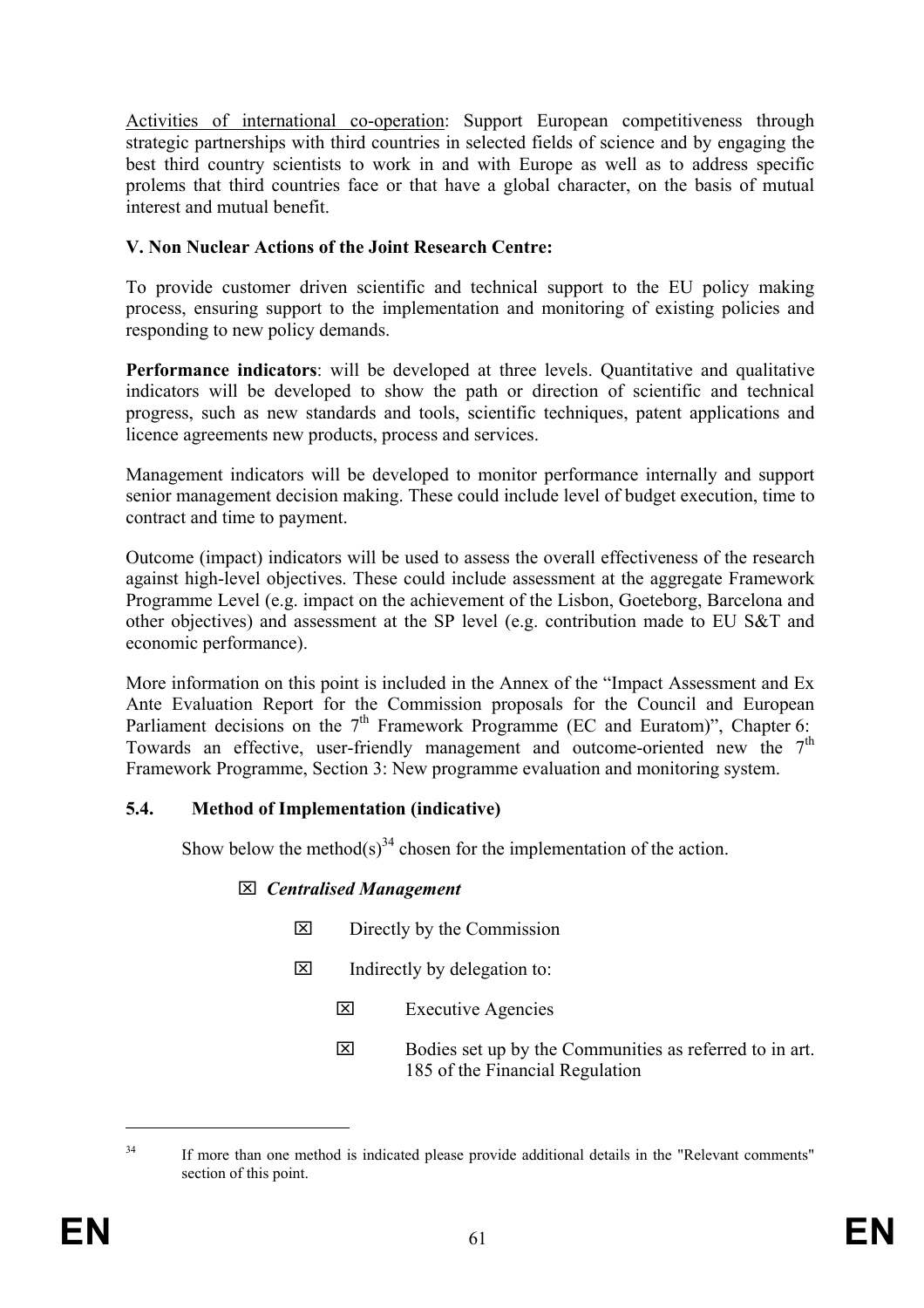⌧ National public-sector bodies/bodies with publicservice mission (in part for some Marie Curie individual fellowships)

## ٱ *Shared or decentralised management*

- $\Box$  With Member states
- $\neg$  With Third countries

#### □ *Joint management with international organisations (please specify)*

Relevant comments:

As a general principle when deciding on the most appropriate management structures, there must be clear lines of responsibility within the Commission and clean interfaces between the Commission and any separate management structures. In addition, where the link between the detailed follow-up of the actual projects funded and the development of S&T policy is clear, any shift of management away from the Commission services cannot go beyond "upstream" tasks supporting the submission and evaluation of proposals. Where this link between the individual project follow-up and the definition of scientific priorities is not direct or does not exist, management of the "downstream" tasks of making contracts and running the projects could be given to an executive agency.

With this principle in mind, the following are proposed for the management of the various blocks of the Framework Programme:

- (1) For **actions** deriving from Article 169 or Article 171 of the Treaty notably for joint technological initiatives and new infrastructure actions - the management structures will be decided on a case-by-case basis according to the specific characteristics of the action concerned and will be created by the decisions establishing the actions and will involve management outside the Commission services.
- (2) For all **RTD projects, including collaborative research projects**, the hypothesis used is that it will not be possible to manage with the status quo (i.e. full internal direct management with limited use of outsourcing through commercial contracts). In this case, for "upstream" implementation tasks an executive agency will be used. Tasks would include the reception and administrative management of proposals submitted, inviting and paying expert evaluators (chosen by the Commission), providing logistical support to proposal evaluation and possible further tasks, such as financial viability checking and provision of statistics. The continued possibility to sub-contract specific tasks to private companies (e.g. for the development of IT tools) will not be ruled out.

The evaluation, contracting and project management of RTD projects, except for those identified in points  $(3)$ ,  $(4)$  and  $(5)$  below, would be carried out by the Commission services, in order to maintain the close link between such activities and policy formulation.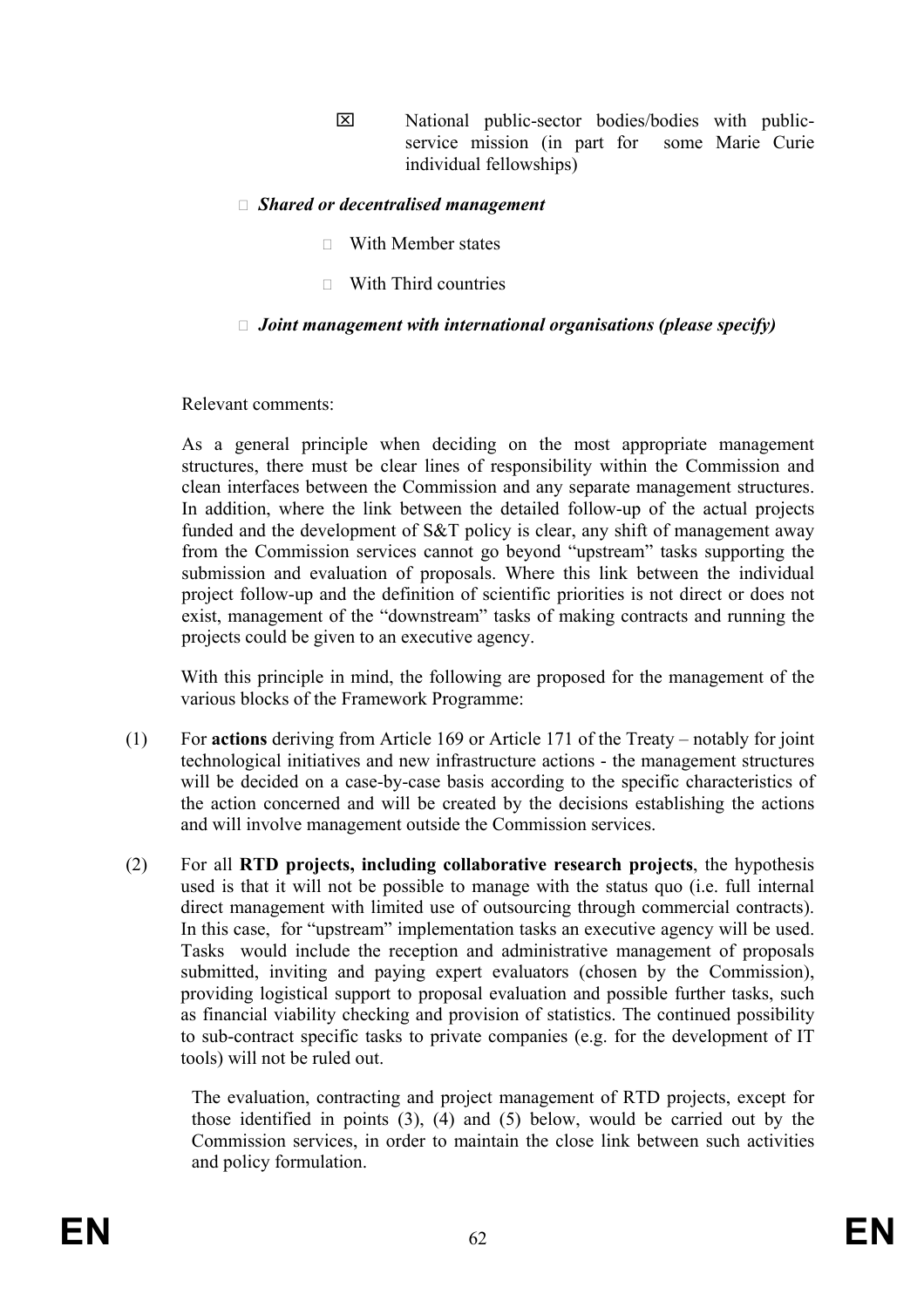- (3) For the **frontier research and the European Research Council (ERC)**, a scientific council will oversee the implementation of the programme from the scientific perspective; this will involve the preparation of the annual work programmes (which will be adopted by the Commission), the establishment of the peer review process and the quality control of project evaluation and selection. The administration of the programme and the tasks associated with the implementation of the individual projects will be assured by an executive agency .
- (4) In the case of the **mobility actions** (other than the new scheme mentioned in point (5) below and **SME-specific support actions** , the Commission will handle the policy oversight and preparation of procedures and work programmes as well as the selection of projects and the budgets allocated to them. Both the upstream and the purely downstream contract management will be provided by an executive agency, which will take over the tasks of preparing, signing and administrative follow-up of contracts once the Commission has evaluated the proposals and decided which projects to fund. The feedback into the work programme, future programmes and other policy initiatives will be ensured by the Commission through monitoring and review at the project portfolio or sub-programme level, whereas the agency would deal with individual project-level management and payments.
- (5) For the new scheme of **co-funding of national mobility programmes,** for policy reasons the Commission will retain full responsibility for the evaluation and funding decisions at the highest level (i.e. the decisions on which national programmes to cofund ). The detailed implementation of the individual grant schemes under this heading will, though, be passed to the relevant national or regional public-sector bodies or private bodies with a public service mission established in the Member States, since there is no link from the individual grants to policy formulation.

Flexibility should be maintained to allow the possibility of adapting these management arrangements depending on experience acquired during the first years of the 7th Framework Programme.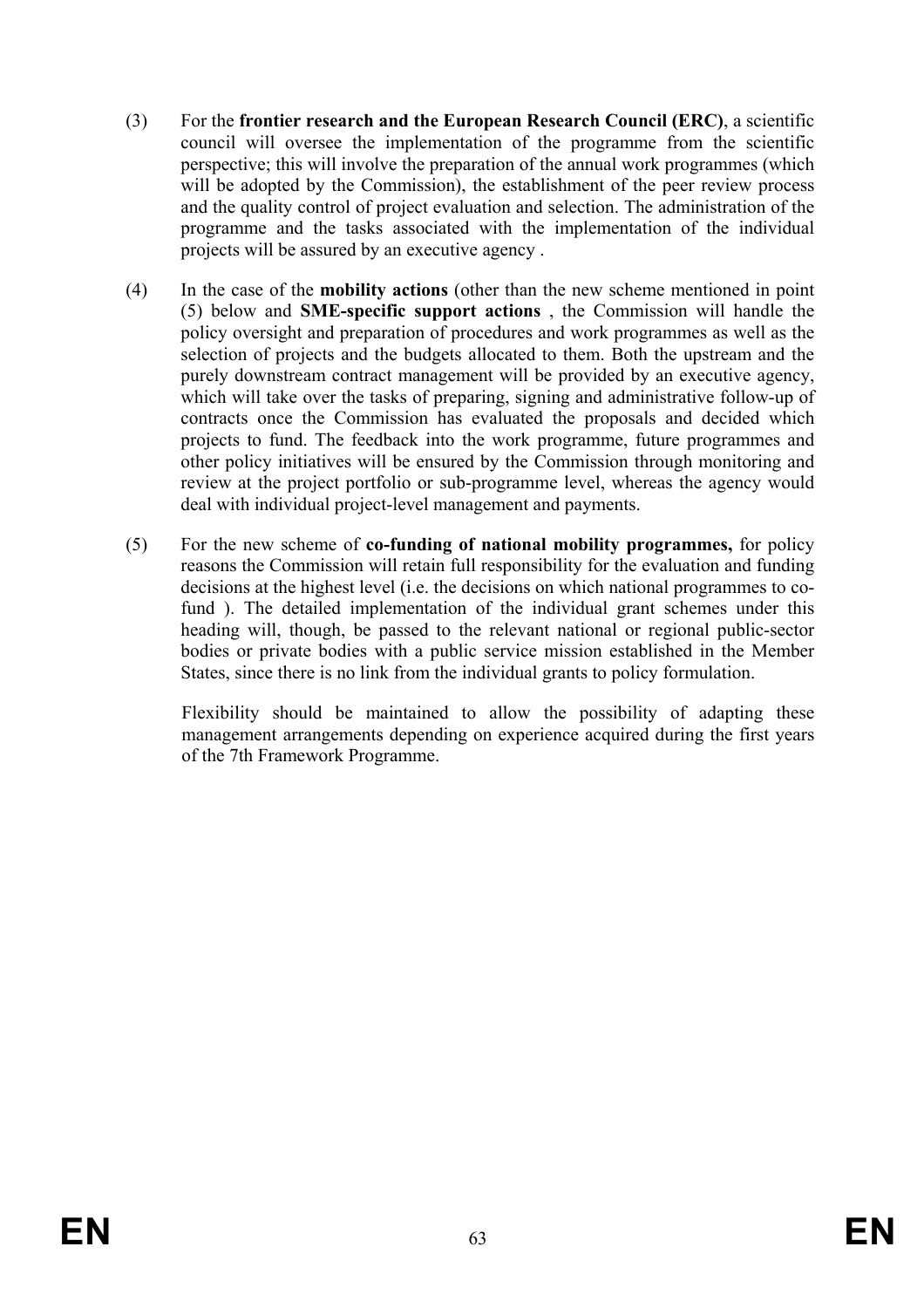## **6. MONITORING AND EVALUATION**

## **6.1. Monitoring system**

Monitoring of implementation management would be ensured by operational senior management within the Commission on a continuous basis with annual check points and using a common set of management performance indicators. Adequate resource would be given to this process. The annual results of this exercise will be used to inform senior management and as an input to the multi-annual assessment exercise.

The requirements and systems for data collection regarding proposal evaluation and contract preparation are currently under review given the needs of providing a robust and simplified data set while imposing minimum burden on research programme participants.

## **6.2. Evaluation**

## *6.2.1. Ex-ante evaluation*

In line with the Commission requirements, an ex ante evaluation of the 7th Framework Programme legislative proposals has been undertaken. This evaluation is incorporated in the overall Impact Assessment report of the European Commission's proposals for the European parliament and Council decisions on the 7th Framework Programme (EC and EURATOM).

The 7th Framework Programme Impact Assessment exercise was based upon inputs from stakeholders, internal and external evaluation and other studies, and contributions from recognised European evaluation and impact assessment experts. The Impact Assessment exercise covered the period from April 2004 to April 2005. It was conducted and monitored by the Commission services with the help of a number of external experts.

#### *6.2.2. Measures taken following an intermediate/ex-post evaluation (lessons learned from similar experiences in the past)*

A Five Year Assessment of the implementation and achievements of Community research over the five preceding years was carried out between June-December 2004 by a panel of independent high level experts. The assessment was based on analysis of an extensive database of evaluation and policy reports concerning Community research, 8 separate studies and analyses prepared specifically as inputs to the assessment exercise; interviews with and presentations by Commission staff; and discussion by panel members within their own constituencies.

The results of the Five Year Assessment were made available on 10 February 2005 and on **XX/XX/2005**, the Commission communicated the conclusions of the assessment, accompanied by its observations, to the European Parliament, the Council, the European Economic and Social Committee and the Committee of the Regions.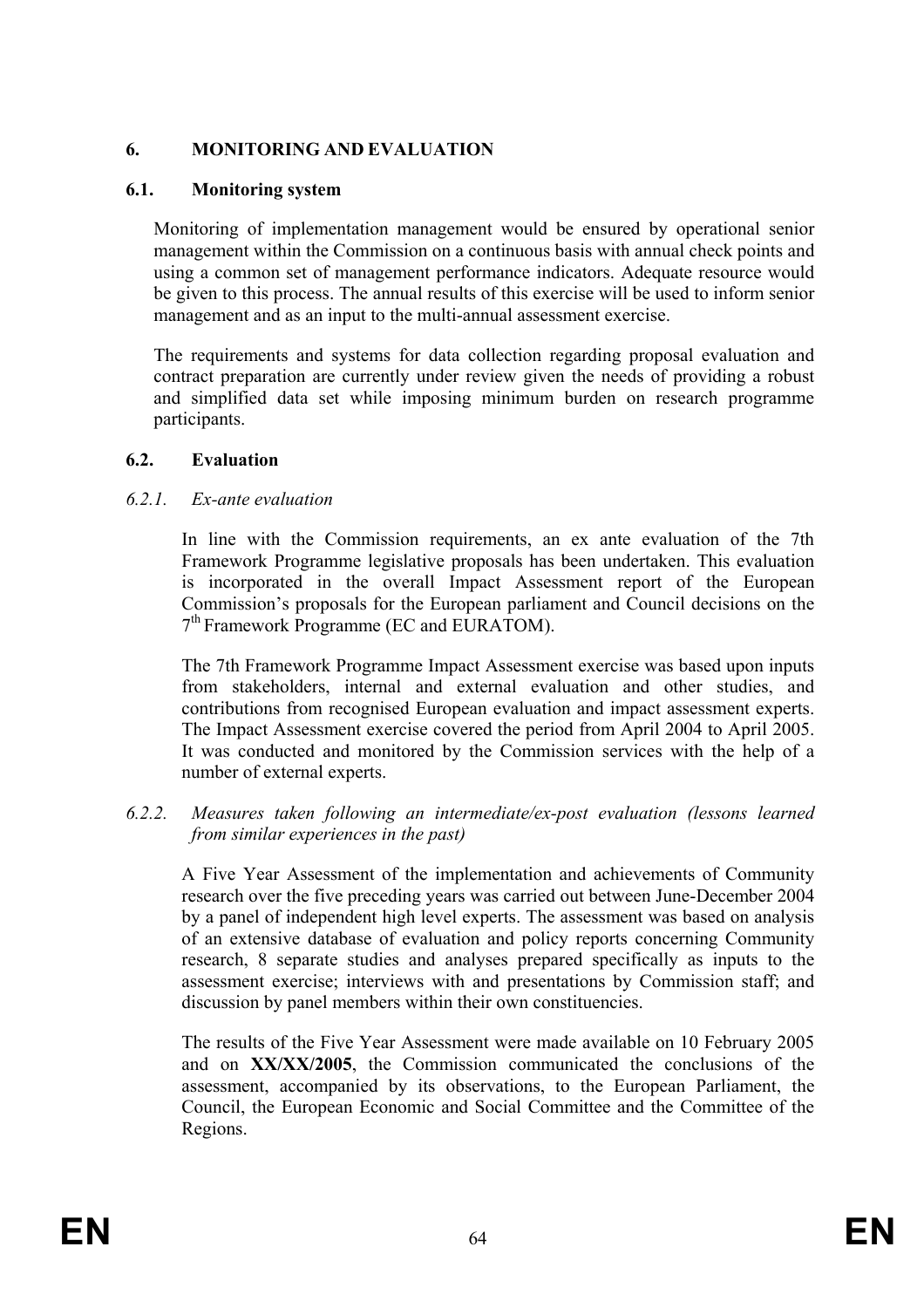A synthesis of the key findings of the Five Year Assessment report and how these have been integrated into the proposal *(in italics)* are as follows:

- It was noted that the Framework Programmes have provided a major contribution to Europe's knowledge base and the restructuring of Europe's research system to be more innovative and that the Commission's proposal to substantially increase the European research budget in the future is a welcome step in the right direction. *The proposal is for a substantial increase in funding of the Framework.*
- It was recommended that a clearer vision or articulation of what EU research aims to achieve is needed to help set clear objectives, define precisely the Added Value for Europe, reinforce the impetus given by the European Research Area and get the necessary support from the public for these activities. *The proposal is accompanied by a specific Communication to describe the relationship between knowledge creation and growth and has been developed in parallel with, the ex ante Impact Assessment which gives a clear and detailed statement on the expected benefits from the proposed research activities.*
- It was recommended that the industrial orientation and participation in the Framework Programme must be enhanced to help strengthen European competitiveness. Links to other EU policies are needed such as intellectual property rights (IPR), state aid rules and also encouragement of public-private collaboration such as through joint technology initiatives. *The proposal reflects the need for a strengthened and simplified approach to Community research funding with detailed attention to the needs of the industrial sector, including different types of industrial participant such as large firms and SMEs. The promotion of joint technology initiatives is one of the innovative features to promote industrial participation in the programme.*
- It was recommended that excelling in science and developing human resources for research will be crucial for further development of the knowledge-based society. This will require the extension in scale and scope of human resources and mobility programmes. *The proposal reflects this need through the enhanced measures for human resources development with the commitment for more flexibility and greater articulation between the public and private sectors. It is also proposed to create a European Research Council to promote riskier research and excellence in science.*
- It was recommended that enhancing citizens trust in science, technology and innovation and better understanding of the legitimacy of research policies are necessary to tackle society's concerns appropriately by science and research policy objectives. Impacts and actual results should be communicated to the public at large in a meaningful manner. *The proposal reflects these needs through a specific approach to Science in Society as one of the activities under 'Capacities'.*
- Simplifying the access and participation to the Framework Programme, notably through the streamlining of its administration, is essential to reinforce its positive role in the EU research landscape. This is not least true for the new Member States which face particular problems that are to be addressed. For reasons of continuity, it was recommended to maintain the current implementation instruments*. Extensive efforts are ongoing towards a major simplification of Framework Programme procedures, the proposed results of which are incorporated throughout the proposal.*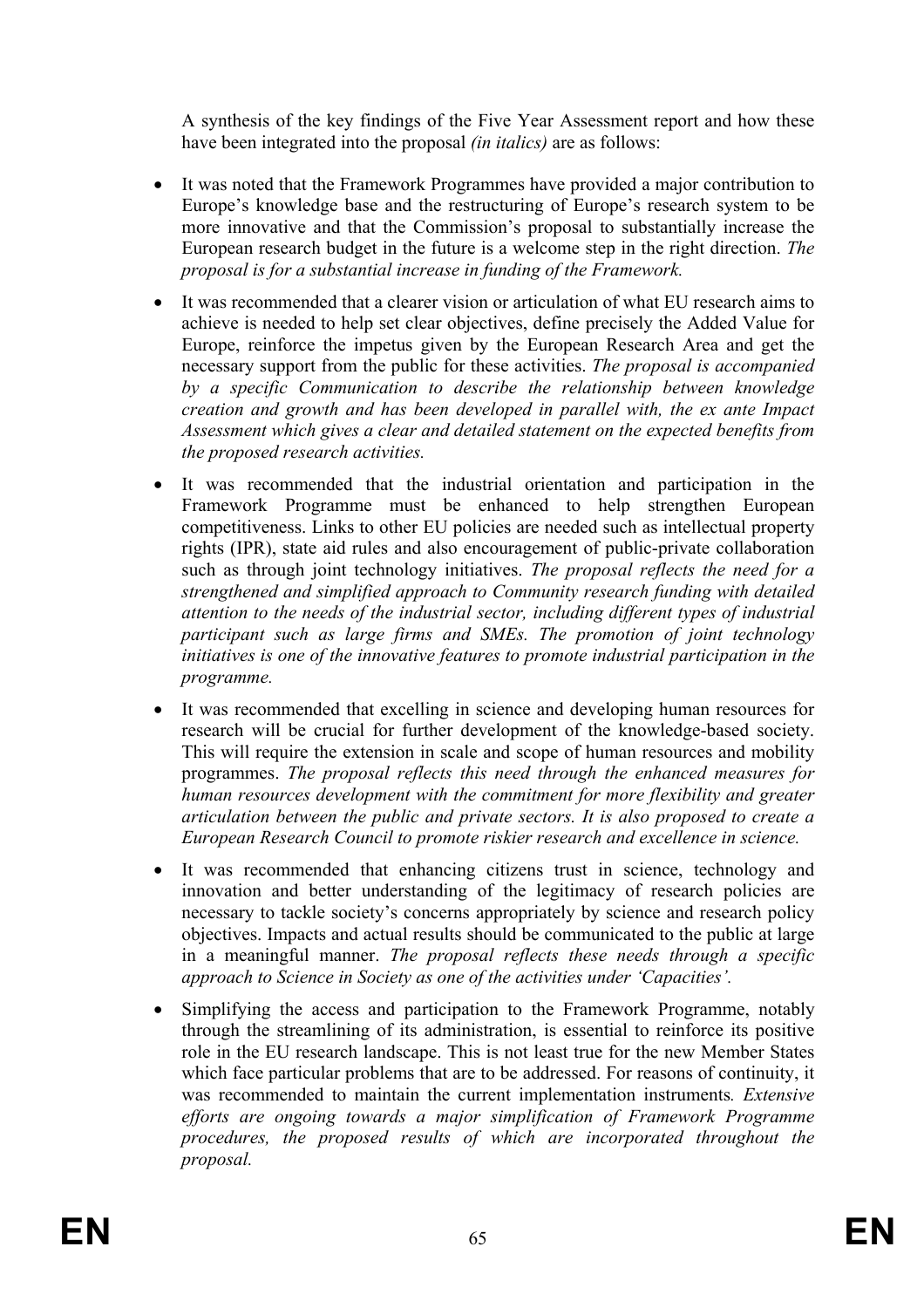## *6.2.3. Terms and frequency of future evaluation*

Not later than 2010, the Commission shall carry out with the assistance of external experts, an interim evaluation of the seventh framework programme and its specific programmes on the quality of the research activities under way and progress towards the objectives set.

A coordinated programme of studies for: *horizontal assessments* of such topics as the impact of research on issues such as productivity, competitiveness and employment; structuring effects of the Framework Programme on the ERA (fragmentation, excellence, coordination) through the formation and development of commercial and knowledge networks, and the creation and support to infrastructures; and the impact of Community research on strategic decision making in companies and research organisations and national, European and regional authorities; *assessment of impact and achievements at portfolio, programme and higher levels* against the strategic objectives and indicators that are set within a clearly defined programme logic.

 Two years following the completion of this framework programme, the Commission shall have carried out an external evaluation by independent experts of its rationale, implementation and achievements. This would be supported by a coherent set of independent studies, the interim evaluation and other evaluation activities carried out over the life-time of the Framework Programme, as listed above. The report of this exercise would be presented to all interested stakeholders, including the Parliament and Council. Furthermore, this report could feed into future ex ante evaluation and impact assessments by the Commission.

An independent ex post programme evaluation would be undertaken 2 years after the end of the 6th Framework Programme.

Evaluation methods to include: expert panels; sampled analyses, case studies and surveys; longitudinal studies; studies coordinated with Members States; where appropriate, cost-benefit analysis or follow-on macroeconomic impact analysis.

#### **7. ANTI-FRAUD MEASURES**

Measures will be taken to ensure that the same anti-fraud measures taken in the sixth framework programmes' rules for participation and contracts will be brought forward and reinforced in the seventh framework programmes. These include measures such a financial collective responsibility, sanctions against overcharging, measures to ensure the effective recovery of amounts due to the Commission, and administrative and legal measures taken to ensure full compliance with the Financial Regulation and its provisions regarding procedures for selecting and financing grants and services rendered to the Commission.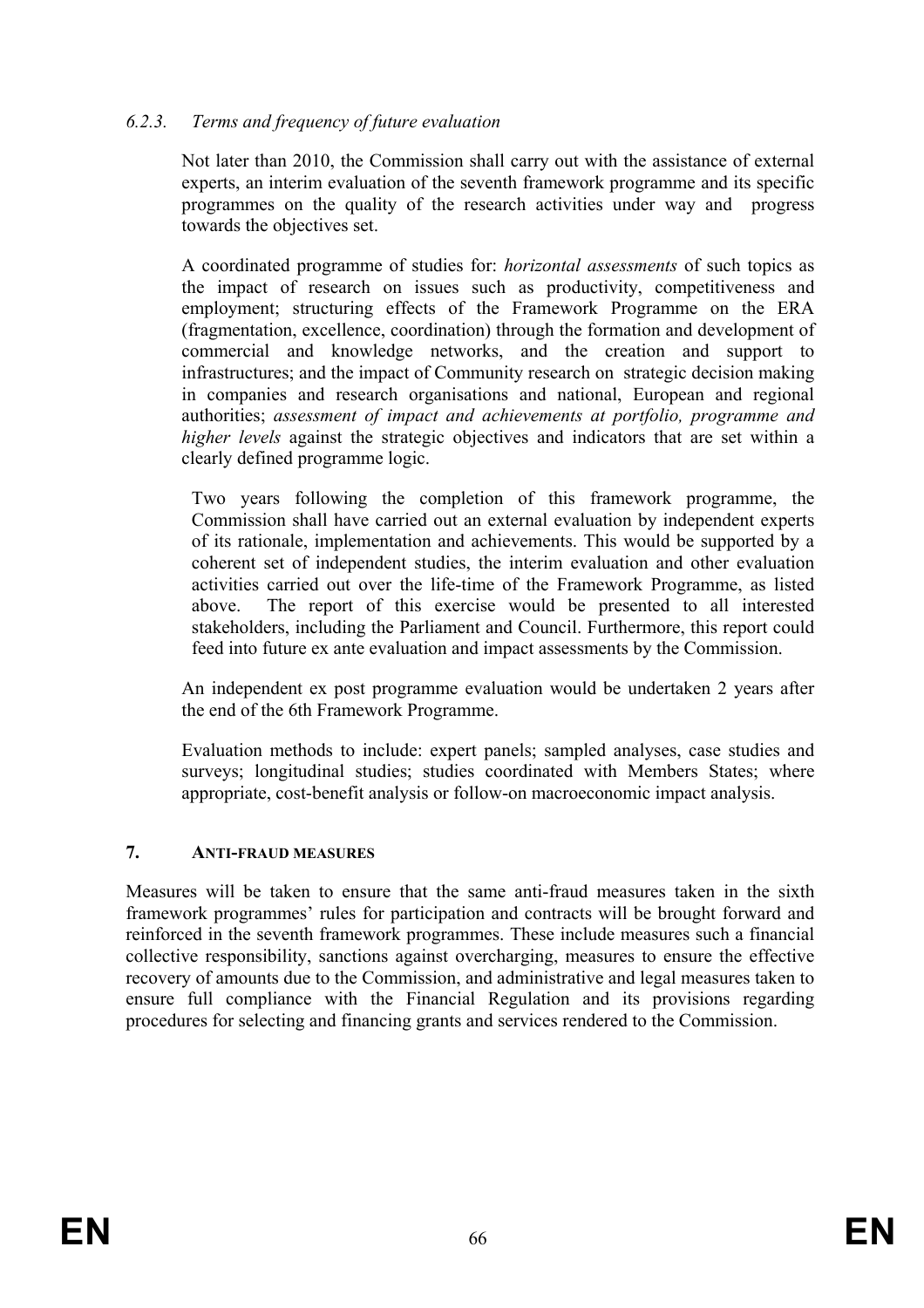#### **8.DETAILS OF RESOURCES**

#### **8.1.Objectives of the proposal in terms of their financial cost**

*Commitment appropriations in EUR million (to 3 decimal places) Cash prices<sup>35</sup>*

|                                                                                   | Year               | 2007       |                        | 2008<br>Year |                    | <b>Year 2009</b> |                    | <b>Year 2010</b> |                    | <b>Year 2011</b> | <b>Year 2012</b>   |                | <b>Year 2013</b>   |                |                    | <b>TOTAL</b>   |
|-----------------------------------------------------------------------------------|--------------------|------------|------------------------|--------------|--------------------|------------------|--------------------|------------------|--------------------|------------------|--------------------|----------------|--------------------|----------------|--------------------|----------------|
| (Headings of<br><b>Objectives</b> , actions<br>and outputs should<br>be provided) | No.<br>outpu<br>ts | Total cost | No.<br>out<br>put<br>S | Total cost   | No.<br>output<br>S | Total cost       | No.<br>output<br>s | Total cost       | No.<br>output<br>S | Total cost       | No.<br>output<br>S | Total cost     | No.<br>output<br>S | Total cost     | No.<br>output<br>S | Total cost     |
| <b>OPERATIONAL</b><br>OBJECTIVE No.1<br>36<br><b>COOPERATION</b>                  |                    | 3.399,269  |                        | 4.340,582    |                    | 5.271,74<br>4    |                    | 6.293,886        |                    | 7.332,531        |                    | 8.344,970      |                    | 9.449,190      |                    | 44.432,17<br>3 |
| OPERATIONAL<br><b>OBJECTIVE No.2</b><br><b>IDEAS</b>                              |                    | 907,445    |                        | 1.158,732    |                    | 1.407,30<br>8    |                    | 1.680,172        |                    | 1.957,442        |                    | 2.227,716      |                    | 2.522,699      |                    | 11.861,51<br>4 |
| <b>OPERATIONAL</b><br>OBJECTIVE No.31<br><b>PEOPLE</b>                            |                    | 545,376    |                        | 696,400      |                    | 845,795          |                    | 1.009,786        |                    | 1.176,426        |                    | 1.338,861      |                    | 1.515,952      |                    | 7.128,596      |
| <b>OPERATIONAL</b><br>OBJECTIVE No.4 <sup>1</sup><br><b>CAPACITIES</b>            |                    | 572,937    |                        | 731,365      |                    | 888,205          |                    | 1.060,391        |                    | 1.235,383        |                    | 1.405,950      |                    | 1.592,035      |                    | 7.486,265      |
| OPERATIONAL<br>OBJECTIVE No5 <sup>1</sup><br><b>JRC</b>                           |                    | 236,910    |                        | 244,023      |                    | 251,346          |                    | 258,878          |                    | 266,619          |                    | 274,640        |                    | 284,869        |                    | 1.817,286      |
| <b>TOTAL COST</b>                                                                 |                    | 5.661,937  |                        | 7.171,102    |                    | 8.664,39<br>8    |                    | 10.303,11<br>5   |                    | 11.968,40        |                    | 13.592,13<br>6 |                    | 15.364,74<br>6 |                    | 72.725,83<br>4 |

<sup>35</sup> The amounts represent (cash prices) the heading 1 a) of the Financial Perspectives related to "Establishing a European research area, ..."excluding the part related to Innovation.

Those amounts have not been included in the actual financial legislative statement.

36 As described under Section 5.3.

**EN**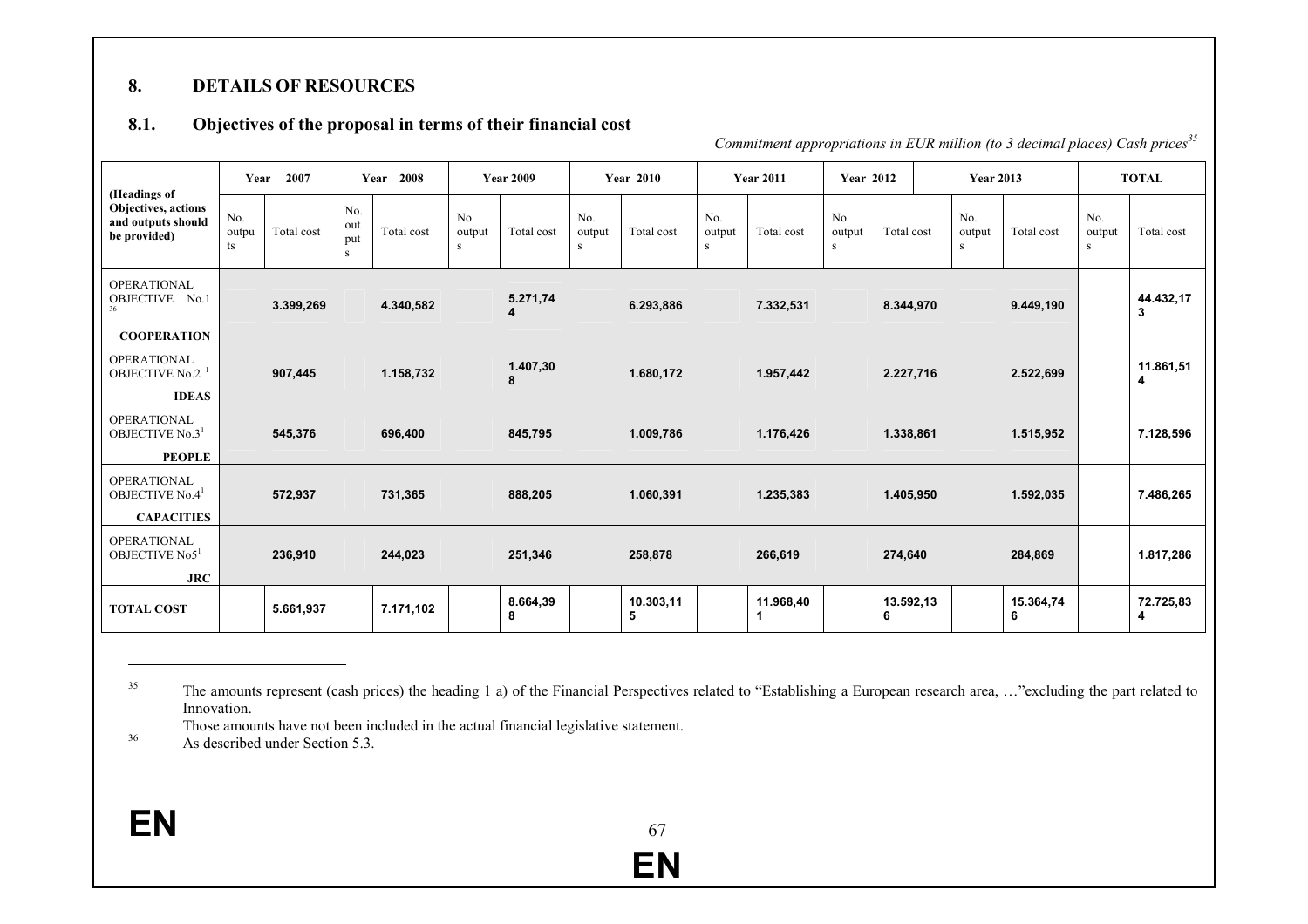#### **8.2.Administrative Expenditure**

#### *8.2.1.Number and type of human resources*

| Types of<br>post                                                                  |                                      |           | Staff to be assigned to management of the action using existing and/or<br>additional resources (number of posts/FTEs) |           |           |           |           |           |  |  |  |  |  |
|-----------------------------------------------------------------------------------|--------------------------------------|-----------|-----------------------------------------------------------------------------------------------------------------------|-----------|-----------|-----------|-----------|-----------|--|--|--|--|--|
|                                                                                   |                                      | Year 2007 | <b>Year 2008</b>                                                                                                      | Year 2009 | Year 2010 | Year 2011 | Year 2012 | Year 2013 |  |  |  |  |  |
| Officials                                                                         | $A^*$ /AD                            | 40        | 40                                                                                                                    | 40        | 40        | 40        | 40        | 40        |  |  |  |  |  |
| $\alpha$<br>temporary<br>$\sqrt{\text{staff}}^{37}$<br>(XX <sub>01</sub> )<br>01) | $B^*$<br>$C^*$ /AST                  | 62        | 62                                                                                                                    | 62        | 62        | 62        | 62        | 62        |  |  |  |  |  |
| XX 01 02                                                                          | Staff financed <sup>38</sup> by art. |           |                                                                                                                       |           |           |           |           |           |  |  |  |  |  |
| Other staff <sup>39</sup><br>financed<br>art. XX 01 05                            | $A^*$ /AD<br>by                      | 1.334     | 1.334                                                                                                                 | 1.334     | 1.334     | 1.334     | 1.334     | 1.334     |  |  |  |  |  |
|                                                                                   | $B^*,$<br>$C^*$ /AST                 | 1.320     | 1.320                                                                                                                 | 1.320     | 1.320     | 1.320     | 1.320     | 1.320     |  |  |  |  |  |
| <b>TOTAL</b>                                                                      |                                      | 2.654     | 2.654                                                                                                                 | 2.654     | 2.654     | 2.654     | 2.654     | 2.654     |  |  |  |  |  |

<sup>&</sup>lt;sup>37</sup> Cost of which is NOT covered by the reference amount.

<sup>&</sup>lt;sup>38</sup> Cost of which is NOT covered by the reference amount.

<sup>&</sup>lt;sup>39</sup> Cost of which is included within the reference amount.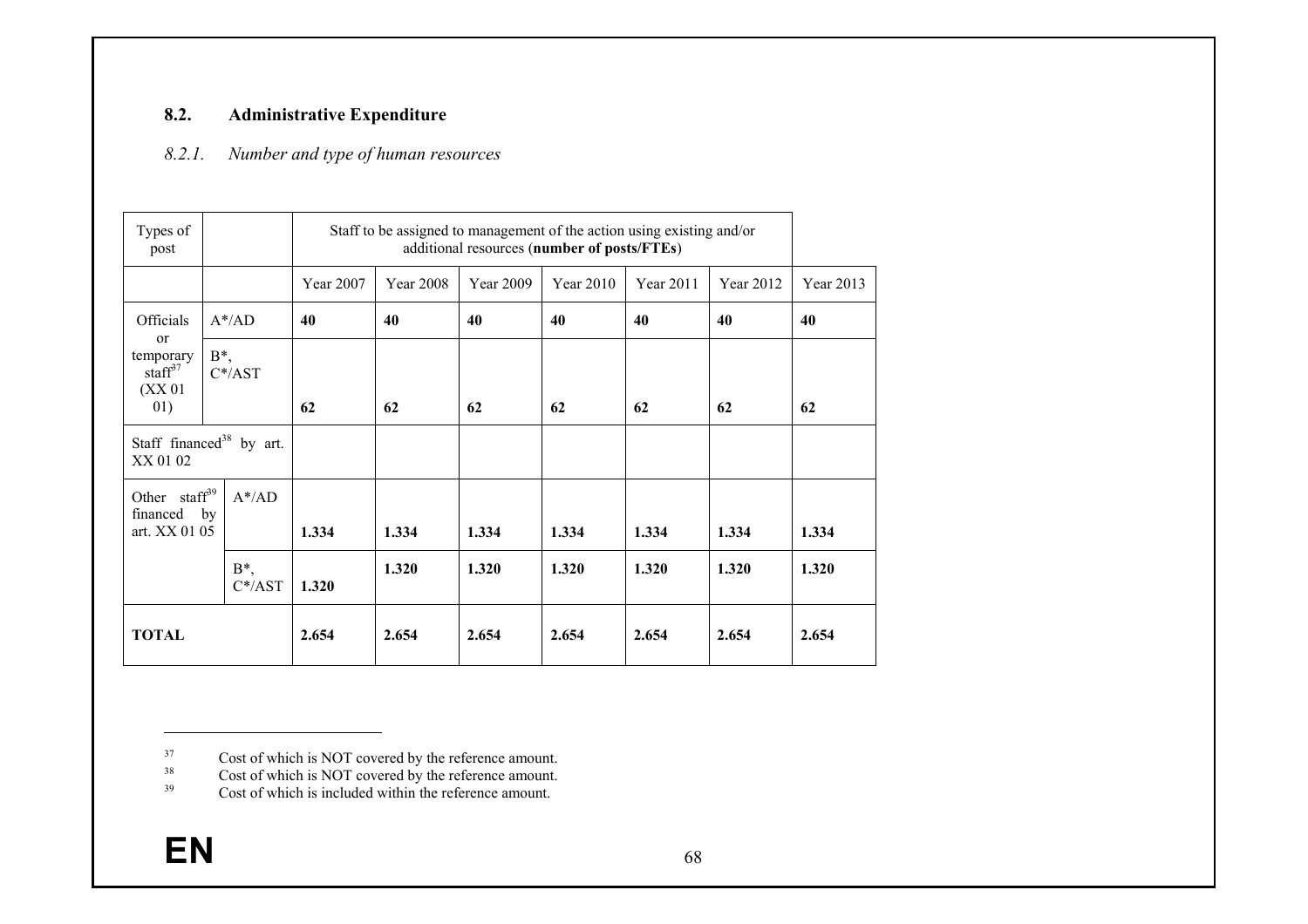*8.2.2.Description of tasks deriving from the action* 

Implementation of the Framework Programme

*8.2.3.Sources of human resources (statutory)* 

*(When more than one source is stated, please indicate the number of posts originating from each of the sources)* 

- ⌧ Posts currently allocated to the management of the programme to be replaced or extended
- ⌧ Posts pre-allocated within the APS/PDB exercise for year 2005
- $\boxtimes$  Posts to be requested in the next APS/PDB procedure (14 posts for 2006)
- $\boxtimes$  Posts to be redeployed using existing resources within the managing service (internal redeployment)
- $\square$  Posts required for year n although not foreseen in the APS/PDB exercise of the year in question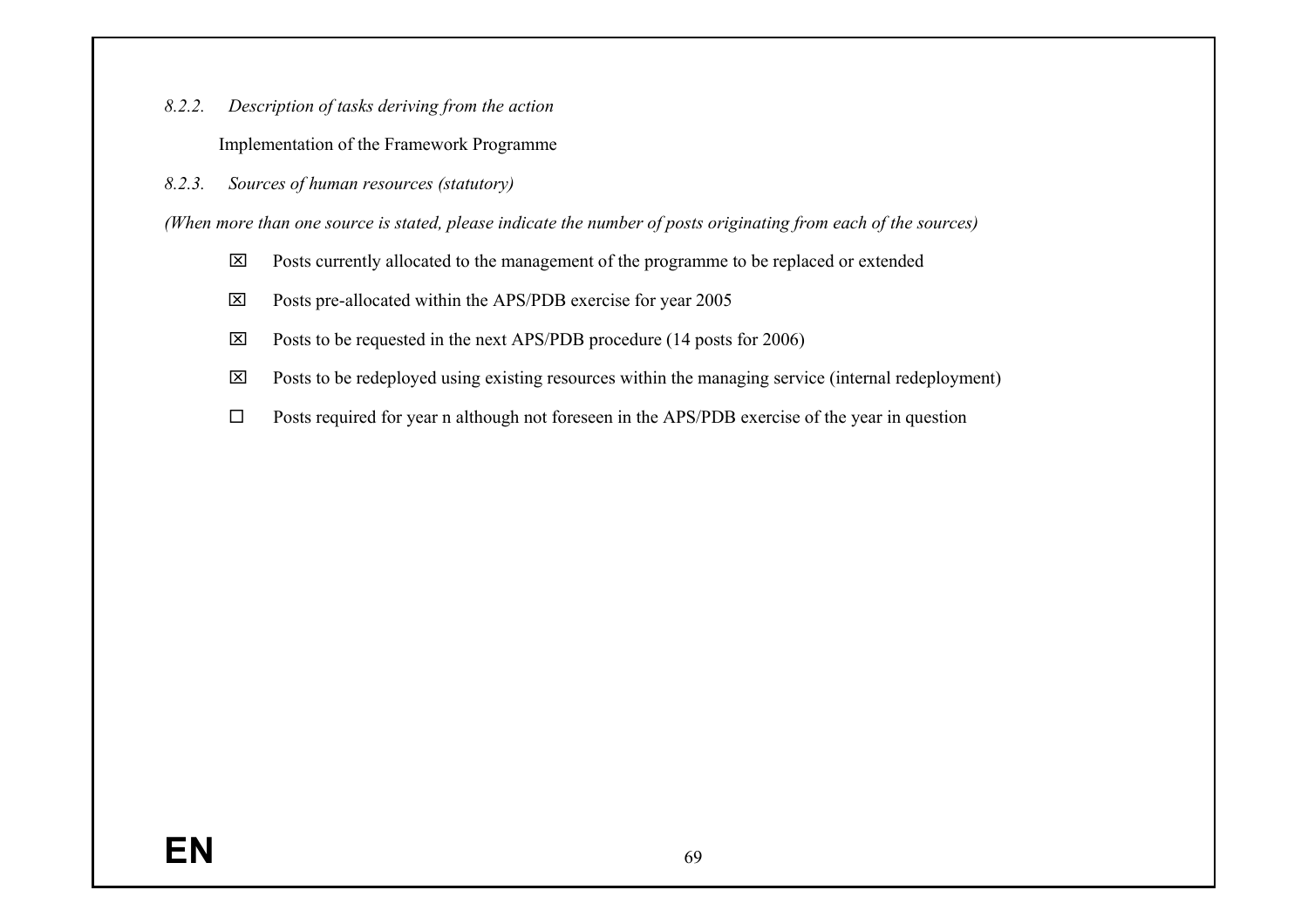#### *8.2.4.Other Administrative expenditure included in reference amount (XX 01 05 – Expenditure on administrative management)*

| Budget line<br>(number and heading)                                                | Year<br>2007 | Year<br>2008 | Year<br>2009 | Year<br>2010 | Year<br>2011 | Year<br>2012 | Year<br>2013 | <b>TOTAL</b> |
|------------------------------------------------------------------------------------|--------------|--------------|--------------|--------------|--------------|--------------|--------------|--------------|
| 1 Technical and administrative<br>assistance<br>(including related<br>staff costs) |              |              |              |              |              |              |              |              |
| Executive agencies <sup>40</sup>                                                   | 132,948      | 135,607      | 138,319      | 141,086      | 143,907      | 146,785      | 149,721      | 988,374      |
| Other<br>technical<br>and<br>administrative assistance                             | 573,699      | 585,173      | 596,877      | 608,814      | 620,991      | 633,411      | 646,079      | 4.265,044    |
| <b>Statutory staff</b>                                                             |              |              |              |              |              |              |              |              |
| xx.01 05 01                                                                        | 304,222      | 310,306      | 316,513      | 322,843      | 329,300      | 335,886      | 342,603      | 2.261,673    |
| <b>External staff</b>                                                              |              |              |              |              |              |              |              |              |
| xx.01 05 02                                                                        | 108,425      | 110,594      | 112,806      | 115,062      | 117,363      | 119,710      | 122,105      | 806,066      |
| Other administrative expenses                                                      |              |              |              |              |              |              |              |              |
| xx.01 05 03                                                                        | 161,052      | 164,273      | 167,558      | 170,910      | 174,328      | 177,814      | 181,371      | 1.197,306    |
| <b>Total</b><br><b>Technical</b><br>and<br>administrative assistance               | 706,648      | 720,781      | 735,196      | 749,900      | 764,898      | 780,196      | 795,800      | 5.253,418    |

*EUR million (to 3 decimal places) Cash Prices* 

<sup>&</sup>lt;sup>40</sup> Reference should be made to the specific legislative financial statement for the Executive Agency(ies) concerned.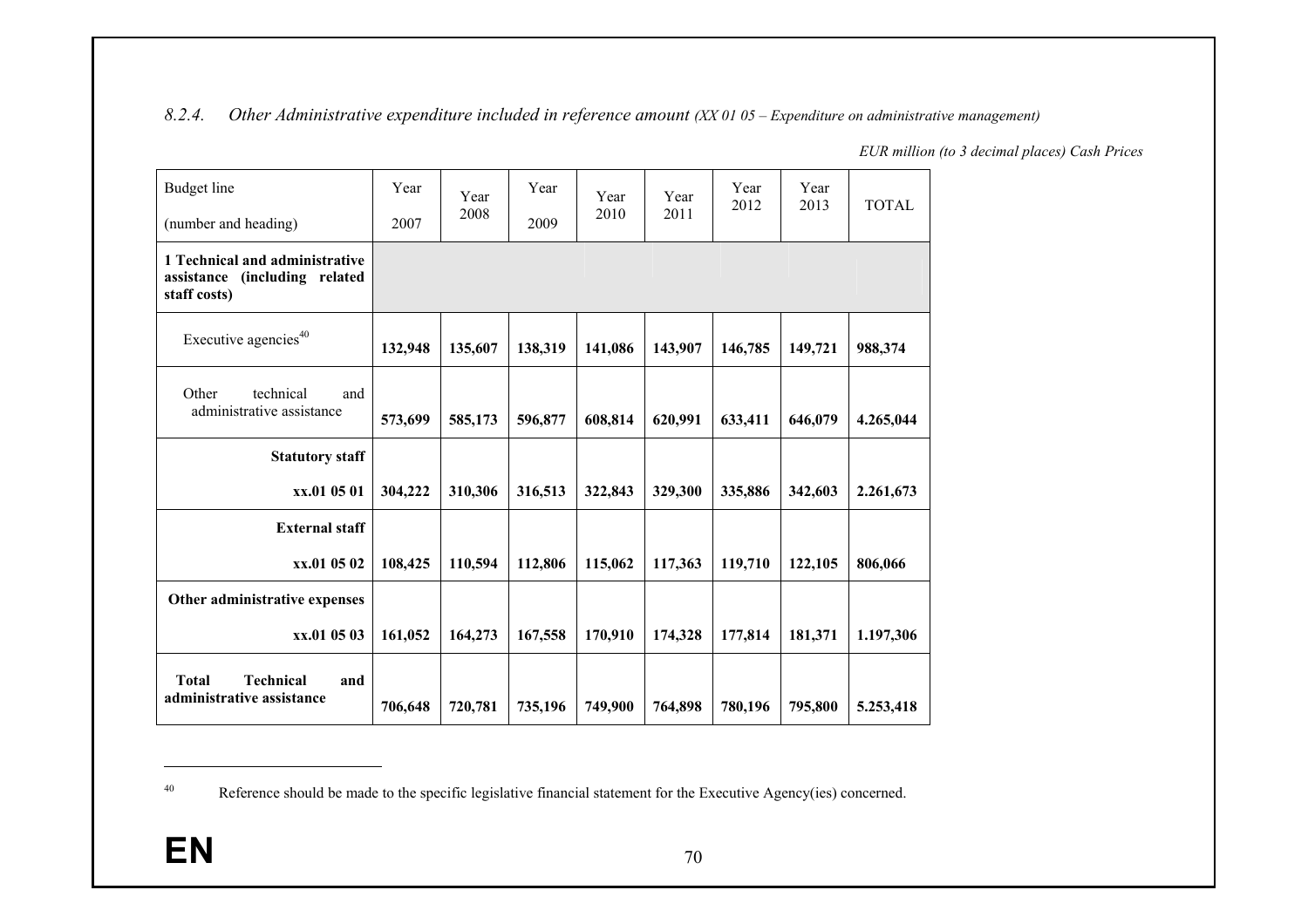#### *8.2.5.Financial cost of human resources and associated costs not included in the reference amount*

*EUR million (to 3 decimal places) cash prices* 

| Type of human resources                                                                             | Year<br>2007 | Year<br>2008 | Year<br>2009 | Year<br>2010 | Year<br>2011 | Year<br>2012 | Year<br>2013 | <b>TOTAL</b> |
|-----------------------------------------------------------------------------------------------------|--------------|--------------|--------------|--------------|--------------|--------------|--------------|--------------|
| Officials and temporary staff<br>$(08 0101$ and $)$                                                 | 11,633       | 11,866       | 12,103       | 12,345       | 12,592       | 12,844       | 13,101       | 86,483       |
| Staff financed by Art XX 01<br>02 (auxiliary, END, contract<br>staff, etc.)                         |              |              |              |              |              |              |              |              |
| <b>Total cost of Human</b><br><b>Resources and associated</b><br>costs (NOT in reference<br>amount) | 11,633       | 11,866       | 12,103       | 12,345       | 12,592       | 12,844       | 13,101       | 86,483       |

#### Calculation– *Administrative expenditures*

*Have been calculated taking into account the following hypothesis:* 

- *the number of official staff on the ex part A of the budget remains at 2006 level*
- *expenditures increased by the 2% each year according to the inflation foreseen such as indicated in Fiche 1 REV (working document of commission services related to the financial perspectives),*
- *the assumption of 108 000 € for each official staff, and 70.000 € for the external staff*
- *the amounts related to agencies do not include officials that will be transferred from the staff of the Directorates General*

Calculation– *Staff financed under art. XX 01 02*

*Reference should be made to Point 8.2.1, if applicable*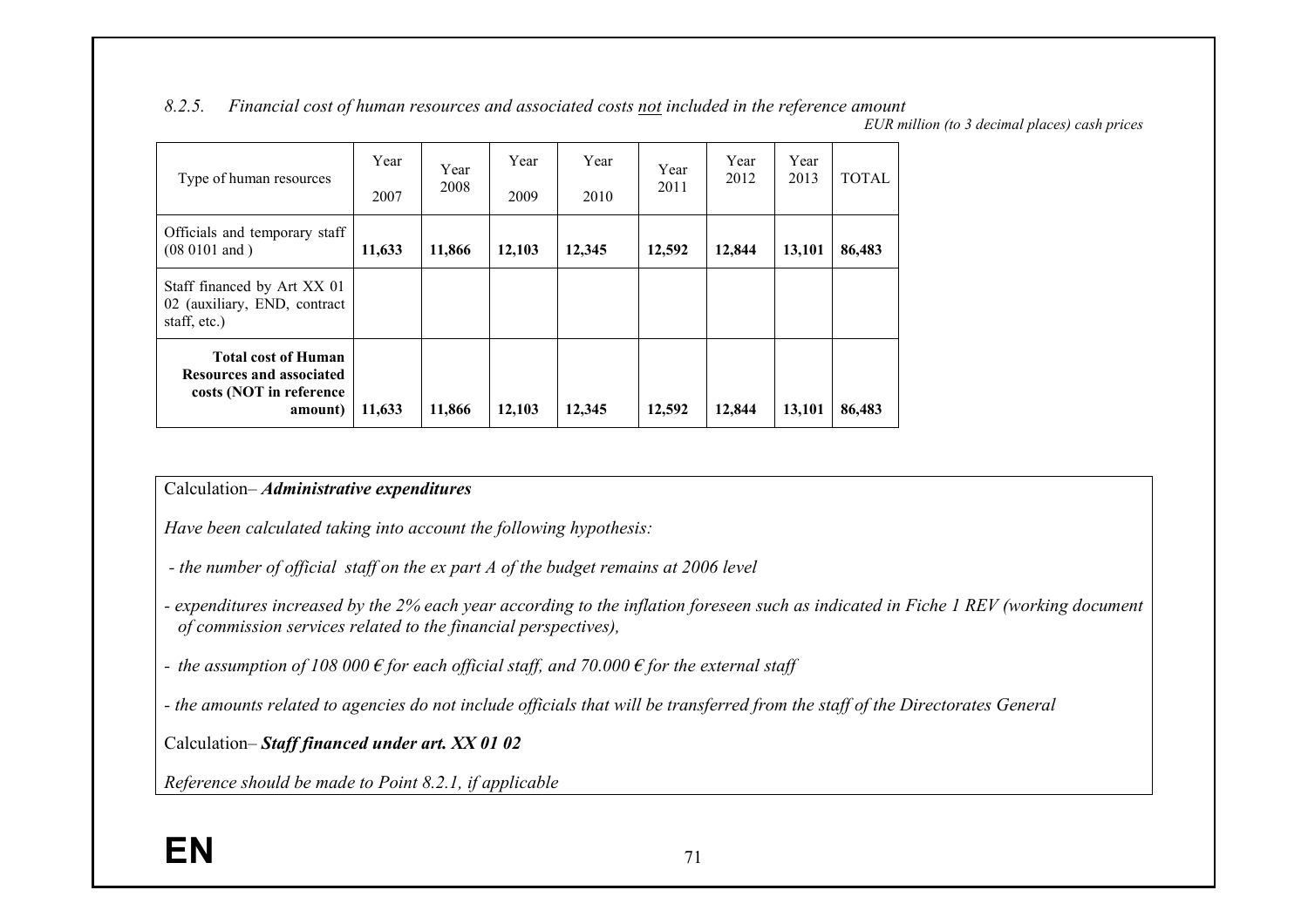8.2.6 Other administrative expenditure not included in reference amount

|                                                                                                                                  | Year<br>2007 | Year<br>2008 | Year<br>2009 | Year<br>2010 | Year<br>2011 | Year<br>2012<br>and<br>2013 | <b>TOTAL</b> |
|----------------------------------------------------------------------------------------------------------------------------------|--------------|--------------|--------------|--------------|--------------|-----------------------------|--------------|
| $XX$ 01 02 11 01 – Missions                                                                                                      | 0,320        | 0,326        | 0,333        | 0,339        | 0,346        | 0.713                       | 2,376        |
| XX 01 02 11 02 - Meetings & Conferences                                                                                          | 0,010        | 0,010        | 0,011        | 0,011        | 0,011        | 0.023                       | 0,076        |
| $XX$ 01 02 11 03 – Committees <sup>41</sup>                                                                                      | 0,478        | 0,487        | 0,497        | 0,507        | 0,517        | 1.065                       | 3,550        |
| $XX$ 01 02 11 04 – Studies & consultations                                                                                       |              |              |              |              |              |                             |              |
| XX 01 02 11 05 - Information systems                                                                                             |              |              |              |              |              |                             |              |
| <b>Total</b><br>$\mathbf{2}$<br>Other<br>Management<br>Expenditure (XX 01 02 11)                                                 |              |              |              |              |              |                             |              |
| $\mathbf{3}$<br>expenditure<br>Other<br>of<br>an<br>administrative<br>nature<br>(specify)<br>including reference to budget line) |              |              |              |              |              |                             |              |
| Total Administrative expenditure, other<br>than human resources and associated<br>costs (NOT included in reference<br>amount)    | 0.807        | 0,824        | 0.840        | 0,857        | 0.874        | 1.801                       | 6,002        |

*EUR million (to 3 decimal places) cash prices* 

<sup>41</sup> EURAB committee.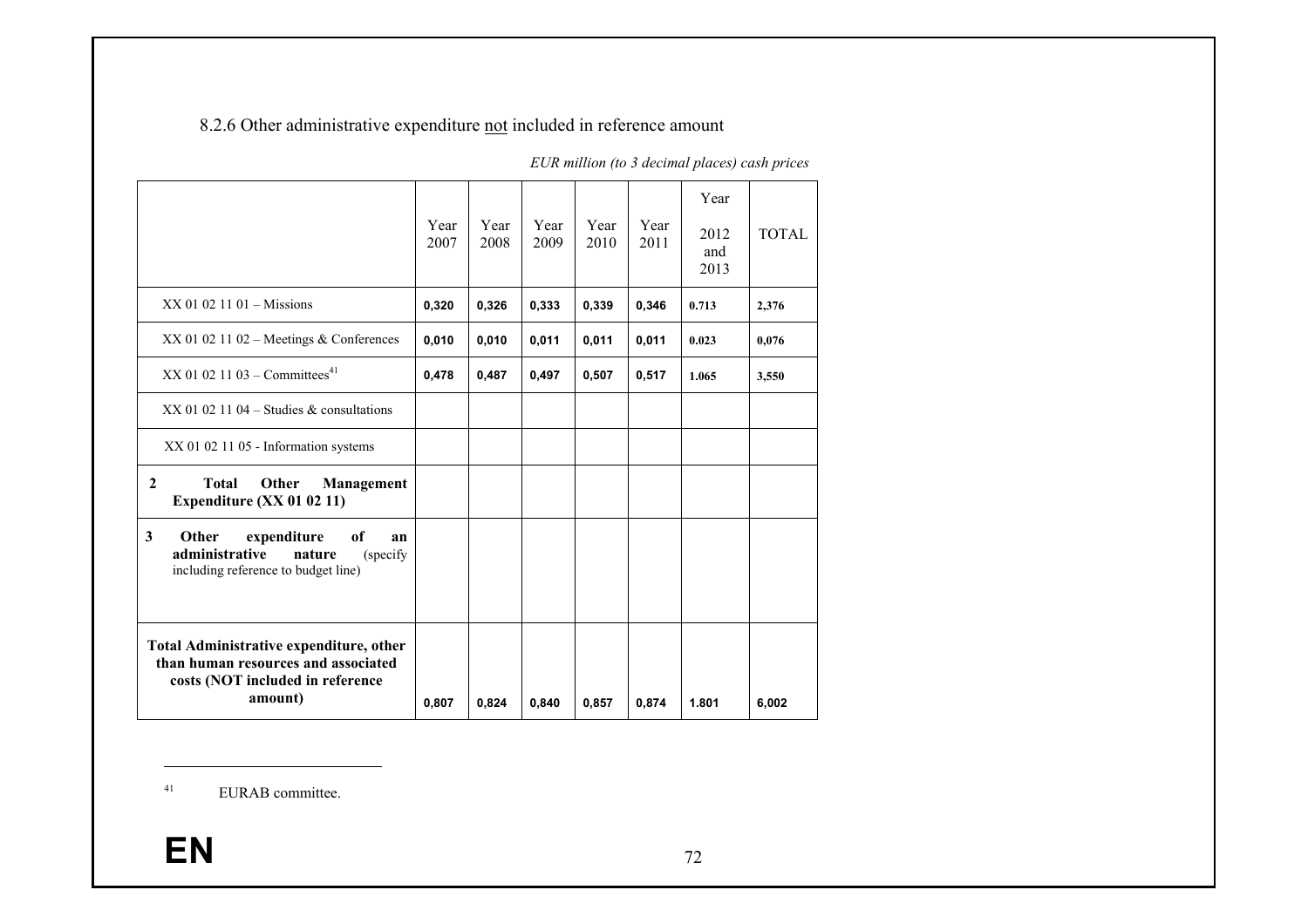Calculation - *Other administrative expenditure not included in reference amount*

These figures are estimated on the basis of the 2006 DG RTD requests increased of the 2% for the yearly foreseen inflation. (Fiche 1 REV)

The needs for human and administrative resources shall be covered within the allocation granted to the managing DG in the framework of the annual allocation procedure.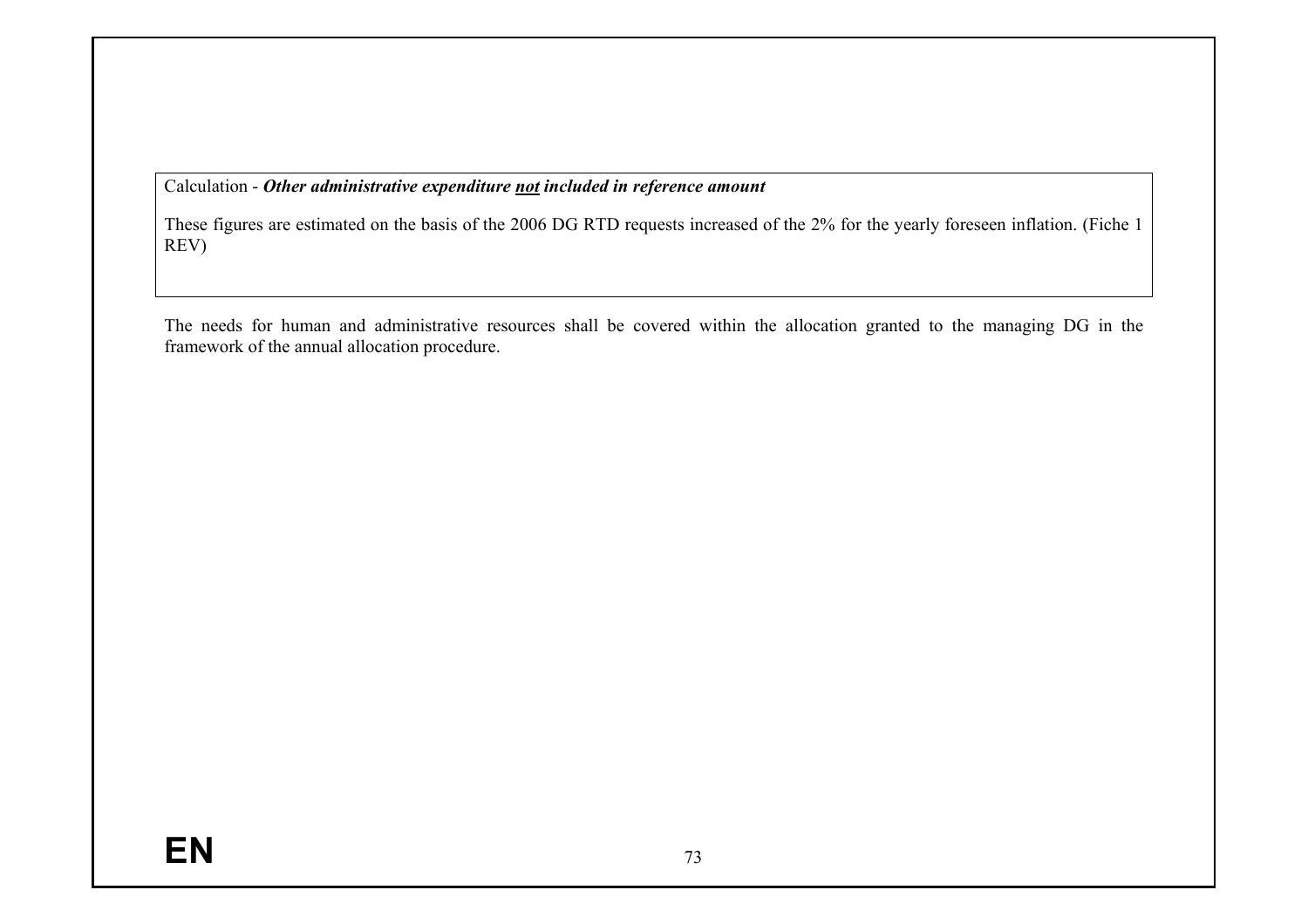# **EXPLANATORY MEMORANDUM**

# **1. Context of the proposal**

The political context and objectives for this proposal are set out in the communication "Building the ERA of knowledge for growth"<sup> $42$ </sup> presented by the Commission at the same time.

Knowledge is at the core of the Lisbon agenda and underpins all its elements. Research and technology are, together with education and innovation, the components of the "Triangle of knowledge".

To become the "most dynamic and competitive knowledge-based economy in the world" while maintaining the "European Model", Europe must increase its research effort to 3% of EU GDP and better exploit its capacities in this field, transforming scientific results into new products, processes and services.

Alongside the Member states and in close cooperation with them, the EU must mobilise its legal and financial tools towards this goal, starting with the research Framework Programme.

# **2. Prior consultation**

In the preparation of the current proposals, the Commission has taken into account the views expressed by the other EU institutions, in particular the European Parliament and the Member States, as well as by many stakeholders in a broad consultation, including the scientific community and industry.

This proposal also relies on an in-depth impact assessment. This impact assessment was based upon inputs from stakeholders, internal and external evaluations and other studies, and contributions from recognised European evaluation and impact assessment experts.

The assessment found that Europe faces many economic, social and environmental challenges that science and technology help address; that the European scientific and technological system has flaws, however; and that the EU successfully supported research through past Framework Programmes.

# **3. Legal aspects**

The proposal for the Euratom Framework Programme, which covers the period 2007-2011, is based on article 7 of the Euratom Treaty. In accordance with this Article, second paragraph, the research programmes are drawn up for a period of not more than five years. Hence, the Commission's current proposal for the Euratom framework programme is not for the same duration as for the EC framework programme.

The Commission proposes that, unless extenuating circumstances arise, this framework programme can be renewed for the period 2012-2013, in accordance with the foreseen legislative procedure.

<sup>42</sup> COM(2005) 118.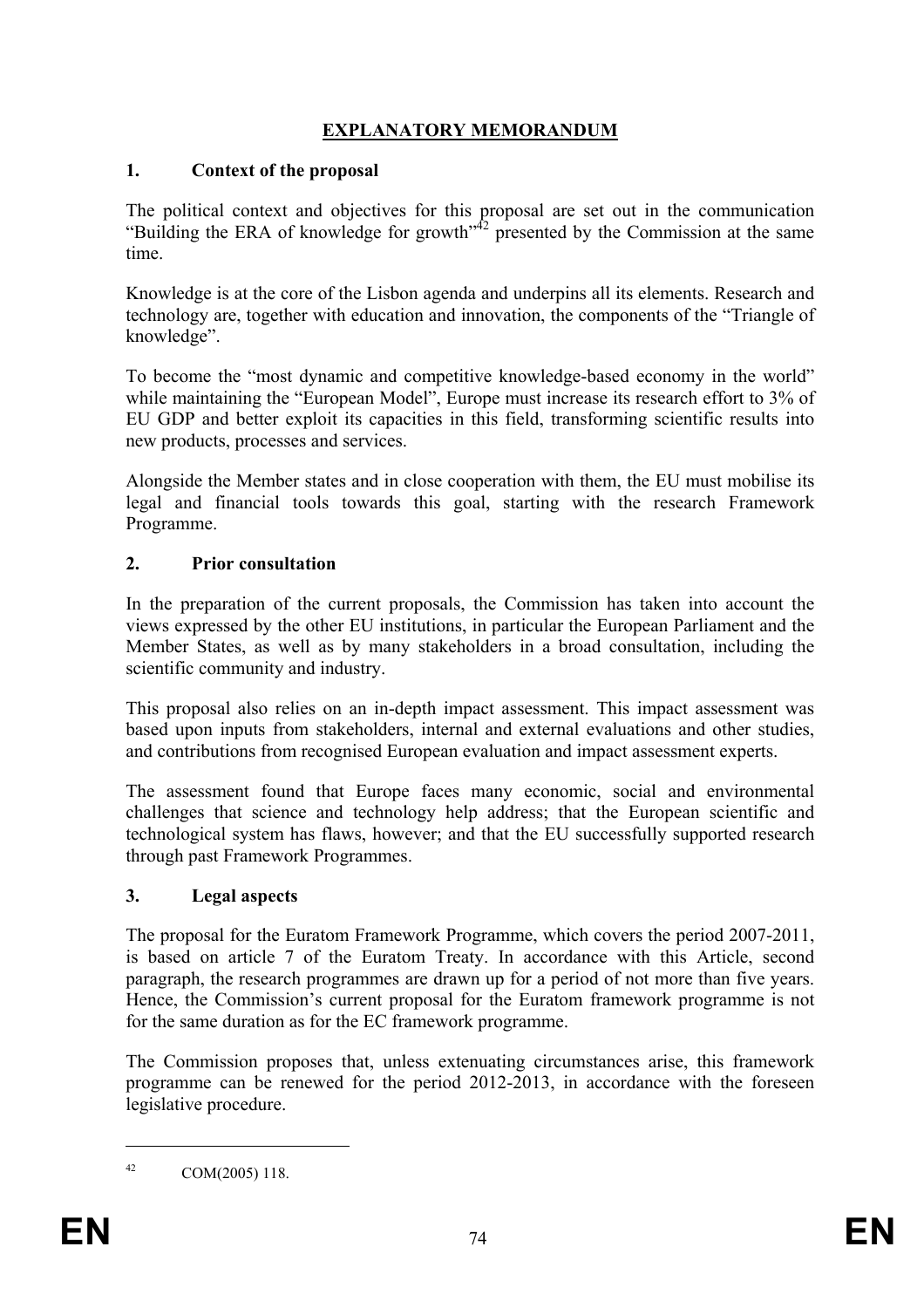In order to strengthen excellence and raise the average level of research in Europe, the basic principle is to stimulate, organise and exploit all forms of cooperation in research, from collaboration in joint projects and networks to the coordination of national research programmes, competition at the European level as well as the joint implementation of large technology initiatives and the common development of infrastructures of European dimension and interest.

The actions implemented in the Euratom Framework Programme are complementary to those undertaken by the Member states in the field of nuclear energy.

As a matter of principle, all the provisions of the EC Framework Programme (for instance as regards funding schemes) are applicable in the Euratom Framework Programme, unless they depend on articles in the EC Treaty for which there is no equivalent in the Euratom Treaty. In addition, where appropriate, specific provisions of the Euratom Treaty will apply.

## **4. Budgetary implication**

The "legislative financial statement" attached to this Decision sets out the budgetary implications and the human and administrative resources, covering also the period 2012-2013.

## **5. Simplification**

A key feature of the  $7<sup>th</sup>$  Framework Programme is a significant simplification of its operation compared with its predecessors. The measures envisaged in this respect are described in the Working Document on implementation accompanying the proposal. They will cover the entire funding cycle, including the simplification of funding schemes, administrative and financial rules and procedures, as well as the readability and userfriendliness of documents. The Commission intends to use the executive agency set up under the 7<sup>th</sup> EC Framework Programme for the execution of some tasks currently performed within the Commission, but identified as suitable for externalisation.

## **6. Content**

The EURATOM Framework Programme is organised in two specific programmes.

One covers two areas:

- **Fusion energy research:** to develop the technology for a safe, sustainable, environmentally responsible and economically viable energy source.
- **Nuclear fission and radiation protection:** to promote the safe use and exploitation of nuclear fission and other uses of radiation in industry and medicine.

The other covers the activities of the Joint Research Centre in the field of nuclear energy. In this area, the objective is to provide scientific and technical support to the policy making process in the nuclear field, while ensuring stability of support to the implementation of existing policies and adapting to changing policy demands.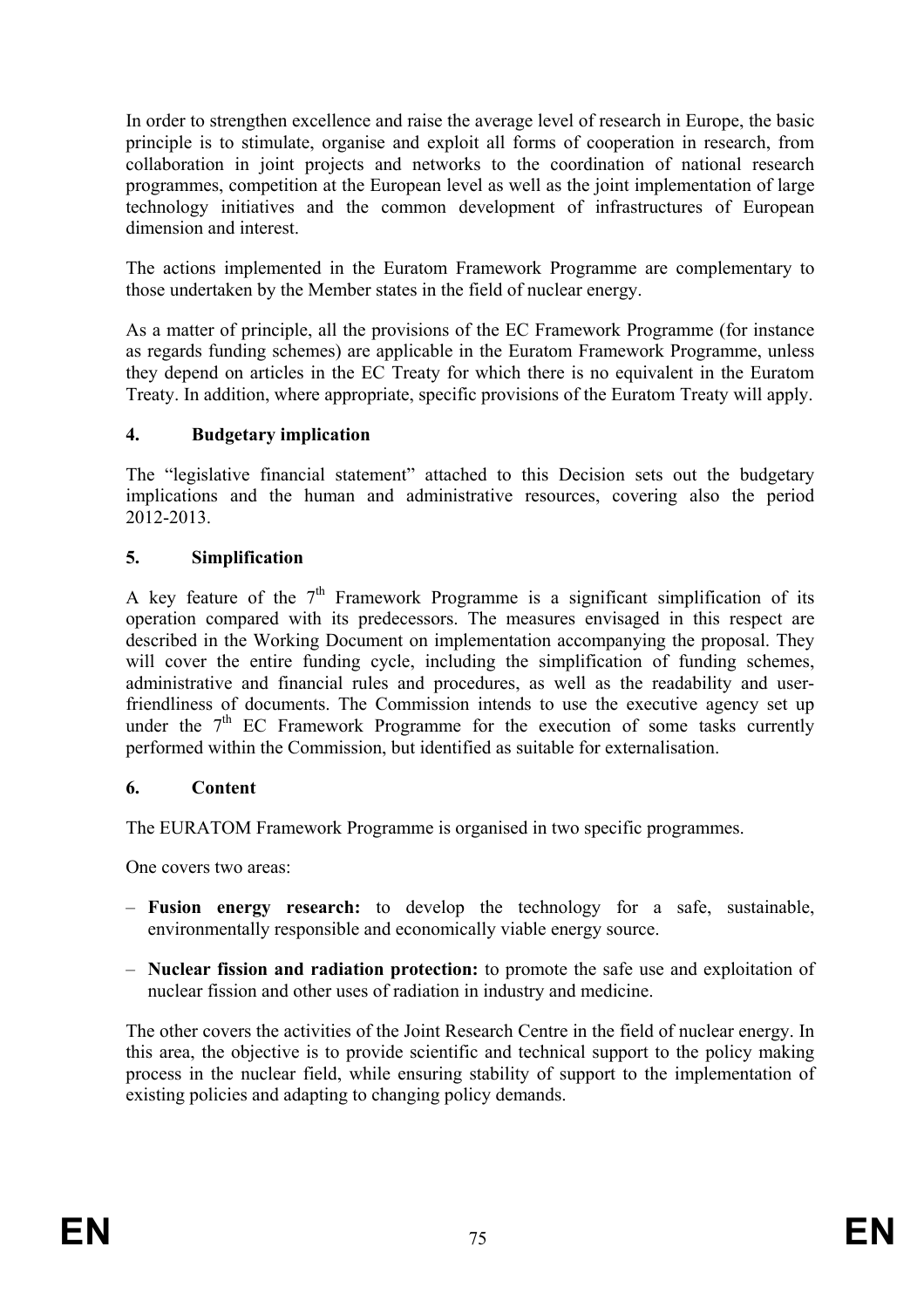2005/0044 (CNS)

### Proposal for a

## **COUNCIL DECISION**

#### **concerning the seventh framework programme of the European Atomic Energy Community (Euratom) for nuclear research and training activities (2007 to 2011)**

#### THE COUNCIL OF THE EUROPEAN UNION,

Having regard to the Treaty establishing the European Atomic Energy Community, and in particular Article 7 thereof,

Having regard to the proposal from the Commission<sup>43</sup>,

Having regard to the opinion of the European Parliament<sup>44</sup>,

Having regard to the opinion of the European Economic and Social Committee<sup>45</sup>,

Whereas:

- (1) Joint national and European efforts in the area of research and training are essential to promote and ensure economic growth and citizen's wellbeing in Europe.
- (2) The seventh framework programme complements other EU actions in the area of the research policy that are necessary for the implementation of the Lisbon strategy, alongside in particular those on education, training, competitiveness and innovation, industry, employment, and environment.
- (3) This framework programme builds on the achievements of its predecessor towards the creation of the European Research Area, and carries them further towards the development of the knowledge economy and society in Europe.
- (5) The Commission Green Paper 'Towards a European strategy for energy supply' highlights the contribution of nuclear power in reducing emissions of greenhouse gases and in reducing Europe's dependence on imported energy.
- (6) With reference to the Council Decision of 26 November 2004 amending the directives of negotiations on  $ITER^{46}$ , the realisation of ITER in Europe, in a broader approach to fusion energy, will be the central feature of the activities on fusion research carried out under the seventh framework programme

 $^{43}_{44}$  OJ C, , p. .

 $^{44}$  OJ C , , p. .

 $\frac{45}{46}$  OJ C, , p. .

Not published in the OJ.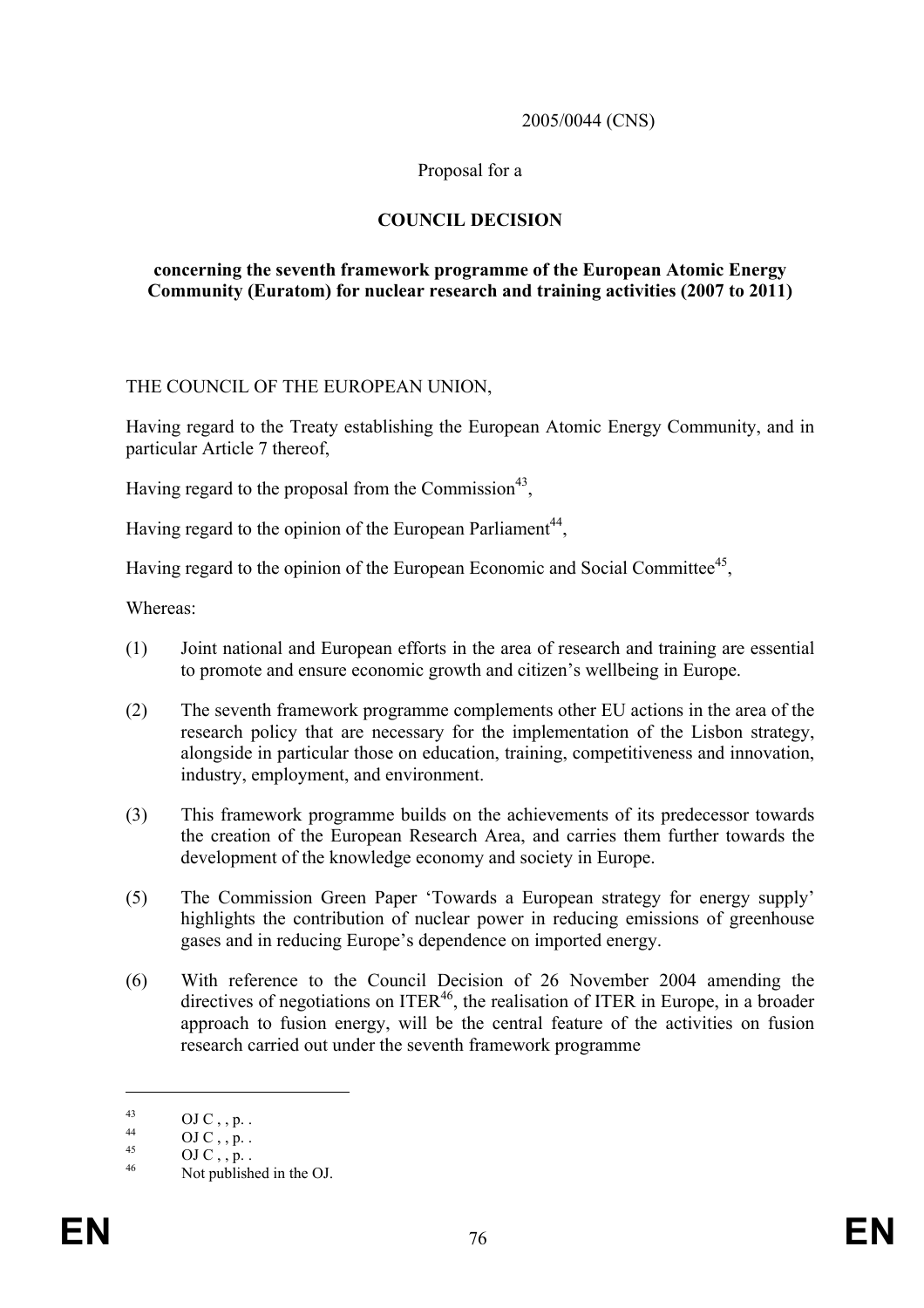- (7) Implementation of the seventh framework programme may give rise to the setting up of joint undertakings within the meaning of Title II, Chapter 5 of the Treaty.
- (8) Research activities supported by this Framework Programme should respect fundamental ethical principles, including those reflected in the Charter of Fundamental Rights of the European Union. The opinions of the European Group on Ethics in Science and New Technologies are and will be taken into account.
- (9) This act establishes a financial framework for the entire duration of the programme which is to be the principal point of reference for the budgetary authority, within the meaning of point …. of the Interinstitutional Agreement of …. between the European Parliament, the Council and the Commission on budgetary discipline and improvement of the budgetary procedure.
- (10) On … 2005 the Commission submitted the conclusions of the external assessment of the implementation and results of the Community activities carried out in the five years preceding that assessment, accompanied by its observations.
- (11) It is important to ensure sound financial management of the seventh framework programme and its implementation in the most effective and user-friendly manner possible, as well as ease of access for all participants.
- (12) Under the seventh Framework Programme due regard will be paid to the role of women and science and research with a view to further enhancing their active role in research.
- (13) The Joint Research Center should contribute to the attainment of the objectives set out above by carrying out direct activities and by providing customer-driven support for the implementation of EU policies.
- (14) The international and global dimension in European research activities is important in the interest of obtaining mutual benefits. The seventh Framework Programme is open to the participation of countries having concluded the necessary agreements to this effect, and is also open, on the project level and on the basis of mutual benefit, to the participation of entities from thirds countries and of international organisations for scientific cooperation.
- (15) The seventh Framework Programme should contribute to enlargement by bringing scientific and technological support to the candidate countries for the implementation of Community *acquis* and for their integration into the European Research Area.
- (16) Appropriate measures should also be taken to prevent irregularities and fraud and the necessary steps should be taken to recover funds lost, wrongly paid or incorrectly used in accordance with Council Regulations (EC, Euratom) No 2988/95 of 18 December 1995 on the protection of the European Communities financial interests<sup>47</sup>, (EC, Euratom) No 2185/96 of 11 November 1996 concerning on-the-spot checks and inspections carried out by the Commission in order to protect the

<sup>47</sup> OJ L 312, 23.12.1995, p. 1.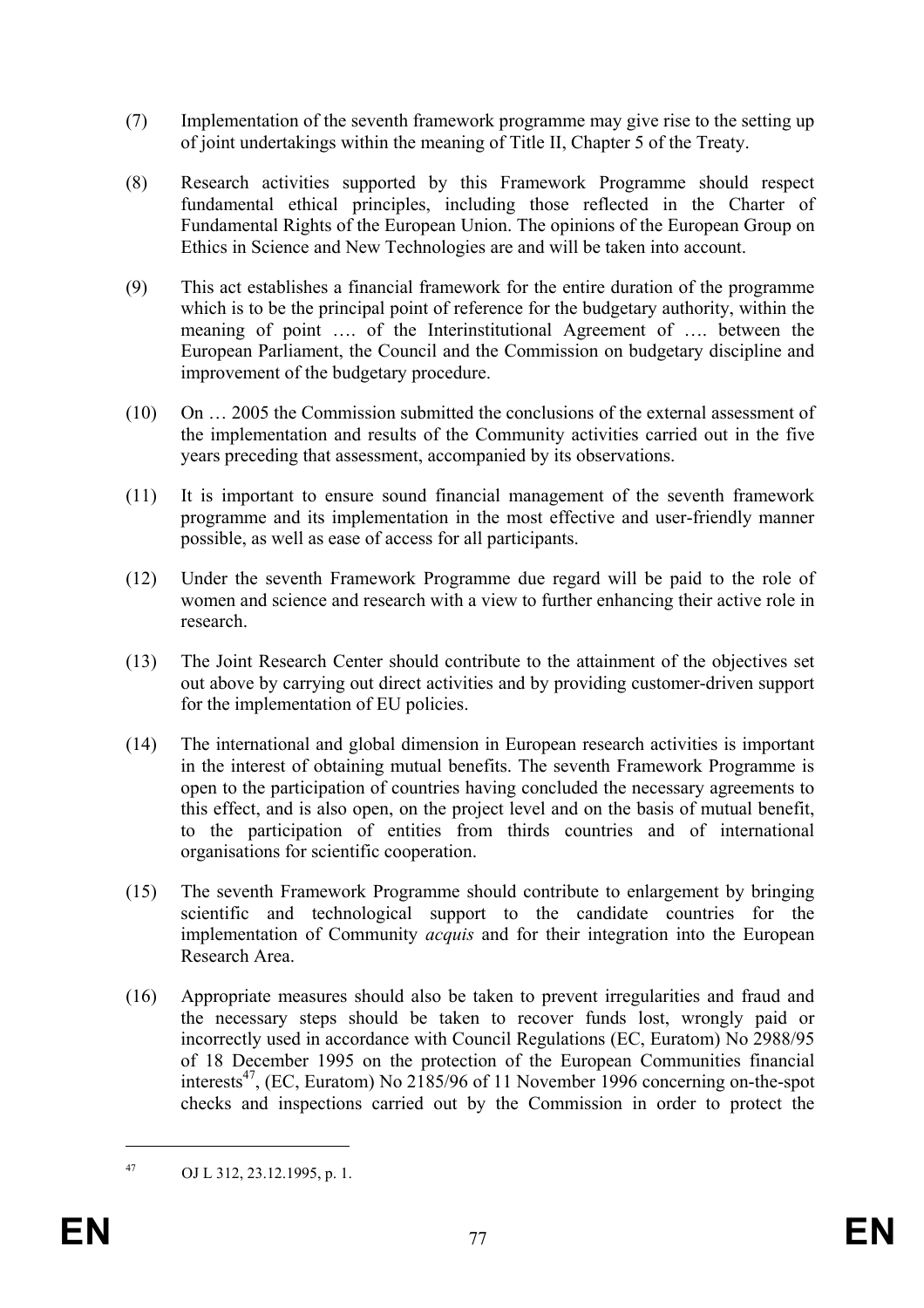European Communities' financial interests against fraud and other irregularities<sup>48</sup> and Regulation (EC) No 1073/1999 of the European Parliament and of the Council concerning investigations conducted by the European Anti-Fraud Office  $(OLAF)^{49}$ .

(17) The Scientific and Technical Committee has been consulted by the Commission and has delivered its opinion.

HAS DECIDED AS FOLLOWS:

#### *Article 1*

#### **Establishment of the research and training framework programme**

A multiannual framework programme for nuclear research and training activities, hereinafter referred to as the "seventh framework programme" is hereby established for the period from 1 January, 2007 to 31 December , 2011.

#### *Article 2*

#### **Objectives**

- 1. The seventh Framework programme shall pursue the general objectives set out in Article 1 and Article 2(a) of the Treaty, while contributing towards the creation of a knowledge-based society, building on a European Research Area.
- 2. The seventh framework programme shall comprise Community research, technological development, international cooperation, dissemination of technical information and exploitation activities as well as training, to be set out in two specific programmes:

The first programme shall cover the following:

- **(a) Fusion energy research**, with the objective of developing the technology for a safe, sustainable, environmentally responsible and economically viable energy source;
- (b) **Nuclear fission and radiation protection** with the objective of promoting the safe use and exploitation of nuclear fission and other uses of radiation in industry and medicine.

The second programme shall cover the activities of the Joint Research Centre in the field of nuclear energy.

3. The broad lines of the programmes are described in Annex I.

 $^{48}$  OJ L 292, 15.11.1996, p. 2.<br>  $^{49}$  OJ L 126, 21.5, 1000, p. 1.

OJ L 136, 31.5.1999, p. 1.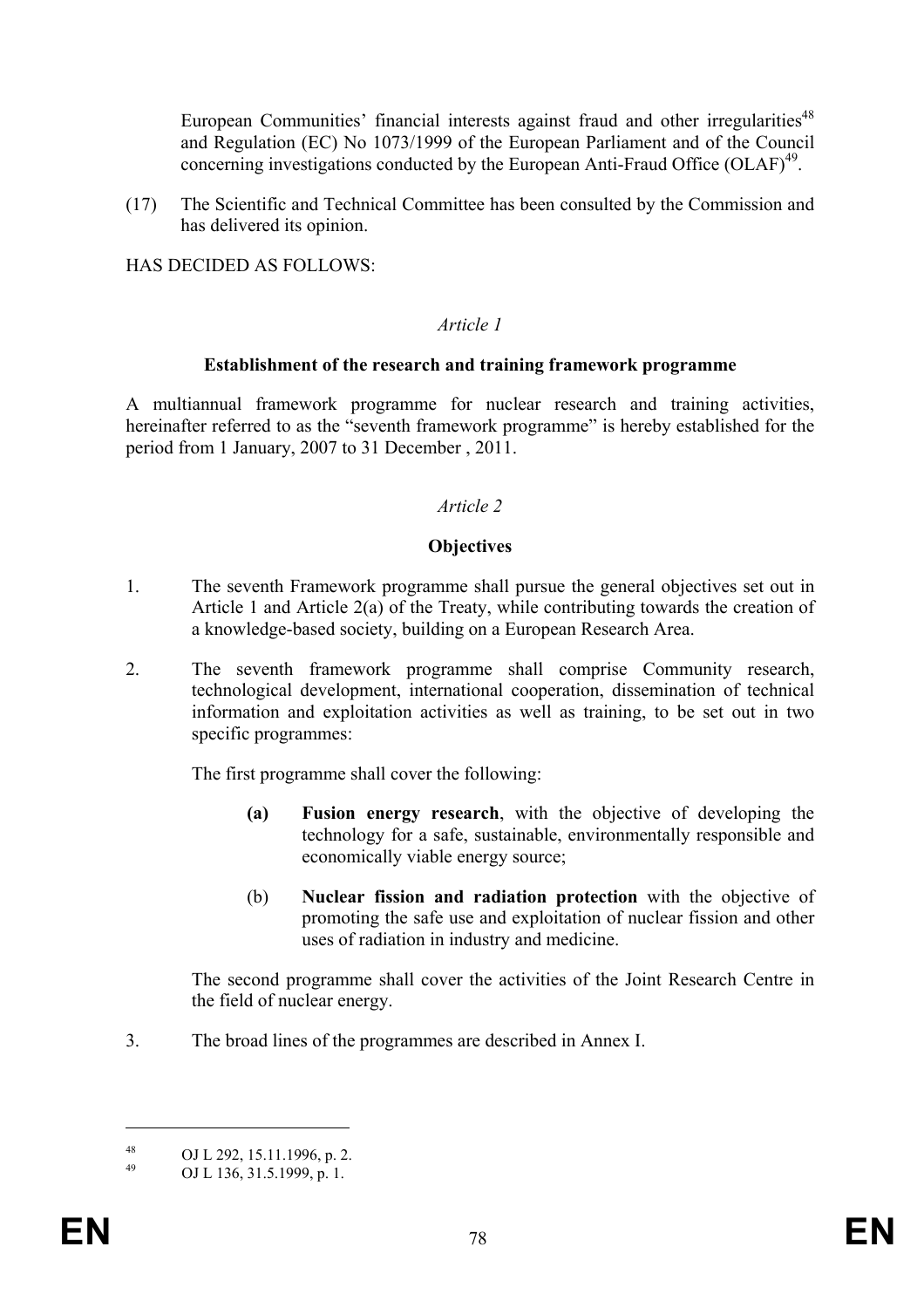### *Article 3*

### **Maximum overall amount and shares assigned to each programme**

1. The overall amount for the implementation of the seventh framework programme for the period 2007 to 2011 shall be EUR 3092 million. That amount shall be distributed as follows (in EUR million):

| (a) | Fusion energy research                          | 2159 |
|-----|-------------------------------------------------|------|
| (b) | Nuclear Fission and radiation protection        | 394  |
| (c) | Nuclear Activities of the Joint Research Centre | 539  |

2. The detailed rules for Community financial participation in this Framework programme are set out in Annex II.

## *Article 4*

## **Protection of the Communities' financial interests**

For the Community actions financed under this Decision, Regulation (EC, Euratom) No 2988/95 and Regulation (EC, Euratom) No 2185/96 shall apply to any infringement of a provision of Community law, including infringement of a contractual obligation stipulated on the basis of the programme, resulting from an act or omission by an economic operator, which has, or would have, the effect of prejudicing the general budget of the European Communities or budgets managed by them, by an unjustified item of expenditure.

## *Article 5*

All the research activities carried out under the seventh Framework Programme shall be carried out in compliance with fundamental ethical principles.

## *Article 6*

## **Monitoring, assessment and review**

- 1. Not later than 2010, the Commission shall carry out, with the assistance of external experts, an interim evaluation of this framework programme and its specific programmes on the quality of the research activities under way, progress towards the objectives set and the scientific and technical results achieved.
- 2. Following the completion of this framework programme, the Commission shall carry out an external evaluation by independent experts of its rationale, implementation and achievements. The Commission shall communicate the conclusions thereof, accompanied by its observations, to the European Parliament, the Council, the European Economic and Social Committee and the Committee of the Regions.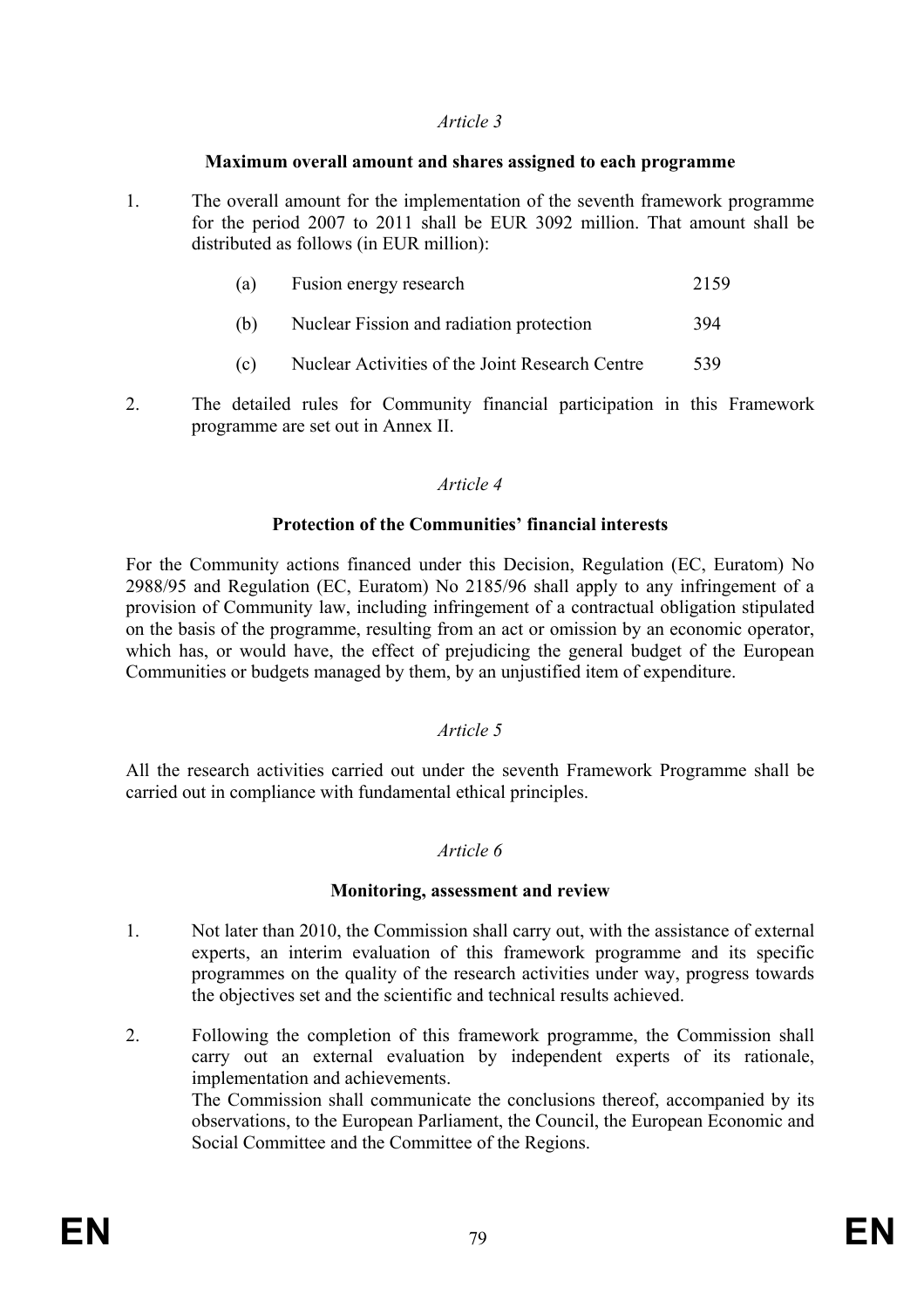Done at Brussels,

 *For the Council The President*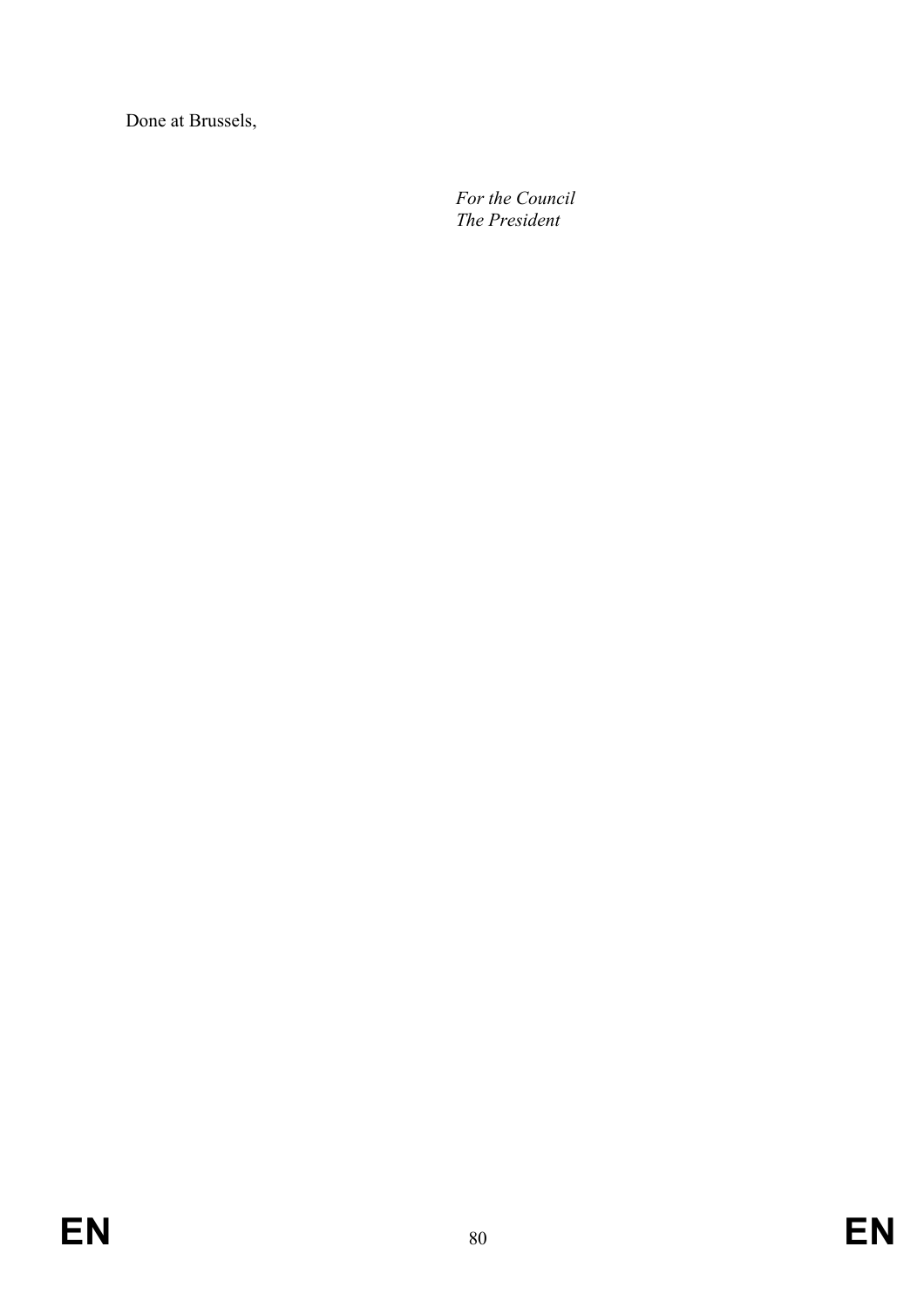# **ANNEX I**

# **SCIENTIFIC AND TECHNOLOGICAL OBJECTIVES, THEMES AND ACTIVITIES**

## **INTRODUCTION**

The 7<sup>th</sup> EURATOM Research Framework Programme is organised in two parts corresponding to the "'indirect" actions on fusion energy research and nuclear fission and radiation protection, and the "direct" research activities of the Joint Research Centre.

### **FUSION ENERGY RESEARCH**

## **Objective**

**Developing the knowledge base for, and realising ITER as the major step towards, the creation of prototype reactors for power stations which are safe, sustainable, environmentally responsible, and economically viable.** 

### **Rationale**

There are serious shortcomings in Europe's energy supply with respect to near, medium, and long-term considerations. In particular, measures are needed to address the issues of security of supply, climate change, and sustainable development, while ensuring that future economic growth is not threatened.

Fusion has the potential to make a major contribution to the realisation of a sustainable and secure supply for the EU in a few decades from now. Its successful development would provide energy which is safe, sustainable and environmentally friendly. The long-term goal of European fusion research, embracing all the fusion activities in the Member States and associated third countries, is the joint creation of prototype reactors for power stations which meet these requirements, and are economically viable.

The strategy to achieve the long-term goal entails, as its first priority, the construction of ITER (a major experimental facility which will demonstrate the scientific and technical feasibility of fusion power), followed by the construction of DEMO, a "demonstration" fusion power station. This will be accompanied by a dynamic programme of supporting R&D for ITER and for the developments in fusion materials, technologies and physics required for DEMO. This would involve European industry, the fusion Associations and third countries, in particular Parties to the ITER Agreement.

## **Activities**

## • **The realisation of ITER**

This includes activities for the joint realisation of ITER (as an international research infrastructure), in particular for site preparation, establishing the ITER Organisation and the European Joint Undertaking for ITER, management and staffing, general technical and administrative support, construction of equipment and installations and support to the project during construction.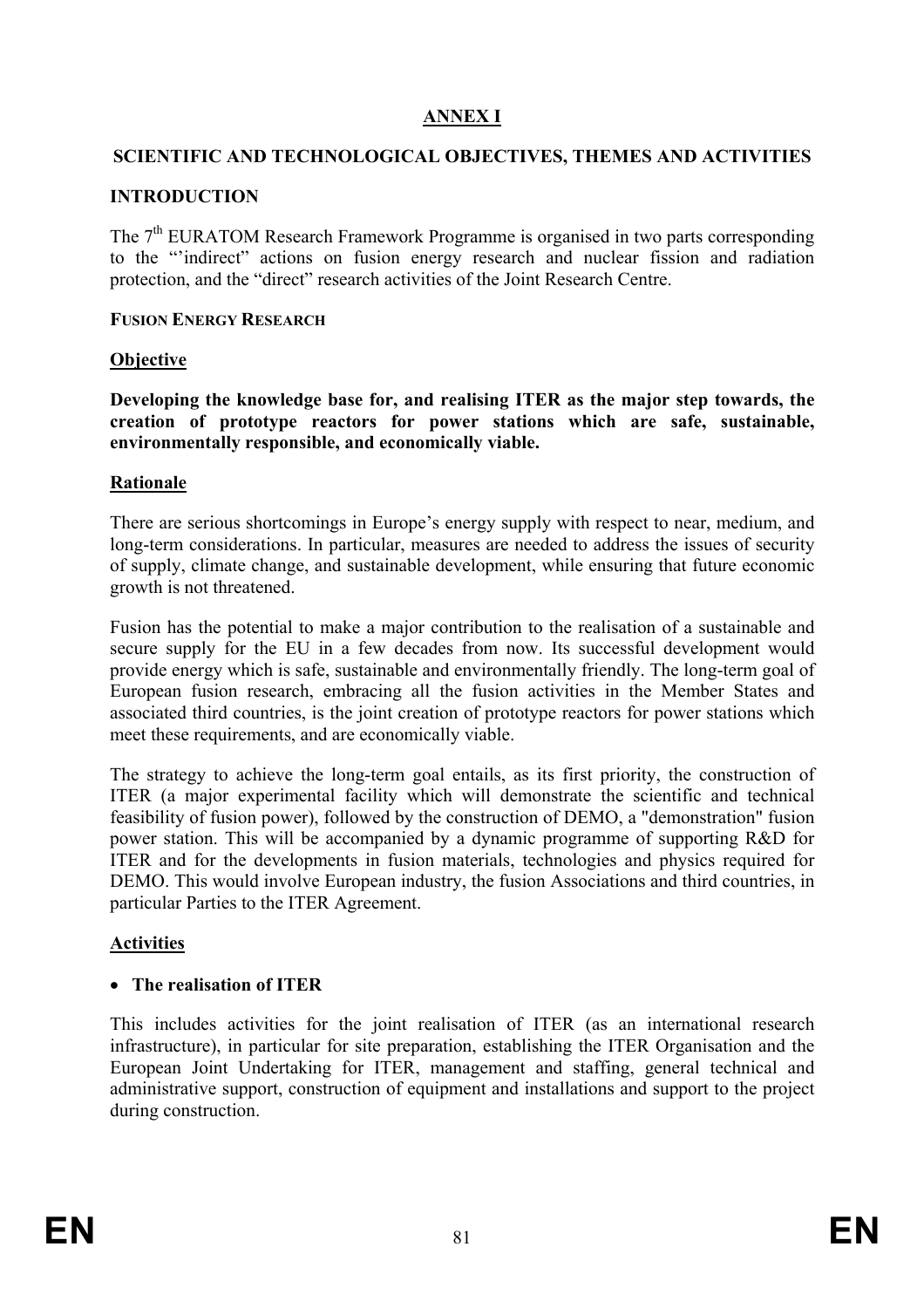# • **R&D in preparation of ITER operation**

A focused physics and technology programme will exploit the facilities and resources in the fusion programme, including JET. It will assess specific key ITER technologies, consolidate ITER project choices, and prepare for ITER operation through experimental and theoretical activities.

### • **Technology activities in preparation of DEMO**

This entails the vigorous development of fusion materials and key technologies for fusion, and the establishment of a dedicated project team to prepare for the construction of the International Fusion Materials Irradiation Facility (IFMIF) to qualify materials for DEMO. It will include irradiation testing and modelling of materials, studies of the DEMO conceptual design, and studies of the safety, environmental and socio-economic aspects of fusion energy.

### • **R&D activities for the longer term**

The activities will include further development of improved concepts for magnetic confinement schemes with potential advantages for Fusion power stations (focussed on the completion of the construction of the W7-X stellarator device), theory and modelling aimed at a comprehensive understanding of the behaviour of fusion plasmas and co-ordination, in the context of a keep-in-touch activity, of Member States' civil research activities on inertial confinement.

### • **Human resources, education and training**

In view of the immediate and medium term needs of ITER, and for the further development of fusion, initiatives aimed at ensuring that adequate human resources will be available, in terms of numbers, range of skills and high level training and experience will be pursued.

## • **Infrastructures**

The construction of the international fusion energy research project ITER will be an element of the new research infrastructures with a strong European dimension.

## **NUCLEAR FISSION AND RADIATION PROTECTION**

#### **Objective**

**Establishing a sound scientific and technical basis in order to accelerate practical developments for the safer management of long-lived radioactive waste, promoting safer, more resource-efficient and competitive exploitation of nuclear energy and ensuring a robust and socially acceptable system of protection of man and the environment against the effects of ionising radiation.** 

## **Rationale**

Nuclear power currently generates one third of all electricity consumed in the EU and is the most significant source of carbon-free base-load electricity presently available. The European nuclear sector as a whole is typified by cutting-edge technology and provides highly skilled employment for several hundred thousand people. As an indigenous and dependable source of energy, nuclear power contributes to the EU's independence and security of supply, with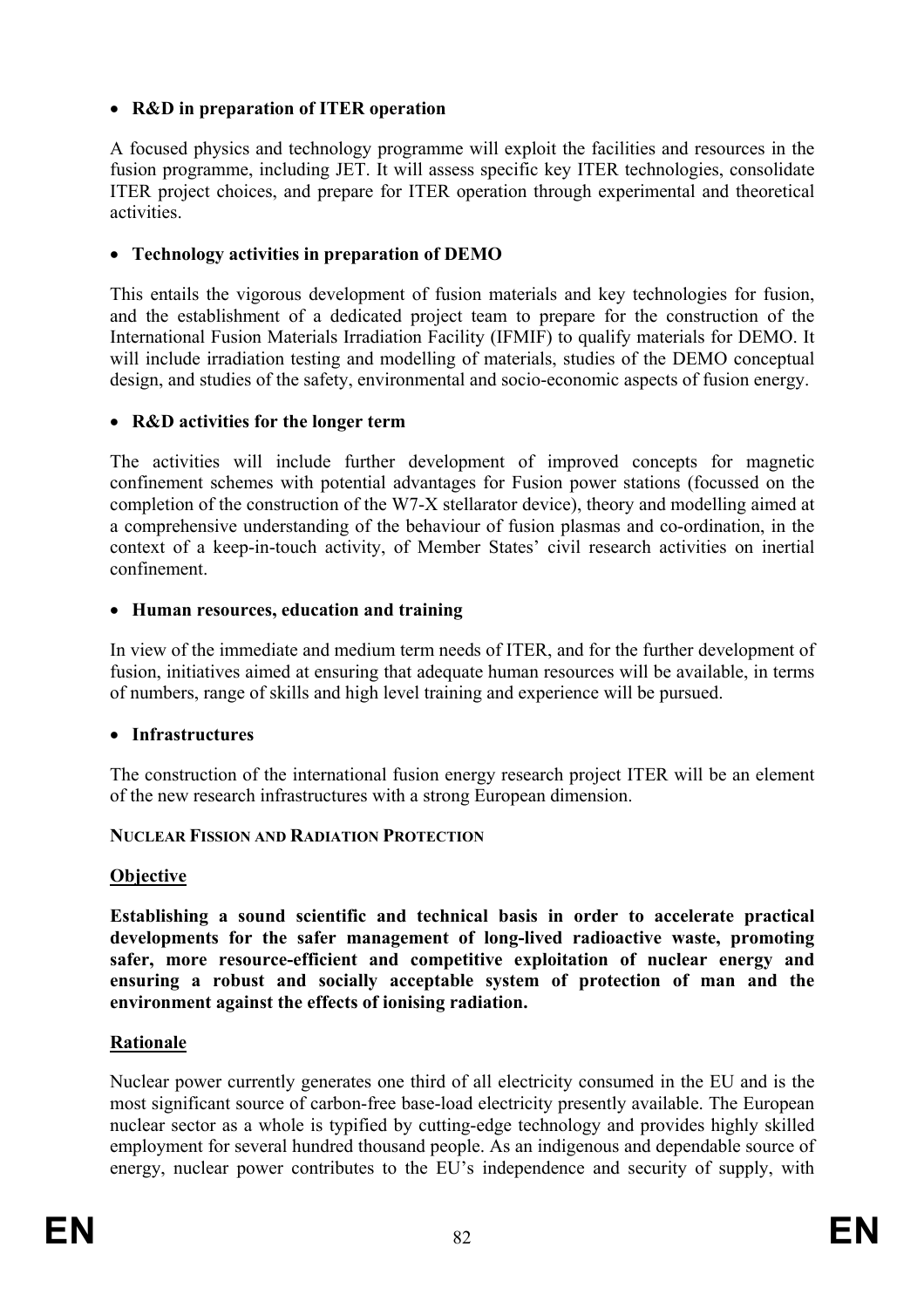more advanced nuclear technology offering the prospect of significant improvements in efficiency and use of resources, at the same time ensuring even higher safety standards and producing less waste than current designs.

There are, however, important concerns that affect the continued use of this energy source in the EU. The key issues are operational reactor safety and management of long-lived waste, both of which are being addressed through continued work at the technical level, though allied political and societal inputs are also required. In all uses of radiation, throughout industry and medicine alike, the overriding principle is the protection of man and the environment. All thematic domains to be addressed here are characterised by an overriding concern to ensure high levels of safety. Similarly there are clearly identifiable needs throughout nuclear science and engineering relating to availability of research infrastructures and expertise. In addition, the individual technical areas are linked by key cross-cutting topics such as the nuclear fuel cycle, actinide chemistry, risk analysis and safety assessment and even societal and governance issues.

Research will also be needed to explore new scientific and technological opportunities and to respond in a flexible way to new policy needs that arise during the course of the Framework Programme.

# **Activities**

## • **Management of radioactive waste**

Implementation oriented research and development activities on deep geological disposal of spent fuel and long-lived radioactive waste and, as appropriate, demonstration on the technologies and safety, and to underpin the development of a common European view on the main issues related to the management and disposal of waste. Research on partitioning and transmutation and/or other concepts aimed at reducing the amount and/or hazard of the waste for disposal.

## • **Reactor systems**

Research to underpin the continued safe operation of existing reactor systems (including fuel cycle facilities), taking into account new challenges such as life-time extension and development of new advanced safety assessment methodologies (both the technical and human element), and to assess the potential and safety aspects of future reactor systems in the short and medium term, thereby maintaining the high safety standards already achieved within the EU.

## • **Radiation protection**

Research, in particular on the risks from low doses, on medical uses and on the management of accidents, to provide the scientific basis for a robust, equitable and socially acceptable system of protection that will not unduly limit the beneficial and widespread uses of radiation in medicine and industry (including the generation of nuclear energy). Research to minimise the threat posed by nuclear and radiological terrorism and mitigate its impact.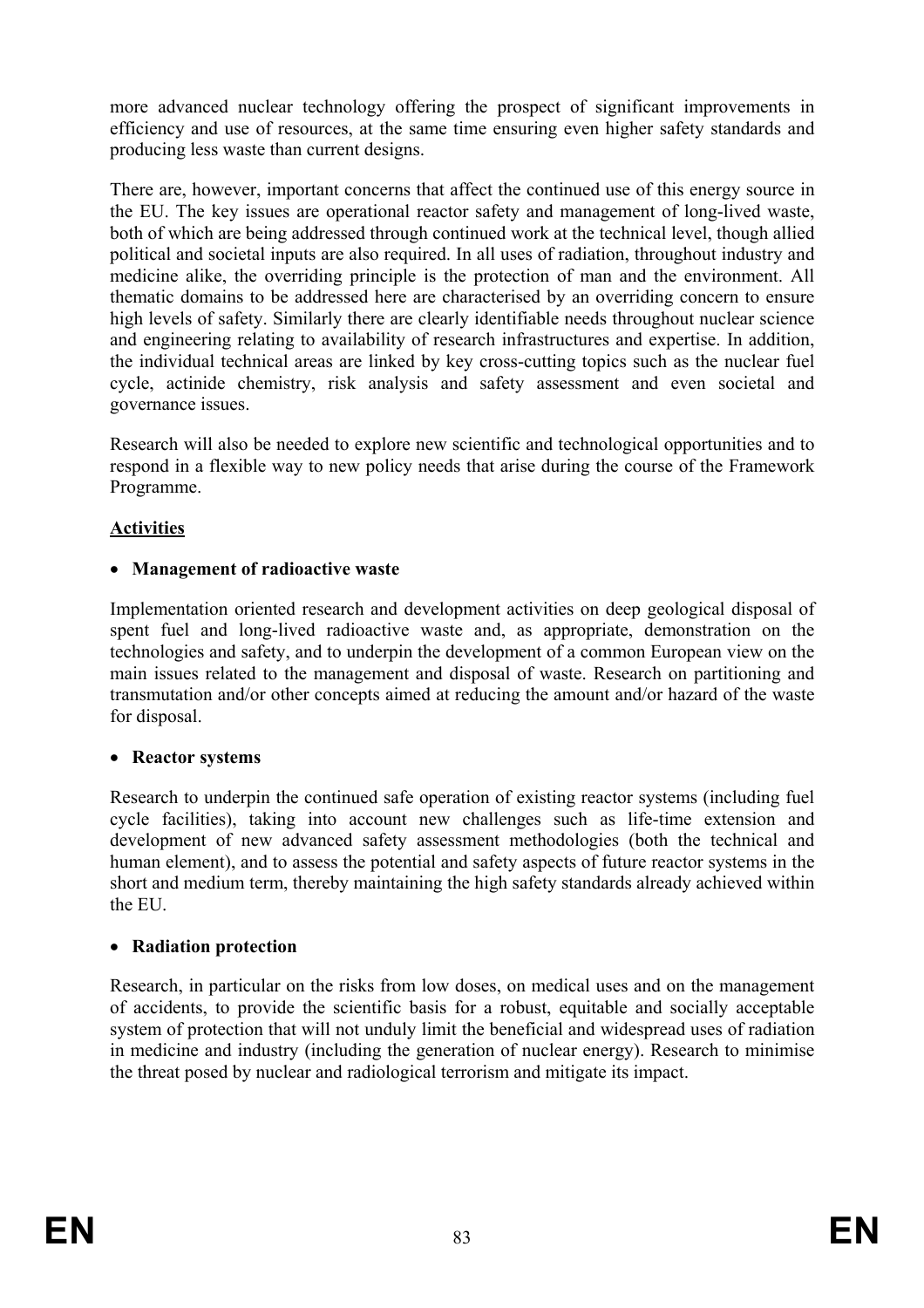# • **Infrastructures**

To support the availability of research infrastructures such as material test reactors, underground research laboratories and radiobiology facilities and tissue banks, necessary to maintain high standards of technical achievement, innovation and safety in the European nuclear sector.

## • **Human resources and training**

To support the retention and further development of scientific competence and human capacity in order to guarantee the availability of suitably qualified researchers and employees in the nuclear sector over the longer term.

# **NUCLEAR ACTIVITIES OF THE JOINT RESEARCH CENTRE**

# **Objective**

**To provide customer driven scientific and technical support to the EU policy making process in the nuclear field, ensuring support to the implementation and monitoring of existing policies while flexibly responding to new policy demands.** 

# **Rationale**

The Joint Research Centre supports the objectives of the European strategy for energy supply, particularly to help matching the Kyoto objectives. The EU has a recognised competence in many aspects of nuclear technology, and this is built on a solid basis of past successes in the domain. The usefulness of the JRC in its support to EU policies and in its contribution to the new trends in nuclear research are based on its scientific expertise and its integration in the international scientific community. On the one hand the JRC has competent staff and state-ofthe-art facilities to carry out recognized scientific/technical work; and on the other hand it supports the policy of the EU to maintain basic competencies and expertise for the future by training young scientists and fostering their mobility. New demand has emerged in particular in the external relations and security related policies. In these cases, in-house and secure information/analyses/systems are needed which cannot always be obtained on the market.

The nuclear activities of the JRC aim to satisfy the R&D requirements to support both Commission and Member States. The objective of this programme is to develop and assemble knowledge, to provide input to the debate on nuclear energy production, its safety and reliability, its sustainability and control, its threats and challenges, including innovative/future reactor systems.

# **Activities**

## **The JRC activities will focus on:**

**Nuclear Waste Management and Environmental Impact** aiming to understand the nuclear fuel processes from production of energy to waste storage and to develop effective solutions for the management of high level nuclear waste following the two major options (direct storage or partitioning and transmutation);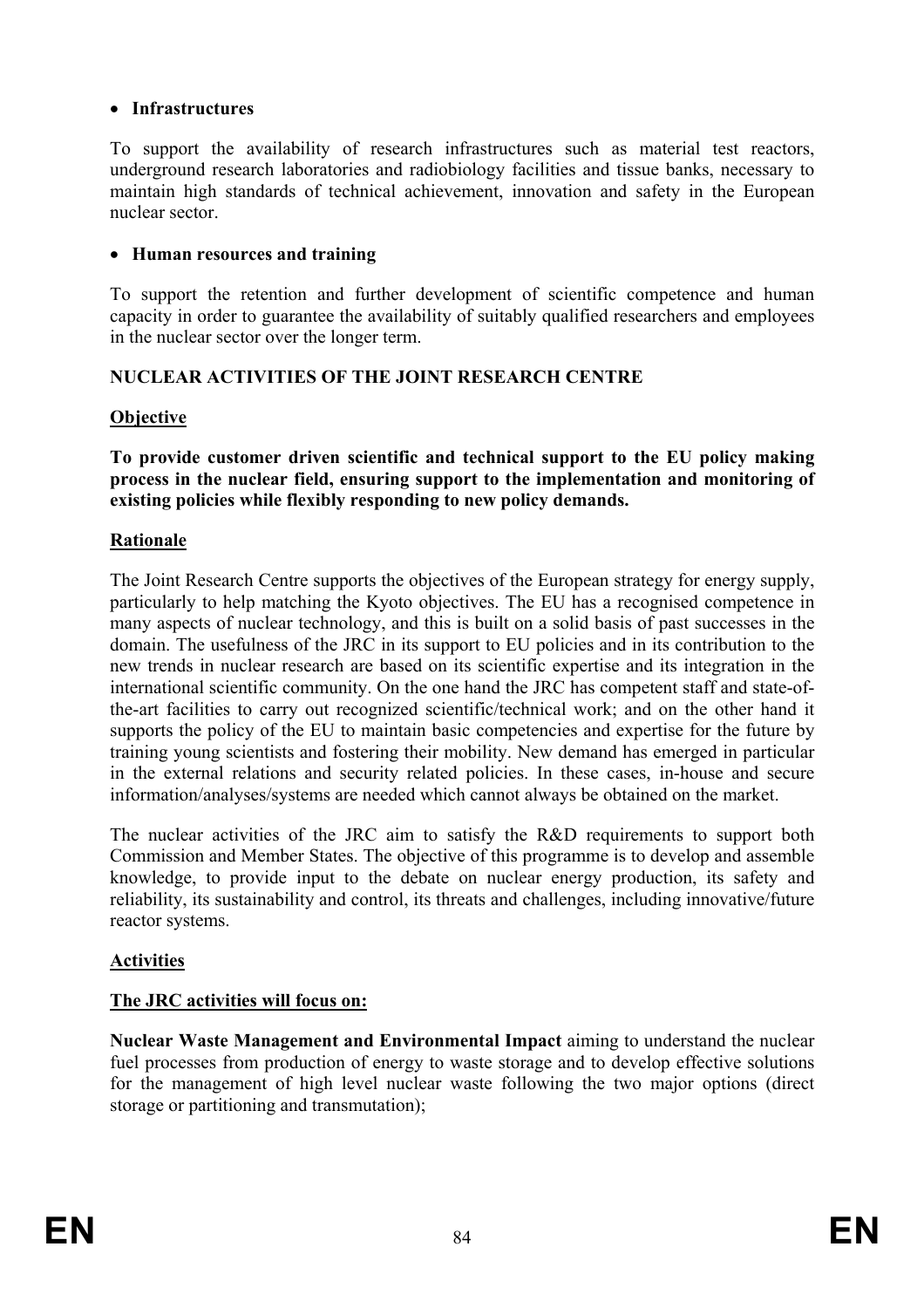**Nuclear Safety**, in implementing research on existing as well as on new fuel cycles and on reactor safety of both Western and Russian reactor types as well as on new reactor design. In addition the JRC will contribute and co-ordinate the European contribution to the Generation IV International Forum R&D initiative, in which the best research organisations in the world are involved;

**Nuclear Security**, in supporting the accomplishment of Community commitments, in particular the control of the fuel cycle facilities emphasising the back-end of the fuel cycle, the monitoring of the radioactivity in the environment, or the implementation of the additional protocol and the integrated safeguards, and the prevention of the diversion of nuclear and radioactive material associated with illicit trafficking of such material.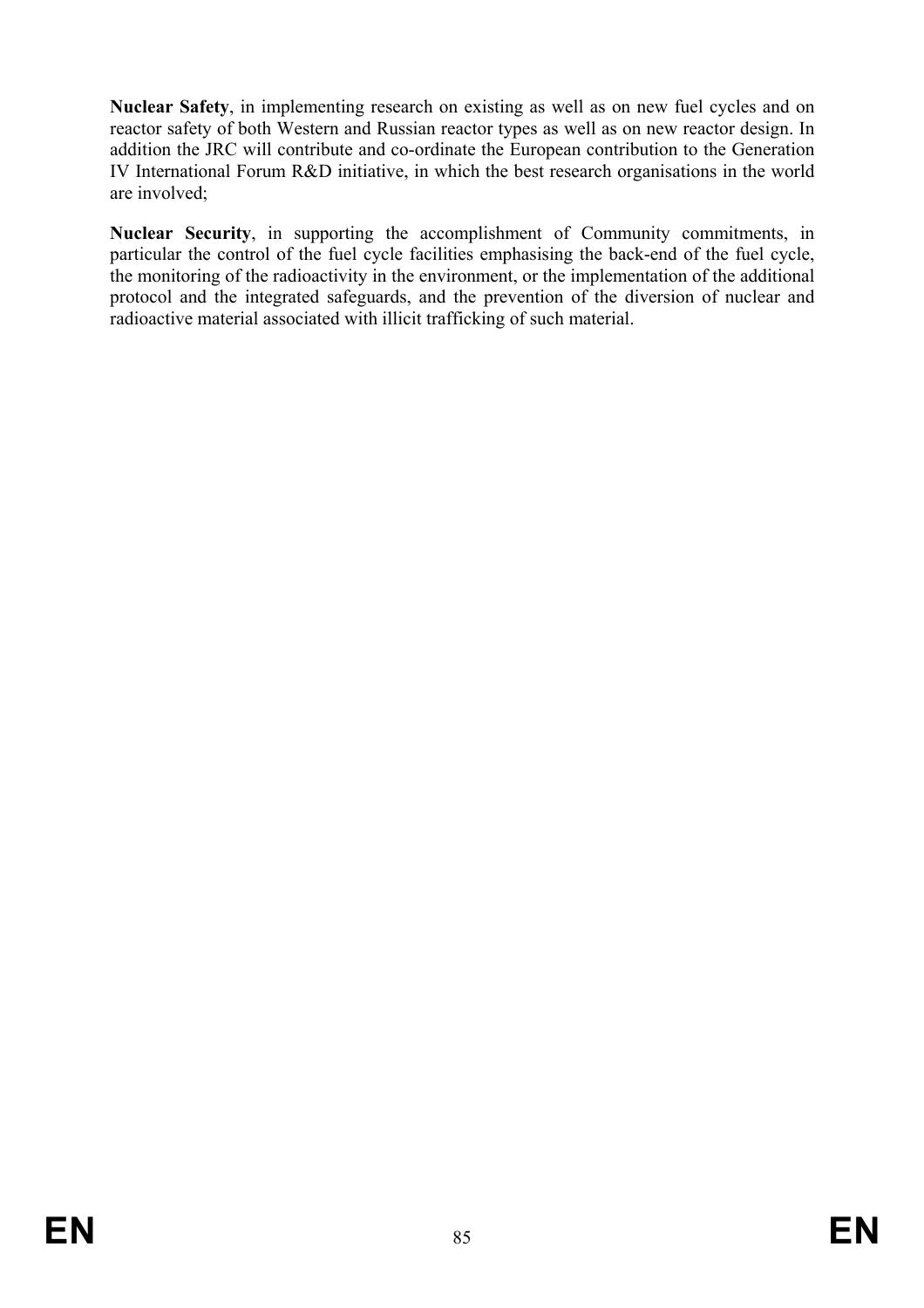# **ANNEX II**

# **FUNDING SCHEMES**

Subject to the rules for participation established for the implementation of the seventh Framework Programme, the EU will support research and technological development activities, including demonstration activities in the specific programmes through a range of funding schemes. These schemes will be used, either alone or in combination, to fund different categories of actions implemented throughout the Framework Programme.

### 1. FUNDING SCHEMES IN FUSION ENERGY

In the field of fusion energy research, the particular nature of the activities in the area necessitates the implementation of specific arrangements. Financial support will be given to activities carried out on the basis of procedures set out in:

- 1.1. The Contracts of Association, between the Commission and Member States or fully Associated Third States or entities within Member States or fully Associated Third States which provide for the execution of part of the EU fusion energy research programme according to Article 10 of the Treaty;
- 1.2. The European Fusion Development Agreement (EFDA), a multilateral agreement concluded between the Commission and organisations in, or acting for, Member States and Associated States providing *inter alia* the framework for further research on fusion technology in associated organisations and in industry, use of the JET facilities and the European contribution to international cooperation;
- 1.3. The European Joint Undertaking for ITER, based on the provisions of Article 45-51, Chapter 5, Title II of the Treaty;
- 1.4. International agreements between Euratom and third countries covering activities in the field of fusion energy research and development, in particular the ITER Agreement;
- 1.5. Any other multilateral agreement concluded between the Community and associated organisations, in particular the Agreement on Staff Mobility;
- 1.6. Cost-sharing actions to promote and contribute to fusion energy research with bodies in the Member States or the States associated with the Euratom framework programme in which there is no Contract of Association.

In addition to the above activities, actions to promote and develop human resources, fellowships, integrated infrastructures initiatives as well as specific support actions may be undertaken in particular to coordinate fusion energy research, to undertake studies in support of these activities, to support publications, information exchange; and training in order to promote technology transfer.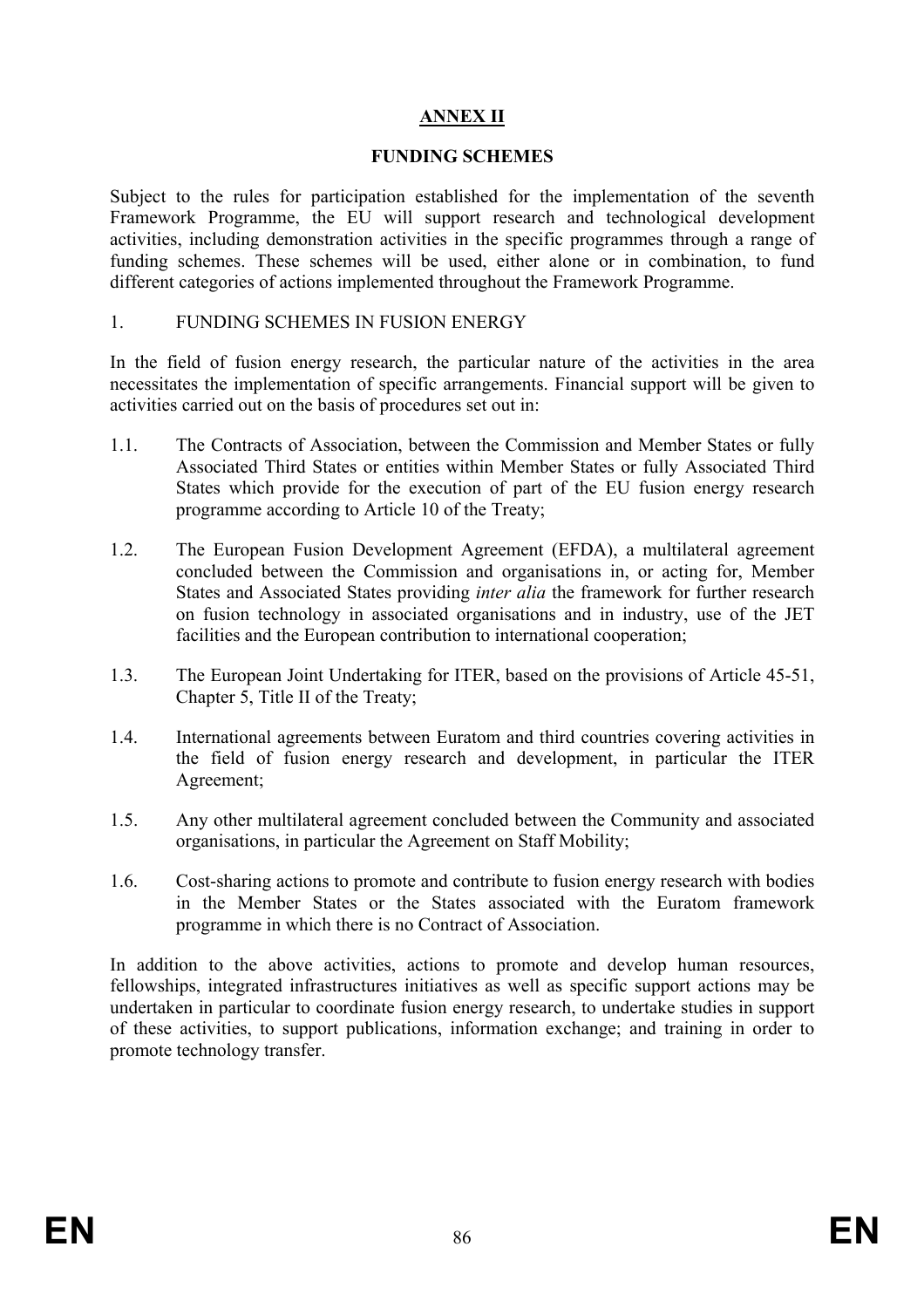## 2. FUNDING SCHEMES IN OTHER FIELDS

The activities in other fields than fusion energy by the Euratom Framework Programme will be funded through a range of funding schemes. These schemes will be used, either alone or in combination, to fund different categories of actions implemented throughout this Framework Programme.

The decisions for specific programmes, work programmes and calls for proposals will mention, as and when appropriate:

- The type(s) of scheme(s) used to fund different categories of actions;
- The categories of participants (such as research organisations, universities, industry, public authorities) which can benefit from it;
- The types of activities (research, development, demonstration, training, dissemination, transfer of knowledge and other related activities) which can be funded through each of them.

Where different funding schemes can be used, the work programmes may specify the funding scheme to be used for the topic on which proposals are invited.

The funding schemes are the following:

- a) To support actions which are primarily implemented on the basis of calls for proposals:
	- 1. Collaborative projects

Support to research projects carried out by consortia with participants from different countries, aiming at developing new knowledge, new technology, products or common resources for research. The size, scope and internal organisation of projects can vary from field to field and from topic to topic. Projects can range from small or medium-scale focused research actions to larger integrating projects which mobilise a significant volume of resources for achieving a defined objective.

2. Networks of Excellence

Support to joint research programmes implemented by a number of research organisations integrating their activities in a given field, carried out by research teams in the framework of longer term co-operation. The implementation of these joint programmes will require a formal commitment from the organisations integrating part of their resources and their activities.

3. Coordination and support actions

Support to activities aimed at coordinating or supporting research (networking, exchanges, studies, conferences, etc). These actions may also be implemented by means other than calls for proposals.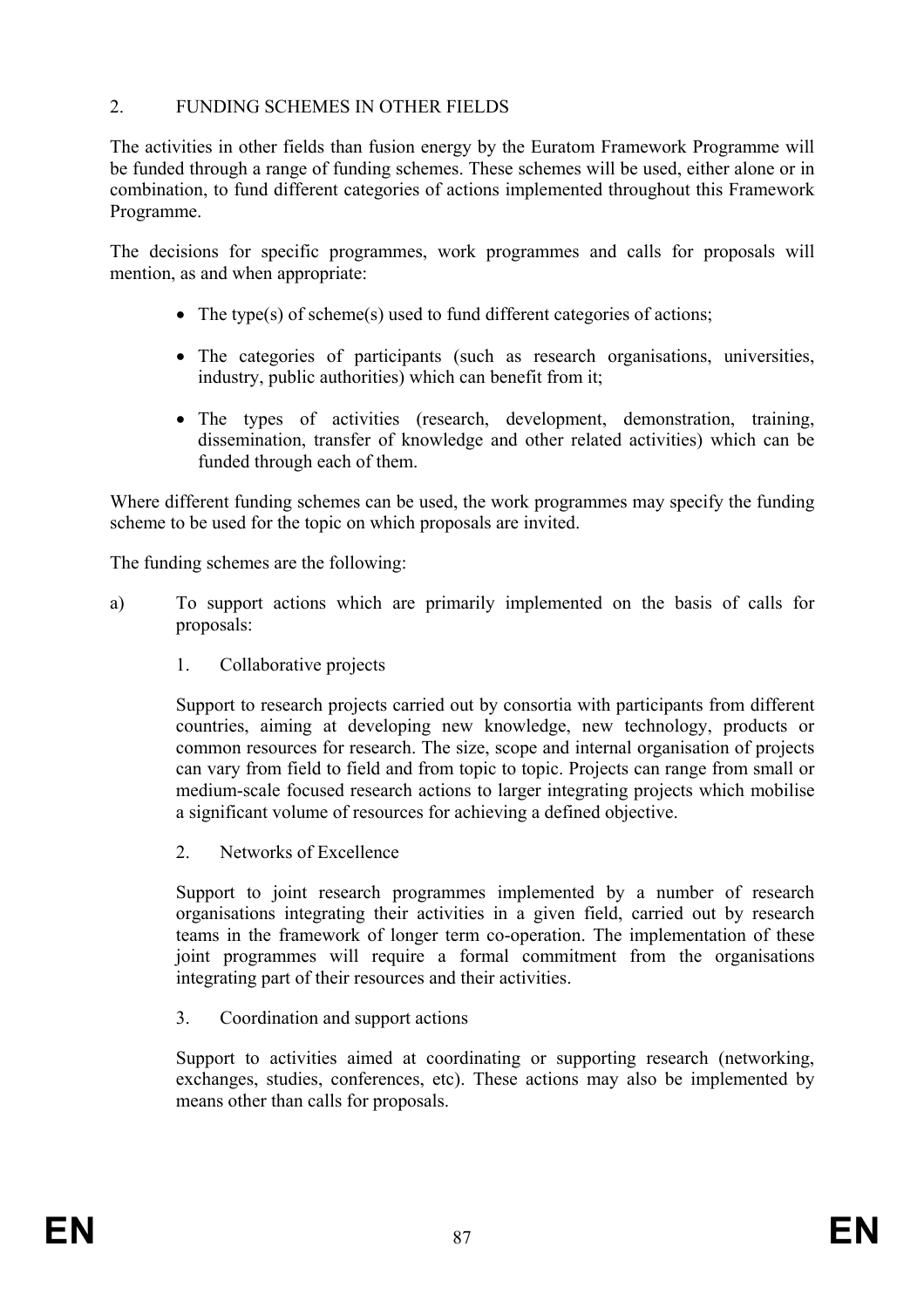4. Actions to promote and develop human resources and mobility

Support for training and career development of researchers.

- b) to support actions implemented on the basis of decisions by the Council, based on a proposal from the Commission, the Community will provide financial support to multi-financed large-scale initiatives:
	- A financial contribution from the Community to the implementation of Joint Undertakings carried out on the basis of the procedures and provisions set out in articles 45 -51, Chapter 5 of Title II of the Euratom Treaty.
	- A financial contribution from the Community to the development of new infrastructures of European interest.

The Community will implement the funding schemes in compliance with the provisions of the regulation adopted in the rules for participation of undertakings, research centres and universities, the relevant State aid instruments, in particular the Community framework for state aid to research and development, as well as international rules in this area. In compliance with this international framework, it will be necessary to be able to adjust the scale and form of financial participation on a case-by-case basis, in particular if funding from other public sector sources is available, including other sources of Community financing such as the European Investment Bank (EIB).

In the case of participants to an indirect action established in a region lagging in development (convergence regions and outermost regions<sup>50</sup>) complementary funding from the Structural Funds will be mobilised wherever possible and appropriate.

## 3. DIRECT ACTIONS - JOINT RESEARCH CENTRE

The Community will undertake activities implemented by the Joint Research Centre, which are referred to as direct actions.

<u>.</u>

<sup>&</sup>lt;sup>50</sup> Convergence regions are those set out in Article 5 of the proposal for a Council Regulation laying down general provisions on the European Regional Development Fund, the European Social Fund and the Cohesion Fund - COM(2004) 492. This includes "convergence" objective regions, regions eligible for funding from the Cohesion fund, and outermost regions.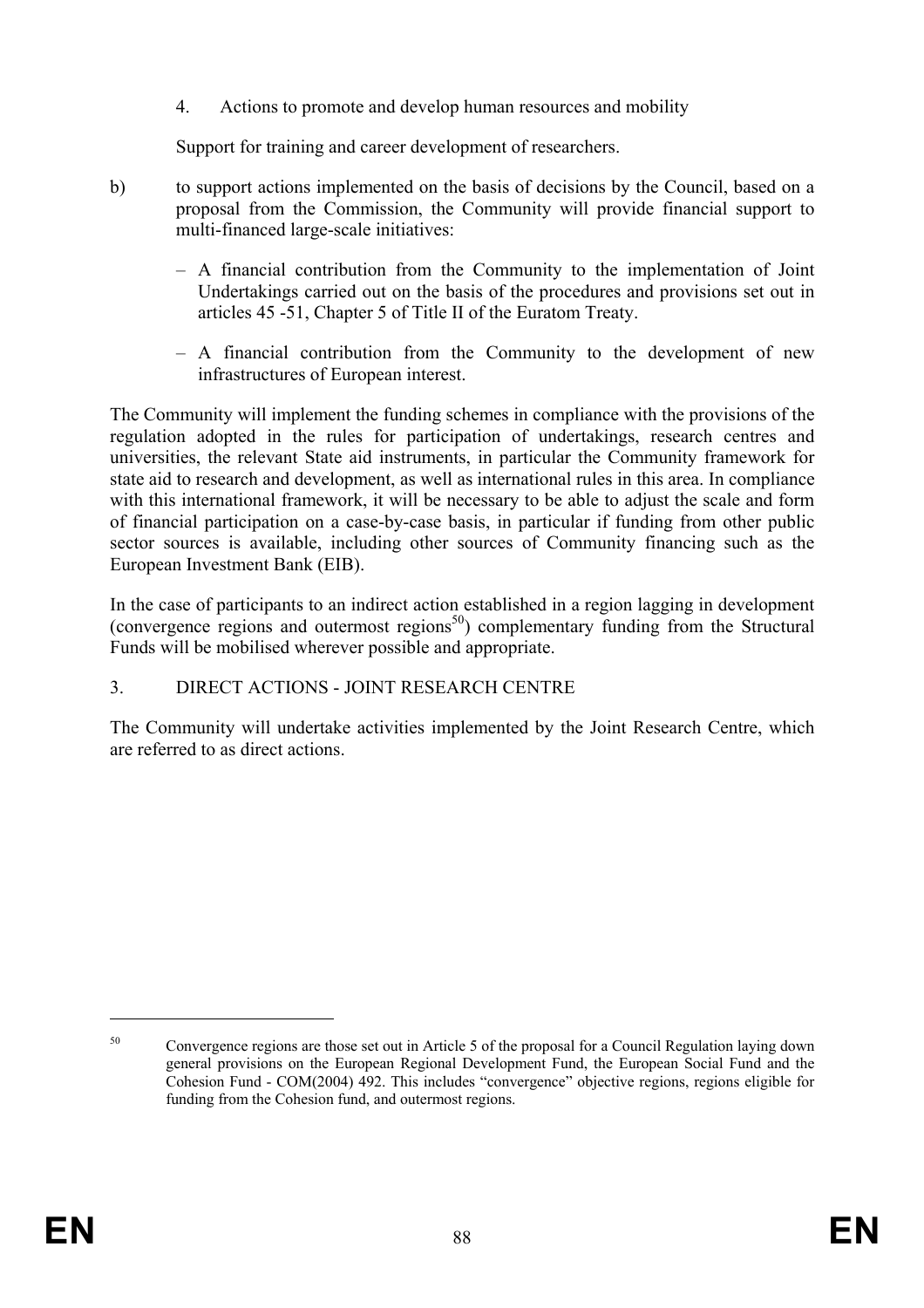# **LEGISLATIVE FINANCIAL STATEMENT**

## **1. NAME OF THE PROPOSAL :**

Proposal for a Council Decision concerning the seventh framework programme of the European Atomic Energy Community (Euratom) for nuclear research and training activities (2007 to 2011) – Building the Europe of Knowledge

## **2. ABM / ABB FRAMEWORK**

Policy Area(s) concerned and associated Activity/Activities: RESEARCH and DIRECT RESEARCH

## **3. BUDGET LINES**

**3.1.** Budget lines (operational lines and related technical and administrative assistance lines) including headings :

*Titles: 08 and 10* 

**3.2.** Duration of the action and of the financial impact:

2007-2013 subject to the approval of new financial perspectives framework

| <b>Budget</b><br>line | <b>Type of expenditure</b> |                            | <b>New</b><br>contribution |                | <b>Contributions</b><br>from applicant<br>countries | <b>Heading</b> in<br>financial<br>perspective |
|-----------------------|----------------------------|----------------------------|----------------------------|----------------|-----------------------------------------------------|-----------------------------------------------|
| 08<br>and<br>10       | Non-<br>comp               | Diff <sup>51</sup> /       | N <sub>O</sub>             | N <sub>O</sub> | <b>YES</b>                                          | $\bf{No}$ [1a]                                |
| XX.01                 | Comp/                      | Non-<br>diff <sup>52</sup> | N <sub>O</sub>             | NO.            | N <sub>O</sub>                                      | $\mathbf{No} \mid 1a$                         |
| XX.01.05              | Non-<br>comp               | Non-<br>diff               | NO                         | N <sub>O</sub> | <b>YES</b>                                          | $\mathbf{No} \mid 1a$                         |

## **3.3.** Budgetary characteristics (*add rows if necessary*) :

 $51$  Differentiated appropriations

<sup>52</sup> Non-differentiated appropriatins hereafter referred to as NDA.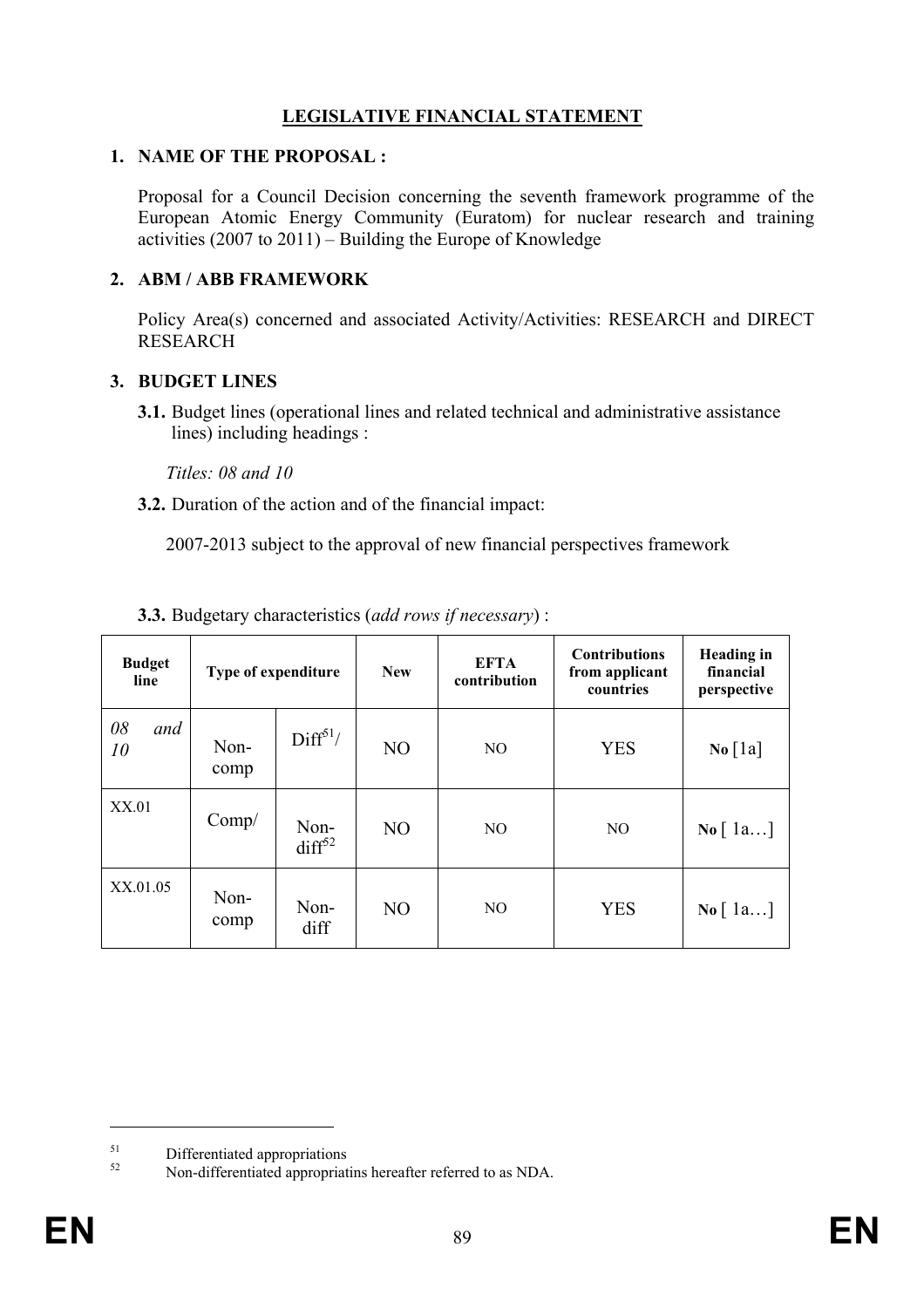# **4. SUMMARY OF RESOURCES**

## **4.1.** Financial Resources

## 4.1.1. Summary of commitment appropriations (CA) and payment appropriations (PA)

*EUR million (to 3 decimal places) cash prices* 

| <b>Expenditure type</b>                                                                                                               | Section<br>no. |             | 2007    | 2008    | 2009    | 2010    | 2011    | 2012    | 2013    | <b>Total</b> |
|---------------------------------------------------------------------------------------------------------------------------------------|----------------|-------------|---------|---------|---------|---------|---------|---------|---------|--------------|
| Operational expenditure <sup>53</sup>                                                                                                 |                |             |         |         |         |         |         |         |         |              |
| Commitment<br>Appropriations (CA)                                                                                                     | 8.1            | a           | 280,916 | 358,377 | 477,708 | 493,220 | 527,103 | 619,115 | 643,550 | 3.399,989    |
| Payment<br>Appropriations (PA)                                                                                                        |                | b           |         |         |         |         |         |         |         |              |
| Administrative expenditure within reference amount <sup>54</sup>                                                                      |                |             |         |         |         |         |         |         |         |              |
| Technical<br>$\&$<br>administrative<br>assistance (NDA)                                                                               | 8.2.4          | $\mathbf c$ | 177,503 | 190,795 | 197,945 | 203,300 | 184,645 | 188,338 | 192,105 | 1.334,631    |
| <b>TOTAL REFERENCE AMOUNT</b>                                                                                                         |                |             |         |         |         |         |         |         |         |              |
| <b>Commitment</b><br><b>Appropriations</b>                                                                                            | $a+c$          |             | 458,419 | 549,172 | 675,653 | 696,520 | 711,748 | 807,453 | 835,655 | 4.734,621    |
| Payment<br><b>Appropriations</b>                                                                                                      | $b+c$          |             |         |         |         |         |         |         |         |              |
| Administrative expenditure not included in reference amount <sup>55</sup>                                                             |                |             |         |         |         |         |         |         |         |              |
| Human resources and<br>associated<br>expenditure (NDA)                                                                                | 8.2.5d         |             | 4,986   | 5,085   | 5,187   | 5,291   | 5,397   | 5,504   | 5,615   | 37,064       |
| Administrative costs,<br>than<br>other<br>human<br>and<br>resources<br>associated costs, not<br>included in reference<br>amount (NDA) | 8.2.6 e        |             | 0,148   | 0,151   | 0,154   | 0,157   | 0,160   | 0,163   | 0,167   | 1,101        |

Expenditure that does not fall under Chapter xx 01 of the Title xx concerned.<br>Expenditure within article xx 01 05 of Title xx.

<sup>&</sup>lt;sup>55</sup> Expenditure within chapter xx 01 other than articles xx 01 04 or xx 01 05.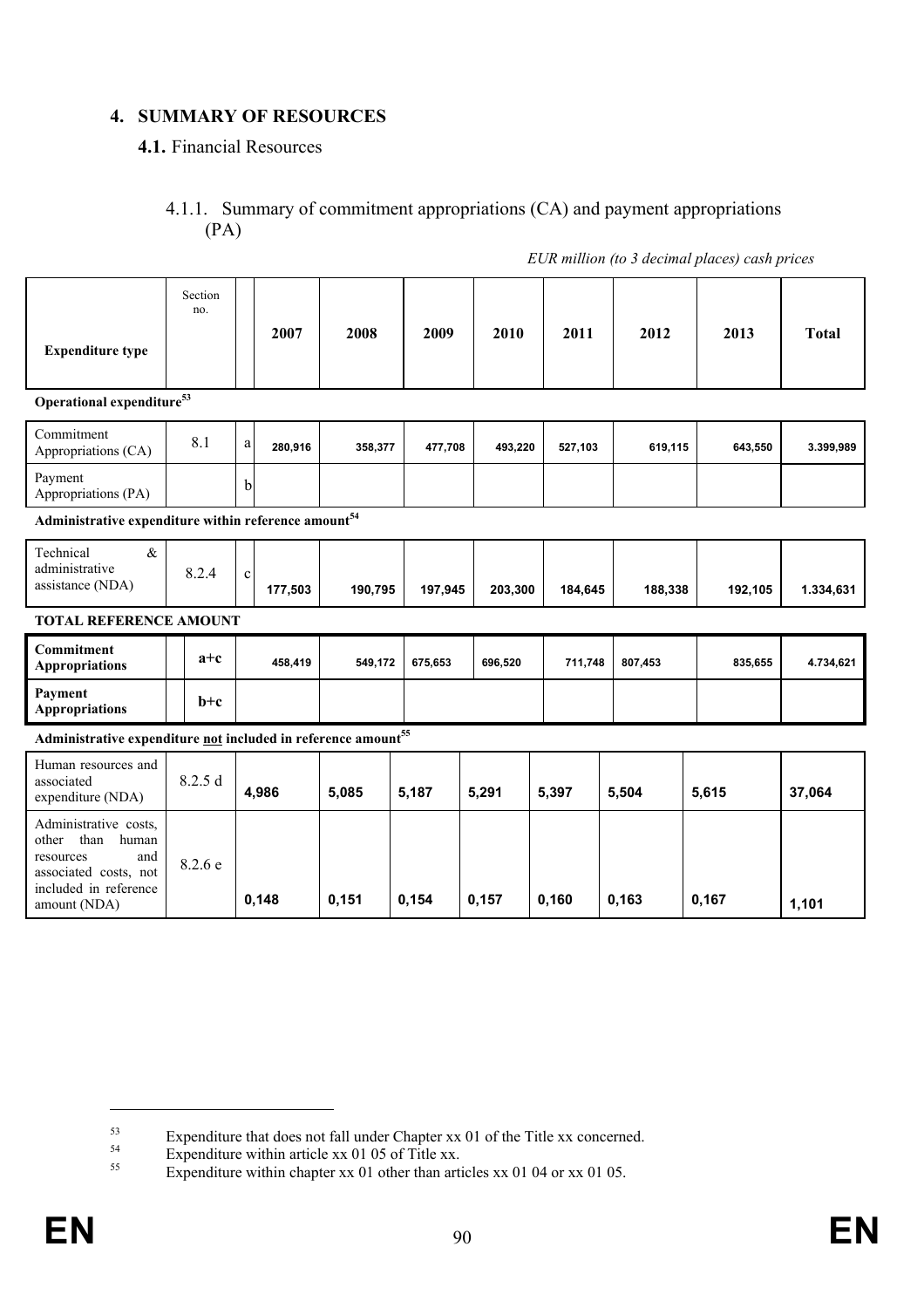| <b>TOTAL</b> CA including $a+c$<br>Human<br><sub>of</sub><br>cost<br><b>Resources</b> | $+d$<br>$+e$          | 463,553 | 554,408 | 680,994 | 701,968 | 717,305 | 813,121 | 841,437 | 4.772,785 |
|---------------------------------------------------------------------------------------|-----------------------|---------|---------|---------|---------|---------|---------|---------|-----------|
| TOTAL PA including<br>Human<br>0f<br>cost<br><b>Resources</b>                         | $b+c$<br>$+d$<br>$+e$ |         |         |         |         |         |         |         |           |

# **Total indicative financial cost of intervention**

### **Co-financing details**

If the proposal involves co-financing by Member States, or other bodies (please specify which), an estimate of the level of this co-financing should be indicated in the table below (additional lines may be added if different bodies are foreseen for the provision of the cofinancing):

*EUR million (to 3 decimal places)* 

| Co-financing body                   |                     | Year<br>n | $n + 1$ | $n+2$ $n+3$ | $n + 4$ | $n + 5$<br>and<br>later | Total |
|-------------------------------------|---------------------|-----------|---------|-------------|---------|-------------------------|-------|
|                                     |                     |           |         |             |         |                         |       |
| TOTAL CA including co-<br>financing | $a+c$<br>+d+<br>e+f |           |         |             |         |                         |       |

- 4.1.2. Compatibility with Financial Programming
- $\boxtimes$  Proposal is compatible with next financial programming (Commission's February 2004 Communication on the financial perspectives 2007-2013 COM (2004) 101).
- $\Box$  Proposal will entail reprogramming of the relevant heading in the financial perspective.
- $\Box$  Proposal may require application of the provisions of the Interinstitutional Agreement<sup>56</sup> (i.e. flexibility instrument or revision of the financial perspective).
- 4.1.3. Financial impact on Revenue
	- $\Box$  Proposal has no financial implications on revenue
- $\boxtimes$  Proposal has financial impact the effect on revenue is as follows:

<sup>56</sup> See points 19 and 24 of the Interinstitutional agreement.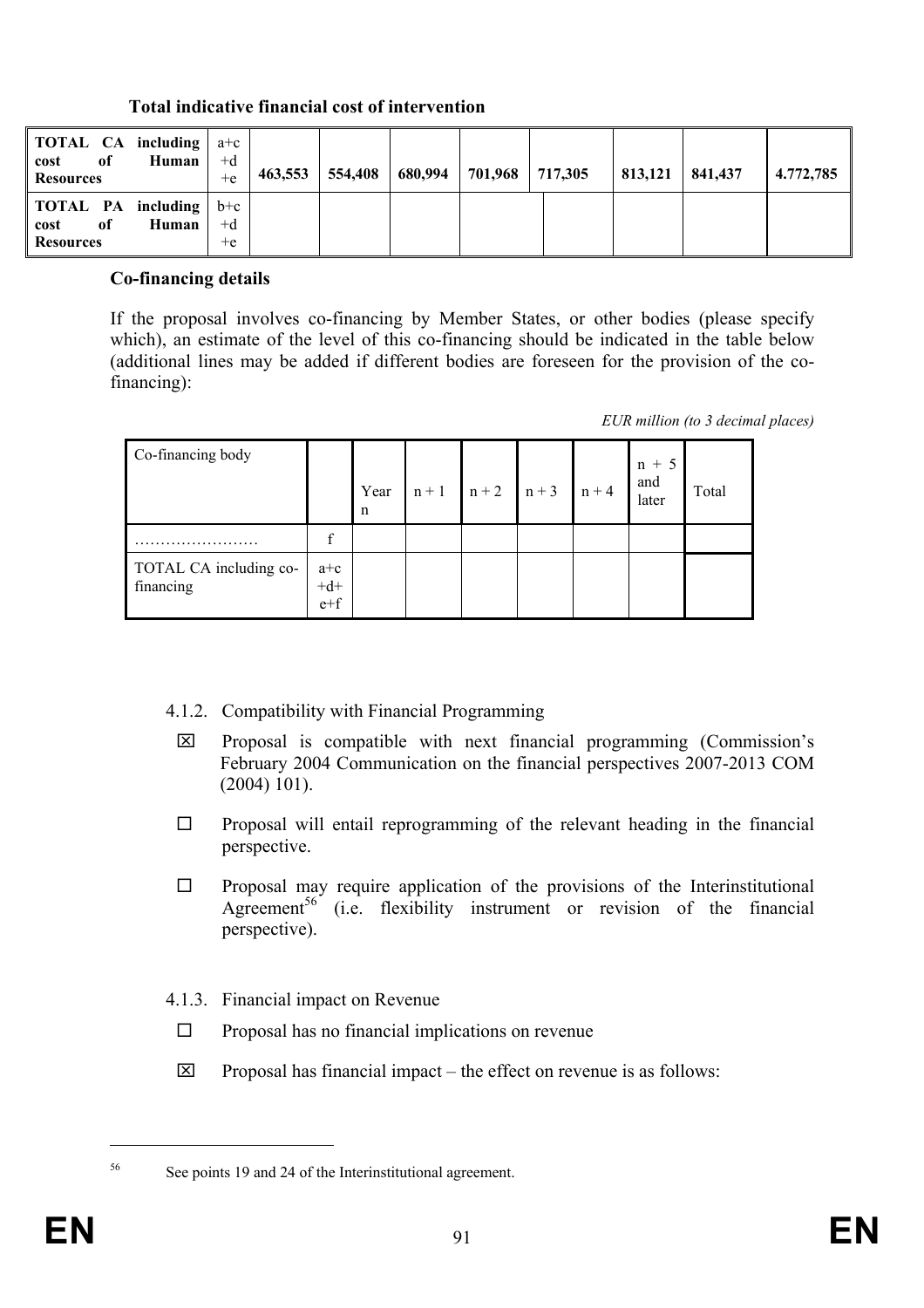Certain Associated States may contribute to the funding of the framework programmes.

In accordance with Article 161 of the Financial Regulation, the Joint Research Centre may benefit from revenue from various types of competitive activities and from other services provided for outside bodies.

In accordance with Article 18 of the Financial Regulation, certain revenue may be used to finance specific items.

*NB: All details and observations relating to the method of calculating the effect on revenue should be shown in a separate annex.* 

EUR million (to one decimal place)

|             |                              | Prior to<br>action |  | Situation following action |  |                                                                                                                                                                                                                                               |
|-------------|------------------------------|--------------------|--|----------------------------|--|-----------------------------------------------------------------------------------------------------------------------------------------------------------------------------------------------------------------------------------------------|
| Budget line | Revenue                      | [Year]<br>$n-1$ ]  |  |                            |  | $\begin{bmatrix} \n\text{Tea} \\ \n\text{r n} \n\end{bmatrix}$ $\begin{bmatrix} \text{n+1} \\ \text{N+2} \n\end{bmatrix}$ $\begin{bmatrix} \text{n+3} \\ \text{N+4} \n\end{bmatrix}$ $\begin{bmatrix} \text{n+5} \\ \text{s} \n\end{bmatrix}$ |
|             | a) Revenue in absolute terms |                    |  |                            |  |                                                                                                                                                                                                                                               |
|             | b) Change in revenue         |                    |  |                            |  |                                                                                                                                                                                                                                               |

*(Please specify each revenue budget line involved, adding the appropriate number of rows to the table if there is an effect on more than one budget line.)* 

**4.2.** Human Resources FTE (including officials, temporary and external staff) – **see detail under point 8.2.1.**

| <b>Annual requirements</b>               |  | Year n   n + 1   n + 2   n + 3   n + 4 | $n + 5$<br>and<br>later |
|------------------------------------------|--|----------------------------------------|-------------------------|
| Total<br>of<br>number<br>human resources |  |                                        |                         |

# **5. CHARACTERISTICS AND OBJECTIVES**

**Details of the context of the proposal are required in the Explanatory Memorandum. This section of the Legislative Financial Statement should include the following specific complementary information:** 

 $\overline{a}$ 

<sup>57</sup> Additional columns should be added if necessary i.e. if the duration of the action exceeds 6 years.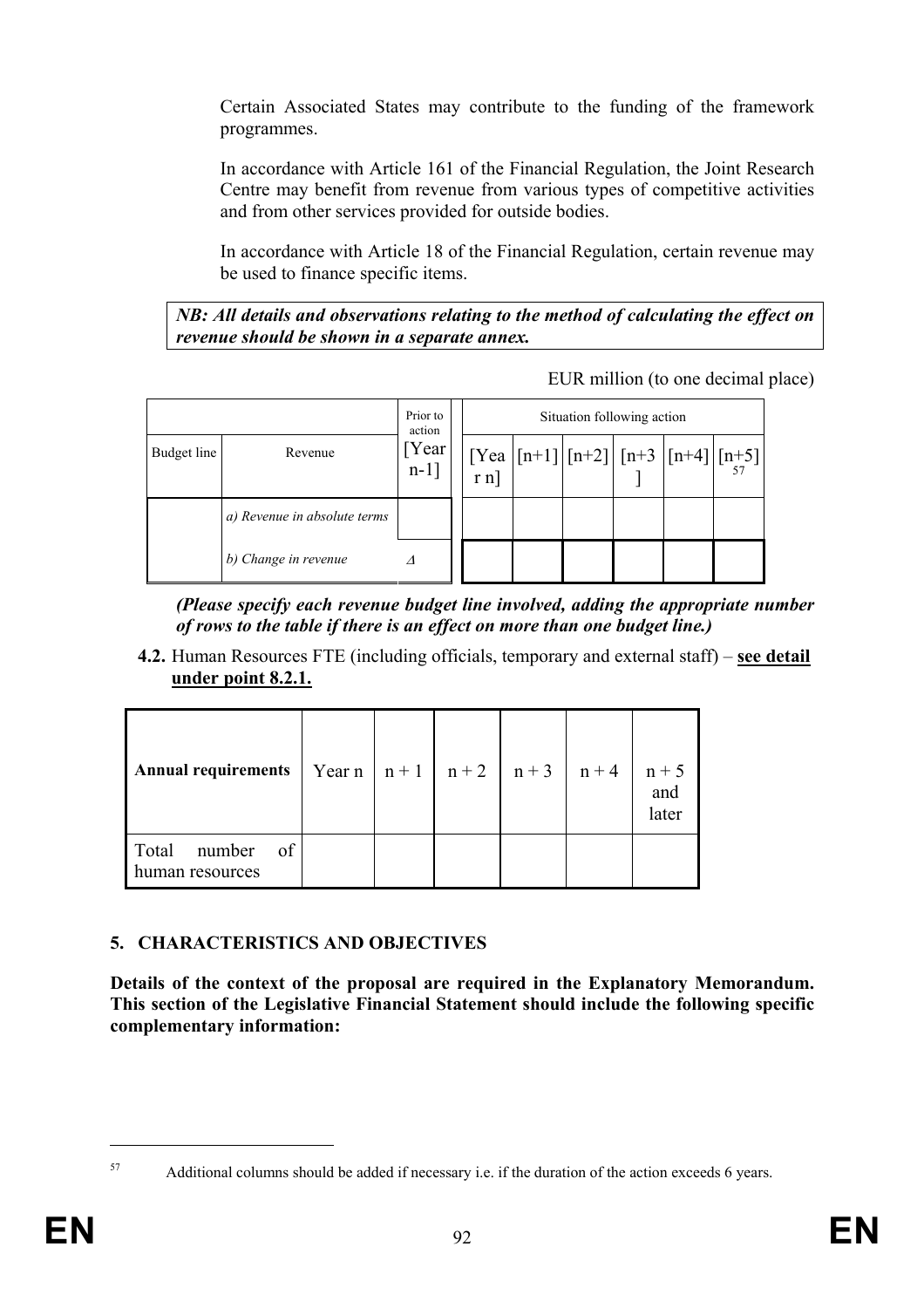## **5.1.** Need to be met in the short or long term

The  $7<sup>th</sup>$  Framework Programme will be an integral part of the EU efforts towards the knowledge economy and society in Europe, together with other specific endeavours on education, training and innovation. The elaboration of the objectives, as illustrated in the Communication COM (2004) 353 of 16.6.2004 on the future European research policy and very favourably viewed by the stakeholders and the other European institutions, is at the basis of the Commission proposal for the  $7<sup>th</sup>$  Framework Programme.

The  $7<sup>th</sup>$  Framework Programme is characterised both by continuity with the current  $6<sup>th</sup>$ Framework Programme (e.g. in the context of the cooperative research) and the introduction of novel elements at the level of content and instruments to address the arising needs at EU level (e.g. support to new infrastructures, co-ordination of national research programmes on a large scale).

The main instruments to be used will be the known ones, with important efforts already undertaken and more envisaged to simplify all procedures of the Framework Programme and make them friendlier for the proposers.

These elements are lucidly presented in the Explanatory Memorandum and in the Communication "Building the ERA of Knowledge for Growth" that is put forward at the same moment as the Commission proposals for the  $7<sup>th</sup>$  Framework Programme.

**5.2.** Value-added of Community involvement and coherence of the proposal with other financial instruments and possible synergy

Intervention at EU level is justified in the field of R&D policy. There are a number of cases where it can be more effective to provide support for research at EU level than at national level. Some research activities are of such a scale that no single Member State can provide the necessary resources and expertise. In these cases, EU projects can allow research to achieve the required "critical mass", while lowering commercial risk and producing a leverage effect on private investment. EU-scale actions also play an important role in transferring skills and knowledge across frontiers. This helps to foster excellence in research and development through enhancing capability, quality and EU-wide competition, as well as improving human capacity in S&T through training, mobility and European career development. EU support can also contribute to a better integration of European R&D, by encouraging the coordination of national policies, by the EU-wide dissemination of results, and by funding research for pan-European policy challenges.

An in-depth analysis is provided for in the "Impact Assessment and Ex Ante Evaluation Report for the Commission proposals for the Council and European Parliament decisions on the  $7<sup>th</sup>$  Framework Programme (EC and Euratom)". This document represents a technical annex to the legislative proposal in the form of a staff working document. A whole chapter of the report is dedicated to this question (see its Annex 1, chapter 3). The report also addresses alternative options for Community intervention and the impacts likely to result from each policy option.

The  $7<sup>th</sup>$  Framework Programme will involve modes of support for research activities from EU, international, national and regional sources. These will be complementary to the support to be provided by the European Investment Bank and the Structural Funds. More information is included in the Communication "Building the ERA of Knowledge for Growth" (see above) and in the Explanatory Memorandum.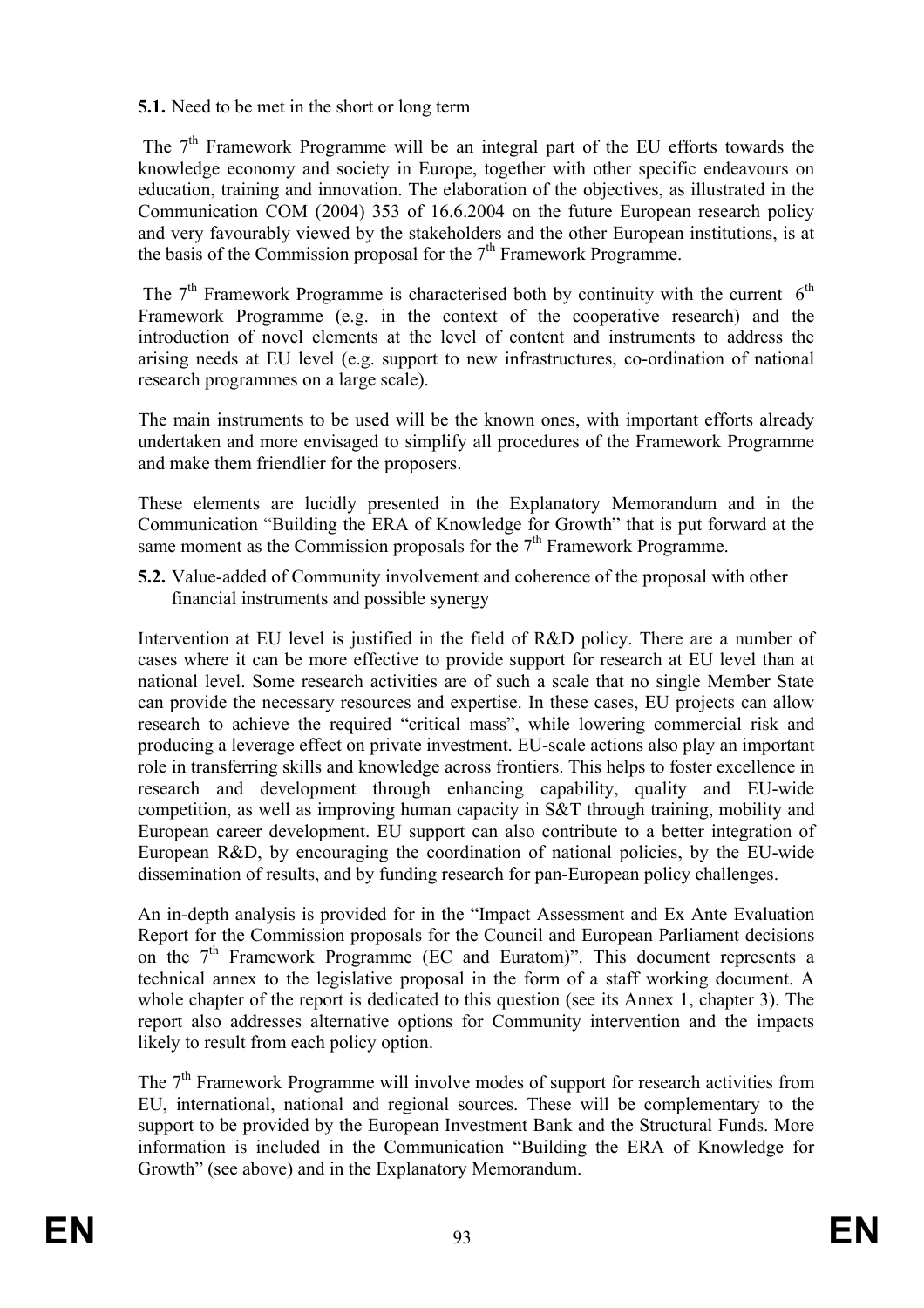**5.3.** Objectives, expected results and related indicators of the proposal in the context of the ABM framework

"Reinvigorating" the Lisbon agenda is a key goal of the EU and the European Commission for the coming years. This implies, as a first priority, the full realisation of the knowledge society. In the same direction, the strategic objectives of the College, COM (2005) 12 final, have highlighted the importance of research and development as one of the key drivers of prosperity and growth. In particular this will mean the Union committing to invest 3% of GDP in research, with one third coming from the public sector. This message is reinforced by the Communication on 'A new start for the Lisbon Strategy' COM (2005)24.

The objectives set out here are therefore aimed precisely at supporting the aims of the Lisbon agenda through Community funded research activities. It has been demonstrated that such research plays a critically important role in promoting growth and prosperity, building the European knowledge base including research capacities and developing an integrated and strengthened European Research Area.

**Objectives** are in the following areas:

**1. Fusion Energy Research:** Developing the knowledge base for, and realising ITER as the major step towards, the creation of prototype reactors for power stations which are safe, sustainable, environmentally responsible, and economically viable.

**2. Nuclear Fission and Radiation Protection:** Establishing a sound scientific and technical basis in order to accelerate practical developments for the safer management of long-lived radioactive waste, promoting safer, more resource-efficient and competitive exploitation of nuclear energy and ensuring a robust and socially acceptable system of protection of man and the environment against the effects of ionising radiation.

**3. Nuclear Activities of the Joint Research Centre:** To provide customer driven scientific and technical support to the EU policy making process in the nuclear field, ensuring support to the implementation and monitoring of existing policies while flexibly responding to new policy demands.

Performance indicators will be developed at three levels. Quantitative and qualitative indicators will be developed to show the path or direction of scientific and technical progress, such as new standards and tools, scientific techniques, patent applications and licence agreements new products, process and services.

Management indicators will be developed to monitor performance internally and support senior management decision making. These could include level of budget execution, time to contract and time to payment.

Outcome (impact) indicators will be used to assess the overall effectiveness of the research against high level objectives. These cold include assessment at the aggregate the Framework Programme Level (e.g. impact on the achievement of the Lisbon, Goeteborg, Barcelona and other objectives) and assessment at the SP level (e.g. contribution made to the EU S&T and economic performance).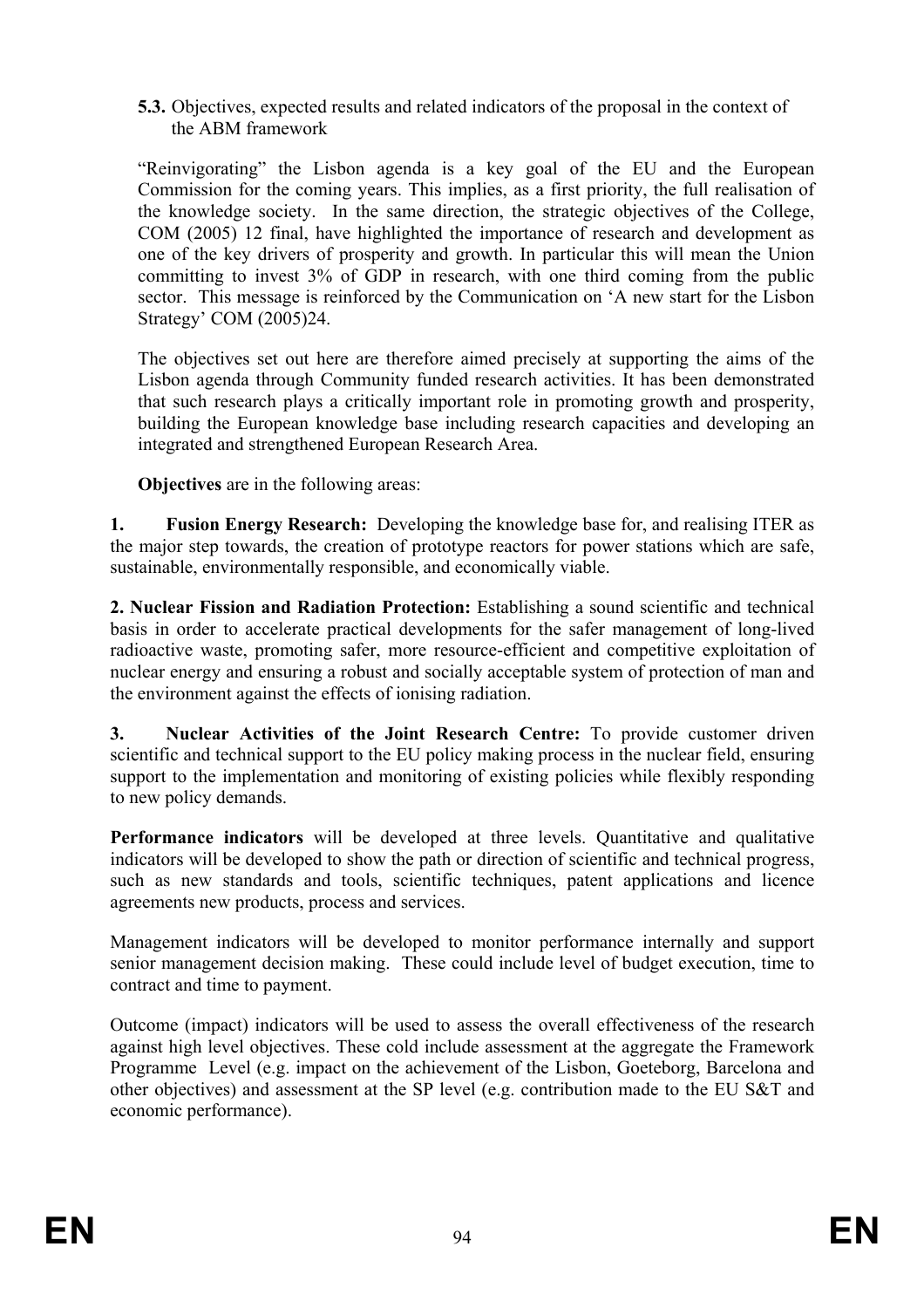More information on this point is included in the Annex of the "Impact Assessment and Ex Ante Evaluation Report for the Commission proposals for the Council and European Parliament decisions on the  $7<sup>th</sup>$  Framework Programme (EC and Euratom)", Chapter 6: Towards an effective, user-friendly management and outcome-oriented new 7th Framework Programme , Section 3: New programme evaluation and monitoring system.

## **5.4 Method of Implementation (indicative)**

Show below the method(s)<sup>58</sup> chosen for the implementation of the action.

## ⌧ *Centralised Management*

- $\boxtimes$  Directly by the Commission
- $\boxtimes$  Indirectly by delegation to:
	- ⌧ Executive Agencies
	- $\Box$  Bodies set up by the Communities as referred to in art. 185 of the Financial Regulation
	- $\square$  National public-sector bodies/bodies with public-service mission

## ٱ *Shared or decentralised management*

- $\Box$  With Member states
- $\Box$  With Third countries

# □ *Joint management with international organisations (please specify)*

## Relevant comments:

As a general principle when deciding on the most appropriate management structures, there must be clear lines of responsibility within the Commission and clean interfaces between the Commission and any separate management structures. In addition, where the link between the detailed follow-up of the actual projects funded and the development of S&T policy is clear, any shift of management away from the Commission services cannot go beyond "upstream" tasks supporting the submission and evaluation of proposals. Where this link between the individual project follow-up and the definition of scientific priorities is not direct or does not exist, management of the "downstream" tasks of making contracts and running the projects could be given to an executive agency.

With this principle in mind, the following is proposed for the management of the various parts of the Euratom Framework Programme:

<sup>&</sup>lt;sup>58</sup> If more than one method is indicated please provide additional details in the "Relevant comments" section of this point.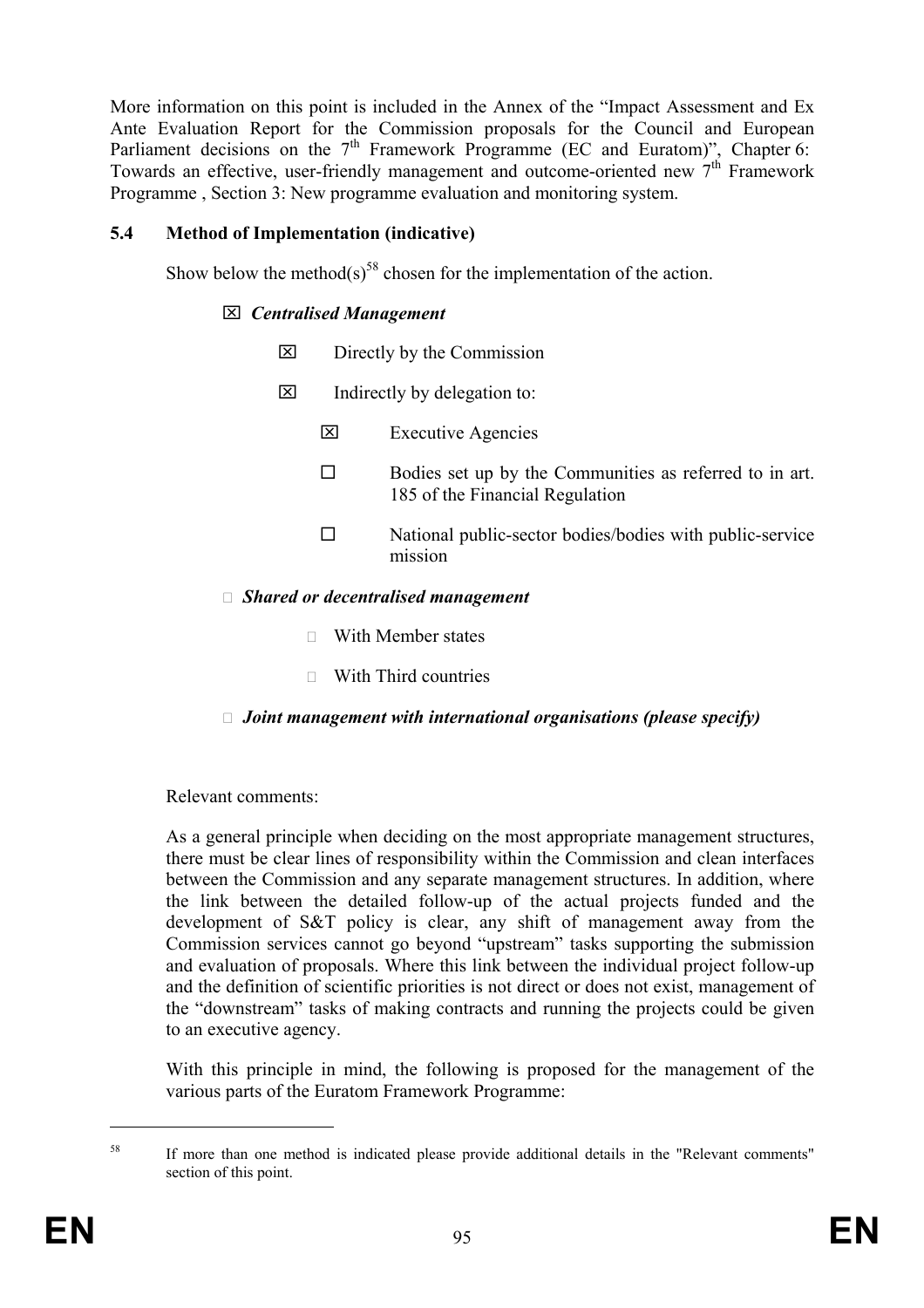(1) For all **RTD projects, including collaborative research projects**, the hypothesis used is that it will not be possible to manage with the status quo (i.e. full internal direct management with limited use of outsourcing through commercial contracts). In this case, the executive agency set up for "upstream" implementation tasks under the  $7<sup>th</sup>$  EC Framework Programme will be used. Tasks of this agency would include the reception and administrative management of proposals submitted, inviting and paying expert evaluators (chosen by the Commission), providing logistical support to proposal evaluation and possible further tasks, such as financial viability checking and provision of statistics. The continued possibility to sub-contract specific tasks to private companies (e.g. for the development of IT tools) will not be ruled out.

The evaluation, contracting and project management of RTD projects would be carried out by the Commission services, in order to maintain the close link between such activities and policy formulation.

Flexibility should be maintained to allow the possibility of adapting these management arrangements depending on experience acquired during the first years of the  $7<sup>th</sup>$  Framework Programme.

(2) The European Joint Undertaking, based on the provisions of Articles 45-51, Title II of Chapter V of the Euratom Treaty, will be used for the creation of **ITER**  (International Thermonuclear Experimental Reactor).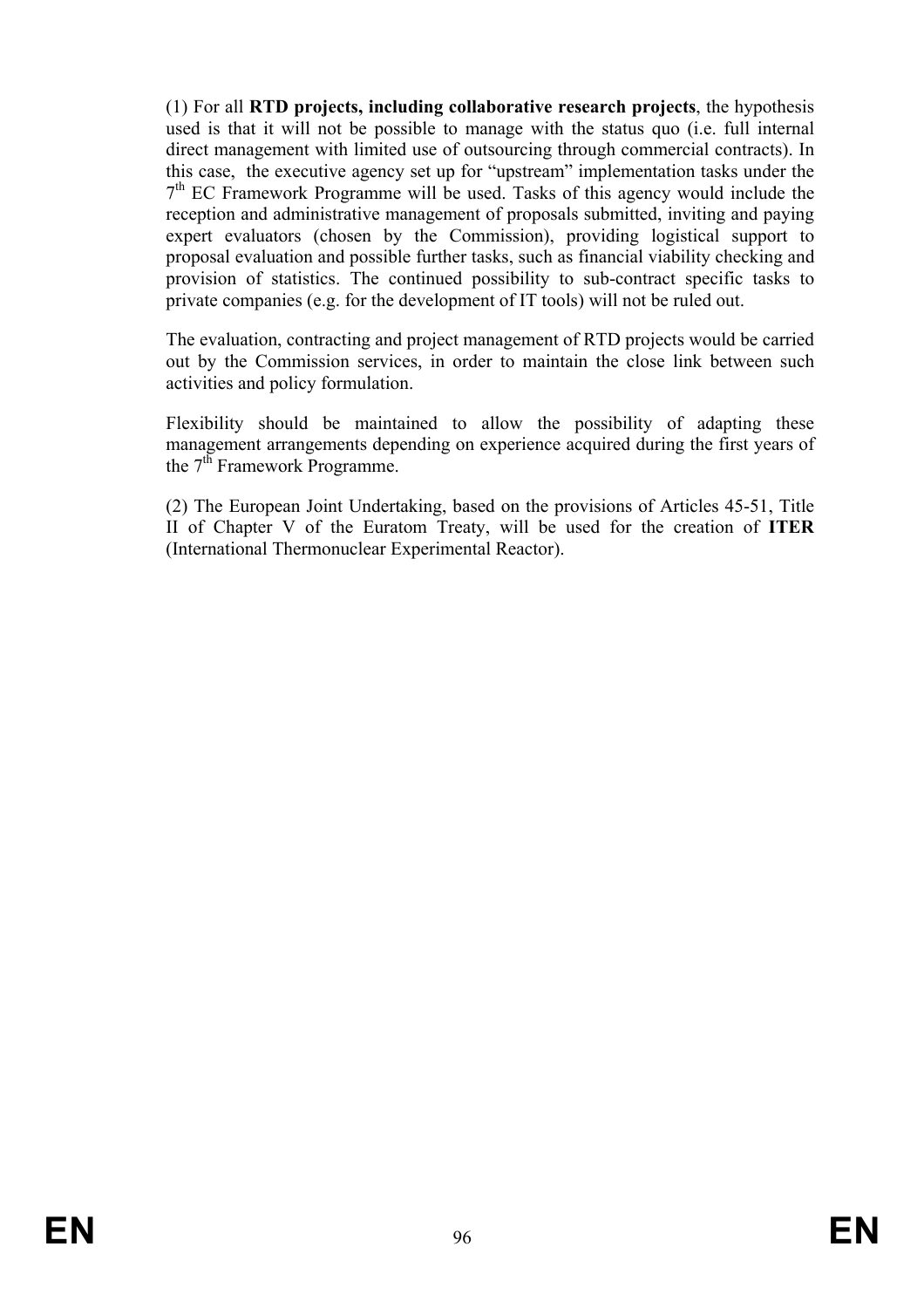# **6. MONITORING AND EVALUATION**

### **6.1.** Monitoring system

Monitoring of implementation management would be ensured by operational senior management within the Commission on a continuous basis with annual check points and using a common set of management performance indicators. Adequate resource would be given to this process. The annual results of this exercise will be used to inform senior management and as an input to the multi-annual assessment exercise.

The requirements and systems for data collection regarding proposal evaluation and contract preparation are currently under review given the needs of providing a robust and simplified data set while imposing minimum burden on research programme participants.

#### **6.2.** Evaluation

### 6.2.1. Ex-ante evaluation

In line with the Commission requirements, an ex ante evaluation of the  $7<sup>th</sup>$  Framework Programme legislative proposals has been undertaken. This evaluation is incorporated in the overall Impact Assessment report of the European Commission's proposals for the European parliament and Council decisions on the  $7<sup>th</sup>$  Framework Programme (EC and EURATOM).

The  $7<sup>th</sup>$  Framework Programme Impact Assessment exercise was based upon inputs from stakeholders, internal and external evaluation and other studies, and contributions from recognised European evaluation and impact assessment experts. The Impact Assessment exercise covered the period from April 2004 to April 2005. It was conducted and monitored by the Commission services with the help of a number of external experts.

6.2.2. Measures taken following an intermediate/ex-post evaluation (lessons learned from similar experiences in the past)

A Five Year Assessment of the implementation and achievements of Community research over the five preceding years was carried out between June-December 2004 by a panel of independent high level experts. The assessment was based on analysis of an extensive database of evaluation and policy reports concerning Community research, 8 separate studies and analyses prepared specifically as inputs to the assessment exercise; interviews with and presentations by Commission staff; and discussion by panel members within their own constituencies.

The results of the Five Year Assessment were made available on 10 February 2005 and on XX/XX/2005, the Commission communicated the conclusions of the assessment, accompanied by its observations, to the European Parliament, the Council, the European Economic and Social Committee and the Committee of the Regions.

A synthesis of the key findings of the Five Year Assessment report and how these have been integrated into the proposal *(in italics)* are as follows: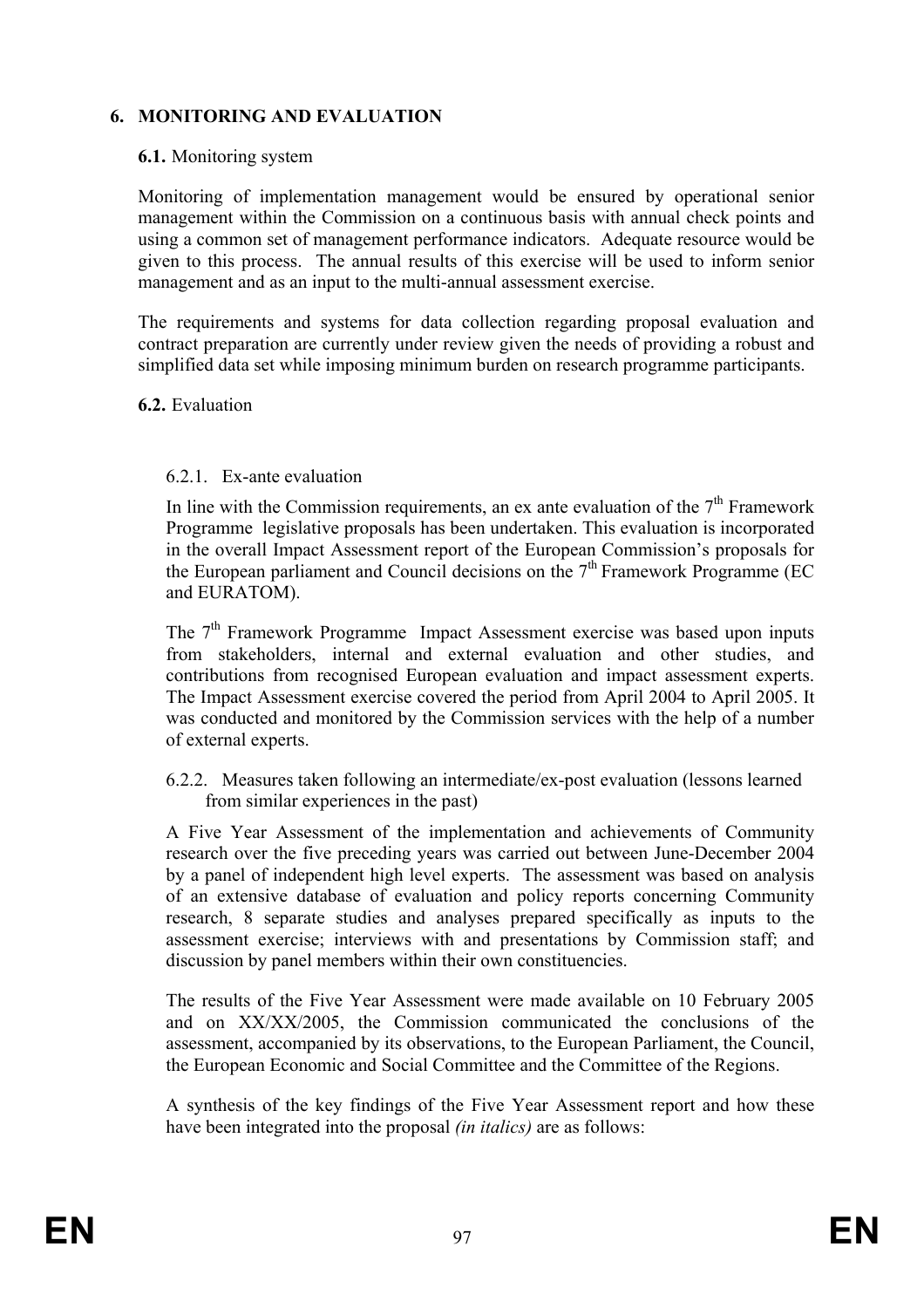- It was noted that the Framework Programmes have provided a major contribution to Europe's knowledge base and the restructuring of Europe's research system to be more innovative and that the Commission's proposal to substantially increase the European research budget in the future is a welcome step in the right direction. *The proposal is for a substantial increase in funding of the Framework.*
- It was recommended that a clearer vision or articulation of what EU research aims to achieve is needed to help set clear objectives, define precisely the Added Value for Europe, reinforce the impetus given by the European Research Area and get the necessary support from the public for these activities. *The proposal is accompanied by a specific Communication to describe the relationship between knowledge creation and growth and has been developed in parallel with, the ex ante Impact Assessment which gives a clear and detailed statement on the expected benefits from the proposed research activities.*
- It was recommended that the industrial orientation and participation in the Framework Programme must be enhanced to help strengthen European competitiveness. Links to other EU policies are needed such as intellectual property rights (IPR), state aid rules and also encouragement of public-private collaboration such as through joint technology initiatives. *The proposal reflects the need for a strengthened and simplified approach to Community research funding with detailed attention to the needs of the industrial sector, including different types of industrial participant such as large firms and SMEs. The promotion of joint technology initiatives is one of the innovative features to promote industrial participation in the programme.*
- It was recommended that excelling in science and developing human resources for research will be crucial for further development of the knowledge-based society. This will require the extension in scale and scope of human resources and mobility programmes. *The proposal reflects this need through the enhanced measures for human resources development with the commitment for more flexibility and greater articulation between the public and private sectors. It is also proposed to create a European Research Council to promote riskier research and excellence in science.*
- It was recommended that enhancing citizens trust in science, technology and innovation and better understanding of the legitimacy of research policies are necessary to tackle society's concerns appropriately by science and research policy objectives. Impacts and actual results should be communicated to the public at large in a meaningful manner. *The proposal reflects these needs through a specific approach to Science in Society as one of the activities under 'Capacities'.*
- Simplifying the access and participation to the Framework Programme, notably through the streamlining of its administration, is essential to reinforce its positive role in the EU research landscape. This is not least true for the new Member States which face particular problems that are to be addressed. For reasons of continuity, it was recommended to maintain the current implementation instruments*. Extensive efforts are ongoing towards a major simplification of Framework Programme procedures, the proposed results of which are incorporated throughout the proposal.*

## 6.2.3. Terms and frequency of future evaluation

Not later than 2010, the Commission shall carry out with the assistance of external experts, an interim evaluation of the seventh framework programme and its specific programmes on the quality of the research activities under way and progress towards the objectives set.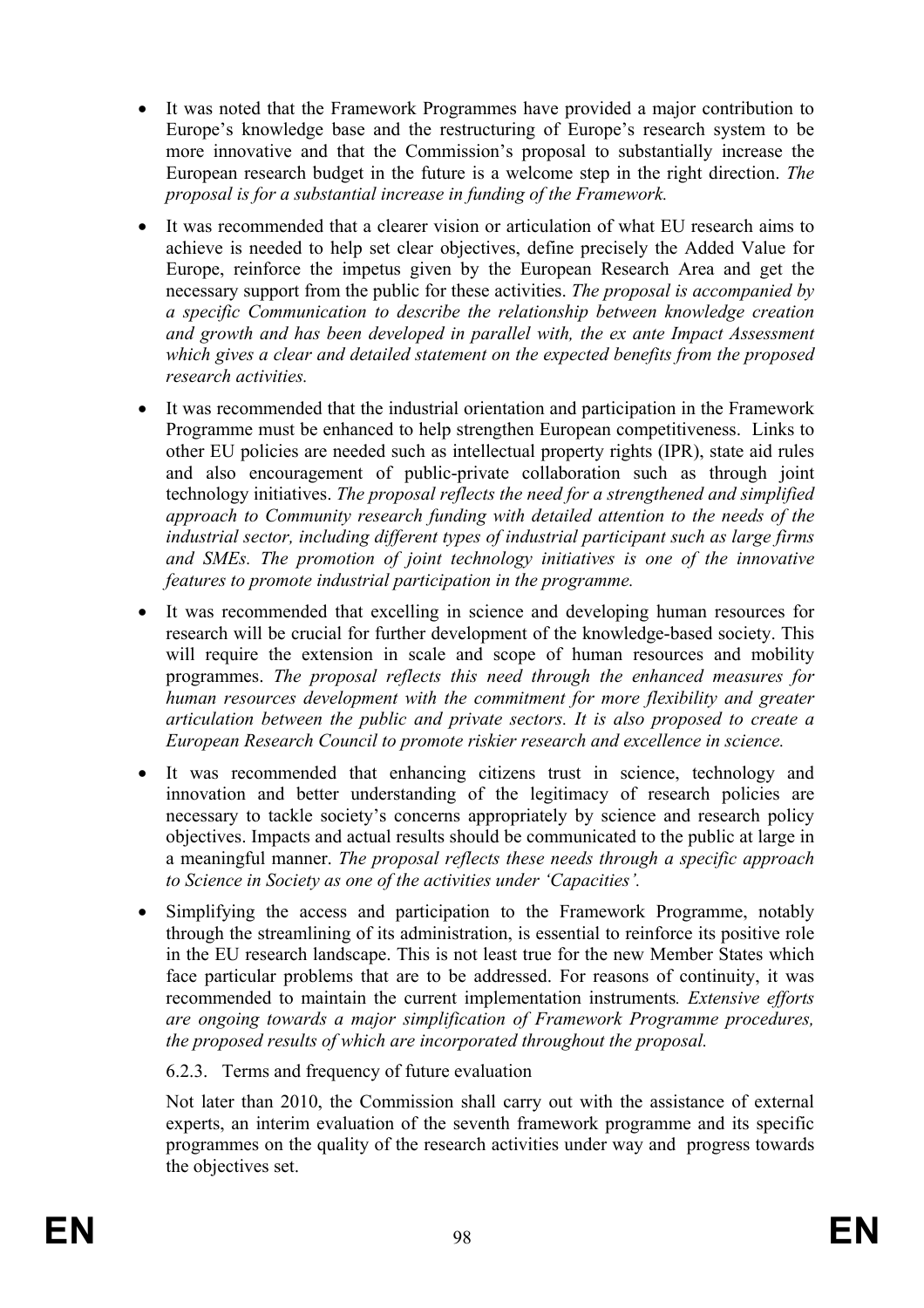A coordinated programme of studies for: *horizontal assessments* of such topics as the impact of research on issues such as productivity, competitiveness and employment; structuring effects of the Framework Programme on the ERA (fragmentation, excellence, coordination) through the formation and development of commercial and knowledge networks, and the creation and support to infrastructures; and the impact of Community research on strategic decision making in companies and research organisations and national, European and regional authorities; *assessment of impact and achievements at portfolio, programme and higher levels* against the strategic objectives and indicators that are set within a clearly defined programme logic.

 Two years following the completion of this framework programme, the Commission shall have carried out an external evaluation by independent experts of its rationale, implementation and achievements. This would be supported by a coherent set of independent studies, the interim evaluation and other evaluation activities carried out over the life-time of the Framework Programme, as listed above. The report of this exercise would be presented to all interested stakeholders, including the Parliament and Council. Furthermore, this report could feed into future ex ante evaluation and impact assessments by the Commission.

An independent ex post programme evaluation would be undertaken 2 years after the end of the 6th Framework Programme.

Evaluation methods to include: expert panels; sampled analyses, case studies and surveys; longitudinal studies; studies coordinated with Members States; where appropriate, cost-benefit analysis or follow-on macroeconomic impact analysis.

## **7. ANTI-FRAUD MEASURES**

Measures will be taken to ensure that the same anti-fraud measures taken in the sixth framework programmes' rules for participation and contracts will be brought forward and reinforced in the seventh framework programmes. These include measures such a financial collective responsibility, sanctions against overcharging, measures to ensure the effective recovery of amounts due to the Commission, and administrative and legal measures taken to ensure full compliance with the Financial Regulation and its provisions regarding procedures for selecting and financing grants and services rendered to the Commission.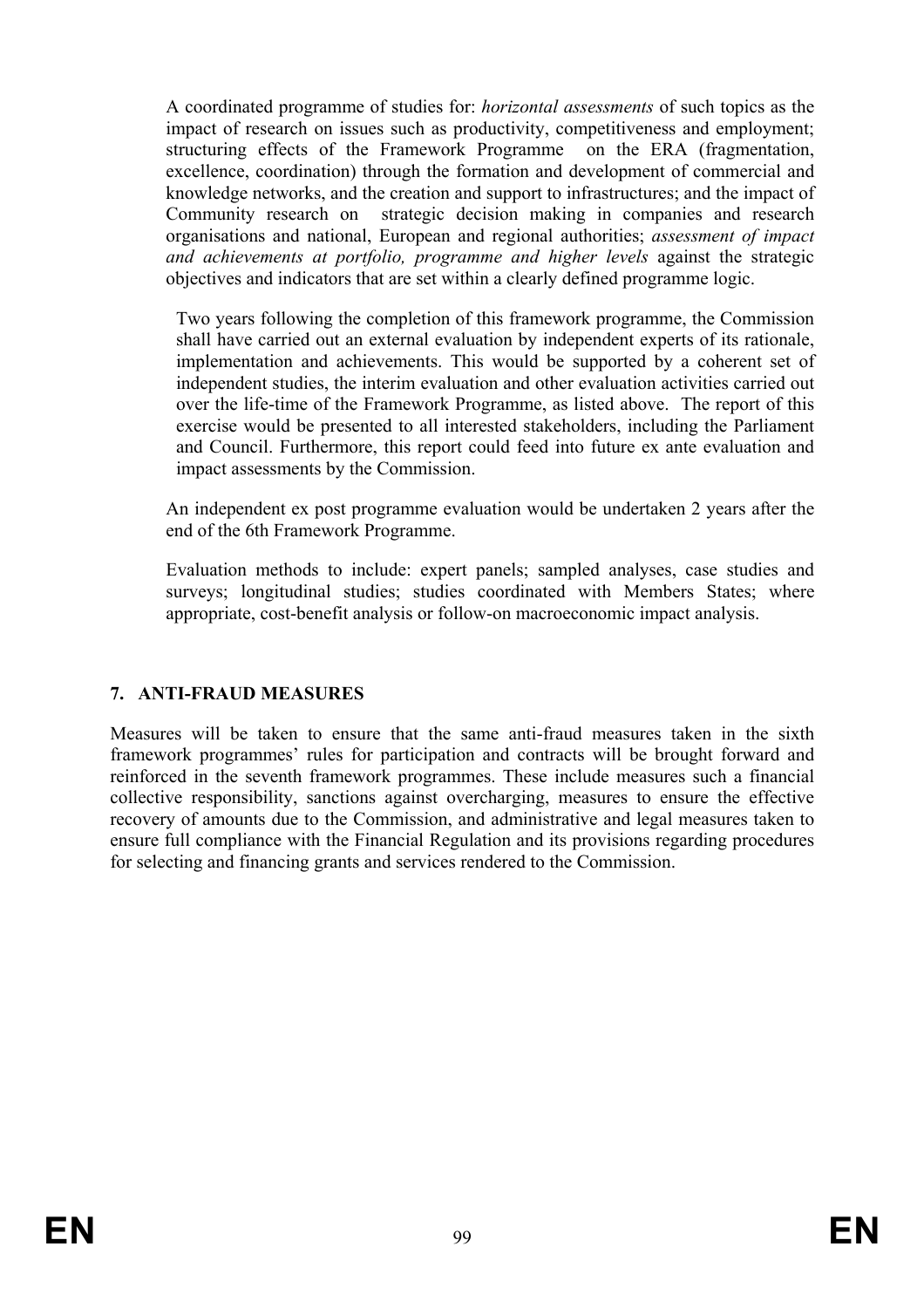### 8. **DETAILS OF RESOURCES**

**8.1.** Objectives of the proposal in terms of their financial cost

| of<br>(Headings<br>Objectives,                                   | Year               | 2007          |                    | Year 2008              |                    | <b>Year 2009</b>        |                    | <b>Year 2010</b>         |                    | <b>Year 2011</b> | <b>Year 2012</b>   |               | <b>Year 2013</b>           |               |                    | <b>TOTAL</b>  |
|------------------------------------------------------------------|--------------------|---------------|--------------------|------------------------|--------------------|-------------------------|--------------------|--------------------------|--------------------|------------------|--------------------|---------------|----------------------------|---------------|--------------------|---------------|
| actions<br>and<br>outputs should<br>be provided)                 | No.<br>output<br>S | Total<br>cost | No.<br>output<br>s | Total<br>cost          | No.<br>output<br>S | Total<br>cost           | No.<br>output<br>S | Total<br>cost            | No.<br>output<br>S | Total<br>cost    | No.<br>output<br>s | Total<br>cost | No.<br>output<br>${\bf S}$ | Total<br>cost | No.<br>output<br>S | Total cost    |
| <b>OPERATIONA</b><br>L OBJECTIVE<br>No.1 $^{60}$                 |                    |               |                    |                        |                    |                         |                    |                          |                    | 597,48<br>3      |                    |               |                            | 713,569       |                    |               |
| (Fission<br>and<br>Fusione)                                      |                    | 356,88<br>6   |                    | 444,59                 |                    | 567,90<br>3             |                    | 585,57<br>$\overline{2}$ |                    |                  |                    | 689,75        |                            |               |                    | 3.955,754     |
| <b>EURATOM</b><br><b>INDIRECT</b><br><b>ACTIONS</b>              |                    |               |                    |                        |                    |                         |                    |                          |                    |                  |                    |               |                            |               |                    |               |
| <b>OPERATIONA</b><br>L OBJECTIVE<br>No.2 <sup>1</sup>            |                    |               |                    |                        |                    |                         |                    |                          |                    |                  |                    | 117,70<br>3   |                            | 122,087       |                    |               |
| <b>EURATOM</b><br><b>DIRECT</b><br><b>ACTIONS-</b><br><b>JRC</b> |                    | 101,53<br>3   |                    | 104,58<br>$\mathbf{1}$ |                    | 107,75<br>$\mathcal{O}$ |                    | 110,94<br>8              |                    | 114,26<br>5      |                    |               |                            |               |                    | 778,867       |
| <b>TOTAL COST</b>                                                |                    | 458,41<br>9   |                    | 549,17<br>$\mathbf{2}$ |                    | 675,65<br>3             |                    | 696,52<br>0              |                    | 711,74<br>8      |                    | 807,45<br>3   |                            | 835,65<br>5   |                    | 4.734,62<br>1 |

*Commitment appropriations in EUR million (to 3 decimal places) Cash prices<sup>59</sup>*

 $^{59}$  The Euratom programme covers the period 2007-2011. The figures for 2012 and 2013 are only for information.

 $^{60}$  As described under Section 5.3.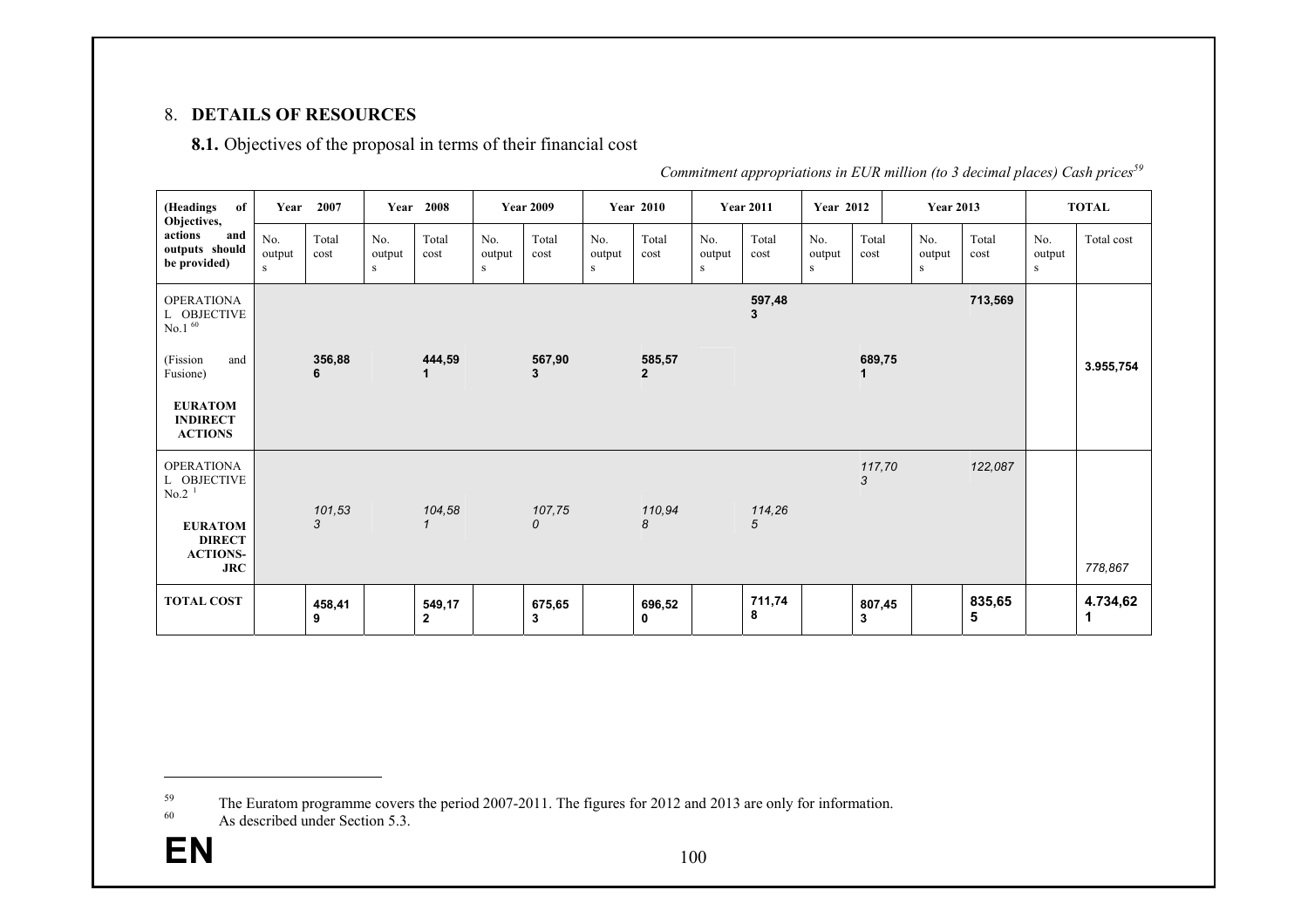# **8.2.** Administrative Expenditure

## 8.2.1. Number and type of human resources

| Types of<br>Staff to be assigned to management of the action using existing and/or<br>additional resources (number of posts/FTEs)<br>post |                             |             |                  |                  |             |            |           |           |
|-------------------------------------------------------------------------------------------------------------------------------------------|-----------------------------|-------------|------------------|------------------|-------------|------------|-----------|-----------|
|                                                                                                                                           |                             | Year 2007   | <b>Year 2008</b> | <b>Year 2009</b> | Year 2010   | Year 2011  | Year 2012 | Year 2013 |
| Officials                                                                                                                                 | $A^*$ /AD                   | 17          | 17               | 17               | 17          | 17         | 17        | 17        |
| or<br>temporary<br>staff <sup>61</sup><br>(XX <sub>01</sub> )<br>01)                                                                      | $B^*,$<br>$C^*/AST$         | 26          | 26               | 26               | 26          | 26         | 26        | 26        |
| XX 01 02                                                                                                                                  | Staff financed $62$ by art. |             |                  |                  |             |            |           |           |
| Other staff <sup>63</sup><br>financed<br>art. XX 01 05                                                                                    | $A^* / AD$<br>by            | $572 + 13$  | $572 + 22$       | $572 + 13$       | $572 + 5$   | 572        | 572       | 572       |
|                                                                                                                                           | $B^*$ ,<br>$C^*/AST$        | $566 + 2$   | $566 + 3$        | $566 + 2$        | 566         | 566        | 566       | 566       |
| <b>TOTAL</b>                                                                                                                              |                             | $1181 + 15$ | $1181 + 15$      | $1181 + 25$      | $1181 + 15$ | $1181 + 5$ | 1181      | 1181      |

## *The EURATOM programme covers the period 2007-2011. The figures for 2012 are only for information*

## 8.2.2. Description of tasks deriving from the action

Implementation of the Framework Programme

 $^{61}$  Cost of which is NOT covered by the reference amount.

 $^{62}$  Cost of which is NOT covered by the reference amount.

Cost of which is included within the reference amount. Moreover during the period 2007-2010 the added staff is related to ITER.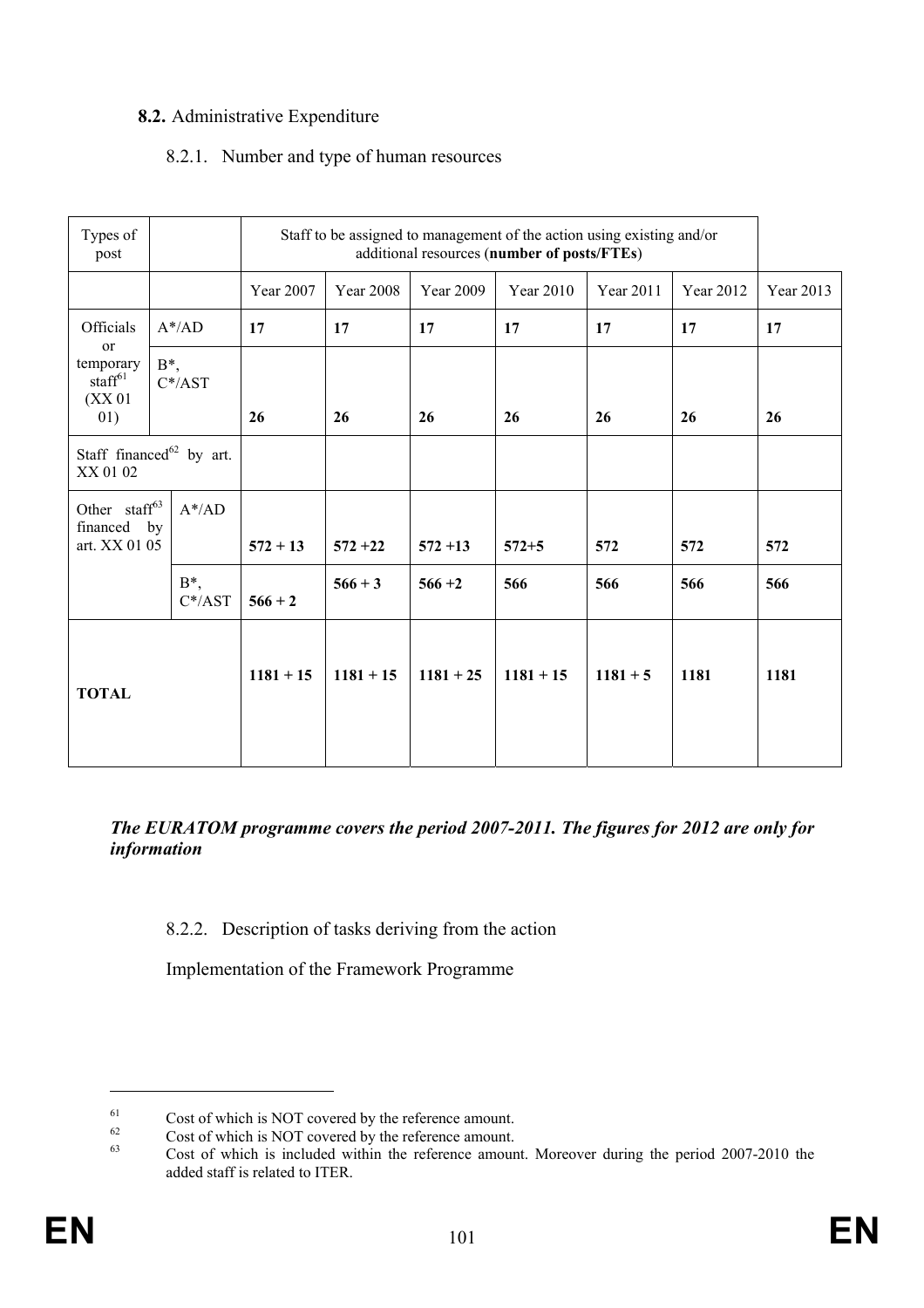### 8.2.3. Sources of human resources (statutory)

*(When more than one source is stated, please indicate the number of posts originating from each of the sources)* 

- $\boxtimes$  Posts currently allocated to the management of the programme to be replaced or extended
- ⌧ Posts pre-allocated within the APS/PDB exercise for year 2005
- $\boxtimes$  Posts to be requested in the next APS/PDB procedure (2006)
- $\boxtimes$  Posts to be redeployed using existing resources within the managing service (internal redeployment)
- $\square$  Posts required for year n although not foreseen in the APS/PDB exercise of the year in question
- 8.2.4. Other Administrative expenditure included in reference amount (XX 01 05 Expenditure on administrative management)

| Budget line<br>(number and heading)                                                                      | Year<br>2007 | Year<br>2008 | Year<br>2009 | Year<br>2010 | Year<br>2011 | Year<br>2012 | Year<br>2013 | <b>TOTAL</b> |
|----------------------------------------------------------------------------------------------------------|--------------|--------------|--------------|--------------|--------------|--------------|--------------|--------------|
| <b>Technical</b><br>1<br>and<br>administrative<br>assistance<br>(including<br>related<br>staff<br>costs) |              |              |              |              |              |              |              |              |
| Executive agencies <sup>64</sup>                                                                         | 14,772       | 15,067       | 15,369       | 15,676       | 15,990       | 16,309       | 16,636       | 109,819      |
| Other<br>technical<br>and<br>administrative assistance                                                   | 162,731      | 175,727      | 182,576      | 187,624      | 188,656      | 172,029      | 175,469      | 1.224,812    |
| <b>Statutory staff</b>                                                                                   |              |              |              |              |              |              |              |              |
| xx.01 05 01                                                                                              | 132,100      | 137,665      | 142,206      | 145,659      | 141,128      | 143,951      | 146,830      | 989,539      |
| <b>External staff</b>                                                                                    |              |              |              |              |              |              |              |              |
| xx.01 05 02                                                                                              | 12,736       | 19,810       | 21,752       | 22,975       | 8,157        | 8,321        | 8,487        | 102,239      |

*EUR million (to 3 decimal places) Cash Prices* 

<sup>&</sup>lt;sup>64</sup> Reference should be made to the specific legislative financial statement for the Executive Agency(ies) concerned.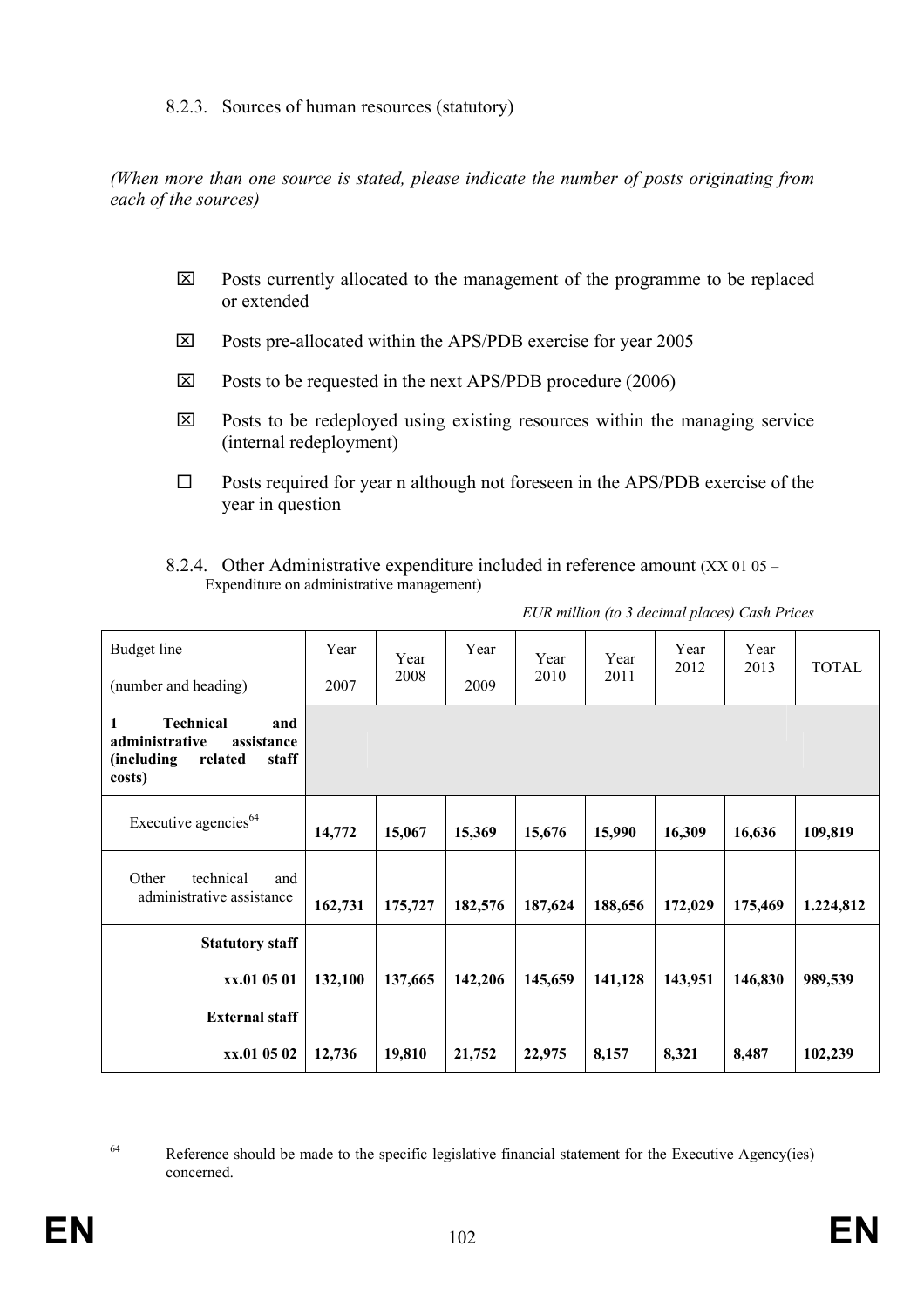| Other administrative<br>expenses                              |         |         |         |         |         |         |         |           |
|---------------------------------------------------------------|---------|---------|---------|---------|---------|---------|---------|-----------|
| xx.01 05 03                                                   | 17,895  | 18,253  | 18,618  | 18,990  | 19,370  | 19,757  | 20,152  | 133,034   |
| <b>Technical</b><br>Total<br>and<br>administrative assistance | 177,503 | 190,795 | 197,945 | 203,300 | 184,645 | 188,338 | 192,105 | 1.334,631 |

*The EURATOM programme covers the period 2007-2011. The figures for 2012 and 2013 are only for information* 

### 8.2.5. Financial cost of human resources and associated costs not included in the reference amount

| EUR million (to 3 decimal places) cash prices |  |  |  |
|-----------------------------------------------|--|--|--|
|                                               |  |  |  |

| Type of human resources                                                                             | Year<br>2007 | Year<br>2008 | Year<br>2009 | Year<br>2010 | Year<br>2011 | Year<br>2012 | Year<br>2013 | TOTAL  |
|-----------------------------------------------------------------------------------------------------|--------------|--------------|--------------|--------------|--------------|--------------|--------------|--------|
| Officials and temporary staff<br>$(08 0101$ and $)$                                                 | 4,986        | 5,085        | 5,187        | 5,291        | 5,397        | 5,504        | 5,615        | 37,064 |
| Staff financed by Art XX 01<br>02 (auxiliary, END, contract<br>staff, etc.)                         |              |              |              |              |              |              |              |        |
| <b>Total cost of Human</b><br><b>Resources and associated</b><br>costs (NOT in reference<br>amount) | 4,986        | 5,085        | 5,187        | 5,291        | 5,397        | 5,504        | 5,615        | 37,064 |

## Calculation– *Administrative expenditures*

*Have been calculated taking into account the following hypothesis:* 

- *the number of official staff on the ex part A of the budget for DG RTD and JCR remain at 2006 level*
- *for the part related to budget lines XX.01.05 2006 number of staff and related expenditures have been increased by 60 posts between 2007 and 2010 for ITER.*
- *expenditures increased by the 2% each year according to the inflation foreseen such as indicated in Fiche 1 REV (working document of commission services related to the financial perspectives),*
- *the assumption of 108 000*  $\epsilon$  *for each official and temporary staff and 70.000*  $\epsilon$  *for the external staff.*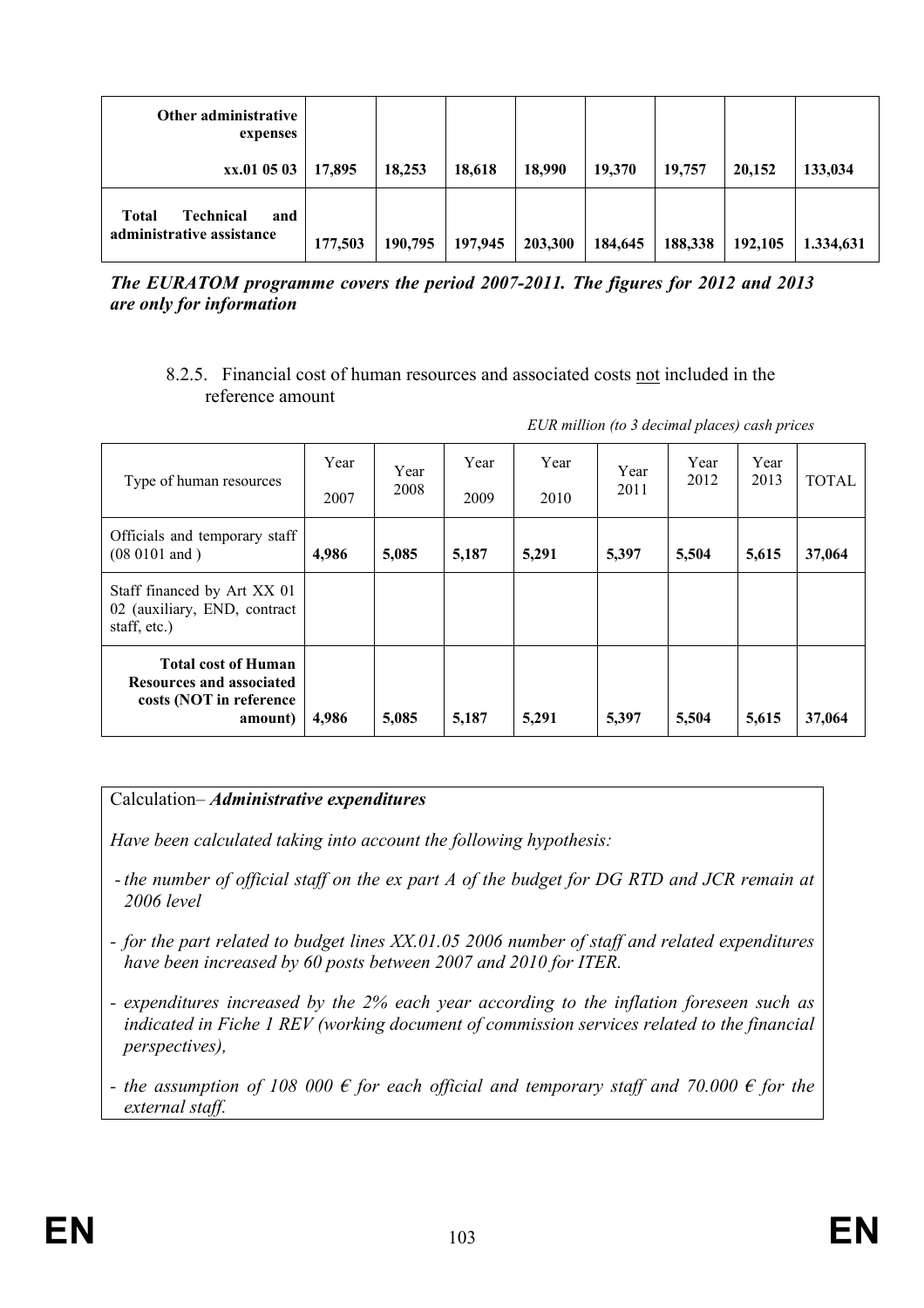*- the amounts related to the agencies do not include officials that should be transferred from the staff of the Directorates General* 

Calculation– *Staff financed under art. XX 01 02*

 *Reference should be made to Point 8.2.1, if applicable* 

# 8.2.6 Other administrative expenditure not included in reference amount

|                                                                                                                               | Year<br>2007 | Year<br>2008 | Year<br>2009 | Year<br>2010 | Year<br>2011 | Year<br>2012<br>and<br>20013 | <b>TOTAL</b> |
|-------------------------------------------------------------------------------------------------------------------------------|--------------|--------------|--------------|--------------|--------------|------------------------------|--------------|
| $XX$ 01 02 11 01 – Missions                                                                                                   |              | 0,036        | 0,037        | 0,038        | 0,038        | 0,079                        | 0,264        |
| $XX$ 01 02 11 02 - Meetings & Conferences                                                                                     | 0,001        | 0,001        | 0,001        | 0,001        | 0,001        | 0,003                        | 0,008        |
| XX 01 02 11 03 - Committees <sup>65</sup>                                                                                     |              | 0,114        | 0,116        | 0,118        | 0,121        | 0,249                        | 0,828        |
| $XX$ 01 02 11 04 – Studies & consultations                                                                                    |              |              |              |              |              |                              |              |
| XX 01 02 11 05 - Information systems                                                                                          |              |              |              |              |              |                              |              |
| <b>Total</b><br>Other<br>$\boldsymbol{2}$<br>Management<br>Expenditure (XX 01 02 11)                                          |              |              |              |              |              |                              |              |
| 3<br>Other<br>expenditure<br>of<br>an<br>administrative<br>nature<br>(specify<br>including reference to budget line)          |              |              |              |              |              |                              |              |
| Total Administrative expenditure, other<br>than human resources and associated<br>costs (NOT included in reference<br>amount) | 0.148        | 0,151        | 0,154        | 0,157        | 0,160        | 0.330                        | 1,101        |

*EUR million (to 3 decimal places) cash prices* 

65 Specify the type of committee and the group to which it belongs.